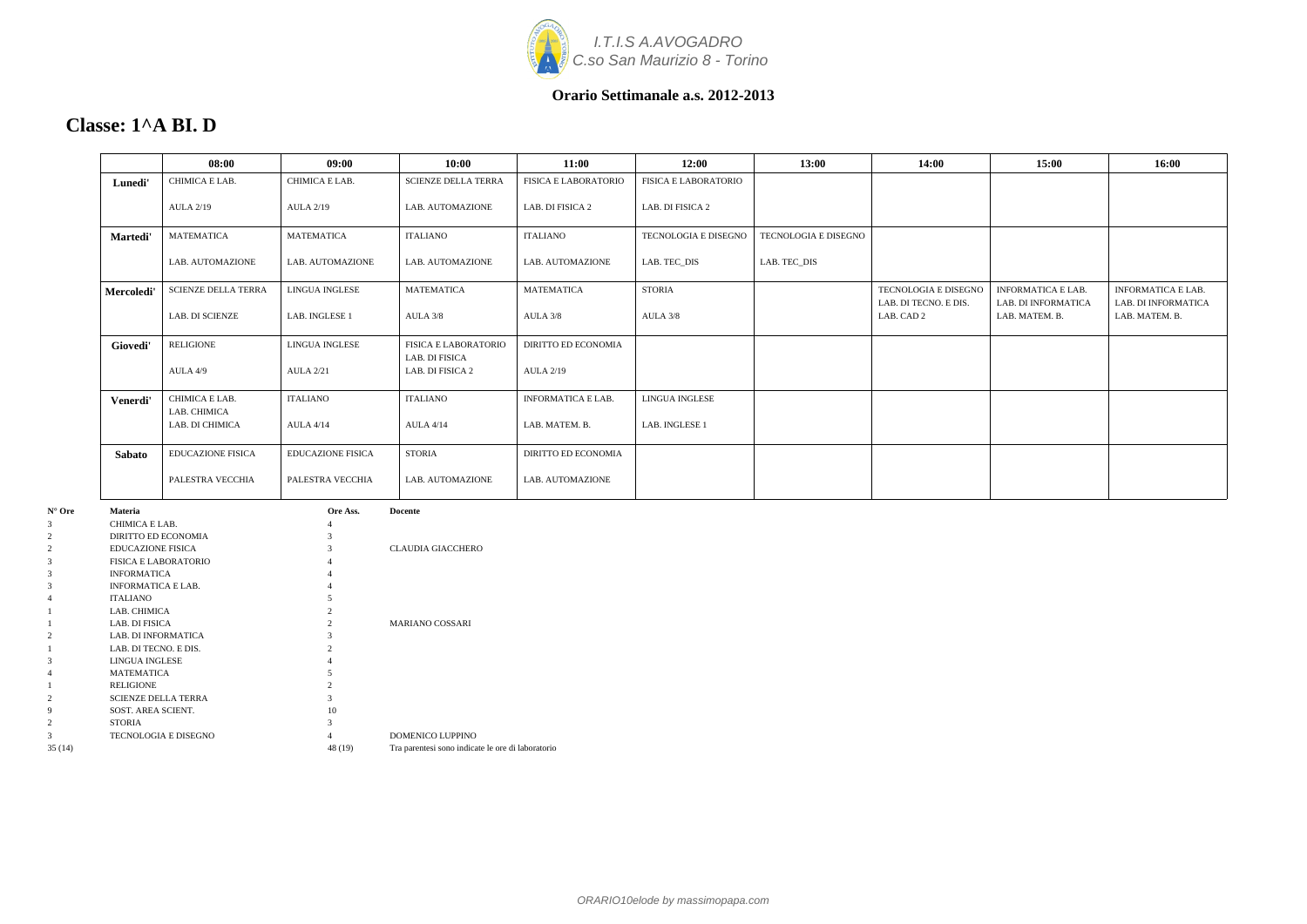

# **Classe: 1^ A LIC. D**

| LINGUA E LETTERE<br>ITALIANE<br><b>AULA 2/26</b><br><b>FISICA</b> | LINGUA E LETTERE<br>ITALIANE<br><b>AULA 2/26</b><br>LINGUA INGLESE | <b>MATEMATICA</b><br>LAB. MATEM. B. | LINGUA INGLESE<br>LAB. INGLESE 1 | <b>EDUCAZIONE FISICA</b><br>PALESTRA VECCHIA |                    |                          |  |
|-------------------------------------------------------------------|--------------------------------------------------------------------|-------------------------------------|----------------------------------|----------------------------------------------|--------------------|--------------------------|--|
|                                                                   |                                                                    |                                     |                                  |                                              |                    |                          |  |
|                                                                   |                                                                    |                                     |                                  |                                              |                    |                          |  |
|                                                                   |                                                                    | <b>INFORMATICA</b>                  | <b>MATEMATICA</b>                | <b>MATEMATICA</b>                            |                    |                          |  |
| <b>AULA 4/12</b>                                                  | <b>AULA 4/12</b>                                                   | <b>AULA 4/12</b>                    | <b>AULA 4/12</b>                 | <b>AULA 4/12</b>                             |                    |                          |  |
| LINGUA E LETTERE<br><b>ITALIANE</b>                               | LINGUA E LETTERE<br>ITALIANE                                       | <b>SCIENZE NATURALI</b>             | <b>SCIENZE NATURALI</b>          | <b>MATEMATICA</b>                            |                    |                          |  |
| <b>AULA 4/11</b>                                                  | <b>AULA 4/11</b>                                                   | <b>AULA 4/11</b>                    | <b>AULA 4/11</b>                 | <b>AULA 4/11</b>                             |                    |                          |  |
| <b>DISEGNO</b>                                                    | DISEGNO                                                            | STORIA E GEOGRAFIA                  | STORIA E GEOGRAFIA               |                                              | <b>INFORMATICA</b> | <b>EDUCAZIONE FISICA</b> |  |
| AULA 3/7                                                          | AULA 3/7                                                           | <b>AULA 4/13</b>                    | <b>AULA 4/13</b>                 |                                              | LAB. INFORM.2      | PALESTRA VECCHIA         |  |
| MATEMATICA                                                        | <b>LINGUA INGLESE</b>                                              | <b>STORIA E GEOGRAFIA</b>           | <b>RELIGIONE</b>                 | <b>SCIENZE NATURALI</b>                      | <b>FISICA</b>      |                          |  |
| <b>AULA 2/20</b>                                                  | <b>AULA 2/21</b>                                                   | <b>AULA 2/19</b>                    | <b>AULA 2/19</b>                 | LAB. DI SCIENZE                              | LAB. DI FISICA 1   |                          |  |
|                                                                   |                                                                    |                                     |                                  |                                              |                    |                          |  |
|                                                                   |                                                                    |                                     |                                  |                                              |                    |                          |  |
|                                                                   |                                                                    | Ore Ass.                            | <b>Docente</b>                   |                                              |                    |                          |  |

| $\overline{2}$ | <b>DISEGNO</b>            |        |                                                   |
|----------------|---------------------------|--------|---------------------------------------------------|
| 2              | <b>EDUCAZIONE FISICA</b>  |        |                                                   |
| $\overline{2}$ | <b>FISICA</b>             |        | <b>ANGELA PIACENTE 2</b>                          |
| $\overline{2}$ | <b>INFORMATICA</b>        |        |                                                   |
| $\overline{4}$ | LINGUA E LETTERE ITALIANE |        |                                                   |
| 3              | LINGUA INGLESE            |        |                                                   |
| 5              | <b>MATEMATICA</b>         |        | CONCETTA MILANO                                   |
|                | <b>RELIGIONE</b>          |        |                                                   |
| 3              | <b>SCIENZE NATURALI</b>   |        |                                                   |
| 9              | SOST. AREA TECNOL.        | 10     |                                                   |
| 3              | STORIA E GEOGRAFIA        |        | CINZIA RITA GAZA                                  |
| 27(9)          |                           | 39(10) | Tra parentesi sono indicate le ore di laboratorio |
|                |                           |        |                                                   |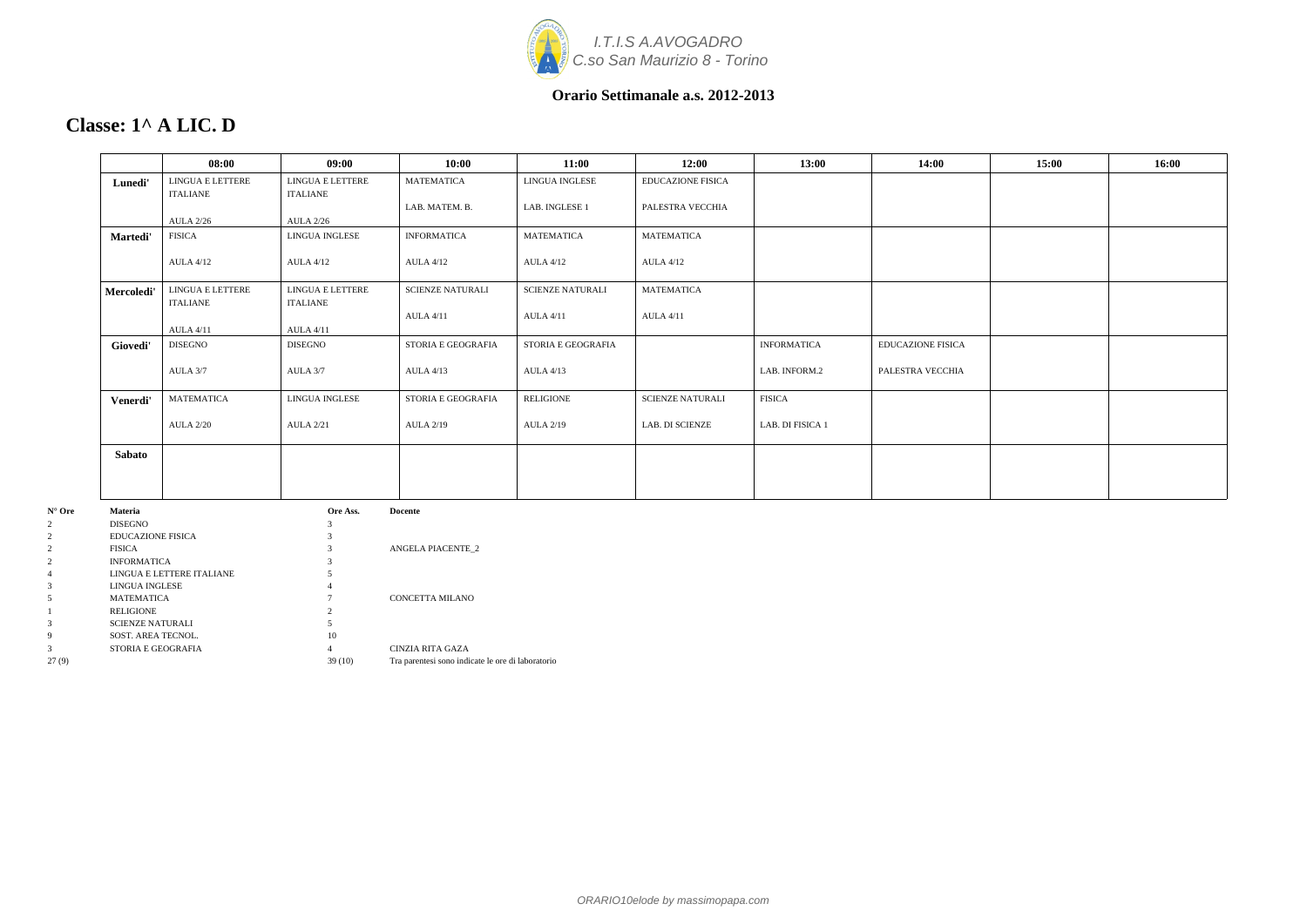

|                 | 08:00                          | 09:00                                            | 10:00                       | 11:00                       | 12:00                                         | 13:00                                            | 14:00                    | 15:00                    | 16:00 |
|-----------------|--------------------------------|--------------------------------------------------|-----------------------------|-----------------------------|-----------------------------------------------|--------------------------------------------------|--------------------------|--------------------------|-------|
| Lunedi'         | CHIMICA E LAB.                 | CHIMICA E LAB.                                   | <b>FISICA E LABORATORIO</b> | <b>FISICA E LABORATORIO</b> | TECNOLOGIA E DISEGNO<br>LAB. DI TECNO. E DIS. |                                                  |                          |                          |       |
|                 | <b>AULA 2/25</b>               | <b>AULA 2/25</b>                                 | <b>AULA 2/25</b>            | <b>AULA 2/25</b>            | LAB. CAD 2                                    |                                                  |                          |                          |       |
| <b>Martedi'</b> | <b>ITALIANO</b>                | ITALIANO                                         | <b>TECNOLOGIA E DISEGNO</b> | TECNOLOGIA E DISEGNO        | <b>LINGUA INGLESE</b>                         | <b>INFORMATICA E LAB.</b><br>LAB. DI INFORMATICA |                          |                          |       |
|                 | <b>AULA 2/25</b>               | <b>AULA 2/25</b>                                 | LAB. TEC_DIS                | LAB. TEC_DIS                | LAB. INGLESE 1                                | LAB. MATEM. B.                                   |                          |                          |       |
| Mercoledi'      | STORIA                         | <b>DIRITTO ED ECONOMIA</b>                       | <b>MATEMATICA</b>           | MATEMATICA                  |                                               | <b>FISICA E LABORATORIO</b><br>LAB. DI FISICA    | <b>EDUCAZIONE FISICA</b> | <b>EDUCAZIONE FISICA</b> |       |
|                 | <b>AULA 2/32</b>               | <b>AULA 2/32</b>                                 | <b>AULA 2/32</b>            | <b>AULA 2/32</b>            |                                               | LAB. DI FISICA 1                                 | PALESTRA VECCHIA         | PALESTRA VECCHIA         |       |
| Giovedi'        | CHIMICA E LAB.<br>LAB. CHIMICA | <b>RELIGIONE</b>                                 | <b>LINGUA INGLESE</b>       | <b>SCIENZE DELLA TERRA</b>  | <b>DIRITTO ED ECONOMIA</b>                    |                                                  |                          |                          |       |
|                 | LAB. DI CHIMICA                | <b>AULA 4/14</b>                                 | <b>AULA 4/14</b>            | <b>AULA 4/14</b>            | <b>AULA 4/14</b>                              |                                                  |                          |                          |       |
| Venerdi'        | <b>MATEMATICA</b>              | <b>MATEMATICA</b>                                | <b>STORIA</b>               | LINGUA INGLESE              | <b>SCIENZE DELLA TERRA</b>                    |                                                  |                          |                          |       |
|                 | LAB. CAD 2                     | LAB. CAD 2                                       | LAB. CAD 2                  | LAB. INGLESE 1              | <b>AULA 2/20</b>                              |                                                  |                          |                          |       |
| <b>Sabato</b>   |                                | <b>INFORMATICA E LAB.</b><br>LAB. DI INFORMATICA | <b>INFORMATICA E LAB.</b>   | <b>ITALIANO</b>             | <b>ITALIANO</b>                               |                                                  |                          |                          |       |
|                 |                                | LAB. MULTIMEDIALE                                | LAB. MULTIMEDIALE           | <b>AULA 2/20</b>            | <b>AULA 2/20</b>                              |                                                  |                          |                          |       |
|                 |                                |                                                  |                             |                             |                                               |                                                  |                          |                          |       |

| $N^{\circ}$ Ore | <b>Materia</b>              | Ore Ass. | <b>Docente</b>                                    |
|-----------------|-----------------------------|----------|---------------------------------------------------|
| 3               | CHIMICA E LAB.              | 4        |                                                   |
| $\overline{2}$  | DIRITTO ED ECONOMIA         | 3        |                                                   |
| 2               | <b>EDUCAZIONE FISICA</b>    | 3        | <b>DONATELLA DANESIN</b>                          |
| 3               | <b>FISICA E LABORATORIO</b> |          |                                                   |
| 3               | <b>INFORMATICA</b>          |          |                                                   |
| 3               | <b>INFORMATICA E LAB.</b>   | 4        | ELE/1                                             |
| 4               | <b>ITALIANO</b>             |          |                                                   |
|                 | LAB. CHIMICA                |          |                                                   |
|                 | LAB. DI FISICA              |          | <b>MARIANO COSSARI</b>                            |
| 2               | <b>LAB. DI INFORMATICA</b>  |          |                                                   |
|                 | LAB. DI TECNO. E DIS.       |          |                                                   |
| 3               | <b>LINGUA INGLESE</b>       |          |                                                   |
| 4               | <b>MATEMATICA</b>           |          |                                                   |
|                 | <b>RELIGIONE</b>            | 2        |                                                   |
| 2               | <b>SCIENZE DELLA TERRA</b>  | 3        |                                                   |
| 9               | SOST. AREA SCIENT.          | 10       |                                                   |
| $\overline{c}$  | <b>STORIA</b>               | 3        |                                                   |
| 3               | <b>TECNOLOGIA E DISEGNO</b> | 4        | <b>DOMENICO LUPPINO</b>                           |
| 35(14)          |                             | 48 (19)  | Tra parentesi sono indicate le ore di laboratorio |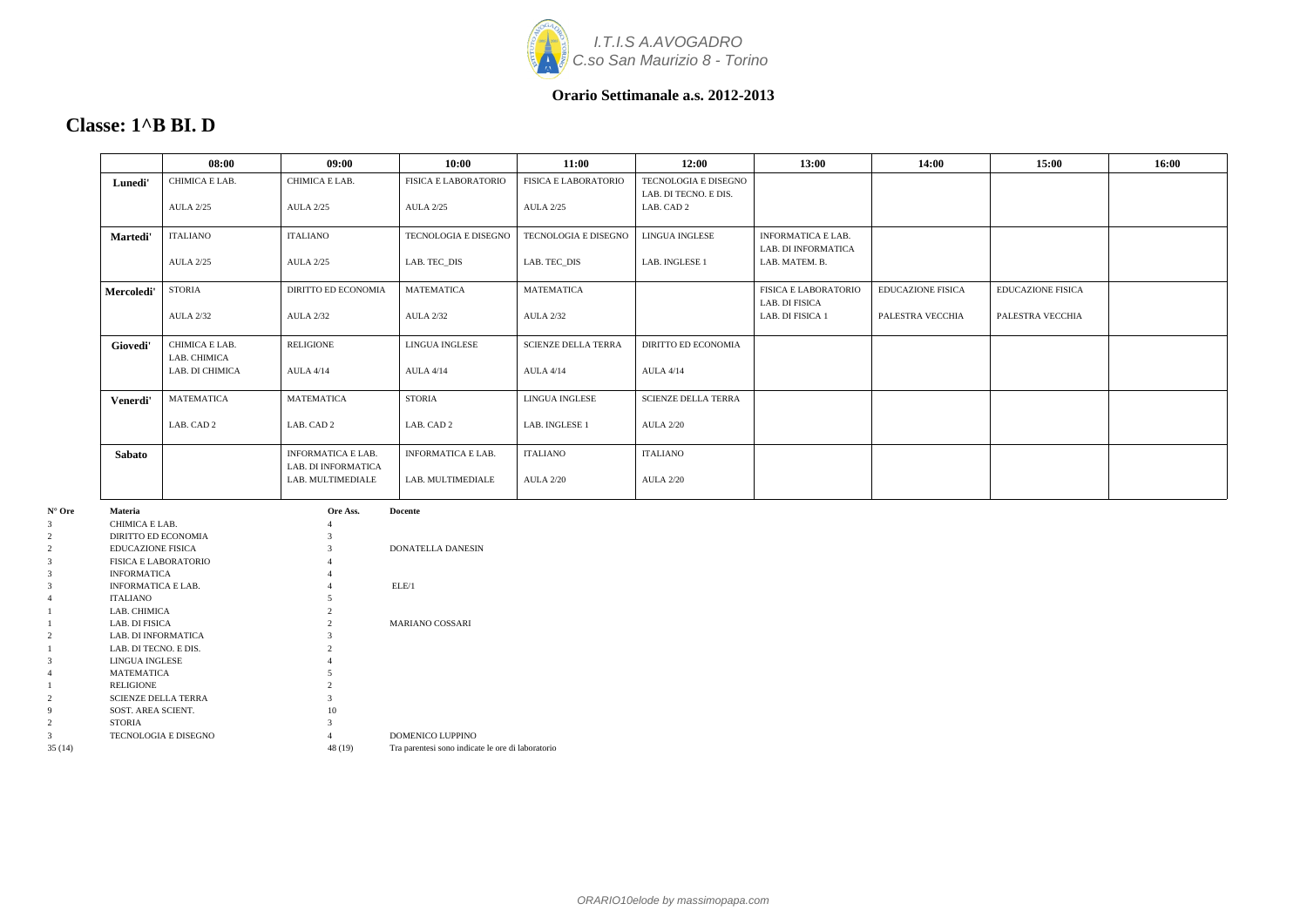

# **Classe: 1^B LIC. D**

|            | 08:00                   | 09:00                               | 10:00                               | 11:00                               | 12:00                        | 13:00          | 14:00          | 15:00                    | 16:00                    |
|------------|-------------------------|-------------------------------------|-------------------------------------|-------------------------------------|------------------------------|----------------|----------------|--------------------------|--------------------------|
| Lunedi'    | <b>SCIENZE NATURALI</b> | <b>SCIENZE NATURALI</b>             | LINGUA INGLESE                      | <b>MATEMATICA</b>                   | <b>MATEMATICA</b>            |                |                |                          |                          |
|            | <b>AULA 2/17</b>        | <b>AULA 2/17</b>                    | LAB. INGLESE 1                      | <b>AULA 2/17</b>                    | <b>AULA 2/17</b>             |                |                |                          |                          |
| Martedi'   | <b>LINGUA INGLESE</b>   | <b>FISICA</b>                       | STORIA E GEOGRAFIA                  | <b>INFORMATICA</b>                  |                              | <b>DISEGNO</b> | <b>DISEGNO</b> | <b>EDUCAZIONE FISICA</b> | <b>EDUCAZIONE FISICA</b> |
|            | <b>AULA 2/15</b>        | <b>AULA 2/15</b>                    | <b>AULA 2/15</b>                    | LAB. DI SISTEMI INF                 |                              | AULA 3/7       | AULA 3/7       | PALESTRA VECCHIA         | PALESTRA VECCHIA         |
| Mercoledi' | <b>SCIENZE NATURALI</b> | <b>MATEMATICA</b>                   | LINGUA INGLESE                      | LINGUA E LETTERE                    | LINGUA E LETTERE             |                |                |                          |                          |
|            | <b>AULA 2/15</b>        | <b>AULA 2/15</b>                    | <b>AULA 2/15</b>                    | <b>ITALIANE</b><br><b>AULA 2/15</b> | ITALIANE<br><b>AULA 2/15</b> |                |                |                          |                          |
| Giovedi'   |                         | LINGUA E LETTERE                    | LINGUA E LETTERE                    | <b>FISICA</b>                       | MATEMATICA                   |                |                |                          |                          |
|            |                         | <b>ITALIANE</b><br><b>AULA 2/17</b> | <b>ITALIANE</b><br><b>AULA 2/17</b> | LAB. DI FISICA 1                    | <b>AULA 2/16</b>             |                |                |                          |                          |
| Venerdi'   | STORIA E GEOGRAFIA      | STORIA E GEOGRAFIA                  | RELIGIONE                           | <b>INFORMATICA</b>                  | <b>MATEMATICA</b>            |                |                |                          |                          |
|            | <b>AULA 2/24</b>        | <b>AULA 2/24</b>                    | <b>AULA 2/24</b>                    | LAB. CAD 2                          | <b>AULA 2/24</b>             |                |                |                          |                          |
| Sabato     |                         |                                     |                                     |                                     |                              |                |                |                          |                          |
| Materia    |                         | $\alpha$ re $\Delta$ ss             | Docente                             |                                     |                              |                |                |                          |                          |

| $N^{\circ}$ Ore | <b>Materia</b>            | Ore Ass. | <b>Docente</b>                                    |
|-----------------|---------------------------|----------|---------------------------------------------------|
| 2               | <b>DISEGNO</b>            |          |                                                   |
| 2               | <b>EDUCAZIONE FISICA</b>  |          |                                                   |
| $\overline{2}$  | <b>FISICA</b>             |          | <b>ANGELA PIACENTE 2</b>                          |
| $\mathcal{L}$   | <b>INFORMATICA</b>        |          |                                                   |
| 4               | LINGUA E LETTERE ITALIANE |          |                                                   |
| 3               | LINGUA INGLESE            |          |                                                   |
| 5               | <b>MATEMATICA</b>         |          | CONCETTA MILANO                                   |
|                 | <b>RELIGIONE</b>          |          |                                                   |
| 3               | <b>SCIENZE NATURALI</b>   |          | <b>BRODA</b>                                      |
| 9               | SOST. AREA TECNOL.        | 10       |                                                   |
| 3               | STORIA E GEOGRAFIA        | 4        | <b>DORIANA NICCOLAI</b>                           |
| 27(9)           |                           | 39(10)   | Tra parentesi sono indicate le ore di laboratorio |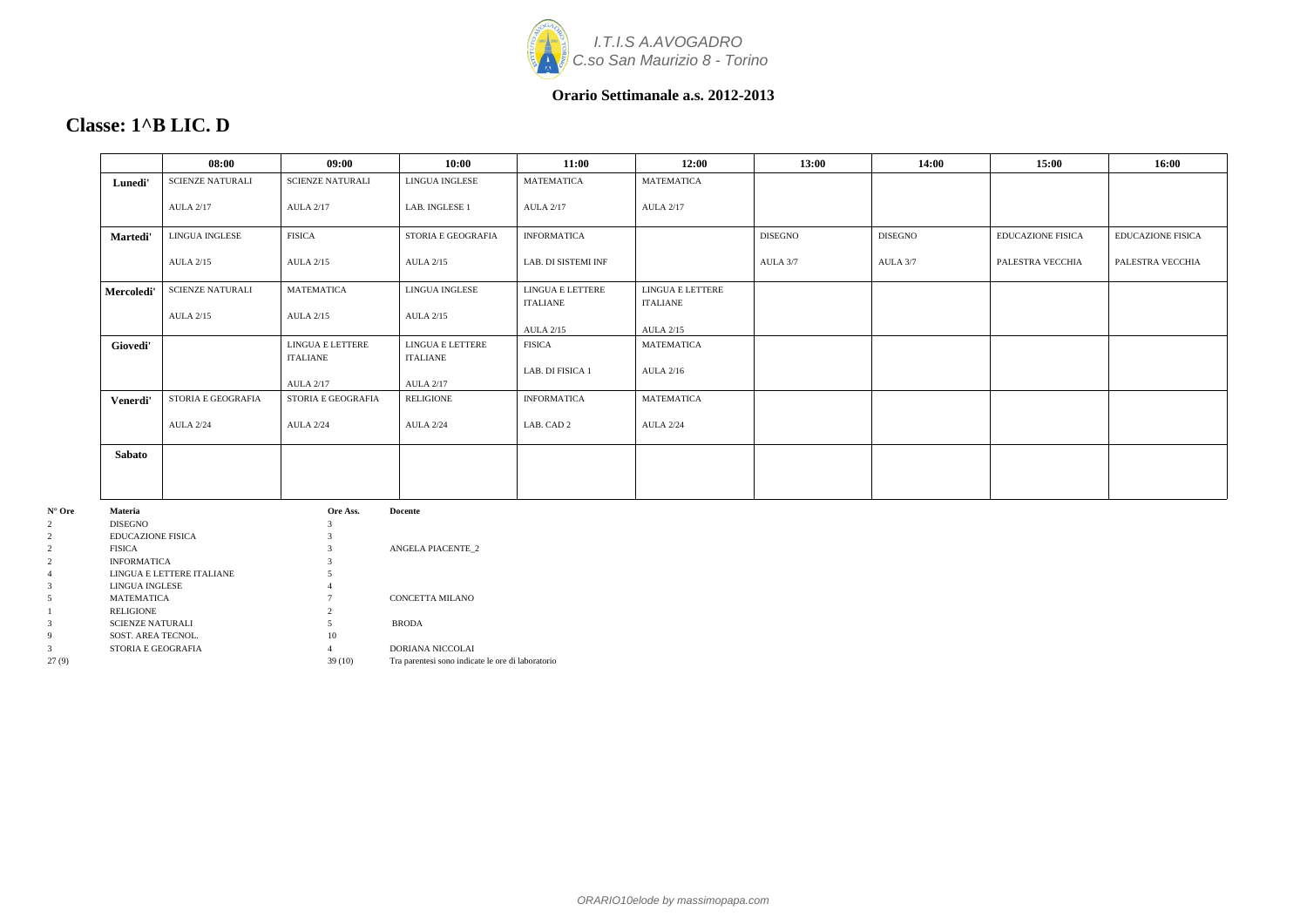

### **Classe: 1^C BI. D**

|               | 08:00                 | 09:00                      | 10:00                              | 11:00                          | 12:00                     | 13:00                    | 14:00                    | 15:00                               | 16:00                |
|---------------|-----------------------|----------------------------|------------------------------------|--------------------------------|---------------------------|--------------------------|--------------------------|-------------------------------------|----------------------|
| Lunedi'       | <b>ITALIANO</b>       | <b>ITALIANO</b>            | <b>FISICA E LABORATORIO</b>        | <b>DIRITTO ED ECONOMIA</b>     | <b>INFORMATICA E LAB.</b> |                          |                          |                                     |                      |
|               | <b>AULA 4/10</b>      | <b>AULA 4/10</b>           | LAB. DI FISICA<br>LAB. DI FISICA 1 | LAB. MATEM. B.                 | LAB. MATEM. B.            |                          |                          |                                     |                      |
|               |                       |                            |                                    |                                |                           |                          |                          |                                     |                      |
| Martedi'      | <b>LINGUA INGLESE</b> | <b>SCIENZE DELLA TERRA</b> | <b>DIRITTO ED ECONOMIA</b>         | <b>INFORMATICA E LAB.</b>      | <b>INFORMATICA E LAB.</b> |                          |                          |                                     |                      |
|               |                       |                            |                                    | LAB. DI INFORMATICA            | LAB. DI INFORMATICA       |                          |                          |                                     |                      |
|               | <b>AULA 2/21</b>      | <b>LAB. DI SCIENZE</b>     | <b>AULA 2/19</b>                   | LAB. MATEM. B.                 | LAB. MATEM. B.            |                          |                          |                                     |                      |
| Mercoledi'    | <b>MATEMATICA</b>     | <b>MATEMATICA</b>          | CHIMICA E LAB.                     | CHIMICA E LAB.                 | LINGUA INGLESE            |                          |                          |                                     |                      |
|               | <b>AULA DISEGNO 2</b> | <b>AULA DISEGNO 2</b>      | <b>AULA DISEGNO 2</b>              | <b>AULA DISEGNO 2</b>          | LAB. INGLESE 1            |                          |                          |                                     |                      |
| Giovedi'      | <b>STORIA</b>         | <b>STORIA</b>              | <b>SCIENZE DELLA TERRA</b>         | CHIMICA E LAB.<br>LAB. CHIMICA | TECNOLOGIA E DISEGNO      |                          |                          |                                     |                      |
|               | <b>AULA 4/12</b>      | <b>AULA 4/12</b>           | <b>AULA 4/12</b>                   | LAB. DI CHIMICA                | LAB. TEC_DIS              |                          |                          |                                     |                      |
| Venerdi'      | <b>MATEMATICA</b>     | <b>MATEMATICA</b>          | <b>FISICA E LABORATORIO</b>        | <b>FISICA E LABORATORIO</b>    |                           | <b>EDUCAZIONE FISICA</b> | <b>EDUCAZIONE FISICA</b> | TECNOLOGIA E DISEGNO                | TECNOLOGIA E DISEGNO |
|               | AULA 1/1              | AULA 1/1                   | AULA 1/1                           | AULA 1/1                       |                           | PALESTRA VECCHIA         | PALESTRA VECCHIA         | LAB. DI TECNO. E DIS.<br>LAB. CAD 2 | LAB. CAD 2           |
| <b>Sabato</b> | <b>RELIGIONE</b>      | LINGUA INGLESE             | <b>ITALIANO</b>                    | <b>ITALIANO</b>                |                           |                          |                          |                                     |                      |
|               | <b>AULA 2/19</b>      | <b>AULA 2/19</b>           | <b>AULA 2/19</b>                   | <b>AULA 2/19</b>               |                           |                          |                          |                                     |                      |

| $N^{\circ}$ Ore | <b>Materia</b>              | Ore Ass.       | <b>Docente</b>                                    |
|-----------------|-----------------------------|----------------|---------------------------------------------------|
| 3               | CHIMICA E LAB.              | 4              |                                                   |
| 2               | DIRITTO ED ECONOMIA         | 3              |                                                   |
| $\overline{2}$  | <b>EDUCAZIONE FISICA</b>    | 3              | CARLOTTA CAPIRETTI                                |
| 3               | <b>FISICA E LABORATORIO</b> |                |                                                   |
| 3               | <b>INFORMATICA</b>          |                |                                                   |
| 3               | <b>INFORMATICA E LAB.</b>   | 4              |                                                   |
| 4               | <b>ITALIANO</b>             |                |                                                   |
|                 | LAB. CHIMICA                |                |                                                   |
|                 | LAB. DI FISICA              | $\mathfrak{D}$ | <b>MARIANO COSSARI</b>                            |
| $\overline{2}$  | <b>LAB. DI INFORMATICA</b>  |                |                                                   |
|                 | LAB. DI TECNO. E DIS.       |                |                                                   |
| 3               | <b>LINGUA INGLESE</b>       |                |                                                   |
| 4               | <b>MATEMATICA</b>           |                |                                                   |
|                 | <b>RELIGIONE</b>            | 2              |                                                   |
| 2               | <b>SCIENZE DELLA TERRA</b>  | 3              |                                                   |
| 9               | SOST. AREA SCIENT.          | 10             |                                                   |
| 2               | <b>STORIA</b>               | 3              |                                                   |
| 3               | TECNOLOGIA E DISEGNO        | 4              | PIERO BUSSI                                       |
| 35 (14)         |                             | 48 (19)        | Tra parentesi sono indicate le ore di laboratorio |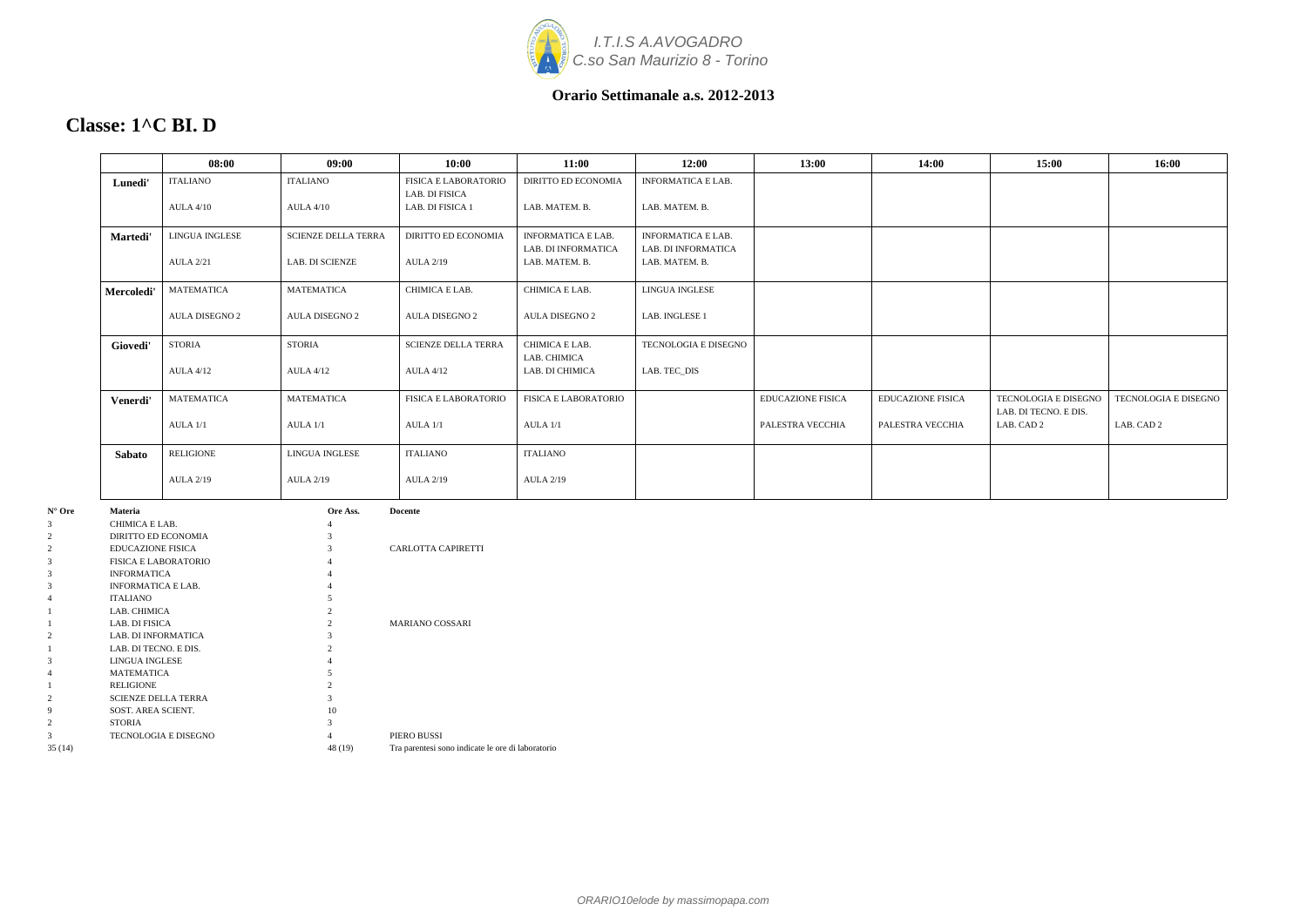

# **Classe: 1^C LIC. D**

|               | 08:00                        | 09:00                               | 10:00                   | 11:00                   | 12:00                | 13:00 | 14:00          | 15:00          | 16:00 |
|---------------|------------------------------|-------------------------------------|-------------------------|-------------------------|----------------------|-------|----------------|----------------|-------|
| Lunedi'       | <b>FISICA</b>                | <b>MATEMATICA</b>                   | <b>MATEMATICA</b>       | <b>SCIENZE NATURALI</b> | <b>INFORMATICA</b>   |       |                |                |       |
|               | LAB. DI FISICA 1             | <b>AULA 4/14</b>                    | <b>AULA 4/14</b>        | <b>AULA 4/14</b>        | LAB. MATEMATICA INF. |       |                |                |       |
| Martedi'      | <b>FISICA</b>                | LINGUA E LETTERE<br><b>ITALIANE</b> | LINGUA INGLESE          | <b>MATEMATICA</b>       | <b>MATEMATICA</b>    |       |                |                |       |
|               | LAB. DI FISICA 1             | <b>AULA 2/18</b>                    | <b>AULA 2/18</b>        | <b>AULA 2/18</b>        | <b>AULA 2/18</b>     |       |                |                |       |
| Mercoledi'    | LINGUA E LETTERE<br>ITALIANE | STORIA E GEOGRAFIA                  | <b>RELIGIONE</b>        | <b>LINGUA INGLESE</b>   | <b>INFORMATICA</b>   |       |                |                |       |
|               | <b>AULA 2/16</b>             | <b>AULA 2/16</b>                    | <b>AULA 2/16</b>        | LAB. INGLESE 2          | LAB. MATEM. B.       |       |                |                |       |
| Giovedi'      | LINGUA E LETTERE<br>ITALIANE | LINGUA E LETTERE<br><b>ITALIANE</b> | <b>SCIENZE NATURALI</b> | <b>SCIENZE NATURALI</b> | LINGUA INGLESE       |       |                |                |       |
|               | <b>AULA 2/16</b>             | <b>AULA 2/16</b>                    | <b>AULA 2/16</b>        | <b>AULA 2/16</b>        | LAB. INGLESE 1       |       |                |                |       |
| Venerdi'      | <b>EDUCAZIONE FISICA</b>     | <b>EDUCAZIONE FISICA</b>            | <b>MATEMATICA</b>       | STORIA E GEOGRAFIA      | STORIA E GEOGRAFIA   |       | <b>DISEGNO</b> | <b>DISEGNO</b> |       |
|               | PALESTRA VECCHIA             | PALESTRA VECCHIA                    | <b>AULA 2/28</b>        | <b>AULA 2/28</b>        | <b>AULA 2/28</b>     |       | AULA 3/7       | AULA 3/7       |       |
| <b>Sabato</b> |                              |                                     |                         |                         |                      |       |                |                |       |
|               |                              |                                     |                         |                         |                      |       |                |                |       |

| N° Ore | Materia                   | Ore Ass. | Docente                                           |
|--------|---------------------------|----------|---------------------------------------------------|
|        | <b>DISEGNO</b>            |          |                                                   |
|        | <b>EDUCAZIONE FISICA</b>  |          |                                                   |
|        | <b>FISICA</b>             |          | <b>MARIA OUAGLIA</b>                              |
|        | <b>INFORMATICA</b>        |          |                                                   |
| 4      | LINGUA E LETTERE ITALIANE |          |                                                   |
| 3      | LINGUA INGLESE            |          |                                                   |
|        | <b>MATEMATICA</b>         |          |                                                   |
|        | <b>RELIGIONE</b>          |          |                                                   |
| 3      | <b>SCIENZE NATURALI</b>   |          | <b>BRODA</b>                                      |
| 9      | SOST. AREA TECNOL.        | 10       |                                                   |
| 3      | STORIA E GEOGRAFIA        | 4        | <b>MARIA LUISA PROVENZANO</b>                     |
| 27(9)  |                           | 39(10)   | Tra parentesi sono indicate le ore di laboratorio |
|        |                           |          |                                                   |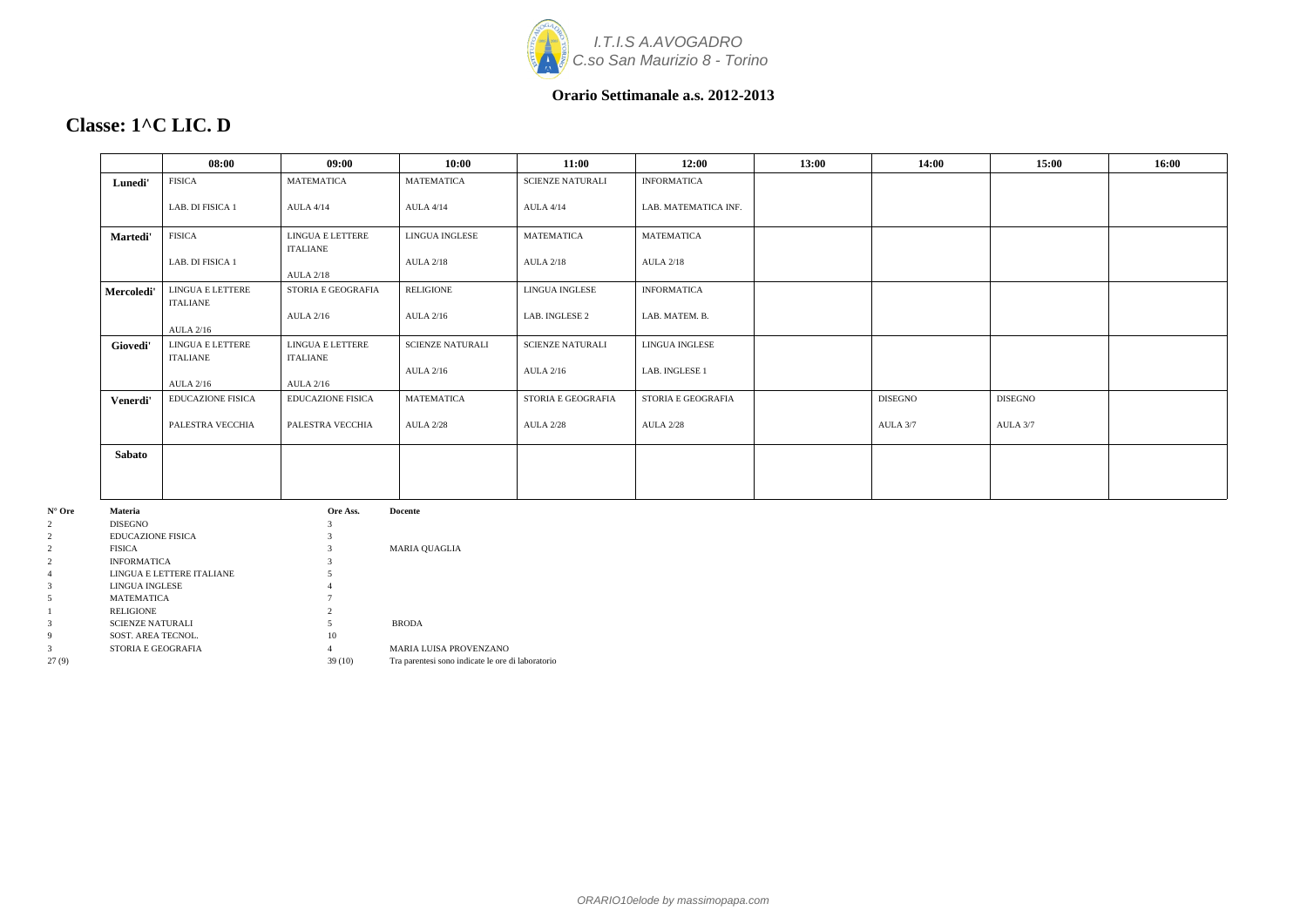

### **Classe: 1^D BI. D**

|            | 08:00                                         | 09:00                       | 10:00                      | 11:00                                         | 12:00                      | 13:00                                            | 14:00                                            | 15:00                    | 16:00                    |
|------------|-----------------------------------------------|-----------------------------|----------------------------|-----------------------------------------------|----------------------------|--------------------------------------------------|--------------------------------------------------|--------------------------|--------------------------|
| Lunedi'    | <b>ITALIANO</b>                               | <b>ITALIANO</b>             | <b>RELIGIONE</b>           | <b>FISICA E LABORATORIO</b><br>LAB. DI FISICA | <b>MATEMATICA</b>          | CHIMICA E LAB.<br>LAB. CHIMICA                   |                                                  |                          |                          |
|            | <b>AULA 2/20</b>                              | <b>AULA 2/20</b>            | <b>AULA 2/20</b>           | LAB. DI FISICA 1                              | <b>AULA 2/20</b>           | LAB. DI CHIMICA                                  |                                                  |                          |                          |
| Martedi'   | TECNOLOGIA E DISEGNO<br>LAB. DI TECNO. E DIS. | <b>LINGUA INGLESE</b>       | CHIMICA E LAB.             | CHIMICA E LAB.                                |                            |                                                  |                                                  |                          |                          |
|            | LAB. CAD 2                                    | AULA 3/8                    | AULA 3/8                   | AULA 3/8                                      |                            |                                                  |                                                  |                          |                          |
| Mercoledi' | <b>FISICA E LABORATORIO</b>                   | <b>FISICA E LABORATORIO</b> | <b>STORIA</b>              | <b>STORIA</b>                                 |                            | <b>INFORMATICA</b><br><b>LAB. DI INFORMATICA</b> | <b>INFORMATICA</b><br><b>LAB. DI INFORMATICA</b> | <b>EDUCAZIONE FISICA</b> | <b>EDUCAZIONE FISICA</b> |
|            | LAB. DI FISICA 1                              | LAB. DI FISICA 1            | <b>AULA 4/14</b>           | <b>AULA 4/14</b>                              |                            | LAB. MATEM. B.                                   | LAB. MATEM. B.                                   | PALESTRA NUOVA           | PALESTRA NUOVA           |
| Giovedi'   | <b>MATEMATICA</b>                             | <b>MATEMATICA</b>           | TECNOLOGIA E DISEGNO       | TECNOLOGIA E DISEGNO                          | <b>SCIENZE DELLA TERRA</b> |                                                  |                                                  |                          |                          |
|            | LAB. TEC DIS                                  | LAB. TEC_DIS                | LAB. TEC_DIS               | LAB. TEC DIS                                  | <b>LAB. DI SCIENZE</b>     |                                                  |                                                  |                          |                          |
| Venerdi'   | <b>ITALIANO</b>                               | <b>ITALIANO</b>             | LINGUA INGLESE             | <b>DIRITTO ED ECONOMIA</b>                    | <b>MATEMATICA</b>          |                                                  |                                                  |                          |                          |
|            | AULA 4/9                                      | AULA 4/9                    | LAB. INGLESE 1             | AULA 4/9                                      | AULA 4/9                   |                                                  |                                                  |                          |                          |
| Sabato     | LINGUA INGLESE                                | <b>INFORMATICA</b>          | <b>DIRITTO ED ECONOMIA</b> | <b>SCIENZE DELLA TERRA</b>                    |                            |                                                  |                                                  |                          |                          |
|            | <b>AULA 2/21</b>                              | LAB. CAD 2                  | AULA 3/8                   | AULA 3/8                                      |                            |                                                  |                                                  |                          |                          |

| $N^{\circ}$ Ore | <b>Materia</b>              | Ore Ass. | <b>Docente</b>                                    |
|-----------------|-----------------------------|----------|---------------------------------------------------|
| 3               | CHIMICA E LAB.              | 4        |                                                   |
| 2               | DIRITTO ED ECONOMIA         | 3        |                                                   |
| 2               | <b>EDUCAZIONE FISICA</b>    | 3        | <b>ANTONIO GORGA</b>                              |
| 3               | <b>FISICA E LABORATORIO</b> | 4        |                                                   |
| 3               | <b>INFORMATICA</b>          | 4        |                                                   |
| 3               | <b>INFORMATICA E LAB.</b>   | 4        |                                                   |
|                 | <b>ITALIANO</b>             | 5        |                                                   |
|                 | LAB. CHIMICA                | 2        |                                                   |
|                 | LAB. DI FISICA              | 2        | <b>MARIANO COSSARI</b>                            |
|                 | LAB. DI INFORMATICA         | 3        |                                                   |
|                 | LAB. DI TECNO. E DIS.       | 2        |                                                   |
| 3               | <b>LINGUA INGLESE</b>       | 4        |                                                   |
|                 | <b>MATEMATICA</b>           | 5        |                                                   |
|                 | <b>RELIGIONE</b>            | 2        |                                                   |
| 2               | <b>SCIENZE DELLA TERRA</b>  | 3        |                                                   |
| 9               | SOST. AREA SCIENT.          | 10       |                                                   |
| 2               | <b>STORIA</b>               | 3        |                                                   |
| 3               | <b>TECNOLOGIA E DISEGNO</b> | 4        | PIERO BUSSI                                       |
| 35(14)          |                             | 48 (19)  | Tra parentesi sono indicate le ore di laboratorio |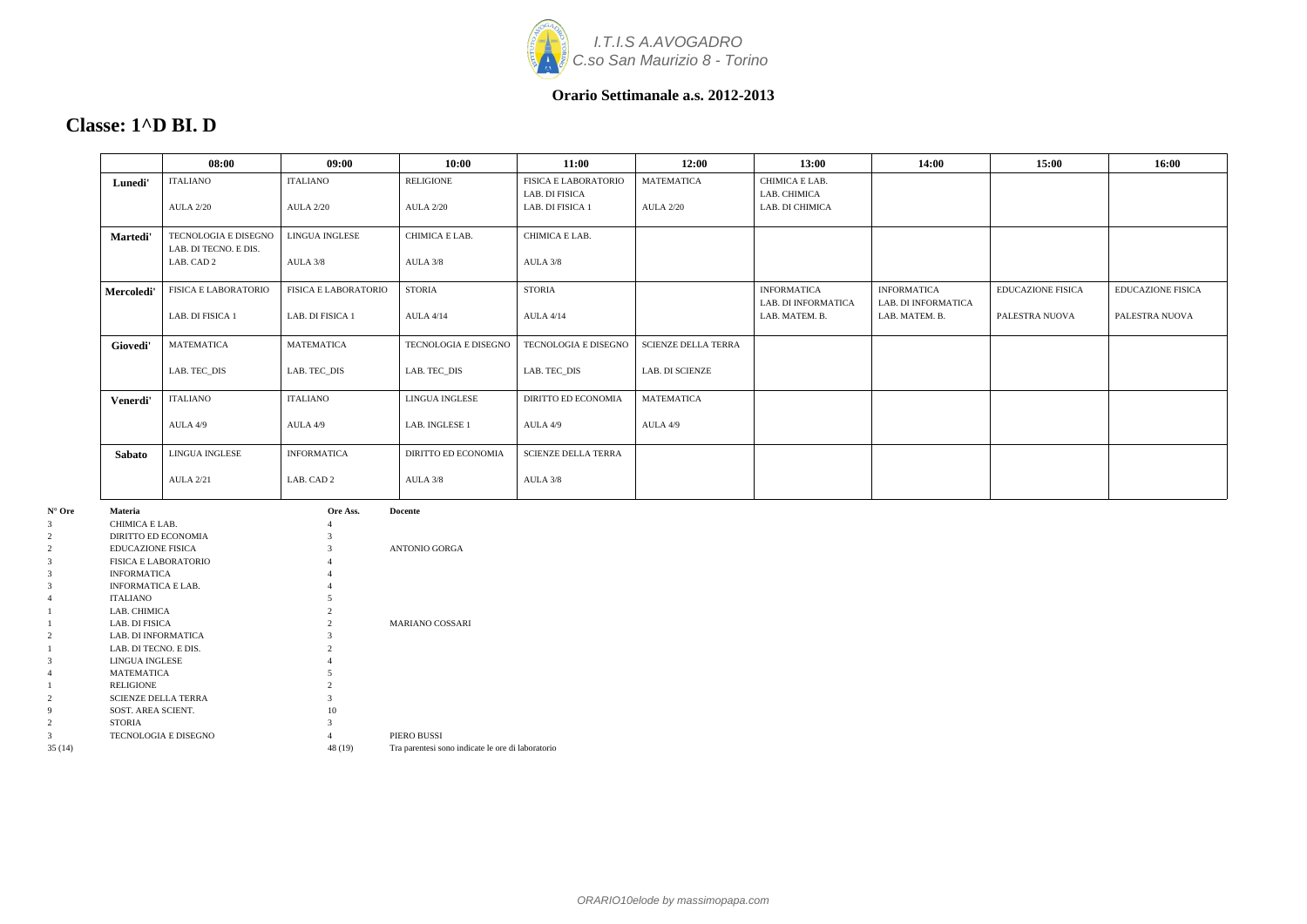

|              | 08:00                       | 09:00                                                                         | 10:00                                        | 11:00                                 | 12:00                 | 13:00                | 14:00                               | 15:00                    | 16:00                    |
|--------------|-----------------------------|-------------------------------------------------------------------------------|----------------------------------------------|---------------------------------------|-----------------------|----------------------|-------------------------------------|--------------------------|--------------------------|
| Lunedi'      | <b>INFORMATICA</b>          | <b>SCIENZE DELLA TERRA</b>                                                    | <b>ITALIANO</b>                              | <b>ITALIANO</b>                       |                       |                      |                                     |                          |                          |
|              | <b>AULA 4/11</b>            | <b>LAB. DI SCIENZE</b>                                                        | <b>AULA 4/11</b>                             | <b>AULA 4/11</b>                      |                       |                      |                                     |                          |                          |
| Martedi'     | DIRITTO ED ECONOMIA         | CHIMICA E LAB.                                                                | <b>FISICA E LABORATORIO</b>                  | <b>MATEMATICA</b>                     | <b>MATEMATICA</b>     |                      |                                     |                          |                          |
|              | <b>AULA 2/26</b>            | LAB. CHIMICA<br>LAB. DI CHIMICA                                               | LAB. DI FISICA<br>LAB. DI FISICA 2           | <b>AULA 4/10</b>                      | <b>AULA 4/10</b>      |                      |                                     |                          |                          |
| Mercoledi'   | <b>STORIA</b>               | <b>STORIA</b>                                                                 | <b>LINGUA INGLESE</b>                        | <b>MATEMATICA</b>                     | TECNOLOGIA E DISEGNO  | TECNOLOGIA E DISEGNO |                                     |                          |                          |
|              | LAB. MATEM. B.              | LAB. MATEM. B.                                                                | LAB. INGLESE 1                               | AULA 4/9                              | AULA 4/9              | AULA 4/9             |                                     |                          |                          |
| Giovedi'     | <b>SCIENZE DELLA TERRA</b>  | <b>MATEMATICA</b>                                                             | <b>RELIGIONE</b>                             | CHIMICA E LAB.                        | CHIMICA E LAB.        |                      | <b>TECNOLOGIA E DISEGNO</b>         | <b>EDUCAZIONE FISICA</b> | <b>EDUCAZIONE FISICA</b> |
|              | AULA 1/1                    | AULA 1/1                                                                      | AULA 1/1                                     | AULA 1/1                              | AULA 1/1              |                      | LAB. DI TECNO. E DIS.<br>LAB. CAD 2 | PALESTRA VECCHIA         | PALESTRA VECCHIA         |
| Venerdi'     | <b>FISICA E LABORATORIO</b> | <b>FISICA E LABORATORIO</b>                                                   | <b>ITALIANO</b>                              | <b>ITALIANO</b>                       | <b>LINGUA INGLESE</b> |                      |                                     |                          |                          |
|              | <b>AULA 4/10</b>            | AULA 4/10                                                                     | <b>AULA 4/10</b>                             | <b>AULA 4/10</b>                      | <b>AULA 4/10</b>      |                      |                                     |                          |                          |
| Sabato       | LINGUA INGLESE              | <b>DIRITTO ED ECONOMIA</b>                                                    | <b>INFORMATICA</b>                           | <b>INFORMATICA</b>                    |                       |                      |                                     |                          |                          |
|              | <b>AULA 4/10</b>            | $ALIA$ 4/10                                                                   | <b>LAB. DI INFORMATICA</b><br>LAB. MATEM. B. | LAB. DI INFORMATICA<br>LAB. MATEM. B. |                       |                      |                                     |                          |                          |
| $\mathbf{M}$ |                             | $\mathbf{Q}_{\text{new}}$ $\mathbf{A}_{\text{new}}$ $\mathbf{Q}_{\text{new}}$ |                                              |                                       |                       |                      |                                     |                          |                          |

| $N^{\circ}$ Ore | <b>Materia</b>              | Ore Ass.       | <b>Docente</b>                                    |
|-----------------|-----------------------------|----------------|---------------------------------------------------|
| 3               | CHIMICA E LAB.              | 4              |                                                   |
| $\overline{c}$  | DIRITTO ED ECONOMIA         | 3              |                                                   |
| 2               | <b>EDUCAZIONE FISICA</b>    | 3              | ELISA MARIA GATTIGLIA                             |
| 3               | <b>FISICA E LABORATORIO</b> | 4              |                                                   |
| 3               | <b>INFORMATICA</b>          | 4              |                                                   |
| 3               | <b>INFORMATICA E LAB.</b>   | $\overline{4}$ |                                                   |
| 4               | <b>ITALIANO</b>             | 5              |                                                   |
|                 | LAB. CHIMICA                | 2              |                                                   |
|                 | LAB. DI FISICA              | $\overline{c}$ | RAFFAELE IACONO                                   |
| 2               | <b>LAB. DI INFORMATICA</b>  | 3              |                                                   |
|                 | LAB. DI TECNO. E DIS.       | $\mathfrak{D}$ |                                                   |
| 3               | LINGUA INGLESE              | 4              |                                                   |
| 4               | <b>MATEMATICA</b>           | 5              |                                                   |
| 1               | <b>RELIGIONE</b>            | $\overline{c}$ |                                                   |
| $\overline{c}$  | <b>SCIENZE DELLA TERRA</b>  | 3              |                                                   |
| 9               | SOST. AREA SCIENT.          | 10             |                                                   |
| 2               | <b>STORIA</b>               | 3              |                                                   |
| 3               | <b>TECNOLOGIA E DISEGNO</b> | 4              | <b>GIUSEPPE LUPPINO</b>                           |
| 35(14)          |                             | 48 (19)        | Tra parentesi sono indicate le ore di laboratorio |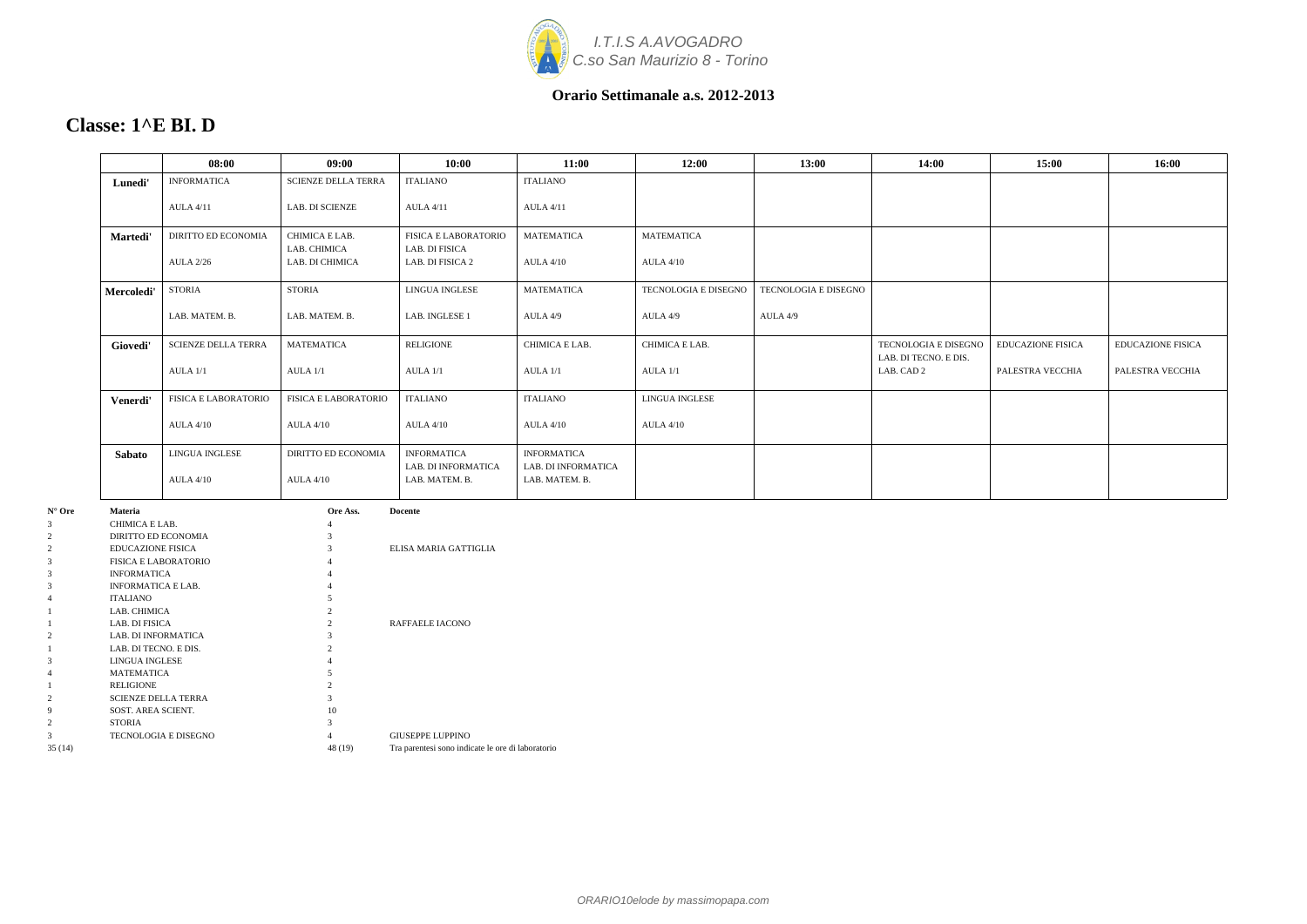

|            | 08:00                | 09:00                              | 10:00                      | 11:00                           | 12:00                      | 13:00                                 | 14:00                                 | 15:00                               | 16:00 |
|------------|----------------------|------------------------------------|----------------------------|---------------------------------|----------------------------|---------------------------------------|---------------------------------------|-------------------------------------|-------|
| Lunedi'    | <b>ITALIANO</b>      | <b>ITALIANO</b>                    | TECNOLOGIA E DISEGNO       | TECNOLOGIA E DISEGNO            |                            |                                       |                                       |                                     |       |
|            | AULA 3/7             | AULA 3/7                           | AULA 3/7                   | AULA 3/7                        |                            |                                       |                                       |                                     |       |
| Martedi'   | FISICA E LABORATORIO | <b>FISICA E LABORATORIO</b>        | <b>EDUCAZIONE FISICA</b>   | CHIMICA E LAB.                  | <b>SCIENZE DELLA TERRA</b> |                                       |                                       |                                     |       |
|            | LAB. DI FISICA 2     | LAB. DI FISICA<br>LAB. DI FISICA 2 | PALESTRA VECCHIA           | LAB. CHIMICA<br>LAB. DI CHIMICA | <b>AULA 2/20</b>           |                                       |                                       |                                     |       |
| Mercoledi' | <b>MATEMATICA</b>    | <b>INFORMATICA</b>                 | LINGUA INGLESE             | <b>STORIA</b>                   | <b>STORIA</b>              | <b>RELIGIONE</b>                      |                                       |                                     |       |
|            | <b>AULA 4/12</b>     | <b>AULA 4/12</b>                   | <b>AULA 4/12</b>           | <b>AULA 4/12</b>                | <b>AULA 4/12</b>           | <b>AULA 4/12</b>                      |                                       |                                     |       |
| Giovedi'   | LINGUA INGLESE       | <b>MATEMATICA</b>                  | <b>DIRITTO ED ECONOMIA</b> | <b>FISICA E LABORATORIO</b>     |                            | <b>INFORMATICA</b>                    | <b>INFORMATICA</b>                    | TECNOLOGIA E DISEGNO                |       |
|            | LAB. CAD 2           | LAB. CAD 2                         | LAB. CAD 2                 | LAB. DI FISICA 2                |                            | LAB. DI INFORMATICA<br>LAB. MATEM. B. | LAB. DI INFORMATICA<br>LAB. MATEM. B. | LAB. DI TECNO. E DIS.<br>LAB. CAD 2 |       |
| Venerdi'   | LINGUA INGLESE       | <b>SCIENZE DELLA TERRA</b>         | <b>MATEMATICA</b>          | <b>MATEMATICA</b>               | <b>EDUCAZIONE FISICA</b>   | <b>DIRITTO ED ECONOMIA</b>            |                                       |                                     |       |
|            | LAB. INGLESE 1       | <b>AULA 2/20</b>                   | <b>AULA 2/20</b>           | <b>AULA 2/20</b>                | PALESTRA VECCHIA           | <b>AULA 2/20</b>                      |                                       |                                     |       |
| Sabato     | <b>ITALIANO</b>      | <b>ITALIANO</b>                    | CHIMICA E LAB.             | CHIMICA E LAB.                  |                            |                                       |                                       |                                     |       |
|            | AULA 3/8             | AULA 3/8                           | LAB. DI CHIMICA            | LAB. DI CHIMICA                 |                            |                                       |                                       |                                     |       |
|            |                      |                                    |                            |                                 |                            |                                       |                                       |                                     |       |

| $N^{\circ}$ Ore | <b>Materia</b>              | Ore Ass.       | <b>Docente</b>                                    |
|-----------------|-----------------------------|----------------|---------------------------------------------------|
| 3               | CHIMICA E LAB.              | 4              |                                                   |
| $\overline{c}$  | DIRITTO ED ECONOMIA         | 3              |                                                   |
| 2               | <b>EDUCAZIONE FISICA</b>    | 3              | ELISA MARIA GATTIGLIA                             |
| 3               | <b>FISICA E LABORATORIO</b> | 4              |                                                   |
| 3               | <b>INFORMATICA</b>          | 4              |                                                   |
| 3               | <b>INFORMATICA E LAB.</b>   | 4              |                                                   |
| 4               | <b>ITALIANO</b>             | 5              |                                                   |
|                 | LAB. CHIMICA                | 2              |                                                   |
|                 | LAB. DI FISICA              | $\overline{c}$ | RAFFAELE IACONO                                   |
| $\overline{c}$  | <b>LAB. DI INFORMATICA</b>  | 3              |                                                   |
|                 | LAB. DI TECNO. E DIS.       | 2              |                                                   |
| 3               | <b>LINGUA INGLESE</b>       |                |                                                   |
| 4               | <b>MATEMATICA</b>           | 5              |                                                   |
|                 | <b>RELIGIONE</b>            | 2              |                                                   |
| 2               | <b>SCIENZE DELLA TERRA</b>  | 3              |                                                   |
| 9               | SOST. AREA SCIENT.          | 10             |                                                   |
| $\overline{c}$  | <b>STORIA</b>               | 3              |                                                   |
| 3               | TECNOLOGIA E DISEGNO        | 4              | <b>GIUSEPPE LUPPINO</b>                           |
| 35(14)          |                             | 48 (19)        | Tra parentesi sono indicate le ore di laboratorio |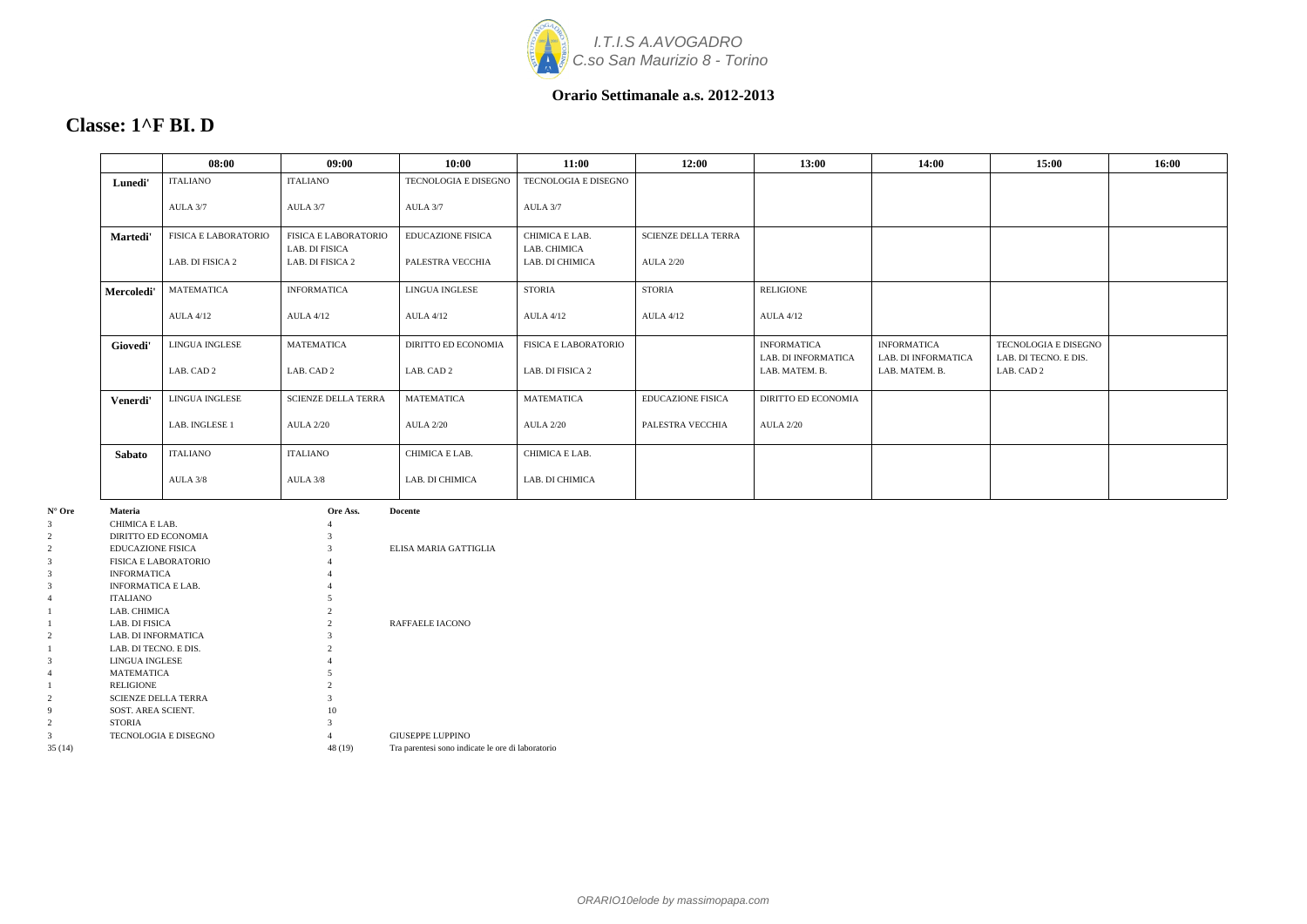

### **Classe: 1^G BI. D**

|            | 08:00                              | 09:00                       | 10:00                      | 11:00                      | 12:00                               | 13:00 | 14:00                           | 15:00                                 | 16:00                                 |
|------------|------------------------------------|-----------------------------|----------------------------|----------------------------|-------------------------------------|-------|---------------------------------|---------------------------------------|---------------------------------------|
| Lunedi'    | <b>EDUCAZIONE FISICA</b>           | <b>EDUCAZIONE FISICA</b>    | <b>DIRITTO ED ECONOMIA</b> | <b>MATEMATICA</b>          | <b>MATEMATICA</b>                   |       |                                 |                                       |                                       |
|            | PALESTRA VECCHIA                   | PALESTRA VECCHIA            | <b>AULA 4/12</b>           | <b>AULA 4/12</b>           | <b>AULA 4/12</b>                    |       |                                 |                                       |                                       |
| Martedi'   | FISICA E LABORATORIO               | <b>FISICA E LABORATORIO</b> | <b>RELIGIONE</b>           | CHIMICA E LAB.             | CHIMICA E LAB.                      |       |                                 |                                       |                                       |
|            | <b>AULA 4/14</b>                   | <b>AULA 4/14</b>            | <b>AULA 4/14</b>           | <b>AULA 4/14</b>           | <b>AULA 4/14</b>                    |       |                                 |                                       |                                       |
| Mercoledi' | <b>ITALIANO</b>                    | <b>ITALIANO</b>             | <b>DIRITTO ED ECONOMIA</b> | <b>SCIENZE DELLA TERRA</b> | <b>LINGUA INGLESE</b>               |       |                                 |                                       |                                       |
|            | LAB. AUTOMAZIONE                   | LAB. AUTOMAZIONE            | LAB. AUTOMAZIONE           | LAB. AUTOMAZIONE           | LAB. AUTOMAZIONE                    |       |                                 |                                       |                                       |
| Giovedi'   | <b>STORIA</b>                      | <b>STORIA</b>               | LINGUA INGLESE             | <b>SCIENZE DELLA TERRA</b> | TECNOLOGIA E DISEGNO                |       | CHIMICA E LAB.                  | <b>INFORMATICA</b>                    | <b>INFORMATICA</b>                    |
|            | LAB. AUTOMAZIONE                   | LAB. AUTOMAZIONE            | LAB. INGLESE 1             | <b>AULA 2/17</b>           | LAB. DI TECNO. E DIS.<br>LAB. CAD 2 |       | LAB. CHIMICA<br>LAB. DI CHIMICA | LAB. DI INFORMATICA<br>LAB. MATEM. B. | LAB. DI INFORMATICA<br>LAB. MATEM. B. |
| Venerdi'   | <b>FISICA E LABORATORIO</b>        | TECNOLOGIA E DISEGNO        | TECNOLOGIA E DISEGNO       | <b>ITALIANO</b>            | <b>ITALIANO</b>                     |       |                                 |                                       |                                       |
|            | LAB. DI FISICA<br>LAB. DI FISICA 1 | AULA 3/8                    | AULA 3/8                   | LAB. SALDATURA             | LAB. SALDATURA                      |       |                                 |                                       |                                       |
| Sabato     | MATEMATICA                         | <b>MATEMATICA</b>           | <b>LINGUA INGLESE</b>      | <b>INFORMATICA</b>         |                                     |       |                                 |                                       |                                       |
|            | <b>AULA 4/13</b>                   | <b>AULA 4/13</b>            | LAB. INGLESE 2             | LAB. MULTIMEDIALE          |                                     |       |                                 |                                       |                                       |

| $N^{\circ}$ Ore | <b>Materia</b>              | Ore Ass. | <b>Docente</b>                                    |
|-----------------|-----------------------------|----------|---------------------------------------------------|
| 3               | CHIMICA E LAB.              | 4        |                                                   |
| $\overline{2}$  | DIRITTO ED ECONOMIA         | 3        |                                                   |
| $\overline{2}$  | <b>EDUCAZIONE FISICA</b>    | 3        | <b>CLAUDIA GIACCHERO</b>                          |
| 3               | <b>FISICA E LABORATORIO</b> |          |                                                   |
| 3               | <b>INFORMATICA</b>          | 4        |                                                   |
| 3               | <b>INFORMATICA E LAB.</b>   | 4        |                                                   |
| 4               | <b>ITALIANO</b>             |          |                                                   |
|                 | LAB. CHIMICA                |          |                                                   |
|                 | LAB. DI FISICA              | 2        | <b>MARIANO COSSARI</b>                            |
| $\overline{2}$  | LAB. DI INFORMATICA         | 3        |                                                   |
|                 | LAB. DI TECNO. E DIS.       |          |                                                   |
| 3               | LINGUA INGLESE              |          |                                                   |
| 4               | <b>MATEMATICA</b>           |          |                                                   |
|                 | <b>RELIGIONE</b>            | 2        |                                                   |
| 2               | <b>SCIENZE DELLA TERRA</b>  | 3        |                                                   |
| 9               | SOST. AREA SCIENT.          | 10       |                                                   |
| $\overline{2}$  | <b>STORIA</b>               |          |                                                   |
| 3               | <b>TECNOLOGIA E DISEGNO</b> | 4        | DOMENICO LUPPINO                                  |
| 35 (14)         |                             | 48 (19)  | Tra parentesi sono indicate le ore di laboratorio |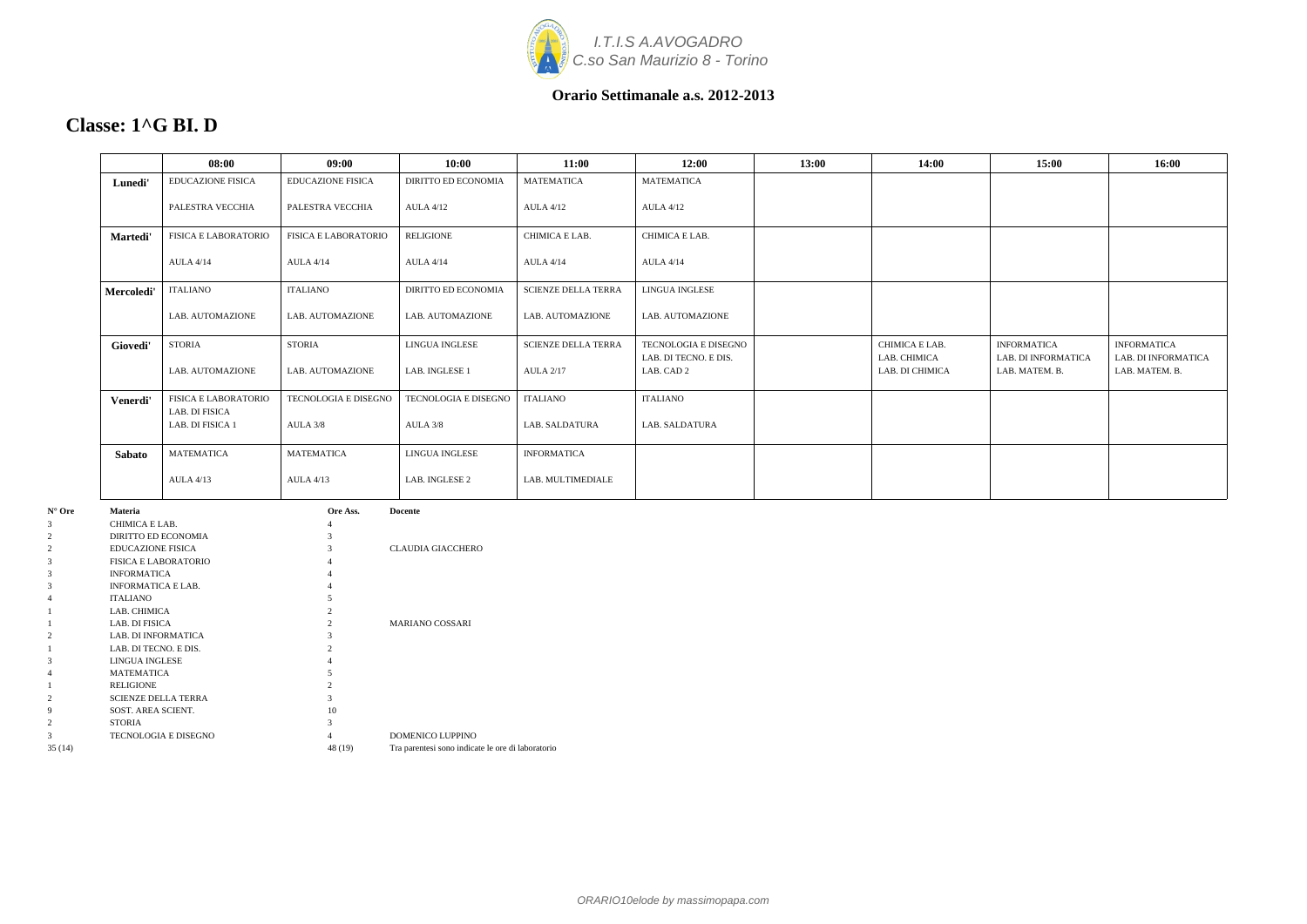

### **Classe: 1^H BI. D**

|               | 08:00               | 09:00                       | 10:00                      | 11:00                       | 12:00                       | 13:00                    | 14:00                    | 15:00           | 16:00                       |
|---------------|---------------------|-----------------------------|----------------------------|-----------------------------|-----------------------------|--------------------------|--------------------------|-----------------|-----------------------------|
| Lunedi'       | <b>MATEMATICA</b>   | <b>MATEMATICA</b>           | <b>ITALIANO</b>            | <b>ITALIANO</b>             |                             | <b>EDUCAZIONE FISICA</b> | <b>EDUCAZIONE FISICA</b> | CHIMICA E LAB.  | <b>FISICA E LABORATORIO</b> |
|               |                     |                             |                            |                             |                             |                          |                          | LAB. CHIMICA    | LAB. DI FISICA              |
|               | AULA 3/8            | AULA 3/8                    | AULA 3/8                   | AULA 3/8                    |                             | PALESTRA VECCHIA         | PALESTRA VECCHIA         | LAB. DI CHIMICA | LAB. DI FISICA 1            |
| Martedi'      |                     | TECNOLOGIA E DISEGNO        | LINGUA INGLESE             | <b>STORIA</b>               | <b>STORIA</b>               | DIRITTO ED ECONOMIA      |                          |                 |                             |
|               |                     | LAB. DI TECNO. E DIS.       |                            |                             |                             |                          |                          |                 |                             |
|               |                     | LAB. CAD 2                  | LAB. INGLESE 1             | AULA 1/1                    | AULA 1/1                    | AULA 1/1                 |                          |                 |                             |
| Mercoledi'    | ITALIANO            | <b>TECNOLOGIA E DISEGNO</b> | TECNOLOGIA E DISEGNO       | <b>DIRITTO ED ECONOMIA</b>  | <b>INFORMATICA</b>          |                          |                          |                 |                             |
|               | <b>AULA 2/20</b>    | LAB. CAD 2                  | LAB. CAD 2                 | LAB. CAD 2                  | LAB. CAD 2                  |                          |                          |                 |                             |
| Giovedi'      | CHIMICA E LAB.      | CHIMICA E LAB.              | <b>SCIENZE DELLA TERRA</b> | <b>FISICA E LABORATORIO</b> | <b>FISICA E LABORATORIO</b> |                          |                          |                 |                             |
|               | <b>AULA 4/11</b>    | <b>AULA 4/11</b>            | <b>AULA 4/11</b>           | <b>AULA 4/11</b>            | <b>AULA 4/11</b>            |                          |                          |                 |                             |
| Venerdi'      | <b>INFORMATICA</b>  | <b>INFORMATICA</b>          | <b>SCIENZE DELLA TERRA</b> | <b>LINGUA INGLESE</b>       | <b>ITALIANO</b>             |                          |                          |                 |                             |
|               | LAB. DI INFORMATICA | LAB. DI INFORMATICA         |                            |                             |                             |                          |                          |                 |                             |
|               | LAB. MATEM. B.      | LAB. MATEM. B.              | <b>LAB. DI SCIENZE</b>     | <b>AULA 2/21</b>            | AULA 1/1                    |                          |                          |                 |                             |
| <b>Sabato</b> | <b>MATEMATICA</b>   | <b>MATEMATICA</b>           | RELIGIONE                  | LINGUA INGLESE              |                             |                          |                          |                 |                             |
|               | <b>AULA 4/11</b>    | <b>AULA 4/11</b>            | <b>AULA 4/11</b>           | <b>AULA 4/11</b>            |                             |                          |                          |                 |                             |

| N° Ore         | Materia                     | Ore Ass.       | Docente                                           |
|----------------|-----------------------------|----------------|---------------------------------------------------|
| 3              | CHIMICA E LAB.              | 4              |                                                   |
| 2              | DIRITTO ED ECONOMIA         |                |                                                   |
| $\overline{2}$ | <b>EDUCAZIONE FISICA</b>    |                | <b>ANTONIO GORGA</b>                              |
| 3              | <b>FISICA E LABORATORIO</b> |                |                                                   |
| 3              | <b>INFORMATICA</b>          | 4              |                                                   |
| 3              | <b>INFORMATICA E LAB.</b>   | 4              |                                                   |
| 4              | <b>ITALIANO</b>             |                |                                                   |
|                | LAB. CHIMICA                | 2              |                                                   |
|                | LAB. DI FISICA              | $\mathfrak{D}$ | RAFFAELE IACONO                                   |
| 2              | LAB. DI INFORMATICA         |                |                                                   |
|                | LAB. DI TECNO. E DIS.       | $\overline{c}$ |                                                   |
| 3              | LINGUA INGLESE              |                |                                                   |
|                | <b>MATEMATICA</b>           |                |                                                   |
|                | <b>RELIGIONE</b>            |                |                                                   |
| 2              | <b>SCIENZE DELLA TERRA</b>  | 3              |                                                   |
| 9              | SOST. AREA SCIENT.          | 10             |                                                   |
| 2              | <b>STORIA</b>               | $\mathcal{F}$  |                                                   |
| 3              | TECNOLOGIA E DISEGNO        | 4              | PIERO BUSSI                                       |
| 35(14)         |                             | 48 (19)        | Tra parentesi sono indicate le ore di laboratorio |
|                |                             |                |                                                   |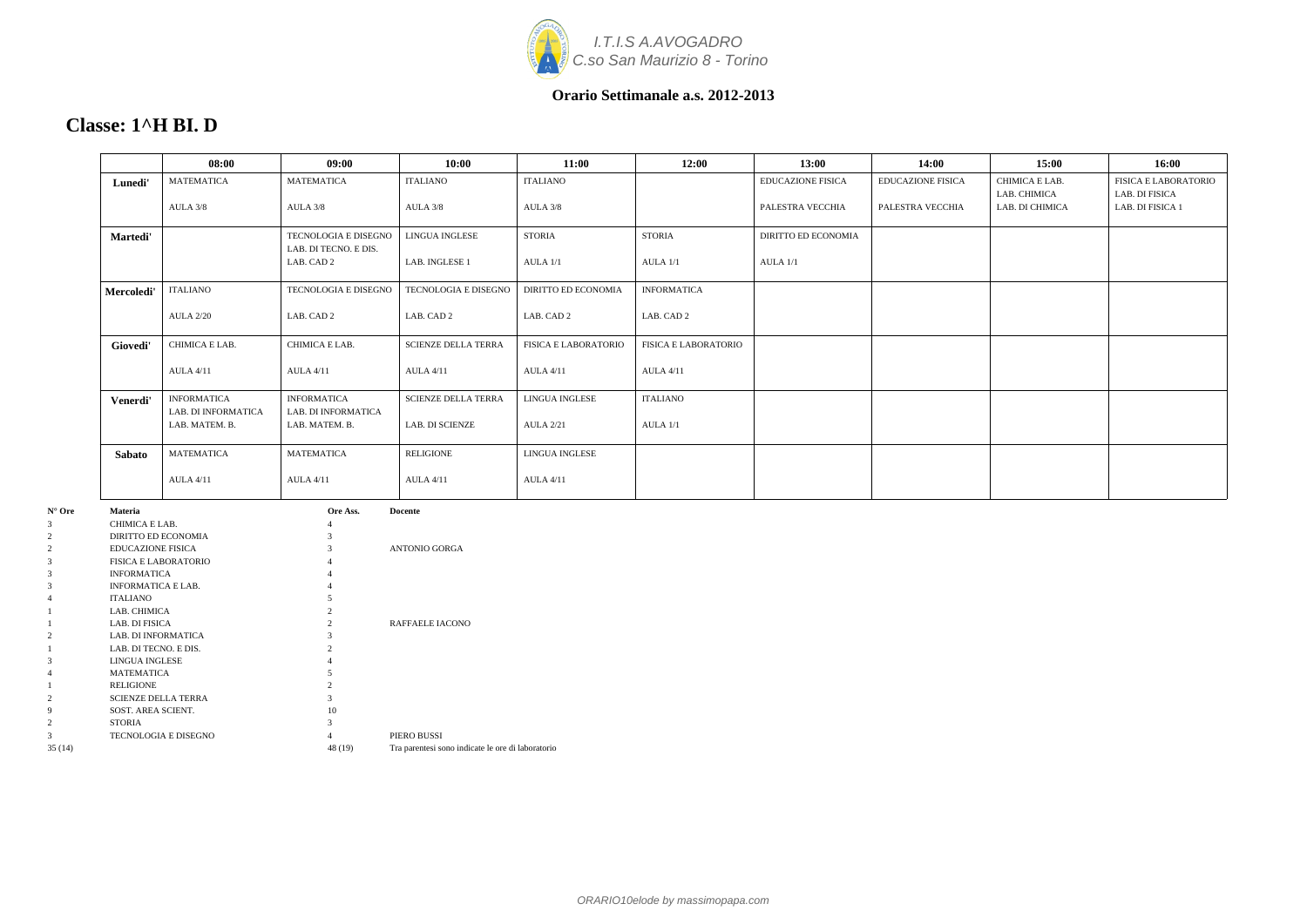

### **Classe: 1^I BI. D**

|            | 08:00                      | 09:00                       | 10:00                       | 11:00                      | 12:00                      | 13:00                       | 14:00                | 15:00                    | 16:00                    |
|------------|----------------------------|-----------------------------|-----------------------------|----------------------------|----------------------------|-----------------------------|----------------------|--------------------------|--------------------------|
| Lunedi'    | <b>DIRITTO ED ECONOMIA</b> | <b>STORIA</b>               | <b>MATEMATICA</b>           | <b>MATEMATICA</b>          |                            | <b>INFORMATICA</b>          | FISICA E LABORATORIO | <b>EDUCAZIONE FISICA</b> | <b>EDUCAZIONE FISICA</b> |
|            | AULA 1/1                   | AULA 1/1                    | $AULA$ $1/1$                | AULA 1/1                   |                            | LAB. MATEM. B.              | LAB. DI FISICA       | PALESTRA NUOVA           | PALESTRA NUOVA           |
|            |                            |                             |                             |                            |                            |                             | LAB. DI FISICA 1     |                          |                          |
| Martedi'   | <b>LINGUA INGLESE</b>      | <b>LINGUA INGLESE</b>       | <b>SCIENZE DELLA TERRA</b>  | <b>DIRITTO ED ECONOMIA</b> | CHIMICA E LAB.             | <b>TECNOLOGIA E DISEGNO</b> |                      |                          |                          |
|            |                            |                             |                             |                            | LAB. CHIMICA               | LAB. DI TECNO. E DIS.       |                      |                          |                          |
|            | AULA 1/1                   | AULA 1/1                    | <b>LAB. DI SCIENZE</b>      | <b>AULA 2/19</b>           | LAB. DI CHIMICA            | LAB. CAD 2                  |                      |                          |                          |
| Mercoledi' | CHIMICA E LAB.             | CHIMICA E LAB.              | TECNOLOGIA E DISEGNO        | TECNOLOGIA E DISEGNO       |                            |                             |                      |                          |                          |
|            |                            |                             |                             |                            |                            |                             |                      |                          |                          |
|            | LAB. TEC_DIS               | LAB. TEC_DIS                | <b>AULA 4/10</b>            | <b>AULA 4/10</b>           |                            |                             |                      |                          |                          |
| Giovedi'   | <b>ITALIANO</b>            | <b>ITALIANO</b>             | <b>MATEMATICA</b>           | <b>MATEMATICA</b>          | <b>RELIGIONE</b>           |                             |                      |                          |                          |
|            |                            |                             |                             |                            |                            |                             |                      |                          |                          |
|            | <b>AULA 4/10</b>           | <b>AULA 4/10</b>            | <b>AULA 4/10</b>            | <b>AULA 4/10</b>           | <b>AULA 4/10</b>           |                             |                      |                          |                          |
| Venerdi'   | <b>ITALIANO</b>            | <b>ITALIANO</b>             | <b>INFORMATICA</b>          | <b>INFORMATICA</b>         | <b>SCIENZE DELLA TERRA</b> |                             |                      |                          |                          |
|            |                            |                             | LAB. DI INFORMATICA         | LAB. DI INFORMATICA        |                            |                             |                      |                          |                          |
|            | <b>AULA 2/19</b>           | <b>AULA 2/19</b>            | LAB. MULTIMEDIALE           | LAB. MULTIMEDIALE          | LAB. AUTOMAZIONE           |                             |                      |                          |                          |
|            |                            |                             |                             |                            |                            |                             |                      |                          |                          |
| Sabato     | <b>STORIA</b>              | <b>FISICA E LABORATORIO</b> | <b>FISICA E LABORATORIO</b> | LINGUA INGLESE             |                            |                             |                      |                          |                          |
|            | <b>AULA 4/12</b>           | <b>AULA 4/12</b>            | <b>AULA 4/12</b>            | LAB. INGLESE 1             |                            |                             |                      |                          |                          |
|            |                            |                             |                             |                            |                            |                             |                      |                          |                          |

| $N^{\circ}$ Ore | <b>Materia</b>              | Ore Ass.       | <b>Docente</b>                                    |
|-----------------|-----------------------------|----------------|---------------------------------------------------|
| 3               | CHIMICA E LAB.              | 4              |                                                   |
| 2               | DIRITTO ED ECONOMIA         | 3              |                                                   |
| $\overline{c}$  | <b>EDUCAZIONE FISICA</b>    | 3              | <b>DONATELLA DANESIN</b>                          |
| 3               | <b>FISICA E LABORATORIO</b> |                |                                                   |
| 3               | <b>INFORMATICA</b>          |                |                                                   |
| 3               | <b>INFORMATICA E LAB.</b>   |                |                                                   |
| 4               | <b>ITALIANO</b>             |                |                                                   |
|                 | LAB. CHIMICA                | 2              |                                                   |
|                 | LAB. DI FISICA              | $\mathfrak{D}$ | RAFFAELE IACONO                                   |
| 2               | <b>LAB. DI INFORMATICA</b>  | 3              |                                                   |
|                 | LAB. DI TECNO. E DIS.       | $\mathfrak{D}$ |                                                   |
| 3               | LINGUA INGLESE              |                |                                                   |
| 4               | <b>MATEMATICA</b>           |                |                                                   |
|                 | <b>RELIGIONE</b>            |                |                                                   |
| $\overline{2}$  | <b>SCIENZE DELLA TERRA</b>  | 3              |                                                   |
| 9               | SOST. AREA SCIENT.          | 10             |                                                   |
| 2               | <b>STORIA</b>               |                |                                                   |
| 3               | <b>TECNOLOGIA E DISEGNO</b> | 4              | <b>GIUSEPPE LUPPINO</b>                           |
| 35(14)          |                             | 48 (19)        | Tra parentesi sono indicate le ore di laboratorio |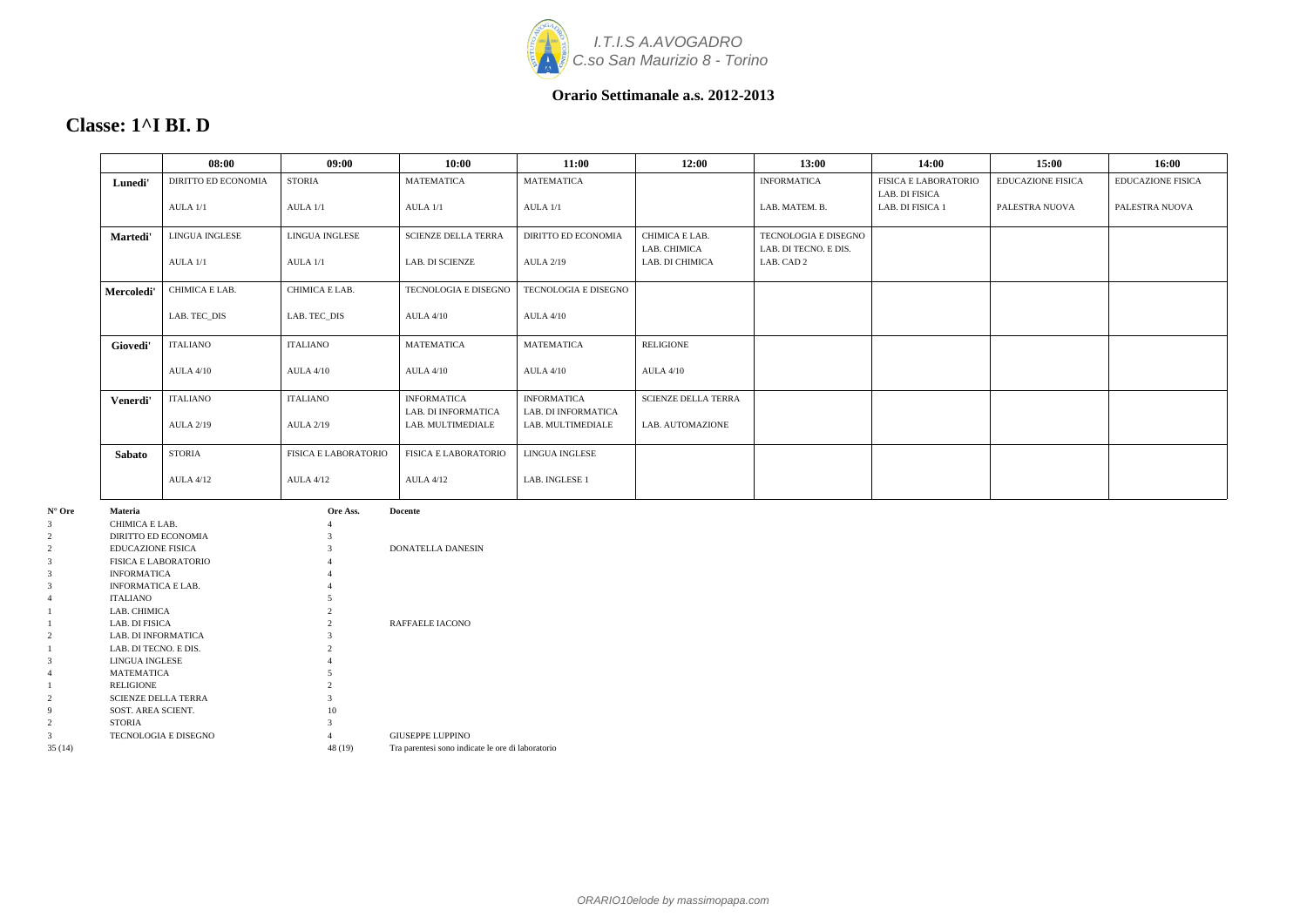

### **Classe: 1^ L BI. D**

|            | 08:00                       | 09:00                       | 10:00                    | 11:00                      | 12:00                                         | 13:00                       | 14:00               | 15:00               | 16:00 |
|------------|-----------------------------|-----------------------------|--------------------------|----------------------------|-----------------------------------------------|-----------------------------|---------------------|---------------------|-------|
| Lunedi'    | <b>MATEMATICA</b>           | <b>MATEMATICA</b>           | <b>EDUCAZIONE FISICA</b> | <b>EDUCAZIONE FISICA</b>   |                                               | <b>FISICA E LABORATORIO</b> | <b>INFORMATICA</b>  | <b>INFORMATICA</b>  |       |
|            | LAB. TECNOLOGICO            |                             | PALESTRA VECCHIA         |                            |                                               | LAB. DI FISICA              | LAB. DI INFORMATICA | LAB. DI INFORMATICA |       |
|            |                             | LAB. TECNOLOGICO            |                          | PALESTRA VECCHIA           |                                               | LAB. DI FISICA 1            | LAB. MATEM. B.      | LAB. MATEM. B.      |       |
| Martedi'   | <b>FISICA E LABORATORIO</b> | <b>FISICA E LABORATORIO</b> | TECNOLOGIA E DISEGNO     | TECNOLOGIA E DISEGNO       | <b>DIRITTO ED ECONOMIA</b>                    |                             |                     |                     |       |
|            | LAB. SALDATURA              | <b>LAB. SALDATURA</b>       | LAB. SALDATURA           | LAB. SALDATURA             | LAB. SALDATURA                                |                             |                     |                     |       |
| Mercoledi' |                             | ITALIANO                    | <b>ITALIANO</b>          | <b>SCIENZE DELLA TERRA</b> | <b>DIRITTO ED ECONOMIA</b>                    |                             |                     |                     |       |
|            |                             | <b>AULA 4/13</b>            | <b>AULA 4/13</b>         | <b>AULA 4/13</b>           | <b>AULA 4/13</b>                              |                             |                     |                     |       |
| Giovedi'   | LINGUA INGLESE              | <b>LINGUA INGLESE</b>       | <b>MATEMATICA</b>        | <b>MATEMATICA</b>          | CHIMICA E LAB.<br>LAB. CHIMICA                | <b>SCIENZE DELLA TERRA</b>  |                     |                     |       |
|            | LAB. INGLESE 1              | LAB. INGLESE 1              | AULA 3/7                 | AULA 3/7                   | LAB. DI CHIMICA                               | LAB. DI SCIENZE             |                     |                     |       |
| Venerdi'   | CHIMICA E LAB.              | CHIMICA E LAB.              | <b>STORIA</b>            | <b>STORIA</b>              | TECNOLOGIA E DISEGNO<br>LAB. DI TECNO. E DIS. | LINGUA INGLESE              |                     |                     |       |
|            | <b>AULA 2/26</b>            | <b>AULA 2/26</b>            | <b>AULA 2/26</b>         | <b>AULA 2/26</b>           | LAB. CAD 2                                    | <b>AULA 2/26</b>            |                     |                     |       |
| Sabato     | <b>INFORMATICA</b>          | <b>RELIGIONE</b>            | <b>ITALIANO</b>          | <b>ITALIANO</b>            |                                               |                             |                     |                     |       |
|            | LAB. DI FISICA 1            | LAB. DI FISICA 1            | AULA 1/1                 | AULA 1/1                   |                                               |                             |                     |                     |       |

| $N^{\circ}$ Ore | <b>Materia</b>              | Ore Ass.      | <b>Docente</b>                                    |
|-----------------|-----------------------------|---------------|---------------------------------------------------|
| 3               | CHIMICA E LAB.              | 4             |                                                   |
| 2               | DIRITTO ED ECONOMIA         | 3             |                                                   |
| 2               | <b>EDUCAZIONE FISICA</b>    | 3             | <b>CLAUDIA GIACCHERO</b>                          |
| 3               | <b>FISICA E LABORATORIO</b> |               |                                                   |
| 3               | <b>INFORMATICA</b>          | 4             |                                                   |
| 3               | <b>INFORMATICA E LAB.</b>   | 4             |                                                   |
| 4               | <b>ITALIANO</b>             |               |                                                   |
|                 | LAB. CHIMICA                |               |                                                   |
|                 | LAB. DI FISICA              | $\mathcal{D}$ | <b>RAFFAELE IACONO</b>                            |
| 2               | LAB. DI INFORMATICA         | 3             |                                                   |
|                 | LAB. DI TECNO. E DIS.       |               |                                                   |
| 3               | LINGUA INGLESE              |               |                                                   |
| 4               | <b>MATEMATICA</b>           |               |                                                   |
|                 | <b>RELIGIONE</b>            | 2             |                                                   |
| $\overline{2}$  | <b>SCIENZE DELLA TERRA</b>  | 3             |                                                   |
| 9               | SOST. AREA SCIENT.          | 10            |                                                   |
| $\overline{2}$  | <b>STORIA</b>               | 3             |                                                   |
| 3               | <b>TECNOLOGIA E DISEGNO</b> | 4             | <b>GIUSEPPE LUPPINO</b>                           |
| 35(14)          |                             | 48 (19)       | Tra parentesi sono indicate le ore di laboratorio |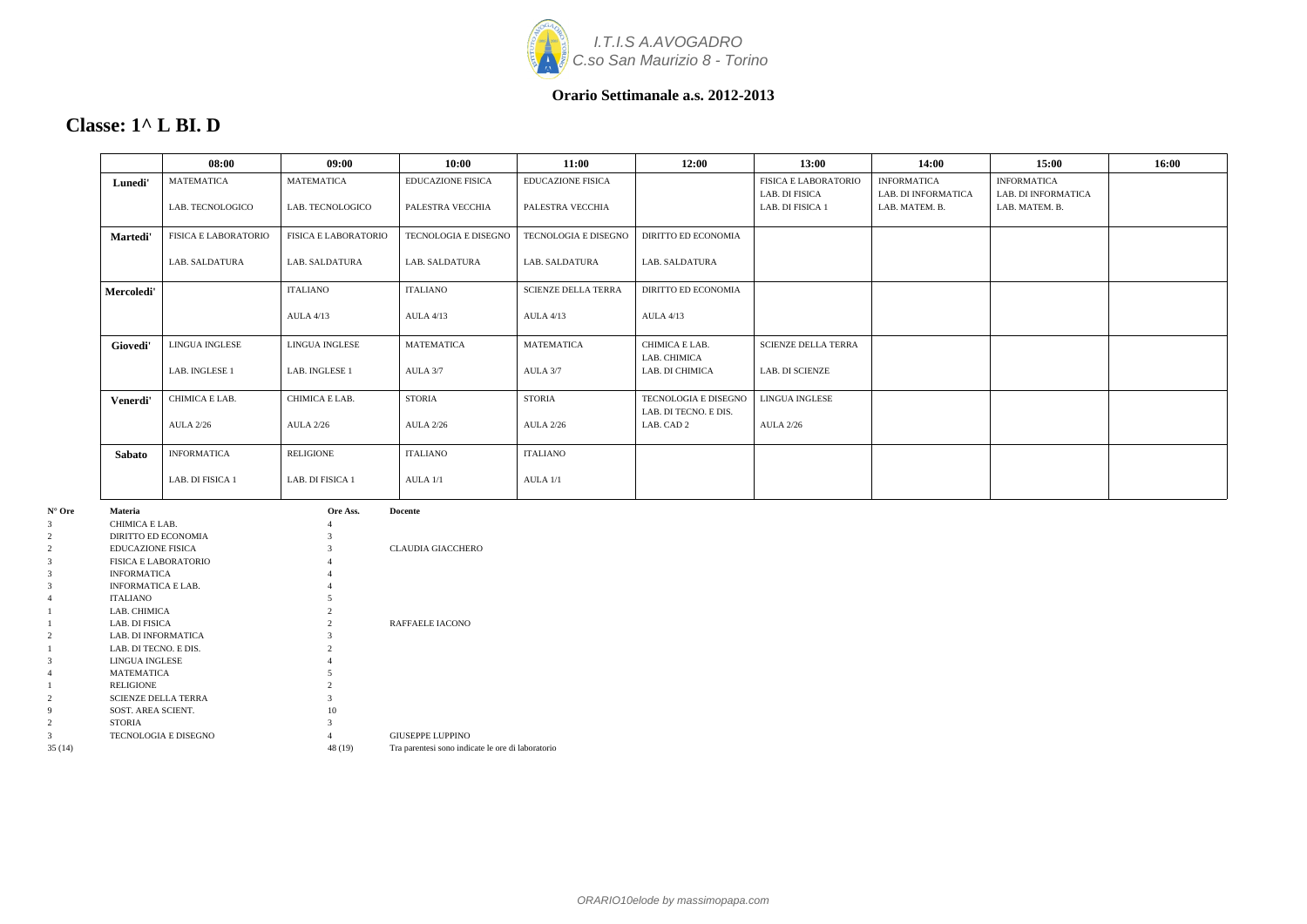

| Classe: $1^{\wedge}$ M BI. D |  |  |
|------------------------------|--|--|
|                              |  |  |

|            | 08:00                                 | 09:00                                 | 10:00                           | 11:00                      | 12:00                                   | 13:00                       | 14:00                    | 15:00                       | 16:00                       |
|------------|---------------------------------------|---------------------------------------|---------------------------------|----------------------------|-----------------------------------------|-----------------------------|--------------------------|-----------------------------|-----------------------------|
| Lunedi'    | <b>ITALIANO</b>                       | <b>ITALIANO</b>                       | <b>LINGUA INGLESE</b>           | <b>LINGUA INGLESE</b>      | <b>MATEMATICA</b>                       |                             |                          |                             |                             |
|            | <b>AULA DISEGNO 2</b>                 | <b>AULA DISEGNO 2</b>                 | <b>AULA DISEGNO 2</b>           | <b>AULA DISEGNO 2</b>      | <b>AULA DISEGNO 2</b>                   |                             |                          |                             |                             |
| Martedi'   | <b>INFORMATICA</b>                    | <b>INFORMATICA</b>                    | <b>MATEMATICA</b>               | <b>MATEMATICA</b>          |                                         | <b>EDUCAZIONE FISICA</b>    | <b>EDUCAZIONE FISICA</b> | <b>TECNOLOGIA E DISEGNO</b> | <b>TECNOLOGIA E DISEGNO</b> |
|            | LAB. DI INFORMATICA<br>LAB. MATEM. B. | LAB. DI INFORMATICA<br>LAB. MATEM. B. | <b>AULA 4/13</b>                | <b>AULA 4/13</b>           |                                         | PALESTRA VECCHIA            | PALESTRA VECCHIA         | LAB. CAD 2                  | LAB. CAD 2                  |
| Mercoledi' | LINGUA INGLESE                        | <b>DIRITTO ED ECONOMIA</b>            | <b>MATEMATICA</b>               | <b>RELIGIONE</b>           | <b>FISICA E LABORATORIO</b>             | <b>FISICA E LABORATORIO</b> |                          |                             |                             |
|            | AULA 4/9                              | AULA 4/9                              | LAB. MATEM. B.                  | LAB. MATEM. B.             | LAB. DI FISICA 2                        | LAB. DI FISICA 2            |                          |                             |                             |
| Giovedi'   | <b>SCIENZE DELLA TERRA</b>            | <b>FISICA E LABORATORIO</b>           | CHIMICA E LAB.                  | CHIMICA E LAB.             | TECNOLOGIA E DISEGNO                    |                             |                          |                             |                             |
|            | LAB. DI FISICA 2                      | LAB. DI FISICA<br>LAB. DI FISICA 2    | AULA 4/9                        | AULA 4/9                   | LAB. DI TECNO. E DIS.<br>LAB. MATEM. B. |                             |                          |                             |                             |
| Venerdi'   | <b>STORIA</b>                         | <b>STORIA</b>                         | CHIMICA E LAB.                  | DIRITTO ED ECONOMIA        |                                         |                             |                          |                             |                             |
|            | <b>AULA 4/11</b>                      | <b>AULA 4/11</b>                      | LAB. CHIMICA<br>LAB. DI CHIMICA | <b>AULA 4/11</b>           |                                         |                             |                          |                             |                             |
| Sabato     | <b>ITALIANO</b>                       | <b>ITALIANO</b>                       | <b>INFORMATICA</b>              | <b>SCIENZE DELLA TERRA</b> |                                         |                             |                          |                             |                             |
|            | LAB. TEC_DIS                          | LAB. TEC_DIS                          | LAB. TEC_DIS                    | LAB. TEC_DIS               |                                         |                             |                          |                             |                             |

| $N^{\circ}$ Ore | <b>Materia</b>              | Ore Ass. | <b>Docente</b>                                    |
|-----------------|-----------------------------|----------|---------------------------------------------------|
| 3               | CHIMICA E LAB.              | 4        |                                                   |
| 2               | DIRITTO ED ECONOMIA         | 3        |                                                   |
| $\overline{2}$  | <b>EDUCAZIONE FISICA</b>    | 3        | <b>DONATELLA DANESIN</b>                          |
| 3               | <b>FISICA E LABORATORIO</b> | 4        |                                                   |
| 3               | <b>INFORMATICA</b>          | 4        |                                                   |
| 3               | <b>INFORMATICA E LAB.</b>   | 4        |                                                   |
| 4               | <b>ITALIANO</b>             | 5        |                                                   |
|                 | LAB. CHIMICA                | 2        |                                                   |
|                 | LAB. DI FISICA              | 2        | <b>RAFFAELE IACONO</b>                            |
| $\overline{2}$  | <b>LAB. DI INFORMATICA</b>  | 3        |                                                   |
|                 | LAB. DI TECNO. E DIS.       | 2        |                                                   |
| 3               | <b>LINGUA INGLESE</b>       |          |                                                   |
| 4               | <b>MATEMATICA</b>           | 5        |                                                   |
|                 | <b>RELIGIONE</b>            | 2        |                                                   |
| 2               | <b>SCIENZE DELLA TERRA</b>  | 3        |                                                   |
| 9               | SOST. AREA SCIENT.          | 10       |                                                   |
| 2               | <b>STORIA</b>               | 3        |                                                   |
| 3               | TECNOLOGIA E DISEGNO        | 4        | <b>MARIA TERESA BAMBI</b>                         |
| 35(14)          |                             | 48 (19)  | Tra parentesi sono indicate le ore di laboratorio |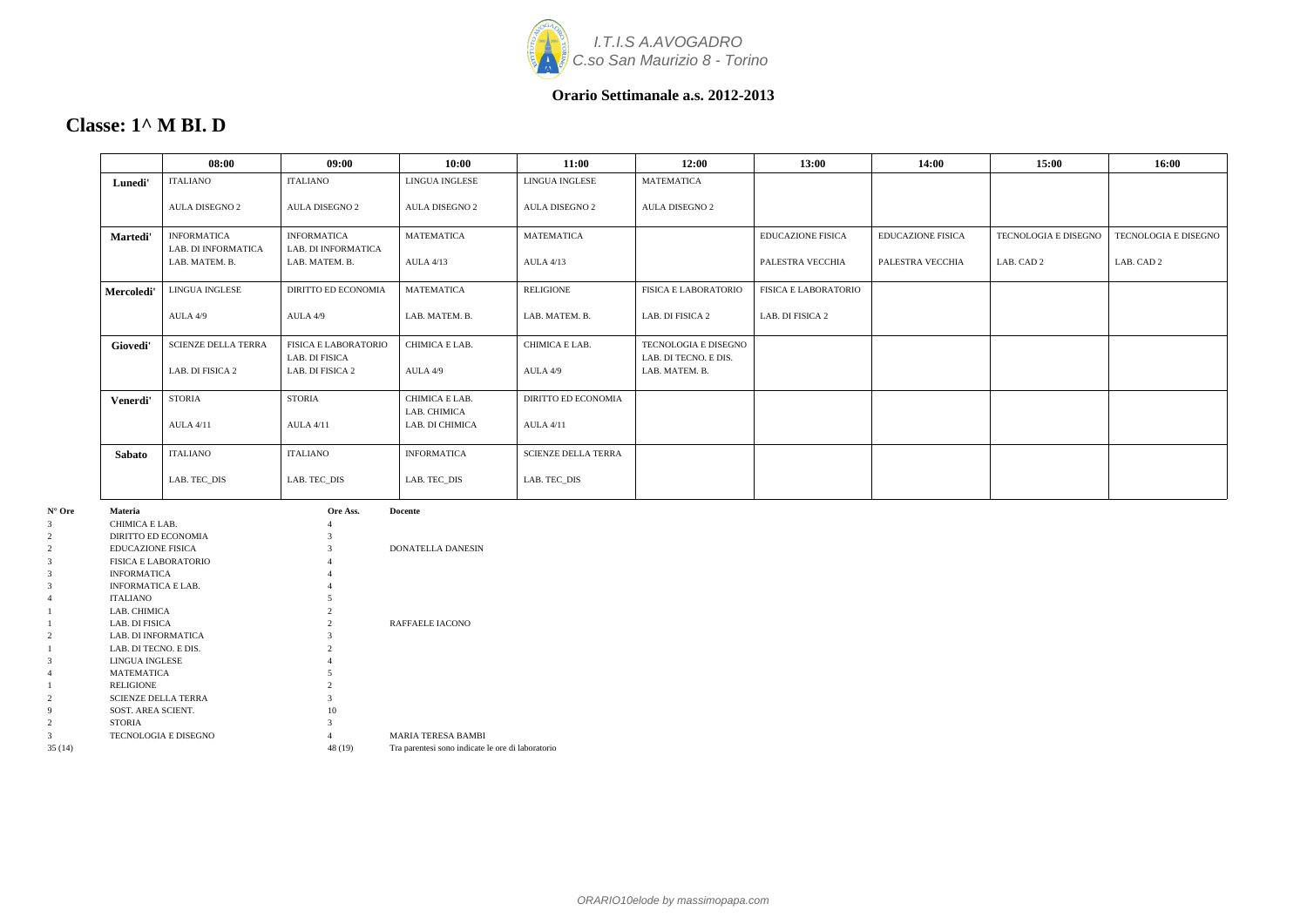

### **Classe: 2^A BI. D**

| Lunedi'<br>Martedi' | <b>BIOLOGIA</b><br><b>LAB. DI SCIENZE</b>        | TECNOLOGIA E DISEGNO<br>LAB. TEC DIS             | TECNOLOGIA E DISEGNO                             | <b>RELIGIONE</b>            | <b>LINGUA INGLESE</b>      |                                               |                                        |  |
|---------------------|--------------------------------------------------|--------------------------------------------------|--------------------------------------------------|-----------------------------|----------------------------|-----------------------------------------------|----------------------------------------|--|
|                     |                                                  |                                                  |                                                  |                             |                            |                                               |                                        |  |
|                     |                                                  |                                                  | LAB. TEC_DIS                                     | LAB. TEC_DIS                | LAB. INGLESE 1             |                                               |                                        |  |
|                     | CHIMICA E LAB.                                   | CHIMICA E LAB.                                   | LINGUA INGLESE                                   | DIRITTO ED ECONOMIA         | <b>ITALIANO</b>            |                                               |                                        |  |
|                     | <b>AULA 2/24</b>                                 | <b>AULA 2/24</b>                                 | <b>AULA 2/24</b>                                 | <b>AULA 2/24</b>            | <b>AULA 2/24</b>           |                                               |                                        |  |
| Mercoledi'          | MATEMATICA                                       | <b>MATEMATICA</b>                                | <b>EDUCAZIONE FISICA</b>                         | ITALIANO                    |                            | TECNOLOGIA E DISEGNO<br>LAB. DI TECNO. E DIS. | FISICA E LABORATORIO<br>LAB. DI FISICA |  |
|                     | <b>AULA 2/28</b>                                 | <b>AULA 2/28</b>                                 | PALESTRA VECCHIA                                 | <b>AULA 2/16</b>            |                            | LAB. CAD 2                                    | LAB. DI FISICA 1                       |  |
| Giovedi'            |                                                  | <b>SCIENZE E TECNOLOGIE</b><br>APPL <sub>2</sub> | <b>SCIENZE E TECNOLOGIE</b><br>APPL <sub>2</sub> | STORIA                      | <b>STORIA</b>              | <b>BIOLOGIA</b>                               |                                        |  |
|                     |                                                  | LAB. SALDATURA                                   | LAB. SALDATURA                                   | LAB. SALDATURA              | <b>LAB. SALDATURA</b>      | LAB. SALDATURA                                |                                        |  |
| Venerdi'            | <b>SCIENZE E TECNOLOGIE</b><br>APPL <sub>2</sub> | CHIMICA E LAB.<br>LAB. CHIMICA                   | <b>MATEMATICA</b>                                | <b>MATEMATICA</b>           | <b>DIRITTO ED ECONOMIA</b> | <b>LINGUA INGLESE</b>                         |                                        |  |
|                     | LAB. MATEMATICA INF.                             | LAB. DI CHIMICA                                  | <b>AULA 2/18</b>                                 | <b>AULA 2/18</b>            | <b>AULA 2/18</b>           | <b>AULA 2/21</b>                              |                                        |  |
| <b>Sabato</b>       | <b>ITALIANO</b>                                  | ITALIANO                                         | <b>FISICA E LABORATORIO</b>                      | <b>FISICA E LABORATORIO</b> | <b>EDUCAZIONE FISICA</b>   |                                               |                                        |  |
|                     | <b>AULA 2/15</b>                                 | <b>AULA 2/15</b>                                 | LAB. DI FISICA 1                                 | LAB. DI FISICA 1            | PALESTRA VECCHIA           |                                               |                                        |  |

| 2      | <b>BIOLOGIA</b>                   |        |                                                   |
|--------|-----------------------------------|--------|---------------------------------------------------|
| 3      | CHIMICA E LAB.                    |        |                                                   |
| 2      | DIRITTO ED ECONOMIA               |        |                                                   |
|        | <b>EDUCAZIONE FISICA</b>          |        | <b>CLAUDIA GIACCHERO</b>                          |
| 3      | <b>FISICA E LABORATORIO</b>       |        |                                                   |
|        | <b>ITALIANO</b>                   |        |                                                   |
|        | LAB. CHIMICA                      |        |                                                   |
|        | LAB. DI FISICA                    |        | <b>MARIANO COSSARI</b>                            |
|        | LAB. DI TECNO. E DIS.             |        |                                                   |
| 3      | LINGUA INGLESE                    |        |                                                   |
|        | <b>MATEMATICA</b>                 |        |                                                   |
|        | <b>RELIGIONE</b>                  |        |                                                   |
| 3      | <b>SCIENZE E TECNOLOGIE APPL1</b> |        |                                                   |
| 3      | <b>SCIENZE E TECNOLOGIE APPL2</b> |        |                                                   |
| 3      | <b>SCIENZE E TECNOLOGIE APPL3</b> |        |                                                   |
| 9      | SOST. AREA UMANIST.               | 9      |                                                   |
|        | <b>STORIA</b>                     |        |                                                   |
| 3      | <b>TECNOLOGIA E DISEGNO</b>       |        | DOMENICO LUPPINO                                  |
| 38(12) |                                   | 52(15) | Tra parentesi sono indicate le ore di laboratorio |
|        |                                   |        |                                                   |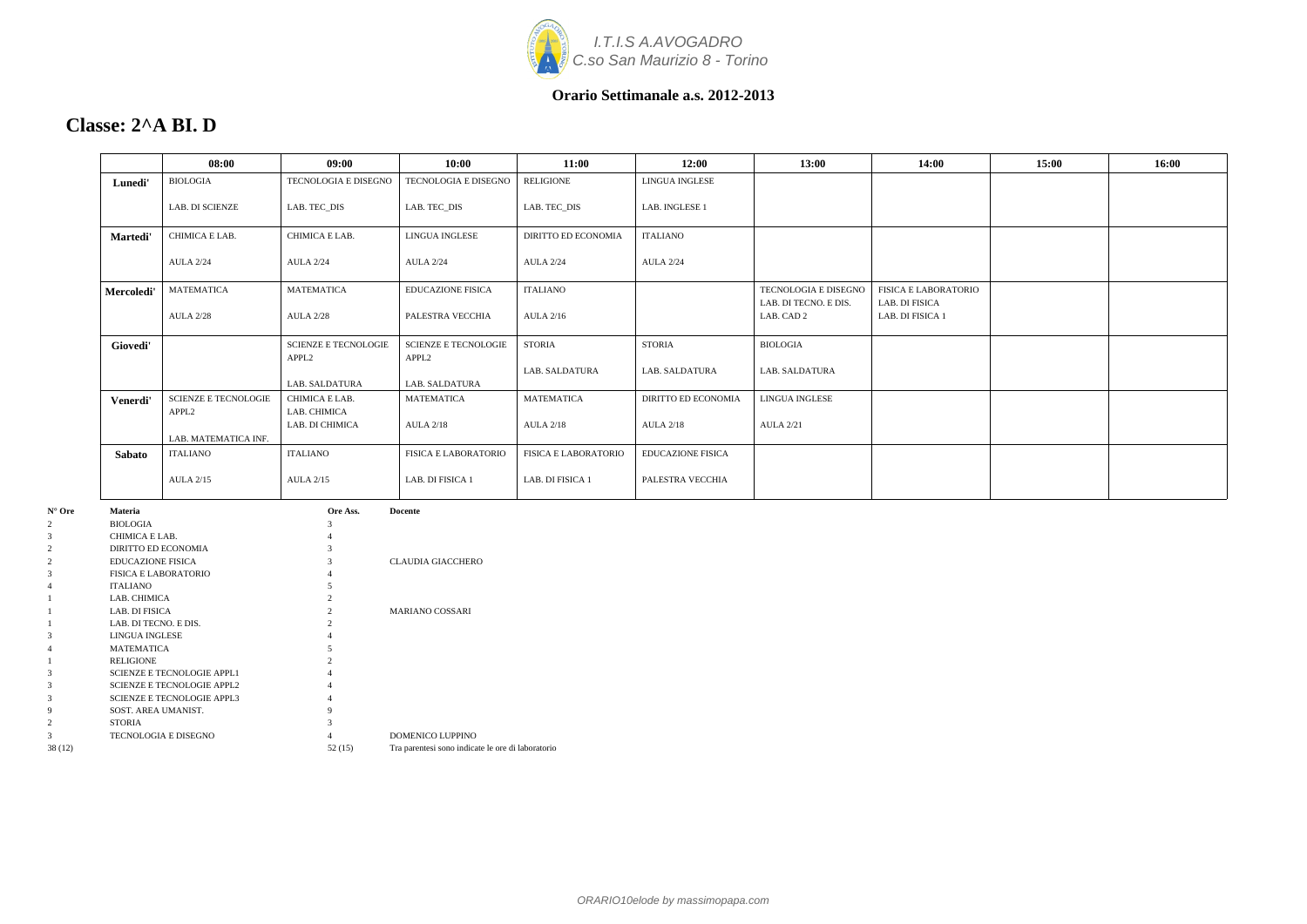

### **Classe: 2^A LIC. D**

|                 |                                       | 08:00            | 09:00             | 10:00                    | 11:00                            | 12:00            | 13:00 | 14:00              | 15:00                    | 16:00                    |
|-----------------|---------------------------------------|------------------|-------------------|--------------------------|----------------------------------|------------------|-------|--------------------|--------------------------|--------------------------|
|                 | Lunedi'                               | LINGUA INGLESE   | <b>MATEMATICA</b> | LINGUA E LETTERE         | LINGUA E LETTERE                 | <b>FISICA</b>    |       |                    |                          |                          |
|                 |                                       |                  |                   | <b>ITALIANE</b>          | ITALIANE                         |                  |       |                    |                          |                          |
|                 |                                       | <b>AULA 2/16</b> | <b>AULA 2/16</b>  |                          |                                  | <b>AULA 2/16</b> |       |                    |                          |                          |
|                 |                                       |                  |                   | <b>AULA 2/16</b>         | <b>AULA 2/16</b>                 |                  |       |                    |                          |                          |
|                 | Martedi'                              | LINGUA INGLESE   | <b>MATEMATICA</b> | MATEMATICA               | <b>INFORMATICA</b>               | <b>BIOLOGIA</b>  |       |                    |                          |                          |
|                 |                                       | LAB. INGLESE 1   | <b>AULA 2/16</b>  | <b>AULA 2/16</b>         | LAB. INFORM.2                    | <b>AULA 2/26</b> |       |                    |                          |                          |
|                 |                                       |                  |                   |                          |                                  |                  |       |                    |                          |                          |
|                 | Mercoledi'                            | <b>DISEGNO</b>   | <b>RELIGIONE</b>  | MATEMATICA               | ${\rm LINGUA}$ E ${\rm LETTERE}$ | LINGUA E LETTERE |       |                    |                          |                          |
|                 |                                       |                  |                   |                          | <b>ITALIANE</b>                  | <b>ITALIANE</b>  |       |                    |                          |                          |
|                 |                                       | AULA 3/7         | <b>AULA 2/26</b>  | <b>AULA 2/26</b>         | <b>AULA 2/26</b>                 | <b>AULA 2/26</b> |       |                    |                          |                          |
|                 |                                       | LINGUA INGLESE   | <b>BIOLOGIA</b>   | STORIA E GEOGRAFIA       | <b>DISEGNO</b>                   | <b>FISICA</b>    |       | <b>INFORMATICA</b> | <b>EDUCAZIONE FISICA</b> | <b>EDUCAZIONE FISICA</b> |
|                 | Giovedi'                              |                  |                   |                          |                                  |                  |       |                    |                          |                          |
|                 |                                       | <b>AULA 2/21</b> | <b>AULA 2/25</b>  | <b>AULA 2/25</b>         | <b>AULA 2/25</b>                 | LAB. DI FISICA 2 |       | LAB. INFORM.2      | PALESTRA NUOVA           | PALESTRA NUOVA           |
|                 |                                       |                  |                   |                          |                                  |                  |       |                    |                          |                          |
|                 | Venerdi'                              | <b>BIOLOGIA</b>  | <b>BIOLOGIA</b>   | STORIA E GEOGRAFIA       | STORIA E GEOGRAFIA               |                  |       |                    |                          |                          |
|                 |                                       | LAB. DI SCIENZE  | LAB. DI SCIENZE   | <b>AULA 2/25</b>         | <b>AULA 2/25</b>                 |                  |       |                    |                          |                          |
|                 |                                       |                  |                   |                          |                                  |                  |       |                    |                          |                          |
|                 | Sabato                                |                  |                   |                          |                                  |                  |       |                    |                          |                          |
|                 |                                       |                  |                   |                          |                                  |                  |       |                    |                          |                          |
|                 |                                       |                  |                   |                          |                                  |                  |       |                    |                          |                          |
|                 |                                       |                  |                   |                          |                                  |                  |       |                    |                          |                          |
| $N^{\circ}$ Ore | Materia<br>Ore Ass.<br><b>Docente</b> |                  |                   |                          |                                  |                  |       |                    |                          |                          |
| 4<br>2          | <b>BIOLOGIA</b><br>DISEGNO            |                  |                   |                          |                                  |                  |       |                    |                          |                          |
| $\overline{2}$  | <b>EDUCAZIONE FISICA</b>              |                  |                   |                          |                                  |                  |       |                    |                          |                          |
| 2               | <b>FISICA</b>                         |                  |                   | <b>ANGELA PIACENTE_2</b> |                                  |                  |       |                    |                          |                          |
| 2               | <b>INFORMATICA</b>                    |                  |                   |                          |                                  |                  |       |                    |                          |                          |

4 LINGUA E LETTERE ITALIANE 5 3 LINGUA INGLESE 4

1 RELIGIONE 2<br>3 STORIA E GEOGRAFIA 4

4 MATEMATICA 5 CONCETTA MILANO

3 STORIA E GEOGRAFIA 4 BIANCA MARIA PIGATI

27 (0) 37 (0) Tra parentesi sono indicate le ore di laboratorio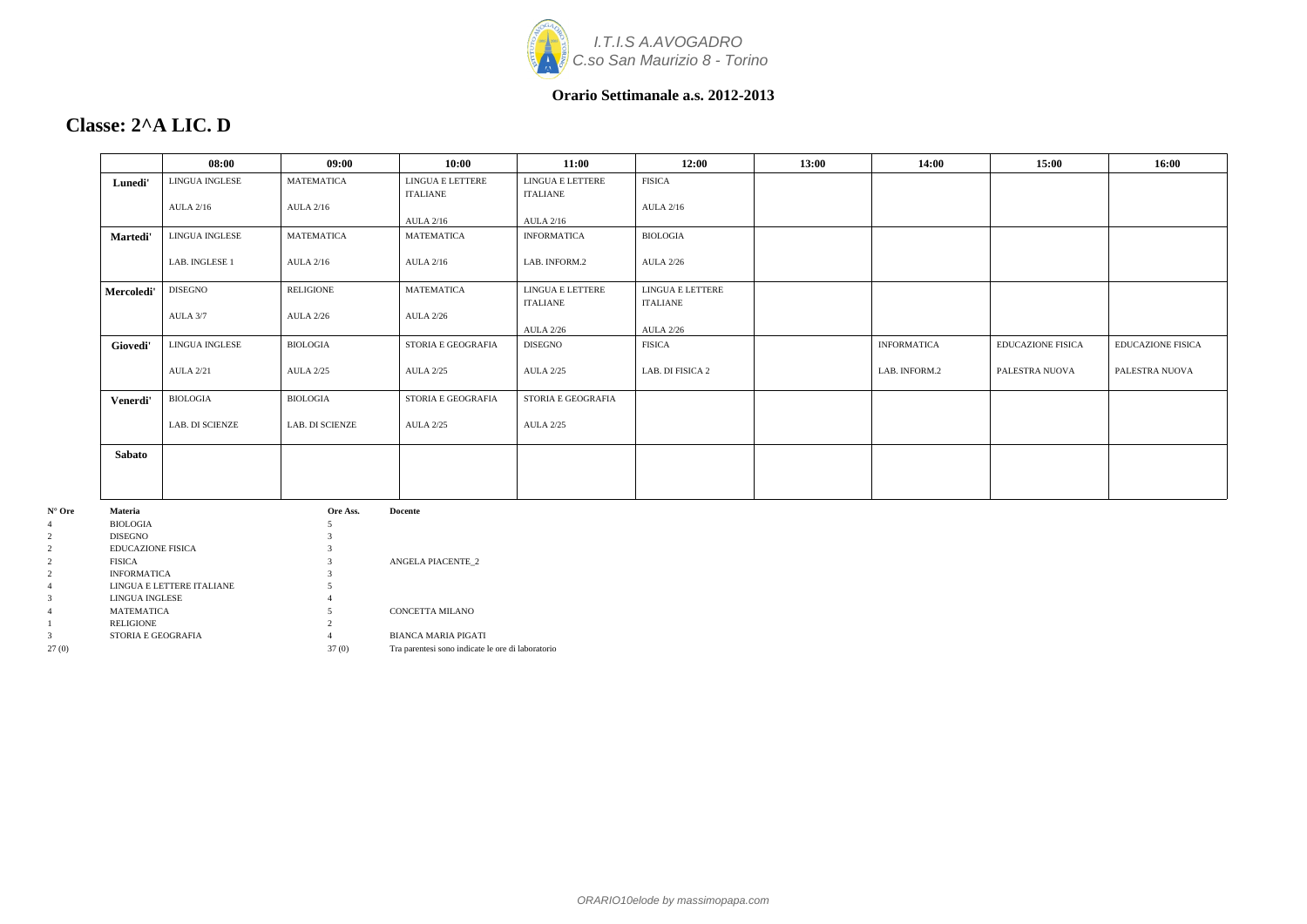

### **Classe: 2^B BI. D**

|            | 08:00                       | 09:00                          | 10:00                                | 11:00                                         | 12:00                | 13:00                                | 14:00                                | 15:00                                  | 16:00                    |
|------------|-----------------------------|--------------------------------|--------------------------------------|-----------------------------------------------|----------------------|--------------------------------------|--------------------------------------|----------------------------------------|--------------------------|
| Lunedi'    | <b>FISICA E LABORATORIO</b> | <b>FISICA E LABORATORIO</b>    | <b>STORIA</b>                        | TECNOLOGIA E DISEGNO<br>LAB. DI TECNO. E DIS. |                      |                                      |                                      |                                        |                          |
|            | LAB. DI FISICA 2            | LAB. DI FISICA 2               | LAB. CAD 2                           | LAB. CAD 2                                    |                      |                                      |                                      |                                        |                          |
| Martedi'   | <b>MATEMATICA</b>           | <b>MATEMATICA</b>              | <b>SCIENZE E TECNOLOGIE</b><br>APPL3 | LINGUA INGLESE                                | <b>RELIGIONE</b>     | <b>DIRITTO ED ECONOMIA</b>           |                                      |                                        |                          |
|            | <b>AULA 2/19</b>            | <b>AULA 2/19</b>               | LAB. MATEM. B.                       | LAB. INGLESE 1                                | <b>AULA 2/25</b>     | <b>AULA 2/25</b>                     |                                      |                                        |                          |
| Mercoledi' | <b>LINGUA INGLESE</b>       | <b>ITALIANO</b>                | <b>BIOLOGIA</b>                      | <b>DIRITTO ED ECONOMIA</b>                    |                      | <b>SCIENZE E TECNOLOGIE</b><br>APPL3 | <b>SCIENZE E TECNOLOGIE</b><br>APPL3 | FISICA E LABORATORIO<br>LAB. DI FISICA | <b>EDUCAZIONE FISICA</b> |
|            | <b>AULA 2/29</b>            | <b>AULA 2/29</b>               | <b>AULA 2/29</b>                     | <b>AULA 2/29</b>                              |                      | LAB. INFORM.2                        | LAB. INFORM.2                        | LAB. DI FISICA 1                       | PALESTRA VECCHIA         |
| Giovedi'   | <b>LINGUA INGLESE</b>       | CHIMICA E LAB.<br>LAB. CHIMICA | <b>EDUCAZIONE FISICA</b>             | <b>MATEMATICA</b>                             | <b>MATEMATICA</b>    |                                      |                                      |                                        |                          |
|            | <b>AULA 2/18</b>            | LAB. DI CHIMICA                | PALESTRA NUOVA                       | <b>AULA 2/29</b>                              | <b>AULA 2/29</b>     |                                      |                                      |                                        |                          |
| Venerdi'   | CHIMICA E LAB.              | CHIMICA E LAB.                 | <b>ITALIANO</b>                      | <b>TECNOLOGIA E DISEGNO</b>                   | TECNOLOGIA E DISEGNO |                                      |                                      |                                        |                          |
|            | LAB. TEC_DIS                | LAB. TEC_DIS                   | LAB. TEC_DIS                         | LAB. TEC_DIS                                  | LAB. TEC_DIS         |                                      |                                      |                                        |                          |
| Sabato     | <b>ITALIANO</b>             | <b>ITALIANO</b>                | <b>BIOLOGIA</b>                      | <b>STORIA</b>                                 |                      |                                      |                                      |                                        |                          |
|            | <b>AULA 2/16</b>            | <b>AULA 2/16</b>               | <b>LAB. DI SCIENZE</b>               | <b>AULA 2/16</b>                              |                      |                                      |                                      |                                        |                          |
|            |                             |                                |                                      |                                               |                      |                                      |                                      |                                        |                          |

| $N^{\circ}$ Ore | <b>Materia</b>                    | Ore Ass.                    | <b>Docente</b>                                    |
|-----------------|-----------------------------------|-----------------------------|---------------------------------------------------|
| 2               | <b>BIOLOGIA</b>                   | 3                           |                                                   |
| 3               | CHIMICA E LAB.                    | 4                           |                                                   |
| 2               | DIRITTO ED ECONOMIA               | 3                           |                                                   |
| 2               | <b>EDUCAZIONE FISICA</b>          | 3                           | <b>DONATELLA DANESIN</b>                          |
| 3               | <b>FISICA E LABORATORIO</b>       |                             |                                                   |
| 4               | <b>ITALIANO</b>                   | 5                           |                                                   |
|                 | LAB. CHIMICA                      | $\overline{c}$              |                                                   |
|                 | LAB. DI FISICA                    | $\overline{c}$              | <b>MARIANO COSSARI</b>                            |
|                 | LAB. DI TECNO. E DIS.             | $\mathcal{D}_{\mathcal{L}}$ |                                                   |
| 3               | LINGUA INGLESE                    | 4                           |                                                   |
| 4               | <b>MATEMATICA</b>                 | 5                           |                                                   |
|                 | <b>RELIGIONE</b>                  | $\mathfrak{D}$              |                                                   |
| 3               | <b>SCIENZE E TECNOLOGIE APPL1</b> | 4                           |                                                   |
| 3               | <b>SCIENZE E TECNOLOGIE APPL2</b> | 4                           |                                                   |
| 3               | <b>SCIENZE E TECNOLOGIE APPL3</b> | 4                           |                                                   |
| 9               | SOST. AREA UMANIST.               | 9                           |                                                   |
| $\overline{c}$  | <b>STORIA</b>                     | 3                           |                                                   |
| 3               | <b>TECNOLOGIA E DISEGNO</b>       | 4                           | <b>DOMENICO LUPPINO</b>                           |
| 38 (12)         |                                   | 52(15)                      | Tra parentesi sono indicate le ore di laboratorio |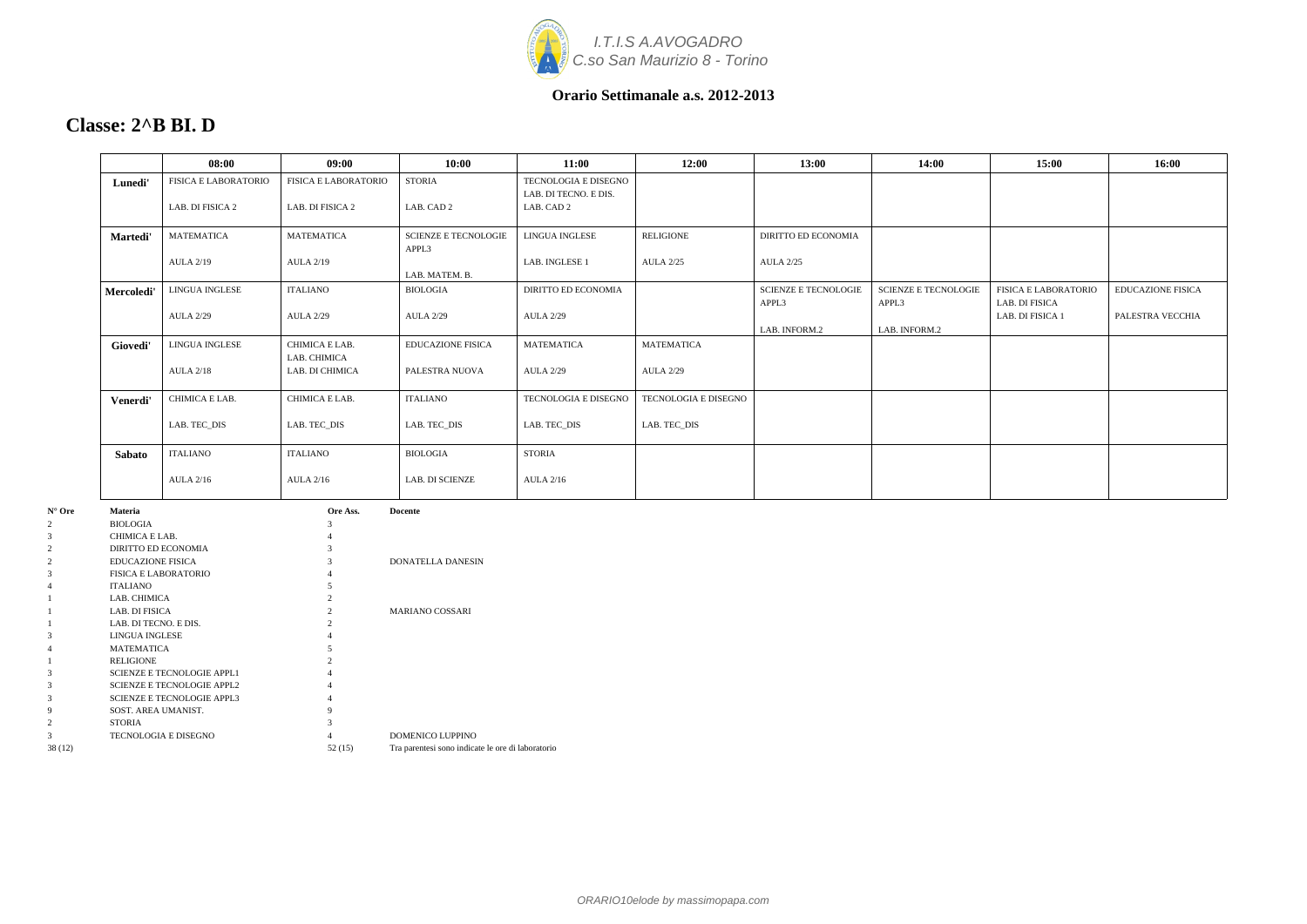

### **Classe: 2^B LIC. D**

|                                     | 08:00                        | 09:00                        | 10:00                        | 11:00                        | 12:00                    | 13:00             | 14:00             | 15:00              | 16:00 |
|-------------------------------------|------------------------------|------------------------------|------------------------------|------------------------------|--------------------------|-------------------|-------------------|--------------------|-------|
| Lunedi'                             |                              | LINGUA INGLESE               | <b>BIOLOGIA</b>              | STORIA E GEOGRAFIA           | STORIA E GEOGRAFIA       | <b>MATEMATICA</b> |                   |                    |       |
|                                     |                              | LAB. INGLESE 1               | LAB. DI SCIENZE              | <b>AULA 2/18</b>             | <b>AULA 2/18</b>         | <b>AULA 2/18</b>  |                   |                    |       |
| <b>Martedi'</b>                     | <b>DISEGNO</b>               | STORIA E GEOGRAFIA           | <b>FISICA</b>                | <b>MATEMATICA</b>            | <b>EDUCAZIONE FISICA</b> |                   |                   |                    |       |
|                                     | <b>AULA 2/17</b>             | <b>AULA 2/17</b>             | <b>AULA 2/17</b>             | <b>AULA 2/17</b>             | PALESTRA NUOVA           |                   |                   |                    |       |
| Mercoledi'                          | LINGUA E LETTERE<br>ITALIANE | LINGUA E LETTERE<br>ITALIANE | <b>BIOLOGIA</b>              | <b>MATEMATICA</b>            | <b>MATEMATICA</b>        |                   | EDUCAZIONE FISICA | <b>INFORMATICA</b> |       |
|                                     | <b>AULA 2/17</b>             | <b>AULA 2/17</b>             | <b>AULA 2/17</b>             | <b>AULA 2/17</b>             | <b>AULA 2/17</b>         |                   | PALESTRA NUOVA    | LAB. INFORM.2      |       |
| Giovedi'                            | <b>BIOLOGIA</b>              | <b>BIOLOGIA</b>              | <b>FISICA</b>                | LINGUA INGLESE               | <b>DISEGNO</b>           |                   |                   |                    |       |
|                                     | <b>AULA 2/15</b>             | <b>AULA 2/15</b>             | LAB. DI FISICA 1             | LAB. INGLESE 1               | AULA 3/7                 |                   |                   |                    |       |
| Venerdi'                            | LINGUA INGLESE               | RELIGIONE                    | LINGUA E LETTERE<br>ITALIANE | LINGUA E LETTERE<br>ITALIANE | <b>INFORMATICA</b>       |                   |                   |                    |       |
|                                     | <b>AULA 2/21</b>             | LAB. MULTIMEDIALE            | LAB. DI FISICA 2             | LAB. DI FISICA 2             | LAB. MATEM. B.           |                   |                   |                    |       |
| Sabato                              |                              |                              |                              |                              |                          |                   |                   |                    |       |
|                                     |                              |                              |                              |                              |                          |                   |                   |                    |       |
| Materia                             |                              | Ore Ass.                     | <b>Docente</b>               |                              |                          |                   |                   |                    |       |
| <b>BIOLOGIA</b>                     |                              |                              |                              |                              |                          |                   |                   |                    |       |
| <b>DISEGNO</b><br>FNICAZIONF FIRICA |                              | $\overline{a}$               |                              |                              |                          |                   |                   |                    |       |

| N° Ore | Materia                   | Ore Ass. | vocente                                           |
|--------|---------------------------|----------|---------------------------------------------------|
| 4      | <b>BIOLOGIA</b>           |          |                                                   |
|        | <b>DISEGNO</b>            |          |                                                   |
|        | EDUCAZIONE FISICA         |          |                                                   |
|        | <b>FISICA</b>             |          | <b>ANGELA PIACENTE 2</b>                          |
|        | <b>INFORMATICA</b>        |          |                                                   |
|        | LINGUA E LETTERE ITALIANE |          |                                                   |
|        | LINGUA INGLESE            | 4        |                                                   |
|        | <b>MATEMATICA</b>         |          | <b>GIANPIETRO RAUSA</b>                           |
|        | <b>RELIGIONE</b>          |          |                                                   |
|        | STORIA E GEOGRAFIA        | 4        | <b>MARINA FRANCESA GHERRA</b>                     |
| 27(0)  |                           | 37(0)    | Tra parentesi sono indicate le ore di laboratorio |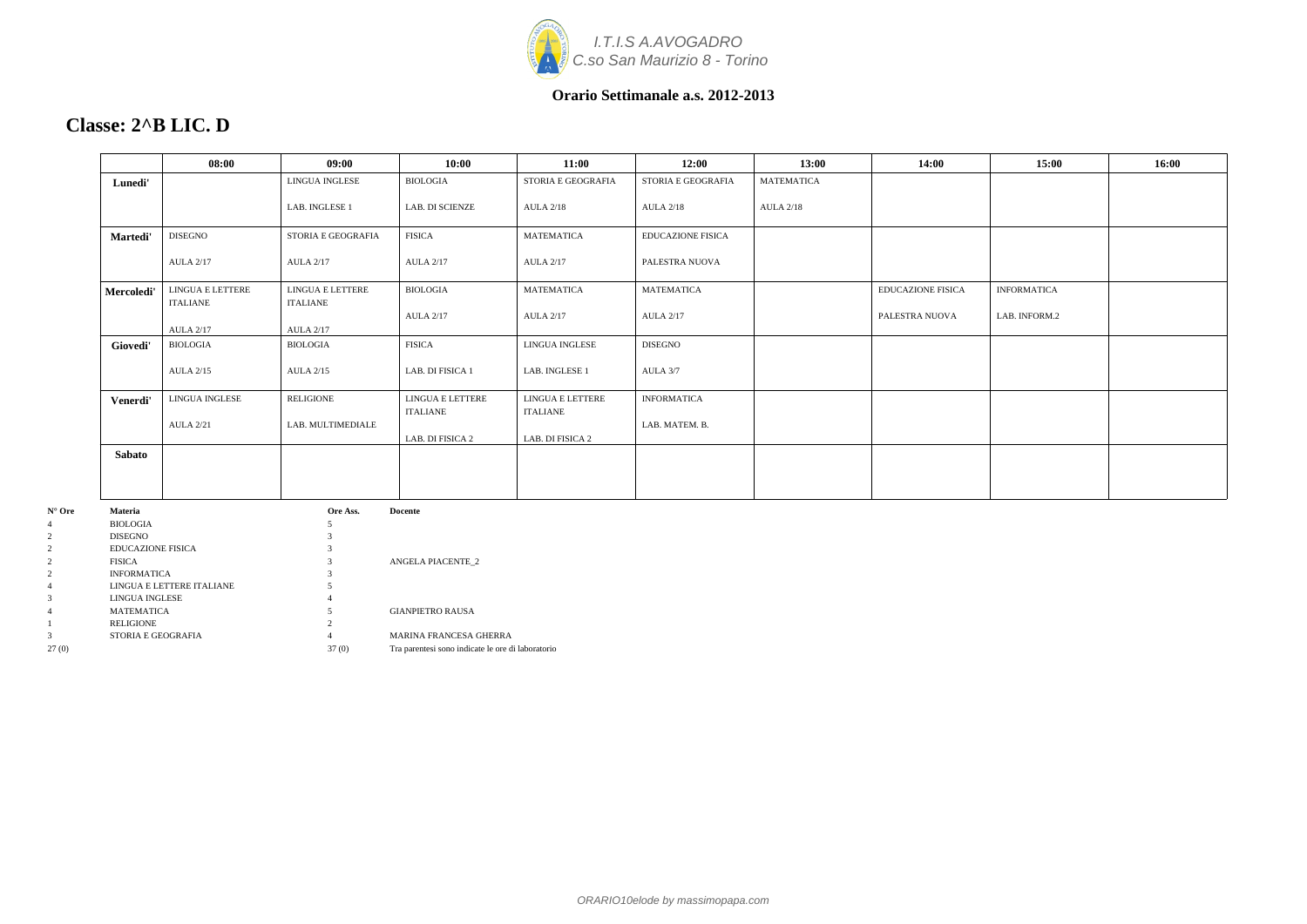

### **Classe: 2^C BI. D**

|            | 08:00                  | 09:00                                            | 10:00                                            | 11:00                | 12:00                      | 13:00                       | 14:00                                         | 15:00                    | 16:00                    |
|------------|------------------------|--------------------------------------------------|--------------------------------------------------|----------------------|----------------------------|-----------------------------|-----------------------------------------------|--------------------------|--------------------------|
| Lunedi'    |                        | <b>FISICA E LABORATORIO</b><br>LAB. DI FISICA    | <b>MATEMATICA</b>                                | <b>MATEMATICA</b>    | TECNOLOGIA E DISEGNO       | <b>TECNOLOGIA E DISEGNO</b> |                                               |                          |                          |
|            |                        | LAB. DI FISICA 1                                 | <b>AULA 2/19</b>                                 | <b>AULA 2/19</b>     | LAB. TEC_DIS               | LAB. TEC_DIS                |                                               |                          |                          |
| Martedi'   | <b>BIOLOGIA</b>        | LINGUA INGLESE                                   | <b>SCIENZE E TECNOLOGIE</b><br>APPL <sub>2</sub> | <b>ITALIANO</b>      | <b>ITALIANO</b>            |                             |                                               |                          |                          |
|            | <b>LAB. DI SCIENZE</b> | LAB. INGLESE 1                                   | LAB. INFORM.2                                    | <b>AULA 4/11</b>     | <b>AULA 4/11</b>           |                             |                                               |                          |                          |
| Mercoledi' | CHIMICA E LAB.         | CHIMICA E LAB.                                   | <b>FISICA E LABORATORIO</b>                      | FISICA E LABORATORIO |                            |                             |                                               |                          |                          |
|            | <b>AULA 4/14</b>       | <b>AULA 4/14</b>                                 | LAB. DI FISICA 2                                 | LAB. DI FISICA 2     |                            |                             |                                               |                          |                          |
| Giovedi'   | <b>MATEMATICA</b>      | <b>MATEMATICA</b>                                | CHIMICA E LAB.<br>LAB. CHIMICA                   | DIRITTO ED ECONOMIA  | <b>STORIA</b>              | <b>STORIA</b>               |                                               |                          |                          |
|            | <b>AULA 2/20</b>       | <b>AULA 2/20</b>                                 | LAB. DI CHIMICA                                  | <b>AULA 4/12</b>     | <b>AULA 4/12</b>           | <b>AULA 4/12</b>            |                                               |                          |                          |
| Venerdi'   | LINGUA INGLESE         | <b>SCIENZE E TECNOLOGIE</b><br>APPL <sub>2</sub> | <b>SCIENZE E TECNOLOGIE</b><br>APPL <sub>2</sub> | <b>BIOLOGIA</b>      | <b>DIRITTO ED ECONOMIA</b> |                             | TECNOLOGIA E DISEGNO<br>LAB. DI TECNO. E DIS. | <b>EDUCAZIONE FISICA</b> | <b>EDUCAZIONE FISICA</b> |
|            | <b>AULA 4/12</b>       | <b>AULA 4/12</b>                                 | <b>AULA 4/12</b>                                 | <b>AULA 4/12</b>     | <b>AULA 4/12</b>           |                             | LAB. CAD 2                                    | PALESTRA VECCHIA         | PALESTRA VECCHIA         |
| Sabato     | <b>ITALIANO</b>        | <b>ITALIANO</b>                                  | <b>LINGUA INGLESE</b>                            | <b>RELIGIONE</b>     |                            |                             |                                               |                          |                          |
|            | AULA 4/9               | AULA 4/9                                         | AULA 4/9                                         | AULA 4/9             |                            |                             |                                               |                          |                          |
| Materia    |                        | Ore Ass.                                         | <b>Docente</b>                                   |                      |                            |                             |                                               |                          |                          |

| $N^{\circ}$ Ore | <b>Materia</b>                    | Ore Ass.       | <b>Docente</b>                                    |
|-----------------|-----------------------------------|----------------|---------------------------------------------------|
| 2               | <b>BIOLOGIA</b>                   | 3              |                                                   |
| 3               | CHIMICA E LAB.                    |                |                                                   |
| $\overline{2}$  | DIRITTO ED ECONOMIA               |                |                                                   |
| $\overline{2}$  | <b>EDUCAZIONE FISICA</b>          |                | <b>DONATELLA DANESIN</b>                          |
| 3               | <b>FISICA E LABORATORIO</b>       |                |                                                   |
| 4               | <b>ITALIANO</b>                   |                |                                                   |
|                 | LAB. CHIMICA                      | 2              |                                                   |
|                 | LAB. DI FISICA                    | $\mathfrak{D}$ | <b>MARIANO COSSARI</b>                            |
|                 | LAB. DI TECNO. E DIS.             | $\mathfrak{D}$ |                                                   |
| 3               | <b>LINGUA INGLESE</b>             |                |                                                   |
| 4               | <b>MATEMATICA</b>                 |                |                                                   |
|                 | <b>RELIGIONE</b>                  |                |                                                   |
| 3               | <b>SCIENZE E TECNOLOGIE APPL1</b> |                |                                                   |
| 3               | <b>SCIENZE E TECNOLOGIE APPL2</b> |                | <b>BENEDETTO MANNA</b>                            |
| 3               | <b>SCIENZE E TECNOLOGIE APPL3</b> |                |                                                   |
| 9               | SOST. AREA UMANIST.               | 9              |                                                   |
| 2               | <b>STORIA</b>                     |                |                                                   |
| 3               | <b>TECNOLOGIA E DISEGNO</b>       | 4              | PIERO BUSSI                                       |
| 38 (12)         |                                   | 52(15)         | Tra parentesi sono indicate le ore di laboratorio |
|                 |                                   |                |                                                   |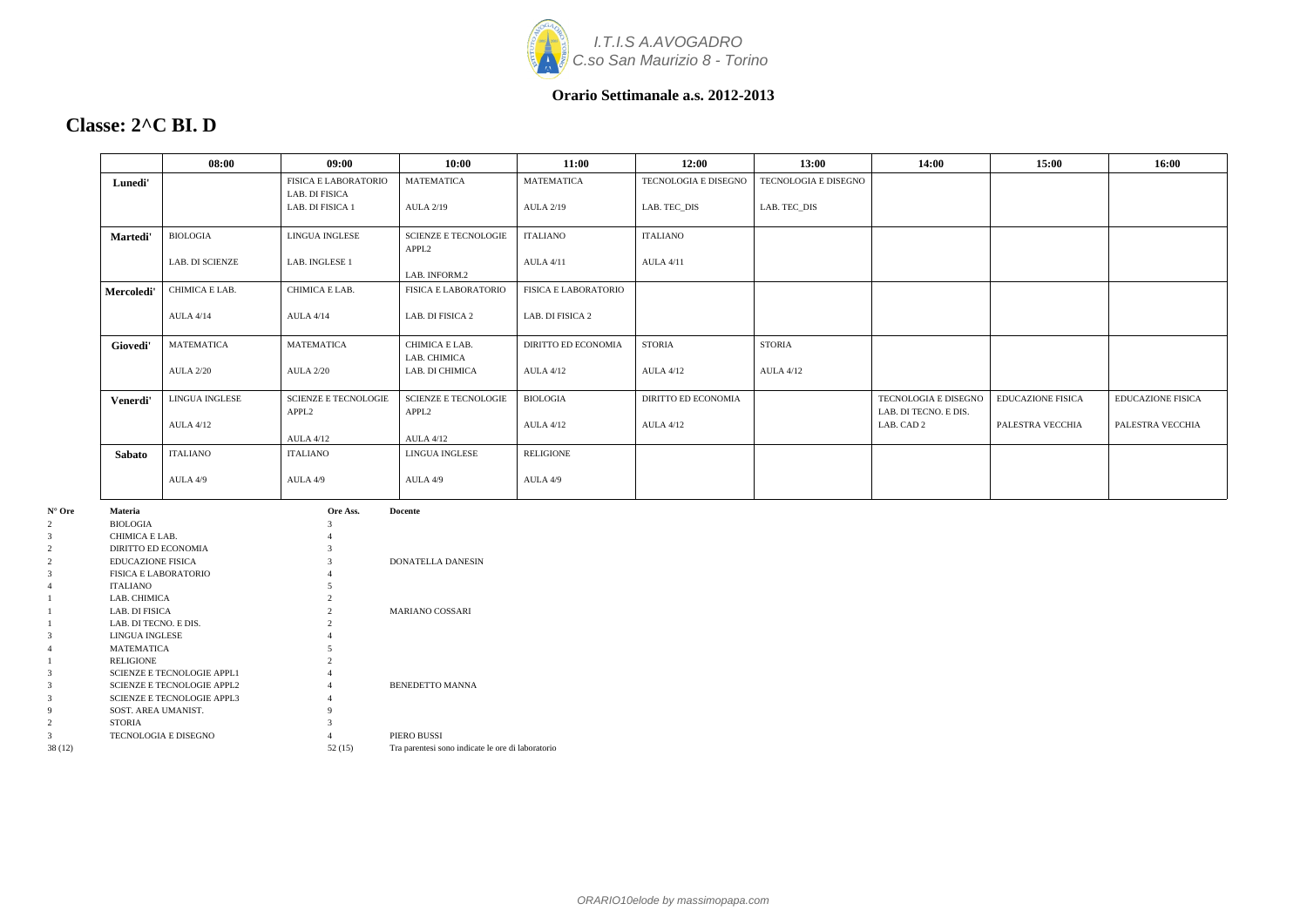

### **Classe: 2^C LIC. D**

|                                       | 08:00                               | 09:00                               | 10:00                               | 11:00                               | 12:00              | 13:00           | 14:00              | 15:00 | 16:00 |
|---------------------------------------|-------------------------------------|-------------------------------------|-------------------------------------|-------------------------------------|--------------------|-----------------|--------------------|-------|-------|
| Lunedi'                               | MATEMATICA                          | <b>MATEMATICA</b>                   | LINGUA INGLESE                      | <b>INFORMATICA</b>                  |                    |                 |                    |       |       |
|                                       | <b>AULA 2/18</b>                    | <b>AULA 2/18</b>                    | <b>AULA 2/21</b>                    | LAB. MULTIMEDIALE                   |                    |                 |                    |       |       |
| Martedi'                              | STORIA E GEOGRAFIA                  | LINGUA INGLESE                      | <b>MATEMATICA</b>                   | <b>FISICA</b>                       |                    | <b>BIOLOGIA</b> | <b>INFORMATICA</b> |       |       |
|                                       | <b>AULA 2/18</b>                    | LAB. INGLESE 2                      | AULA 1/1                            | LAB. DI FISICA 2                    |                    | LAB. DI SCIENZE | LAB. MATEM. B.     |       |       |
| Mercoledi'                            | LINGUA INGLESE                      | RELIGIONE                           | LINGUA E LETTERE<br><b>ITALIANE</b> | LINGUA E LETTERE<br><b>ITALIANE</b> | <b>MATEMATICA</b>  |                 |                    |       |       |
|                                       | LAB. INGLESE 1                      | <b>AULA 2/18</b>                    | <b>AULA 2/18</b>                    | <b>AULA 2/18</b>                    | <b>AULA 2/18</b>   |                 |                    |       |       |
| Giovedi'                              | <b>EDUCAZIONE FISICA</b>            | <b>EDUCAZIONE FISICA</b>            | <b>BIOLOGIA</b>                     | STORIA E GEOGRAFIA                  | STORIA E GEOGRAFIA | <b>DISEGNO</b>  |                    |       |       |
|                                       | PALESTRA NUOVA                      | PALESTRA NUOVA                      | <b>AULA 2/24</b>                    | <b>AULA 2/24</b>                    | <b>AULA 2/24</b>   | AULA 3/7        |                    |       |       |
| Venerdi'                              | LINGUA E LETTERE<br><b>ITALIANE</b> | LINGUA E LETTERE<br><b>ITALIANE</b> | <b>BIOLOGIA</b>                     | <b>BIOLOGIA</b>                     | <b>FISICA</b>      | <b>DISEGNO</b>  |                    |       |       |
|                                       | <b>AULA 2/29</b>                    | <b>AULA 2/29</b>                    | <b>AULA 2/29</b>                    | <b>AULA 2/29</b>                    | <b>AULA 2/29</b>   | AULA 3/8        |                    |       |       |
| <b>Sabato</b>                         |                                     |                                     |                                     |                                     |                    |                 |                    |       |       |
|                                       |                                     |                                     |                                     |                                     |                    |                 |                    |       |       |
| Materia<br><b>BIOLOGIA</b><br>DISEGNO |                                     | Ore Ass.                            | <b>Docente</b>                      |                                     |                    |                 |                    |       |       |
| <b>EDUCAZIONE FISICA</b>              |                                     |                                     |                                     |                                     |                    |                 |                    |       |       |
| TTQTA                                 |                                     |                                     | $\overline{111}$                    |                                     |                    |                 |                    |       |       |

| $\overline{4}$ | <b>BIOLOGIA</b>           |       |                                                   |
|----------------|---------------------------|-------|---------------------------------------------------|
| $\overline{2}$ | <b>DISEGNO</b>            |       |                                                   |
| $\overline{2}$ | <b>EDUCAZIONE FISICA</b>  |       |                                                   |
| $\overline{2}$ | <b>FISICA</b>             |       | <b>MARIA OUAGLIA</b>                              |
| $\overline{2}$ | <b>INFORMATICA</b>        |       |                                                   |
| $\overline{4}$ | LINGUA E LETTERE ITALIANE |       |                                                   |
| 3              | LINGUA INGLESE            |       |                                                   |
| $\overline{4}$ | <b>MATEMATICA</b>         |       | ANNA MARIA SACCHI                                 |
|                | <b>RELIGIONE</b>          |       |                                                   |
| 3              | STORIA E GEOGRAFIA        |       | <b>MARIA LUISA PROVENZANO</b>                     |
| 27(0)          |                           | 37(0) | Tra parentesi sono indicate le ore di laboratorio |
|                |                           |       |                                                   |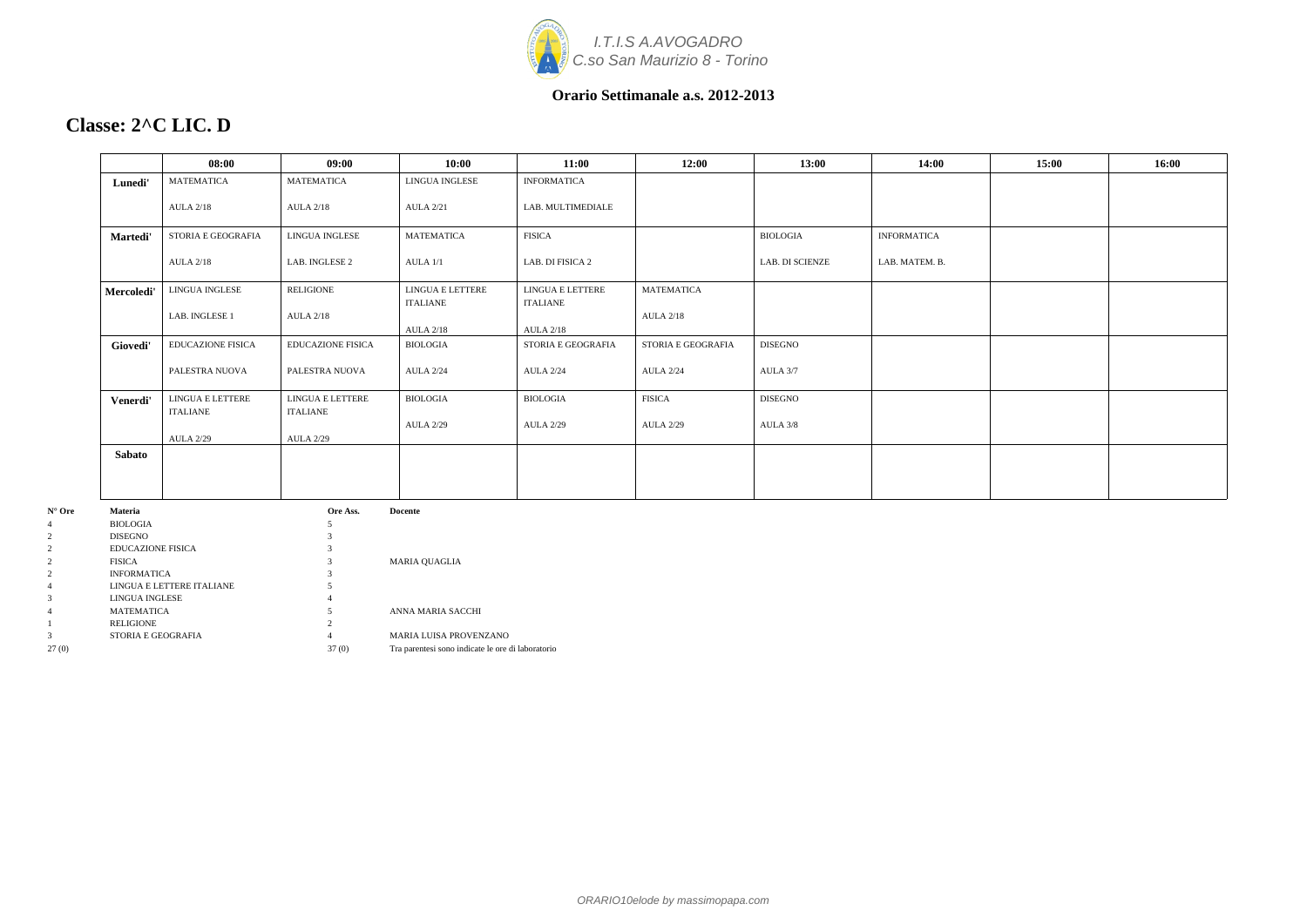

### **Classe: 2^D BI. D**

|                 | 08:00                                | 09:00                                | 10:00                                       | 11:00                                 | 12:00                                         | 13:00                                                              | 14:00                          | 15:00                    | 16:00                    |
|-----------------|--------------------------------------|--------------------------------------|---------------------------------------------|---------------------------------------|-----------------------------------------------|--------------------------------------------------------------------|--------------------------------|--------------------------|--------------------------|
| Lunedi'         | <b>TECNOLOGIA E DISEGNO</b>          | <b>TECNOLOGIA E DISEGNO</b>          | <b>MATEMATICA</b>                           | <b>MATEMATICA</b>                     | <b>FISICA E LABORATORIO</b><br>LAB. DI FISICA |                                                                    | CHIMICA E LAB.<br>LAB. CHIMICA | <b>EDUCAZIONE FISICA</b> | <b>EDUCAZIONE FISICA</b> |
|                 | LAB. CAD 2                           | LAB. CAD 2                           | <b>AULA 2/24</b>                            | <b>AULA 2/24</b>                      | LAB. DI FISICA 1                              |                                                                    | LAB. DI CHIMICA                | PALESTRA VECCHIA         | PALESTRA VECCHIA         |
| <b>Martedi'</b> | CHIMICA E LAB.                       | CHIMICA E LAB.                       | <b>ITALIANO</b>                             | <b>ITALIANO</b>                       | <b>SCIENZE E TECNOLOGIE</b><br>APPL3          |                                                                    |                                |                          |                          |
|                 | <b>AULA 2/29</b>                     | <b>AULA 2/29</b>                     | LAB. CAD 2                                  | LAB. CAD 2                            | LAB. CAD 2                                    |                                                                    |                                |                          |                          |
| Mercoledi'      |                                      | LINGUA INGLESE                       | <b>RELIGIONE</b>                            | <b>DIRITTO ED ECONOMIA</b>            | BIOLOGIA                                      | <b>MATEMATICA</b>                                                  |                                |                          |                          |
|                 |                                      | ALIA 4/10                            | <b>AULA 2/28</b>                            | <b>AULA 2/28</b>                      | LAB. DI SCIENZE                               | <b>AULA 2/28</b>                                                   |                                |                          |                          |
| Giovedi'        |                                      | <b>LINGUA INGLESE</b>                | <b>FISICA E LABORATORIO</b>                 | <b>FISICA E LABORATORIO</b>           | <b>STORIA</b>                                 |                                                                    |                                |                          |                          |
|                 |                                      | <b>AULA 2/18</b>                     | <b>AULA 2/18</b>                            | <b>AULA 2/18</b>                      | <b>AULA 2/18</b>                              |                                                                    |                                |                          |                          |
| Venerdi'        | <b>SCIENZE E TECNOLOGIE</b><br>APPL3 | <b>SCIENZE E TECNOLOGIE</b><br>APPL3 | <b>DIRITTO ED ECONOMIA</b><br>LAB. INFORM.2 | <b>MATEMATICA</b><br><b>AULA 4/14</b> | <b>STORIA</b><br><b>AULA 4/14</b>             | <b>TECNOLOGIA E DISEGNO</b><br>LAB. DI TECNO. E DIS.<br>LAB. CAD 2 |                                |                          |                          |
|                 | LAB. INFORM.2                        | LAB. INFORM.2                        |                                             |                                       |                                               |                                                                    |                                |                          |                          |
| Sabato          | BIOLOGIA                             | LINGUA INGLESE                       | <b>ITALIANO</b>                             | <b>ITALIANO</b>                       |                                               |                                                                    |                                |                          |                          |
|                 | LAB. DI SCIENZE                      | LAB. INGLESE 1                       | <b>AULA 2/17</b>                            | <b>AULA 2/17</b>                      |                                               |                                                                    |                                |                          |                          |

| $N^{\circ}$ Ore | <b>Materia</b>                    | Ore Ass. | <b>Docente</b>                                    |
|-----------------|-----------------------------------|----------|---------------------------------------------------|
| 2               | <b>BIOLOGIA</b>                   | 3        |                                                   |
| 3               | CHIMICA E LAB.                    |          |                                                   |
| 2               | DIRITTO ED ECONOMIA               |          |                                                   |
| 2               | <b>EDUCAZIONE FISICA</b>          | 3        | <b>ANTONIO GORGA</b>                              |
| 3               | <b>FISICA E LABORATORIO</b>       |          |                                                   |
| 4               | <b>ITALIANO</b>                   |          |                                                   |
|                 | LAB. CHIMICA                      |          |                                                   |
|                 | LAB. DI FISICA                    |          | <b>MARIANO COSSARI</b>                            |
|                 | LAB. DI TECNO. E DIS.             |          |                                                   |
| 3               | LINGUA INGLESE                    |          |                                                   |
| 4               | <b>MATEMATICA</b>                 |          |                                                   |
| 1               | <b>RELIGIONE</b>                  |          |                                                   |
| 3               | <b>SCIENZE E TECNOLOGIE APPL1</b> |          |                                                   |
| 3               | <b>SCIENZE E TECNOLOGIE APPL2</b> | 4        |                                                   |
| 3               | <b>SCIENZE E TECNOLOGIE APPL3</b> |          |                                                   |
| 9               | SOST. AREA UMANIST.               | 9        |                                                   |
| 2               | <b>STORIA</b>                     |          |                                                   |
| 3               | TECNOLOGIA E DISEGNO              |          | PIERO BUSSI                                       |
| 38 (12)         |                                   | 52(15)   | Tra parentesi sono indicate le ore di laboratorio |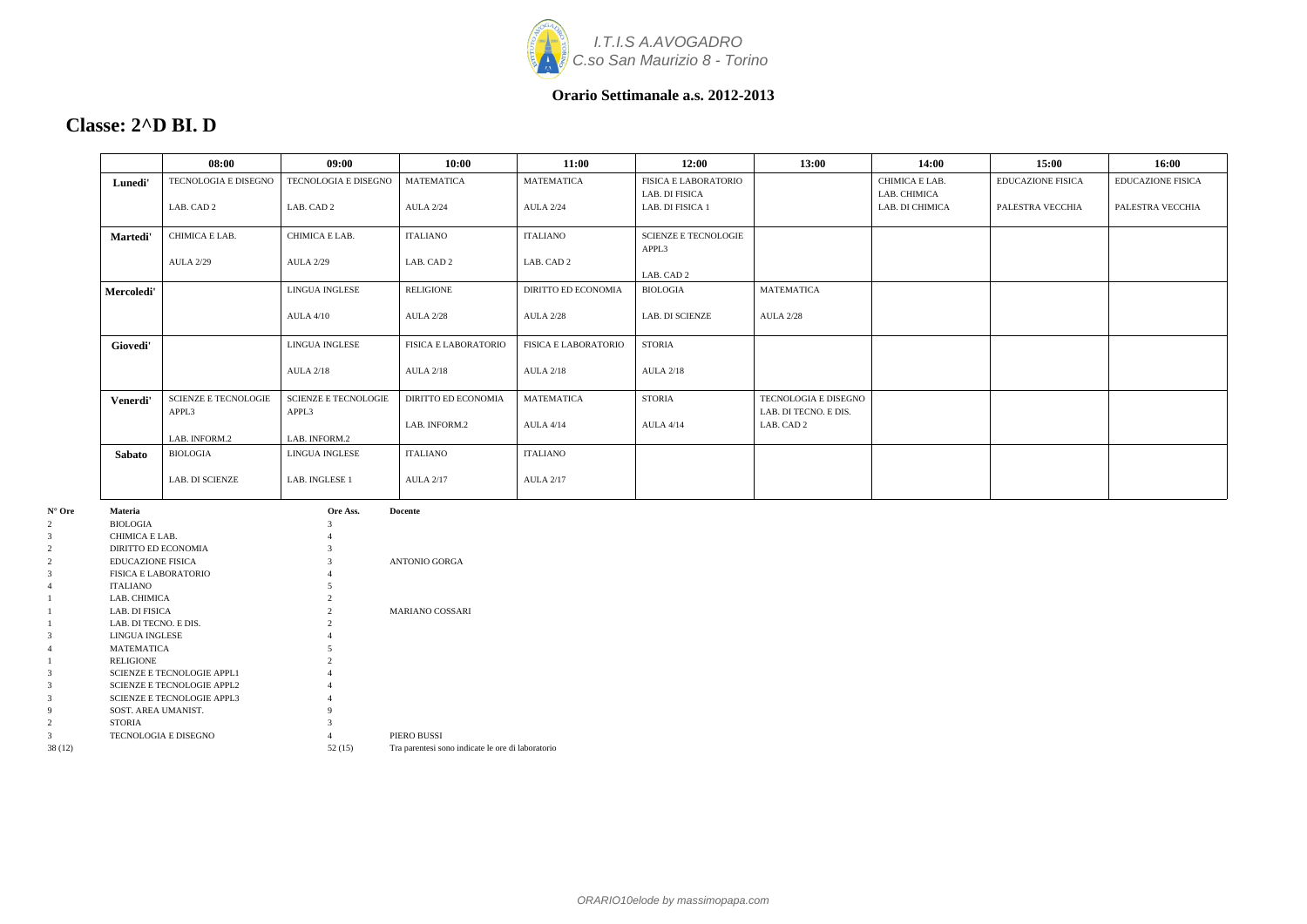

### **Classe: 2^E BI. D**

|            | 08:00                    | 09:00                                | 10:00                                | 11:00                                  | 12:00                | 13:00                                                | 14:00 | 15:00 | 16:00 |
|------------|--------------------------|--------------------------------------|--------------------------------------|----------------------------------------|----------------------|------------------------------------------------------|-------|-------|-------|
| Lunedi'    |                          | <b>SCIENZE E TECNOLOGIE</b><br>APPL1 | <b>MATEMATICA</b>                    | <b>MATEMATICA</b>                      | <b>BIOLOGIA</b>      | <b>STORIA</b>                                        |       |       |       |
|            |                          | <b>AULA 2/28</b>                     | <b>AULA 2/28</b>                     | <b>AULA 2/28</b>                       | <b>AULA 2/28</b>     | <b>AULA 2/28</b>                                     |       |       |       |
| Martedi'   | <b>EDUCAZIONE FISICA</b> | <b>EDUCAZIONE FISICA</b>             | CHIMICA E LAB.<br>LAB. CHIMICA       | FISICA E LABORATORIO<br>LAB. DI FISICA | ITALIANO             | <b>ITALIANO</b>                                      |       |       |       |
|            | PALESTRA VECCHIA         | PALESTRA VECCHIA                     | LAB. DI CHIMICA                      | LAB. DI FISICA 1                       | <b>AULA 2/19</b>     | <b>AULA 2/19</b>                                     |       |       |       |
| Mercoledi' | <b>RELIGIONE</b>         | <b>BIOLOGIA</b>                      | <b>DIRITTO ED ECONOMIA</b>           | <b>LINGUA INGLESE</b>                  | <b>MATEMATICA</b>    |                                                      |       |       |       |
|            | <b>AULA 2/30</b>         | <b>AULA 2/30</b>                     | <b>AULA 2/30</b>                     | LAB. INGLESE 1                         | <b>AULA 2/30</b>     |                                                      |       |       |       |
| Giovedi'   | LINGUA INGLESE           | <b>DIRITTO ED ECONOMIA</b>           | <b>ITALIANO</b>                      | <b>ITALIANO</b>                        | TECNOLOGIA E DISEGNO | <b>TECNOLOGIA E DISEGNO</b><br>LAB. DI TECNO. E DIS. |       |       |       |
|            | <b>AULA 2/28</b>         | <b>AULA 2/28</b>                     | <b>AULA 2/28</b>                     | <b>AULA 2/28</b>                       | AULA 3/8             | LAB. CAD 2                                           |       |       |       |
| Venerdi'   | <b>MATEMATICA</b>        | LINGUA INGLESE                       | <b>FISICA E LABORATORIO</b>          | <b>FISICA E LABORATORIO</b>            | <b>STORIA</b>        | <b>TECNOLOGIA E DISEGNO</b>                          |       |       |       |
|            | <b>AULA 2/15</b>         | <b>AULA 2/15</b>                     | <b>AULA 2/15</b>                     | <b>AULA 2/15</b>                       | <b>AULA 2/15</b>     | LAB. TEC_DIS                                         |       |       |       |
| Sabato     | CHIMICA E LAB.           | CHIMICA E LAB.                       | <b>SCIENZE E TECNOLOGIE</b><br>APPL1 | <b>SCIENZE E TECNOLOGIE</b><br>APPL1   |                      |                                                      |       |       |       |
|            | LAB. DI CHIMICA          | LAB. DI CHIMICA                      | <b>MACCHINE UTENSILI</b>             | <b>MACCHINE UTENSILI</b>               |                      |                                                      |       |       |       |
| Materia    |                          | Ore Ass.                             | <b>Docente</b>                       |                                        |                      |                                                      |       |       |       |

| $N^{\circ}$ Ore | <b>Materia</b>                    | Ore Ass. | <b>Docente</b>                                    |
|-----------------|-----------------------------------|----------|---------------------------------------------------|
| 2               | <b>BIOLOGIA</b>                   | 3        |                                                   |
| 3               | CHIMICA E LAB.                    |          |                                                   |
| $\overline{2}$  | DIRITTO ED ECONOMIA               |          |                                                   |
| $\overline{2}$  | <b>EDUCAZIONE FISICA</b>          | 3        | ELISA MARIA GATTIGLIA                             |
| 3               | <b>FISICA E LABORATORIO</b>       |          |                                                   |
| 4               | <b>ITALIANO</b>                   |          |                                                   |
|                 | LAB. CHIMICA                      |          |                                                   |
|                 | LAB. DI FISICA                    |          | RAFFAELE IACONO                                   |
|                 | LAB. DI TECNO. E DIS.             |          |                                                   |
| 3               | <b>LINGUA INGLESE</b>             |          |                                                   |
| 4               | <b>MATEMATICA</b>                 |          |                                                   |
|                 | <b>RELIGIONE</b>                  |          |                                                   |
| 3               | <b>SCIENZE E TECNOLOGIE APPL1</b> |          | ANGELO SCASSA                                     |
| 3               | <b>SCIENZE E TECNOLOGIE APPL2</b> |          |                                                   |
| 3               | <b>SCIENZE E TECNOLOGIE APPL3</b> |          |                                                   |
| 9               | SOST. AREA UMANIST.               | 9        |                                                   |
| 2               | <b>STORIA</b>                     |          |                                                   |
| 3               | <b>TECNOLOGIA E DISEGNO</b>       |          | <b>GIUSEPPE LUPPINO</b>                           |
| 38 (12)         |                                   | 52(15)   | Tra parentesi sono indicate le ore di laboratorio |
|                 |                                   |          |                                                   |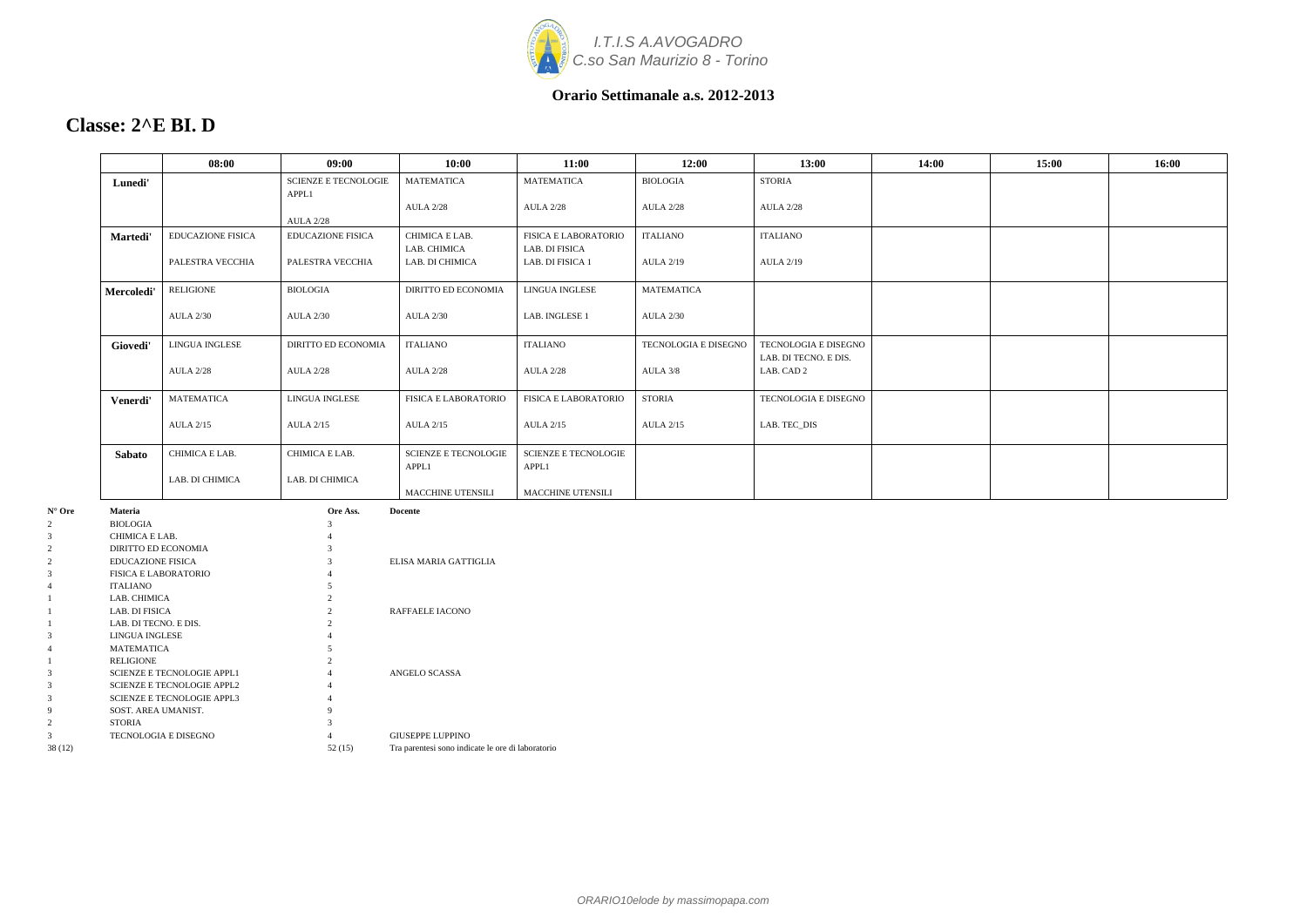

### **Classe: 2^F BI. D**

|            | 08:00                           | 09:00                       | 10:00                      | 11:00                       | 12:00                              | 13:00                | 14:00                                | 15:00                                | 16:00                                         |
|------------|---------------------------------|-----------------------------|----------------------------|-----------------------------|------------------------------------|----------------------|--------------------------------------|--------------------------------------|-----------------------------------------------|
| Lunedi'    | <b>MATEMATICA</b>               | <b>MATEMATICA</b>           | <b>ITALIANO</b>            | <b>ITALIANO</b>             | TECNOLOGIA E DISEGNO               | TECNOLOGIA E DISEGNO |                                      |                                      |                                               |
|            | <b>AULA 2/29</b>                | <b>AULA 2/29</b>            | <b>AULA 2/29</b>           | <b>AULA 2/29</b>            | AULA 3/7                           | AULA 3/7             |                                      |                                      |                                               |
| Martedi'   | CHIMICA E LAB.                  | <b>RELIGIONE</b>            | <b>DIRITTO ED ECONOMIA</b> | <b>BIOLOGIA</b>             | <b>FISICA E LABORATORIO</b>        |                      |                                      |                                      |                                               |
|            | LAB. CHIMICA<br>LAB. DI CHIMICA | <b>AULA 2/26</b>            | <b>AULA 2/26</b>           | <b>AULA 2/26</b>            | LAB. DI FISICA<br>LAB. DI FISICA 1 |                      |                                      |                                      |                                               |
| Mercoledi' | <b>STORIA</b>                   | <b>STORIA</b>               | <b>MATEMATICA</b>          | <b>MATEMATICA</b>           | <b>LINGUA INGLESE</b>              |                      |                                      |                                      |                                               |
|            | <b>AULA 2/31</b>                | <b>AULA 2/31</b>            | <b>AULA 2/31</b>           | <b>AULA 2/31</b>            | <b>AULA 2/31</b>                   |                      |                                      |                                      |                                               |
| Giovedi'   | <b>FISICA E LABORATORIO</b>     | <b>FISICA E LABORATORIO</b> | <b>LINGUA INGLESE</b>      | <b>ITALIANO</b>             | <b>ITALIANO</b>                    |                      | <b>SCIENZE E TECNOLOGIE</b><br>APPL1 | <b>SCIENZE E TECNOLOGIE</b><br>APPL1 | TECNOLOGIA E DISEGNO<br>LAB. DI TECNO. E DIS. |
|            | <b>AULA 2/26</b>                | <b>AULA 2/26</b>            | <b>AULA 2/26</b>           | <b>AULA 2/26</b>            | <b>AULA 2/26</b>                   |                      |                                      |                                      | LAB. CAD 2                                    |
|            |                                 |                             |                            |                             |                                    |                      | LAB. MACCH. IDRAUL.                  | LAB. MACCH. IDRAUL.                  |                                               |
| Venerdi'   | <b>EDUCAZIONE FISICA</b>        | <b>EDUCAZIONE FISICA</b>    | CHIMICA E LAB.             | CHIMICA E LAB.              |                                    |                      |                                      |                                      |                                               |
|            | PALESTRA NUOVA                  | PALESTRA NUOVA              | <b>AULA 2/16</b>           | <b>AULA 2/16</b>            |                                    |                      |                                      |                                      |                                               |
| Sabato     | DIRITTO ED ECONOMIA             | <b>BIOLOGIA</b>             | LINGUA INGLESE             | <b>SCIENZE E TECNOLOGIE</b> |                                    |                      |                                      |                                      |                                               |
|            | <b>AULA 2/18</b>                | <b>LAB. DI SCIENZE</b>      | LAB. INGLESE 1             | APPL1<br><b>AULA 2/18</b>   |                                    |                      |                                      |                                      |                                               |

| $N^{\circ}$ Ore | <b>Materia</b>                    | Ore Ass.       | <b>Docente</b>                                    |
|-----------------|-----------------------------------|----------------|---------------------------------------------------|
| 2               | <b>BIOLOGIA</b>                   | 3              |                                                   |
| 3               | CHIMICA E LAB.                    |                |                                                   |
| 2               | DIRITTO ED ECONOMIA               |                |                                                   |
| $\overline{2}$  | <b>EDUCAZIONE FISICA</b>          |                | ANTONIO GORGA                                     |
| 3               | <b>FISICA E LABORATORIO</b>       |                |                                                   |
| 4               | <b>ITALIANO</b>                   |                |                                                   |
|                 | LAB. CHIMICA                      |                |                                                   |
|                 | LAB. DI FISICA                    | $\mathfrak{D}$ | RAFFAELE IACONO                                   |
|                 | LAB. DI TECNO. E DIS.             |                |                                                   |
| 3               | <b>LINGUA INGLESE</b>             |                |                                                   |
| 4               | <b>MATEMATICA</b>                 |                |                                                   |
|                 | <b>RELIGIONE</b>                  |                |                                                   |
| 3               | <b>SCIENZE E TECNOLOGIE APPL1</b> | 4              | <b>GUIDO BATTAGLINO</b>                           |
| 3               | <b>SCIENZE E TECNOLOGIE APPL2</b> |                |                                                   |
| 3               | <b>SCIENZE E TECNOLOGIE APPL3</b> |                |                                                   |
| 9               | SOST. AREA UMANIST.               | 9              |                                                   |
| $\overline{2}$  | <b>STORIA</b>                     |                |                                                   |
| 3               | <b>TECNOLOGIA E DISEGNO</b>       |                | <b>GIUSEPPE LUPPINO</b>                           |
| 38(12)          |                                   | 52(15)         | Tra parentesi sono indicate le ore di laboratorio |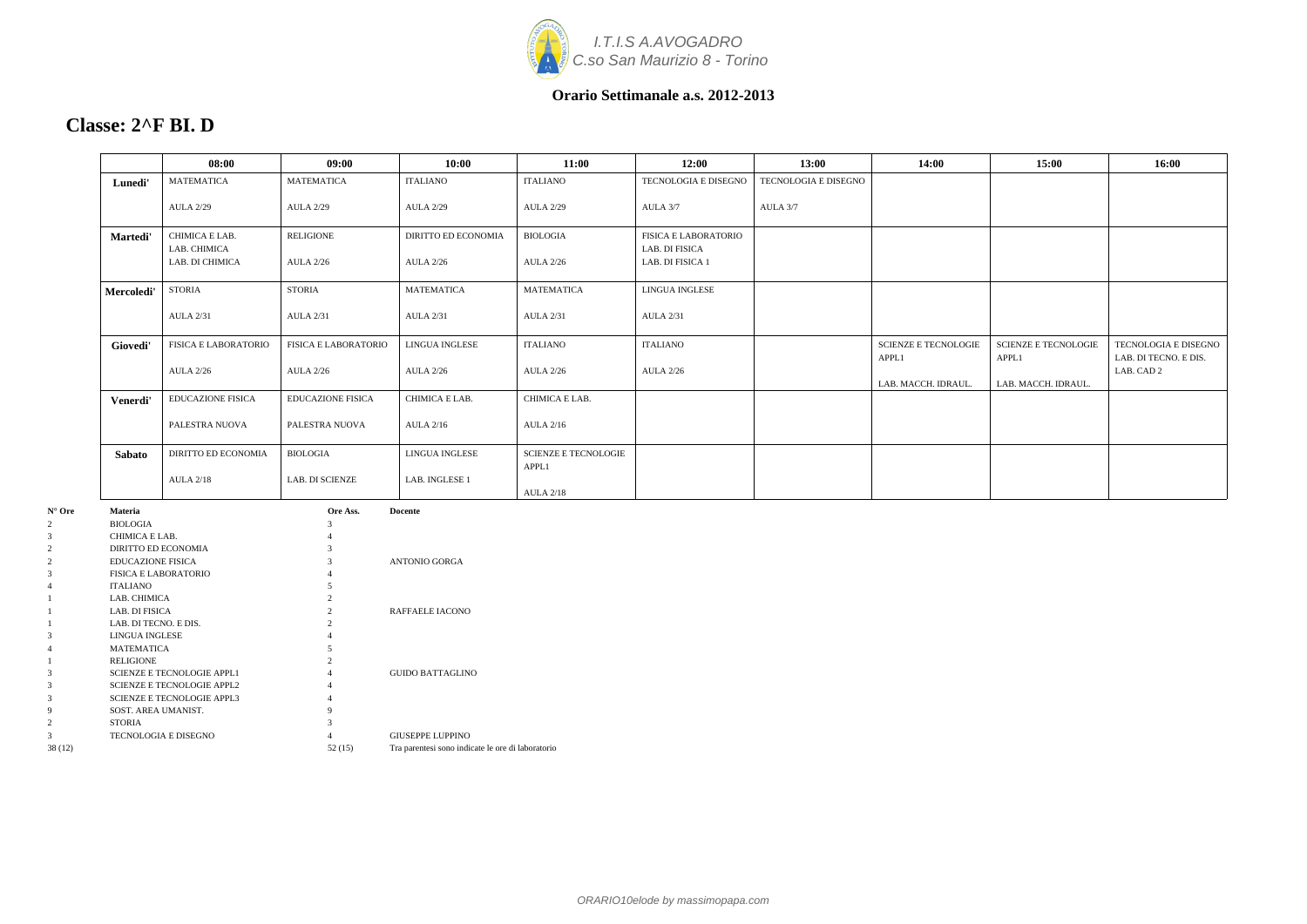

### **Classe: 2^G BI. D**

|            | 08:00                      | 09:00                              | 10:00                       | 11:00                               | 12:00                       | 13:00                           | 14:00                       | 15:00                       | 16:00 |
|------------|----------------------------|------------------------------------|-----------------------------|-------------------------------------|-----------------------------|---------------------------------|-----------------------------|-----------------------------|-------|
| Lunedi'    |                            | <b>MATEMATICA</b>                  | <b>ITALIANO</b>             | <b>ITALIANO</b>                     | <b>DIRITTO ED ECONOMIA</b>  |                                 |                             |                             |       |
|            |                            | <b>AULA 2/30</b>                   | <b>AULA 2/30</b>            | <b>AULA 2/30</b>                    | <b>AULA 2/30</b>            |                                 |                             |                             |       |
| Martedi'   | <b>ITALIANO</b>            | <b>ITALIANO</b>                    | <b>FISICA E LABORATORIO</b> | <b>FISICA E LABORATORIO</b>         | <b>LINGUA INGLESE</b>       |                                 |                             |                             |       |
|            | <b>AULA 2/30</b>           | <b>AULA 2/30</b>                   | <b>AULA 2/30</b>            | <b>AULA 2/30</b>                    | <b>AULA 2/30</b>            |                                 |                             |                             |       |
| Mercoledi' | <b>EDUCAZIONE FISICA</b>   | <b>EDUCAZIONE FISICA</b>           | <b>MATEMATICA</b>           | <b>TECNOLOGIA E DISEGNO</b>         | TECNOLOGIA E DISEGNO        | LINGUA INGLESE                  |                             |                             |       |
|            | PALESTRA VECCHIA           | PALESTRA VECCHIA                   | LAB. TEC_DIS                | LAB. TEC_DIS                        | LAB. TEC_DIS                | LAB. INGLESE 1                  |                             |                             |       |
| Giovedi'   | <b>DIRITTO ED ECONOMIA</b> | <b>BIOLOGIA</b>                    | RELIGIONE                   | TECNOLOGIA E DISEGNO                |                             | CHIMICA E LAB.                  | <b>SCIENZE E TECNOLOGIE</b> | <b>SCIENZE E TECNOLOGIE</b> |       |
|            | <b>AULA 2/32</b>           | <b>AULA 2/32</b>                   | <b>AULA 2/32</b>            | LAB. DI TECNO. E DIS.<br>LAB. CAD 2 |                             | LAB. CHIMICA<br>LAB. DI CHIMICA | APPL1<br>LAB. TECNOLOGICO   | APPL1<br>LAB. TECNOLOGICO   |       |
| Venerdi'   | <b>BIOLOGIA</b>            | <b>FISICA E LABORATORIO</b>        | CHIMICA E LAB.              | CHIMICA E LAB.                      | <b>STORIA</b>               | <b>STORIA</b>                   |                             |                             |       |
|            | <b>AULA 2/17</b>           | LAB. DI FISICA<br>LAB. DI FISICA 1 | <b>AULA 2/17</b>            | <b>AULA 2/17</b>                    | <b>AULA 2/17</b>            | <b>AULA 2/17</b>                |                             |                             |       |
| Sabato     |                            | <b>LINGUA INGLESE</b>              | <b>MATEMATICA</b>           | <b>MATEMATICA</b>                   | <b>SCIENZE E TECNOLOGIE</b> |                                 |                             |                             |       |
|            |                            | <b>AULA 2/32</b>                   | <b>AULA 2/32</b>            | <b>AULA 2/32</b>                    | APPL1<br><b>AULA 2/32</b>   |                                 |                             |                             |       |

| $N^{\circ}$ Ore | <b>Materia</b>                    | Ore Ass. | <b>Docente</b>                                    |
|-----------------|-----------------------------------|----------|---------------------------------------------------|
| 2               | <b>BIOLOGIA</b>                   | 3        |                                                   |
| 3               | CHIMICA E LAB.                    |          |                                                   |
| $\overline{2}$  | DIRITTO ED ECONOMIA               |          |                                                   |
| 2               | <b>EDUCAZIONE FISICA</b>          |          | <b>CLAUDIA GIACCHERO</b>                          |
| 3               | <b>FISICA E LABORATORIO</b>       |          |                                                   |
| 4               | <b>ITALIANO</b>                   | 5        |                                                   |
|                 | LAB. CHIMICA                      | 2        |                                                   |
|                 | LAB. DI FISICA                    |          | <b>MARIANO COSSARI</b>                            |
|                 | LAB. DI TECNO. E DIS.             |          |                                                   |
| 3               | LINGUA INGLESE                    |          |                                                   |
| 4               | <b>MATEMATICA</b>                 |          |                                                   |
|                 | <b>RELIGIONE</b>                  |          |                                                   |
| 3               | <b>SCIENZE E TECNOLOGIE APPL1</b> | 4        | <b>SERGIO FERRIO</b>                              |
| 3               | <b>SCIENZE E TECNOLOGIE APPL2</b> |          |                                                   |
| 3               | <b>SCIENZE E TECNOLOGIE APPL3</b> | 4        |                                                   |
| 9               | SOST. AREA UMANIST.               | 9        |                                                   |
| $\overline{2}$  | <b>STORIA</b>                     |          |                                                   |
| 3               | <b>TECNOLOGIA E DISEGNO</b>       |          | DOMENICO LUPPINO                                  |
| 38 (12)         |                                   | 52(15)   | Tra parentesi sono indicate le ore di laboratorio |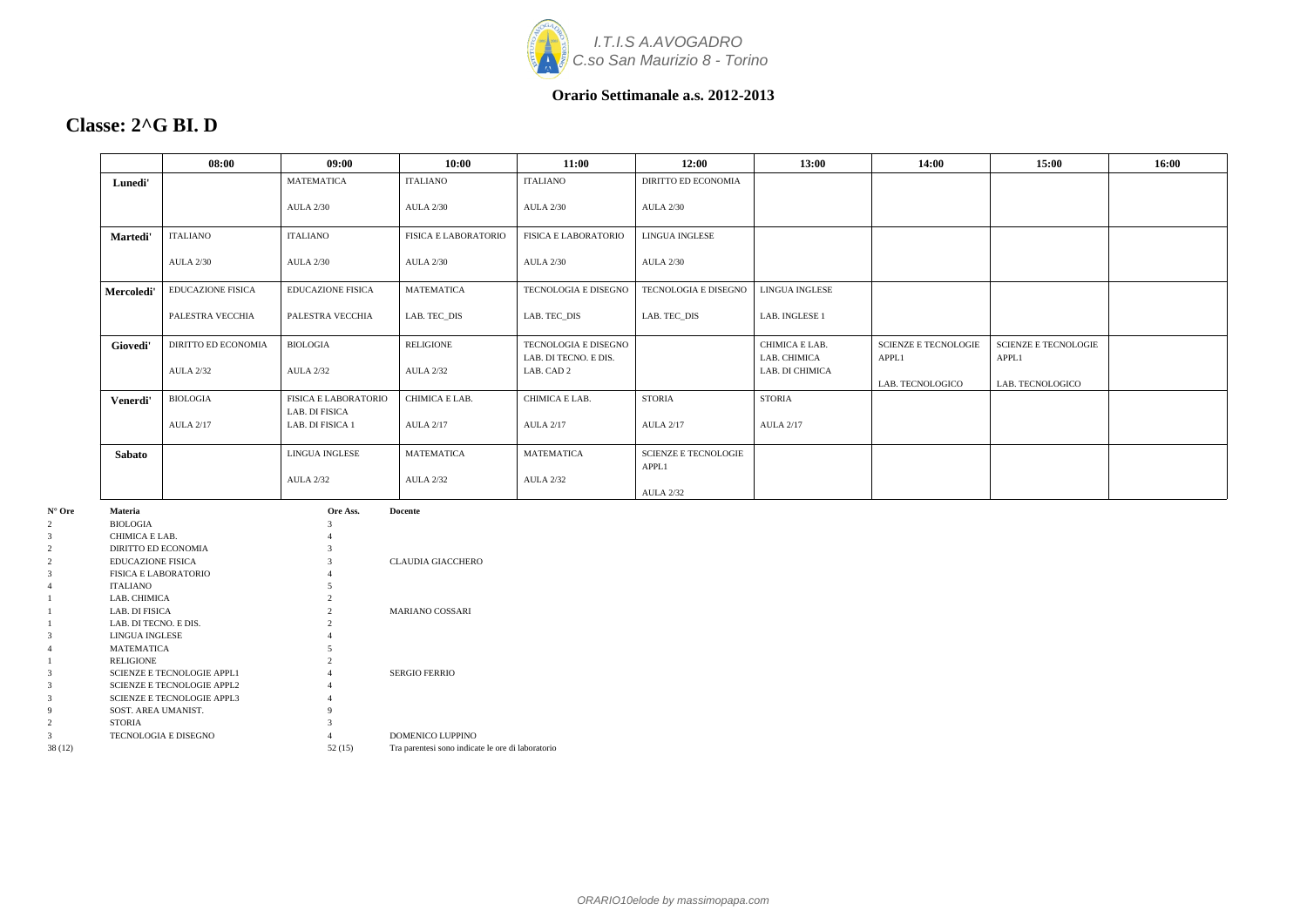

### **Classe: 2^H BI. D**

|            | 08:00                                         | 09:00                                | 10:00                                | 11:00                               | 12:00                                     | 13:00                    | 14:00                    | 15:00                                         | 16:00                          |
|------------|-----------------------------------------------|--------------------------------------|--------------------------------------|-------------------------------------|-------------------------------------------|--------------------------|--------------------------|-----------------------------------------------|--------------------------------|
| Lunedi'    | <b>STORIA</b>                                 | <b>DIRITTO ED ECONOMIA</b>           | TECNOLOGIA E DISEGNO                 | <b>TECNOLOGIA E DISEGNO</b>         |                                           | <b>EDUCAZIONE FISICA</b> | <b>EDUCAZIONE FISICA</b> | <b>FISICA E LABORATORIO</b><br>LAB. DI FISICA | CHIMICA E LAB.<br>LAB. CHIMICA |
|            | <b>AULA 2/31</b>                              | <b>AULA 2/31</b>                     | <b>AULA 2/31</b>                     | <b>AULA 2/31</b>                    |                                           | PALESTRA NUOVA           | PALESTRA NUOVA           | LAB. DI FISICA 1                              | LAB. DI CHIMICA                |
| Martedi'   | <b>SCIENZE E TECNOLOGIE</b><br>APPL3          | <b>SCIENZE E TECNOLOGIE</b><br>APPL3 | <b>ITALIANO</b><br><b>AULA 2/29</b>  | <b>ITALIANO</b><br><b>AULA 2/29</b> | <b>LINGUA INGLESE</b><br><b>AULA 2/29</b> |                          |                          |                                               |                                |
|            | LAB. MULTIMEDIALE                             | LAB. MULTIMEDIALE                    |                                      |                                     |                                           |                          |                          |                                               |                                |
| Mercoledi' | TECNOLOGIA E DISEGNO<br>LAB. DI TECNO. E DIS. | <b>MATEMATICA</b>                    | <b>BIOLOGIA</b>                      | LINGUA INGLESE                      | <b>RELIGIONE</b>                          |                          |                          |                                               |                                |
|            | LAB. CAD 2                                    | <b>AULA 2/24</b>                     | <b>AULA 2/24</b>                     | <b>AULA 2/24</b>                    | <b>AULA 2/24</b>                          |                          |                          |                                               |                                |
| Giovedi'   | <b>STORIA</b>                                 | <b>DIRITTO ED ECONOMIA</b>           | CHIMICA E LAB.                       | CHIMICA E LAB.                      | <b>MATEMATICA</b>                         |                          |                          |                                               |                                |
|            | <b>AULA 2/30</b>                              | <b>AULA 2/30</b>                     | <b>AULA 2/20</b>                     | <b>AULA 2/20</b>                    | <b>AULA 2/20</b>                          |                          |                          |                                               |                                |
| Venerdi'   |                                               | LINGUA INGLESE                       | <b>SCIENZE E TECNOLOGIE</b><br>APPL3 | <b>BIOLOGIA</b>                     | <b>ITALIANO</b>                           | <b>ITALIANO</b>          |                          |                                               |                                |
|            |                                               | LAB. INGLESE 1                       | LAB. MATEM. B.                       | <b>LAB. DI SCIENZE</b>              | <b>AULA 2/16</b>                          | <b>AULA 2/16</b>         |                          |                                               |                                |
| Sabato     | <b>FISICA E LABORATORIO</b>                   | <b>FISICA E LABORATORIO</b>          | <b>MATEMATICA</b>                    | <b>MATEMATICA</b>                   |                                           |                          |                          |                                               |                                |
|            | <b>AULA 2/31</b>                              | <b>AULA 2/31</b>                     | <b>AULA 2/31</b>                     | <b>AULA 2/31</b>                    |                                           |                          |                          |                                               |                                |

| $N^{\circ}$ Ore | <b>Materia</b>                    | Ore Ass.       | <b>Docente</b>                                    |
|-----------------|-----------------------------------|----------------|---------------------------------------------------|
| 2               | <b>BIOLOGIA</b>                   | 3              |                                                   |
| 3               | CHIMICA E LAB.                    |                |                                                   |
| $\overline{2}$  | DIRITTO ED ECONOMIA               |                |                                                   |
| $\overline{c}$  | <b>EDUCAZIONE FISICA</b>          |                | DONATELLA DANESIN                                 |
| 3               | <b>FISICA E LABORATORIO</b>       |                |                                                   |
| $\overline{4}$  | <b>ITALIANO</b>                   |                |                                                   |
|                 | LAB. CHIMICA                      | 2              |                                                   |
|                 | LAB. DI FISICA                    | $\mathfrak{D}$ | RAFFAELE IACONO                                   |
|                 | LAB. DI TECNO. E DIS.             |                |                                                   |
| 3               | <b>LINGUA INGLESE</b>             |                |                                                   |
| 4               | <b>MATEMATICA</b>                 |                |                                                   |
|                 | <b>RELIGIONE</b>                  |                |                                                   |
| 3               | <b>SCIENZE E TECNOLOGIE APPL1</b> |                |                                                   |
| 3               | <b>SCIENZE E TECNOLOGIE APPL2</b> |                |                                                   |
| 3               | <b>SCIENZE E TECNOLOGIE APPL3</b> |                |                                                   |
| 9               | SOST. AREA UMANIST.               | 9              |                                                   |
| $\overline{c}$  | <b>STORIA</b>                     |                |                                                   |
| 3               | <b>TECNOLOGIA E DISEGNO</b>       |                | PIERO BUSSI                                       |
| 38(12)          |                                   | 52(15)         | Tra parentesi sono indicate le ore di laboratorio |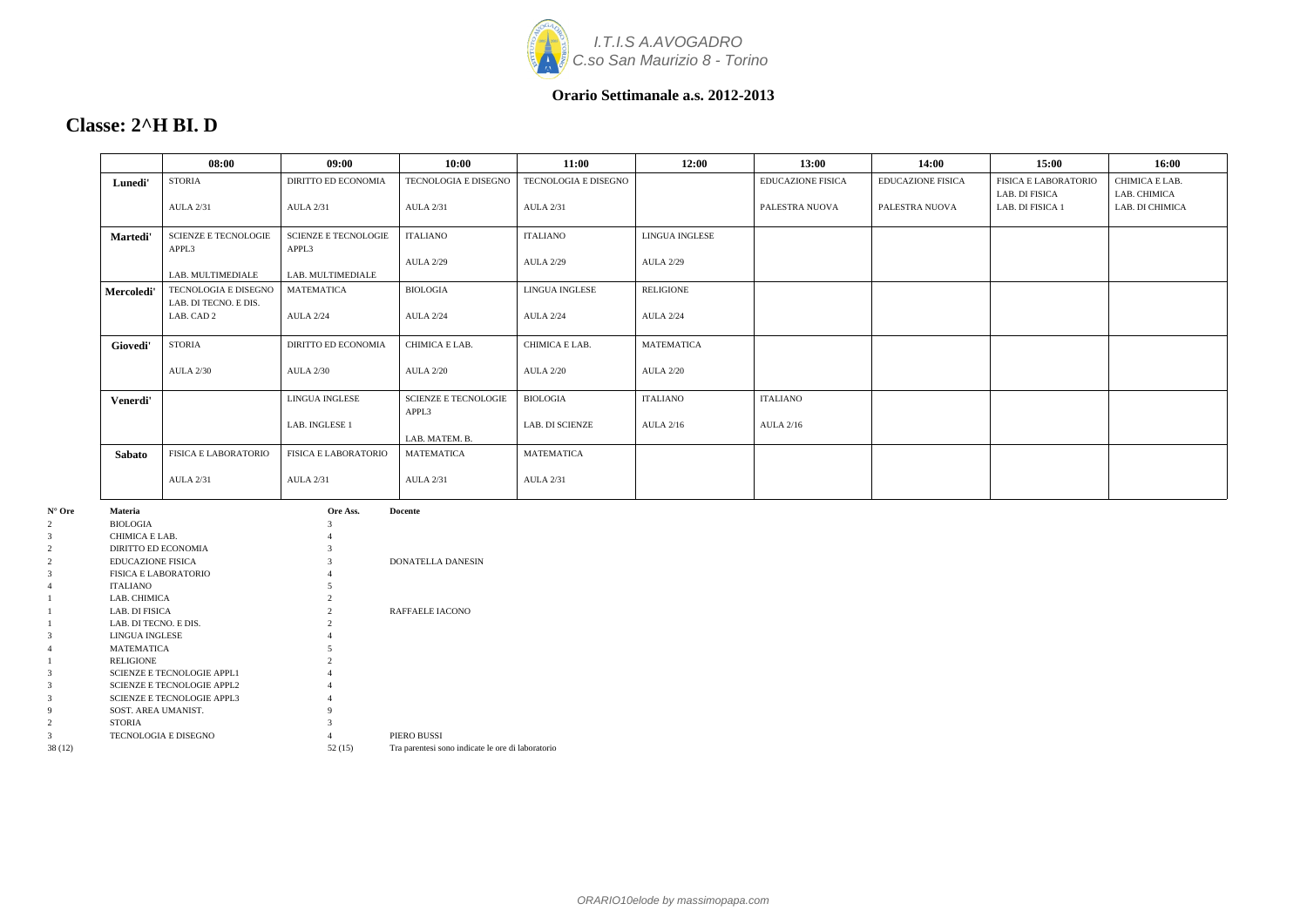

### **Classe: 3^A INF. D**

|                                                | 08:00                     | 09:00                     | 10:00                    | 11:00                    | 12:00                    | 13:00                    | 14:00                 | 15:00 | 16:00 |
|------------------------------------------------|---------------------------|---------------------------|--------------------------|--------------------------|--------------------------|--------------------------|-----------------------|-------|-------|
| Lunedi'                                        |                           | <b>RELIGIONE</b>          | MATEMATICA E LAB.        | MATEMATICA E LAB.        | <b>STORIA</b>            | LINGUA INGLESE           |                       |       |       |
|                                                |                           | LAB. INFORM.2             | LAB. INFORM.2            | LAB. INFORM.2            | LAB. INFORM.2            | LAB. INGLESE 2           |                       |       |       |
| Martedi'                                       | <b>ITALIANO</b>           | ITALIANO                  | <b>ELETTRONICA E TEL</b> | <b>ELETTRONICA E TEL</b> | <b>LINGUA INGLESE</b>    |                          |                       |       |       |
|                                                |                           |                           | LAB. DI ELETTRONICA      | LAB. DI ELETTRONICA      |                          |                          |                       |       |       |
|                                                | LAB. ELETTRONICA1         | LAB. ELETTRONICA1         | LAB. ELETTRONICA1        | LAB. ELETTRONICA1        | <b>AULA 2/21</b>         |                          |                       |       |       |
| Mercoledi                                      | LINGUA INGLESE            | <b>INFORMATICA E LAB.</b> | INFORMATICA E LAB.       | TECNOLOGIE E PROG        | <b>EDUCAZIONE FISICA</b> | <b>EDUCAZIONE FISICA</b> |                       |       |       |
|                                                |                           |                           | LAB. DI INFORMATICA      | <b>SISTEMI INF</b>       |                          |                          |                       |       |       |
|                                                | <b>AULA 2/21</b>          | LAB. INFORM.              | LAB. INFORM.             | LAB. TECNOL. INF.        | PALESTRA VECCHIA         | PALESTRA VECCHIA         |                       |       |       |
|                                                |                           |                           |                          | LAB. INFORM.             |                          |                          |                       |       |       |
| Giovedi'                                       | <b>INFORMATICA E LAB.</b> | <b>INFORMATICA E LAB.</b> | <b>STORIA</b>            | MATEMATICA E LAB.        |                          | <b>SISTEMI INFORM</b>    | <b>SISTEMI INFORM</b> |       |       |
|                                                |                           |                           |                          |                          |                          | LAB. DI SISTEMI INF.     | LAB. DI SISTEMI INF.  |       |       |
|                                                | LAB. INFORM.              | LAB. INFORM.              | LAB. MATEMATICA INF.     | LAB. MATEMATICA INF.     |                          | LAB. INFORM.             | LAB. INFORM.          |       |       |
| Venerdi'                                       | <b>INFORMATICA E LAB.</b> | <b>INFORMATICA E LAB.</b> | <b>COMPLEMENTI DI</b>    | <b>ELETTRONICA E TEL</b> | <b>ITALIANO</b>          | <b>ITALIANO</b>          |                       |       |       |
|                                                | LAB. DI INFORMATICA       | LAB. DI INFORMATICA       | <b>MATEMATICA</b>        |                          |                          |                          |                       |       |       |
|                                                | LAB. INFORM.              | LAB. INFORM.              |                          | LAB. ELETTRONICA1        | <b>AULA 4/11</b>         | <b>AULA 4/11</b>         |                       |       |       |
|                                                |                           |                           | LAB. INFORM.             |                          |                          |                          |                       |       |       |
| <b>Sabato</b>                                  | TECNOLOGIE E PROG         | TECNOLOGIE E PROG         | <b>SISTEMI INFORM</b>    | <b>SISTEMI INFORM</b>    |                          |                          |                       |       |       |
|                                                | <b>SISTEMI INF</b>        | <b>SISTEMI INF</b>        |                          |                          |                          |                          |                       |       |       |
|                                                |                           |                           | LAB. INFORM.             | LAB. INFORM.             |                          |                          |                       |       |       |
|                                                | LAB. INFORM.              | LAB. INFORM.              |                          |                          |                          |                          |                       |       |       |
| <b>Materia</b>                                 |                           | Ore Ass.                  | <b>Docente</b>           |                          |                          |                          |                       |       |       |
| CALCOLO STAT.                                  |                           |                           |                          |                          |                          |                          |                       |       |       |
|                                                | COMPLEMENTI DI MATEMATICA |                           | ANNA MARIA SACCHI        |                          |                          |                          |                       |       |       |
| <b>EDUCAZIONE FISICA</b>                       |                           |                           |                          |                          |                          |                          |                       |       |       |
| ELETTRONICA E TEL<br><b>INFORMATICA E LAB.</b> |                           |                           | <b>GIUSEPPE CUGLIARI</b> |                          |                          |                          |                       |       |       |
|                                                |                           |                           |                          |                          |                          |                          |                       |       |       |

| $N^{\circ}$ Ore | <b>Materia</b>                | Ore Ass.       | <b>Docente</b>                                    |
|-----------------|-------------------------------|----------------|---------------------------------------------------|
| 3               | CALCOLO STAT.                 | 3              |                                                   |
|                 | COMPLEMENTI DI MATEMATICA     |                | ANNA MARIA SACCHI                                 |
| 2               | <b>EDUCAZIONE FISICA</b>      | 3              |                                                   |
| 3               | ELETTRONICA E TEL             |                | <b>GIUSEPPE CUGLIARI</b>                          |
| 6               | <b>INFORMATICA E LAB.</b>     |                |                                                   |
| 3               | <b>ITALIANO</b>               |                | <b>GIOVANNA CECCHI</b>                            |
|                 | LAB. CALCOLO                  |                |                                                   |
| $\overline{c}$  | LAB. DI ELETTRONICA           | 3              |                                                   |
| 3               | LAB. DI INFORMATICA           |                | <b>FILOMENA DARAIO</b>                            |
| 2               | LAB. DI SISTEMI INF.          | 3              |                                                   |
|                 | LAB. MATEMATICA               |                |                                                   |
|                 | LAB. TECNOL. INF.             |                | <b>FILOMENA DARAIO</b>                            |
| 3               | LINGUA INGLESE                |                |                                                   |
| 3               | <b>MATEMATICA E LAB.</b>      |                |                                                   |
|                 | <b>RELIGIONE</b>              | $\overline{c}$ |                                                   |
| 4               | <b>SISTEMI INFORM</b>         | 5              | LUISA DAL PAOS                                    |
| 2               | <b>STORIA</b>                 |                | <b>GIOVANNA CECCHI</b>                            |
| 3               | TECNOLOGIE E PROG SISTEMI INF | 3              | INF/1                                             |
| 34(10)          |                               | 43 (13)        | Tra parentesi sono indicate le ore di laboratorio |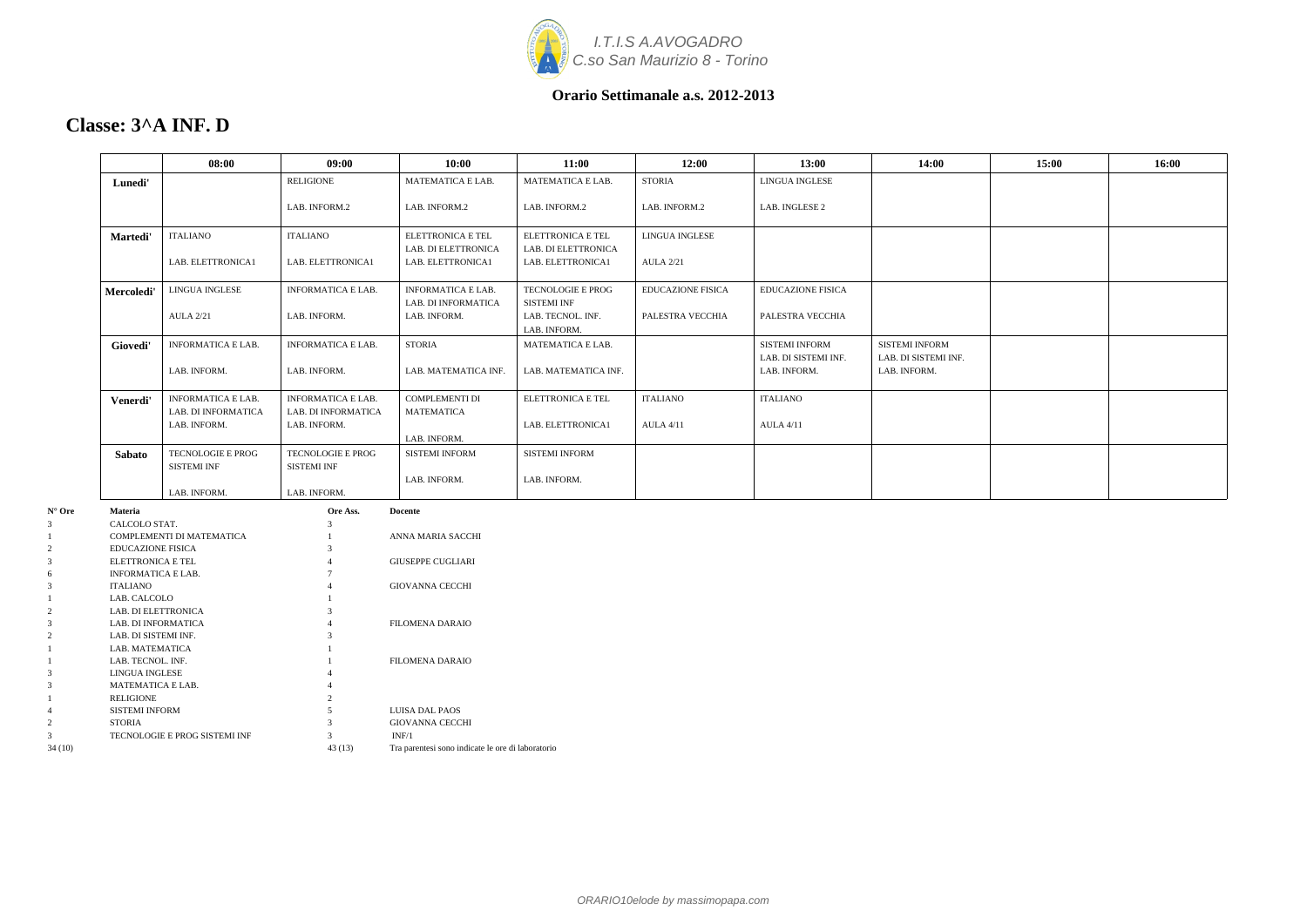

### **Classe: 3^A MEC. D**

|                   |                                        | 08:00                     | 09:00                                | 10:00                                | 11:00                  | 12:00                  | 13:00                                         | 14:00                                         | 15:00 | 16:00 |
|-------------------|----------------------------------------|---------------------------|--------------------------------------|--------------------------------------|------------------------|------------------------|-----------------------------------------------|-----------------------------------------------|-------|-------|
|                   | Lunedi'                                | LINGUA INGLESE            | <b>ITALIANO</b>                      | <b>ITALIANO</b>                      | <b>RELIGIONE</b>       | <b>COMPLEMENTI DI</b>  | <b>MATEMATICA</b>                             |                                               |       |       |
|                   |                                        |                           |                                      |                                      |                        | <b>MATEMATICA</b>      |                                               |                                               |       |       |
|                   |                                        | LAB. INGLESE 2            | LAB. SALDATURA                       | LAB. SALDATURA                       | <b>LAB. SALDATURA</b>  | LAB. SALDATURA         | LAB. SALDATURA                                |                                               |       |       |
|                   |                                        | <b>EDUCAZIONE FISICA</b>  |                                      | <b>MATEMATICA</b>                    | <b>TECNOLOGIE MECC</b> |                        |                                               |                                               |       |       |
|                   | Martedi'                               |                           | <b>EDUCAZIONE FISICA</b>             | LAB. DI TECNO. E REP.                | PROC PROD              |                        | SISTEMI ED AUTOM. IND.<br>LAB. DI AUTOMAZIONE | SISTEMI ED AUTOM. IND.<br>LAB. DI AUTOMAZIONE |       |       |
|                   |                                        | PALESTRA NUOVA            | PALESTRA NUOVA                       | LAB. TECNOLOGICO                     |                        |                        | LAB. MACCH. IDRAUL.                           | LAB. MACCH. IDRAUL.                           |       |       |
|                   |                                        |                           |                                      |                                      | LAB. TECNOLOGICO       |                        |                                               |                                               |       |       |
|                   | Mercoledi'                             | DISEGNO PROG. E ORG.      | DISEGNO PROG. E ORG.                 | <b>STORIA</b>                        | <b>STORIA</b>          | <b>LINGUA INGLESE</b>  | <b>MATEMATICA</b>                             |                                               |       |       |
|                   |                                        |                           |                                      |                                      |                        |                        |                                               |                                               |       |       |
|                   |                                        | LAB. SALDATURA            | LAB. SALDATURA                       | LAB. SALDATURA                       | LAB. SALDATURA         | LAB. SALDATURA         | LAB. SALDATURA                                |                                               |       |       |
|                   | Giovedi'                               |                           | MECCANICA MACCH ED                   | MECCANICA MACCH ED                   | DISEGNO PROG. E ORG.   | <b>TECNOLOGIE MECC</b> | <b>TECNOLOGIE MECC</b>                        |                                               |       |       |
|                   |                                        |                           | <b>ENERGIA</b>                       | ENERGIA                              |                        | PROC PROD              | PROC PROD                                     |                                               |       |       |
|                   |                                        |                           | LAB.MECC. MACCH.                     | LAB.MECC. MACCH.                     | <b>AULA DISEGNO 2</b>  |                        | LAB. DI TECNO. E REP.                         |                                               |       |       |
|                   |                                        |                           | LAB. MACCH. IDRAUL.                  | LAB. MACCH. IDRAUL.                  |                        | LAB. TECNOLOGICO       | LAB. TECNOLOGICO                              |                                               |       |       |
|                   | Venerdi'                               | <b>ITALIANO</b>           | <b>ITALIANO</b>                      | TECNOLOGIE MECC                      | <b>TECNOLOGIE MECC</b> | <b>LINGUA INGLESE</b>  |                                               |                                               |       |       |
|                   |                                        |                           |                                      | PROC PROD                            | PROC PROD              |                        |                                               |                                               |       |       |
|                   |                                        | LAB. AUTOMAZIONE          | LAB. AUTOMAZIONE                     | LAB. DI TECNO. E REP.                | LAB. DI TECNO. E REP.  | <b>AULA 2/21</b>       |                                               |                                               |       |       |
|                   |                                        |                           |                                      | LAB. TECNOLOGICO                     | LAB. TECNOLOGICO       |                        |                                               |                                               |       |       |
|                   | Sabato                                 |                           | MECCANICA MACCH ED<br><b>ENERGIA</b> | MECCANICA MACCH ED<br><b>ENERGIA</b> | SISTEMI ED AUTOM. IND. | SISTEMI ED AUTOM. IND. |                                               |                                               |       |       |
|                   |                                        |                           |                                      |                                      | LAB. MACCH. IDRAUL.    | LAB. MACCH. IDRAUL.    |                                               |                                               |       |       |
|                   |                                        |                           | LAB. MACCH. IDRAUL.                  | LAB. MACCH. IDRAUL.                  |                        |                        |                                               |                                               |       |       |
| $N^{\circ}$ Ore   | <b>Materia</b>                         |                           | Ore Ass.                             | <b>Docente</b>                       |                        |                        |                                               |                                               |       |       |
|                   |                                        | COMPLEMENTI DI MATEMATICA |                                      | MASSIMILIANO AGAZZANI                |                        |                        |                                               |                                               |       |       |
|                   | DISEGNO PROG. E ORG.                   |                           |                                      | <b>ROBERTO BROSSA</b>                |                        |                        |                                               |                                               |       |       |
| 2                 | <b>EDUCAZIONE FISICA</b>               |                           |                                      | <b>ANTONIO GORGA</b>                 |                        |                        |                                               |                                               |       |       |
| $\mathbf{3}$<br>2 | <b>ITALIANO</b><br>LAB. DI AUTOMAZIONE |                           |                                      | DOMENICO CASABLANCA                  |                        |                        |                                               |                                               |       |       |
|                   | LAB. DI TECNO. E REP.                  |                           |                                      |                                      |                        |                        |                                               |                                               |       |       |
|                   | LAB.MECC. MACCH.                       |                           |                                      |                                      |                        |                        |                                               |                                               |       |       |

1 RELIGIONE 2 4 SISTEMI ED AUTOM. IND. 5 2 STORIA 3 4 TEC.MECC.E REP. 4 5 TECNOLOGIE MECC PROC PROD 5 SERGIO FERRIO 41 (8) 49 (11) Tra parentesi sono indicate le ore di laboratorio

3 LINGUA INGLESE 4 3 MATEMATICA 4 5 MECC.APPL.E MACC. 5

4 MECCANICA MACCH ED ENERGIA 4 ROBERTO BROSSA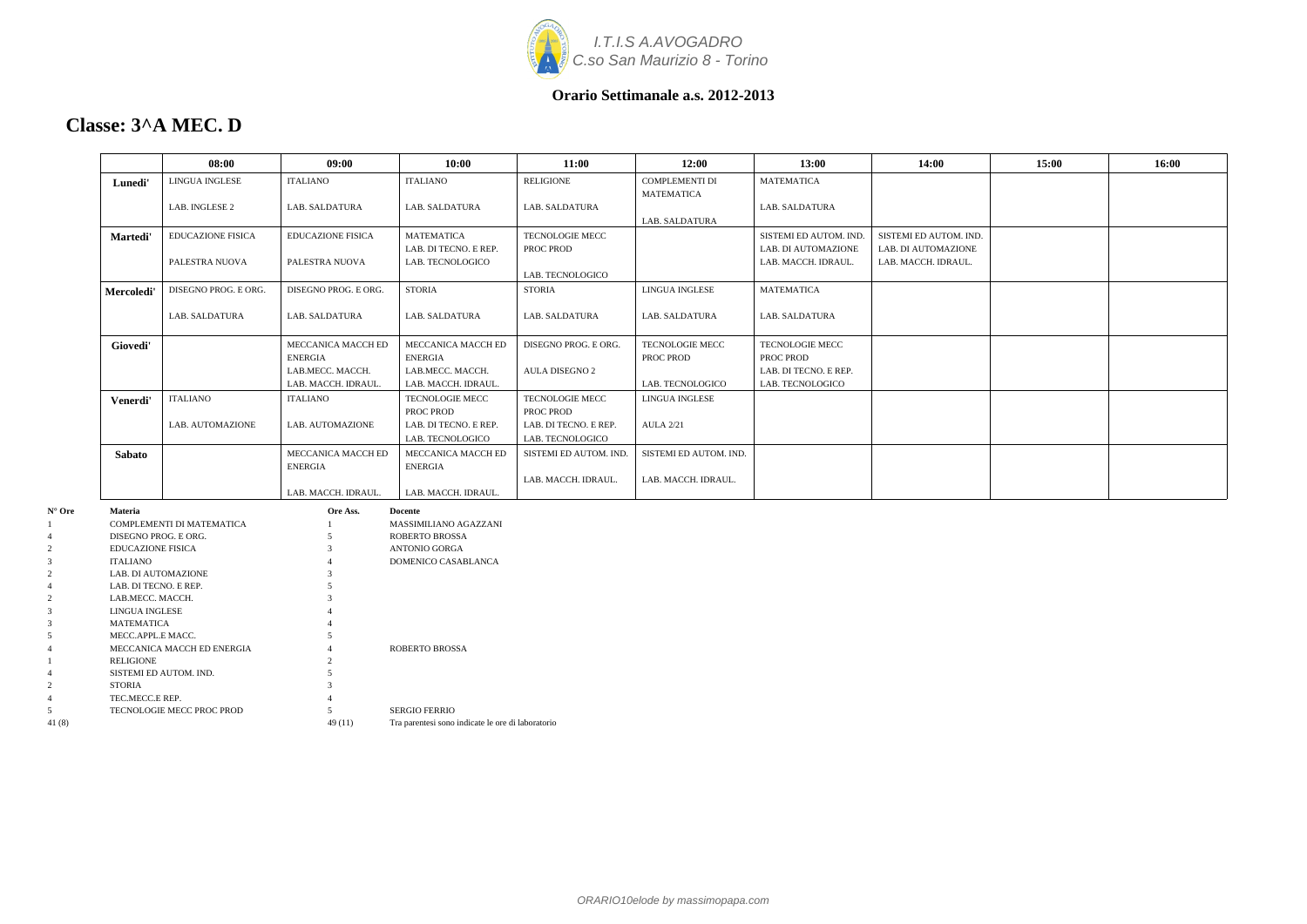

# **Classe: 3^ A LIC. D**

| 08:00            | 09:00                   | 10:00                                | 11:00                   | 12:00                    | 13:00                    | 14:00 | 15:00 | 16:00 |
|------------------|-------------------------|--------------------------------------|-------------------------|--------------------------|--------------------------|-------|-------|-------|
|                  | <b>INFORMATICA</b>      | <b>FISICA</b>                        | LINGUA INGLESE          | LINGUA INGLESE           |                          |       |       |       |
|                  | LAB. MATEM. B.          | <b>AULA 4/13</b>                     | <b>AULA 4/13</b>        | <b>AULA 4/13</b>         |                          |       |       |       |
| <b>ITALIANO</b>  | ITALIANO                | DISEGNO                              | <b>SCIENZE NATURALI</b> | <b>SCIENZE NATURALI</b>  |                          |       |       |       |
| AULA 3/7         | AULA 3/7                | AULA 3/7                             | <b>LAB. DI SCIENZE</b>  | LAB. DI SCIENZE          |                          |       |       |       |
| STORIA           | <b>STORIA</b>           | <b>SCIENZE NATURALI</b>              | <b>MATEMATICA</b>       | <b>EDUCAZIONE FISICA</b> | <b>EDUCAZIONE FISICA</b> |       |       |       |
| AULA 3/8         | AULA 3/8                | LAB. DI CHIMICA                      | LAB. DI CHIMICA         | PALESTRA NUOVA           | PALESTRA NUOVA           |       |       |       |
| <b>FILOSOFIA</b> | <b>SCIENZE NATURALI</b> | <b>MATEMATICA</b>                    | <b>MATEMATICA</b>       | LINGUA INGLESE           | <b>RELIGIONE</b>         |       |       |       |
| <b>AULA 4/14</b> | <b>LAB. DI SCIENZE</b>  | AULA 3/8                             | AULA 3/8                | LAB. INGLESE 2           | AULA 3/8                 |       |       |       |
| <b>FISICA</b>    | <b>FISICA</b>           | <b>SCIENZE NATURALI</b>              | <b>MATEMATICA</b>       | <b>INFORMATICA</b>       |                          |       |       |       |
| LAB. DI FISICA 2 | LAB. DI FISICA 2        | <b>AULA 4/13</b>                     | <b>AULA 4/13</b>        | LAB. MULTIMEDIALE        |                          |       |       |       |
| <b>DISEGNO</b>   | <b>FILOSOFIA</b>        | <b>ITALIANO</b>                      | <b>ITALIANO</b>         |                          |                          |       |       |       |
| AULA 3/7         | AULA 3/7                | <b>AULA 4/14</b>                     | <b>AULA 4/14</b>        |                          |                          |       |       |       |
|                  | Ore Ass.                | <b>Docente</b><br>ROBERTA PROVENZALE |                         |                          |                          |       |       |       |
|                  |                         |                                      |                         |                          |                          |       |       |       |

| $\mathbf{11} \mathbf{U} \mathbf{1} \mathbf{U}$ | wautha                  | VIV ASS. | vvccuc                                            |
|------------------------------------------------|-------------------------|----------|---------------------------------------------------|
| 2                                              | <b>DISEGNO</b>          |          | ROBERTA PROVENZALE                                |
| 2                                              | EDUCAZIONE FISICA       |          | <b>DONATELLA DANESIN</b>                          |
| 2                                              | <b>FILOSOFIA</b>        |          | PAOLA PORTA                                       |
| 3                                              | <b>FISICA</b>           |          | <b>MARIA OUAGLIA</b>                              |
| 2                                              | <b>INFORMATICA</b>      |          | ROSA MASSA ROLANDINO                              |
| 4                                              | <b>ITALIANO</b>         | 4        | DONATELLA LORA RONCO                              |
| 3                                              | LINGUA INGLESE          |          | <b>MARCELLA GIULIO</b>                            |
| 4                                              | <b>MATEMATICA</b>       | 4        | CONCETTA MILANO                                   |
|                                                | <b>RELIGIONE</b>        |          |                                                   |
| 5                                              | <b>SCIENZE NATURALI</b> |          | <b>ANNA CONTI</b>                                 |
| $\overline{c}$                                 | <b>STORIA</b>           |          | DONATELLA LORA RONCO                              |
| 30(0)                                          |                         | 31(0)    | Tra parentesi sono indicate le ore di laboratorio |
|                                                |                         |          |                                                   |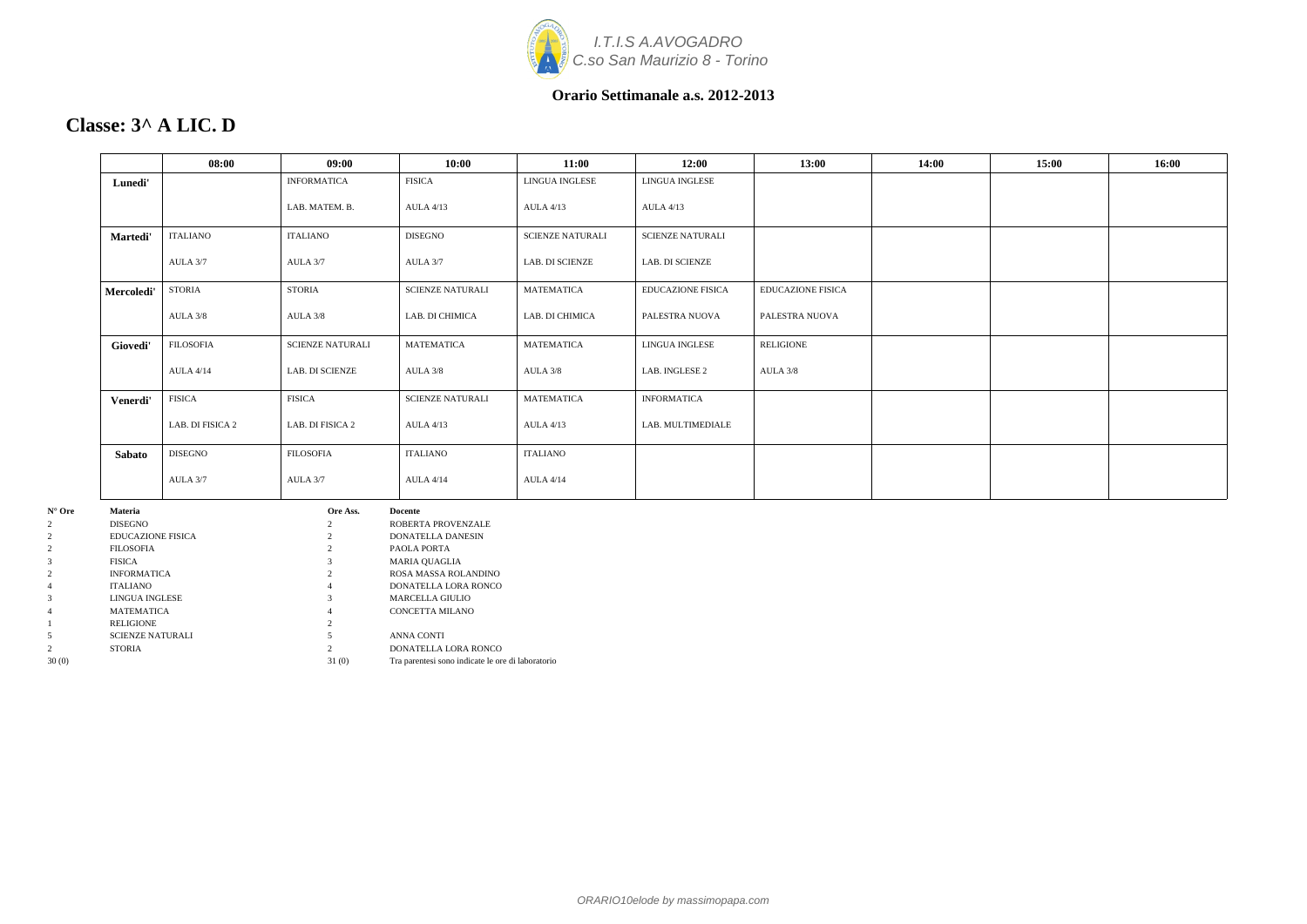

### **Classe: 3^A ELT. D**

|        |                          | 08:00                         | 09:00             | 10:00                    | 11:00                    | 12:00                   | 13:00                 | 14:00               | 15:00               | 16:00 |
|--------|--------------------------|-------------------------------|-------------------|--------------------------|--------------------------|-------------------------|-----------------------|---------------------|---------------------|-------|
|        | Lunedi'                  | <b>MATEMATICA</b>             | <b>MATEMATICA</b> | TECNOLOGIE E PROG        | TECNOLOGIE E PROG        | TECNOLOGIE E PROG       | LINGUA INGLESE        |                     |                     |       |
|        |                          |                               |                   | <b>SISTEMI EL</b>        | SISTEMI EL               | <b>SISTEMI EL</b>       |                       |                     |                     |       |
|        |                          | LAB. DI TDP                   | LAB. DI TDP       | LAB. TEC. PROG. SISTEMI  | LAB. TEC. PROG. SISTEMI  | LAB. TEC. PROG. SISTEMI | LAB. DI TDP           |                     |                     |       |
|        |                          |                               |                   | EL.                      | EL.                      | EL.                     |                       |                     |                     |       |
|        | Martedi'                 | <b>ITALIANO</b>               | <b>ITALIANO</b>   | <b>TACNOLOGIE E PROG</b> | <b>TACNOLOGIE E PROG</b> | LAB. DI TDP             | ELETTROTECNICA ED     | ELETTROTECNICA ED   | ELETTROTECNICA ED   |       |
|        |                          |                               |                   | SISTEMI EL               | SISTEMI EL               |                         | <b>ELETTRONICA</b>    | <b>ELETTRONICA</b>  | <b>ELETTRONICA</b>  |       |
|        |                          | LAB. DI TDP                   | LAB. DI TDP       |                          |                          |                         | LAB. DI ELETTROTEC.   | LAB. DI ELETTROTEC. | LAB. DI ELETTROTEC. |       |
|        |                          |                               |                   | LAB. DI TDP              | LAB. DI TDP              |                         | LAB. ELETTRONICA1     | LAB. ELETTRONICA1   | LAB. ELETTRONICA1   |       |
|        | Mercoledi'               | SISTEMI ELETTRICI             | SISTEMI ELETTRICI | ELETTROTECNICA ED        | ELETTROTECNICA ED        | LINGUA INGLESE          |                       |                     |                     |       |
|        |                          | AUTOM.                        | AUTOM.            | <b>ELETTRONICA</b>       | <b>ELETTRONICA</b>       |                         |                       |                     |                     |       |
|        |                          | LAB. SISTEMI                  | LAB. SISTEMI      |                          |                          | LAB. INGLESE 2          |                       |                     |                     |       |
|        |                          | LAB. SISTEMI ELE              | LAB. SISTEMI ELE  | LAB. SISTEMI ELE         | LAB. SISTEMI ELE         |                         |                       |                     |                     |       |
|        | Giovedi'                 | STORIA                        | <b>STORIA</b>     | <b>MATEMATICA</b>        | ELETTROTECNICA ED        | ELETTROTECNICA ED       |                       |                     |                     |       |
|        |                          |                               |                   |                          | <b>ELETTRONICA</b>       | ELETTRONICA             |                       |                     |                     |       |
|        |                          | LAB. DI MISURE 1              | LAB. DI MISURE 1  | <b>AULA DISEGNO 2</b>    |                          |                         |                       |                     |                     |       |
|        |                          |                               |                   |                          | LAB. DI MISURE 2         | LAB. DI MISURE 2        |                       |                     |                     |       |
|        |                          |                               | LINGUA INGLESE    | <b>EDUCAZIONE FISICA</b> | <b>EDUCAZIONE FISICA</b> | RELIGIONE               | <b>COMPLEMENTI DI</b> |                     |                     |       |
|        | Venerdi'                 |                               |                   |                          |                          |                         | <b>MATEMATICA</b>     |                     |                     |       |
|        |                          |                               | LAB. INGLESE 2    | PALESTRA VECCHIA         | PALESTRA VECCHIA         | LAB. DI MISURE 2        |                       |                     |                     |       |
|        |                          |                               |                   |                          |                          |                         | LAB. DI MISURE 2      |                     |                     |       |
|        |                          | SISTEMI ELETTRICI             | SISTEMI ELETTRICI | <b>ITALIANO</b>          | <b>ITALIANO</b>          |                         |                       |                     |                     |       |
|        | <b>Sabato</b>            | AUTOM.                        | AUTOM.            |                          |                          |                         |                       |                     |                     |       |
|        |                          |                               |                   | LAB. DI MISURE 1         | LAB. DI MISURE 1         |                         |                       |                     |                     |       |
|        |                          | LAB. DI MISURE 1              | LAB. DI MISURE 1  |                          |                          |                         |                       |                     |                     |       |
|        |                          |                               |                   |                          |                          |                         |                       |                     |                     |       |
| N° Ore | Materia                  |                               | Ore Ass.          | Docente                  |                          |                         |                       |                     |                     |       |
|        |                          | COMPLEMENTI DI MATEMATICA     |                   | <b>GIULIANA MEZZETTI</b> |                          |                         |                       |                     |                     |       |
|        | <b>EDUCAZIONE FISICA</b> |                               |                   |                          |                          |                         |                       |                     |                     |       |
|        | <b>ELETTRONICA</b>       |                               |                   |                          |                          |                         |                       |                     |                     |       |
|        | ELETTROTECNICA           | ELETTROTECNICA ED ELETTRONICA |                   | <b>MARIA BONIFATI</b>    |                          |                         |                       |                     |                     |       |
|        | ITALIANO                 |                               |                   |                          |                          |                         |                       |                     |                     |       |
|        | LAB. DI ELETTRONICA      |                               |                   |                          |                          |                         |                       |                     |                     |       |
|        | LAB. DI ELETTROTEC.      |                               |                   | ANTONINO MORENA          |                          |                         |                       |                     |                     |       |
|        | LAB. SISTEMI             |                               |                   |                          |                          |                         |                       |                     |                     |       |
|        | LAB. T.D.P.              |                               | 2                 |                          |                          |                         |                       |                     |                     |       |
|        |                          | LAB. TEC. PROG. SISTEMI EL.   | $\mathcal{R}$     | CIRO ANTONIO IANNACONE   |                          |                         |                       |                     |                     |       |
|        | LINGUA INGLESE           |                               |                   |                          |                          |                         |                       |                     |                     |       |
|        | MATEMATICA               |                               |                   |                          |                          |                         |                       |                     |                     |       |
|        | <b>RELIGIONE</b>         |                               |                   |                          |                          |                         |                       |                     |                     |       |
|        |                          | SISTEMI ELETTRICI AUTOM.      |                   |                          |                          |                         |                       |                     |                     |       |
|        | STORIA                   |                               |                   |                          |                          |                         |                       |                     |                     |       |
|        |                          | TECNOLOGIE DIS. E PROG.       |                   |                          |                          |                         |                       |                     |                     |       |

5 TECNOLOGIE E PROG SISTEMI EL 5 GIUSEPPE MARRA

44 (12) 52 (14) Tra parentesi sono indicate le ore di laboratorio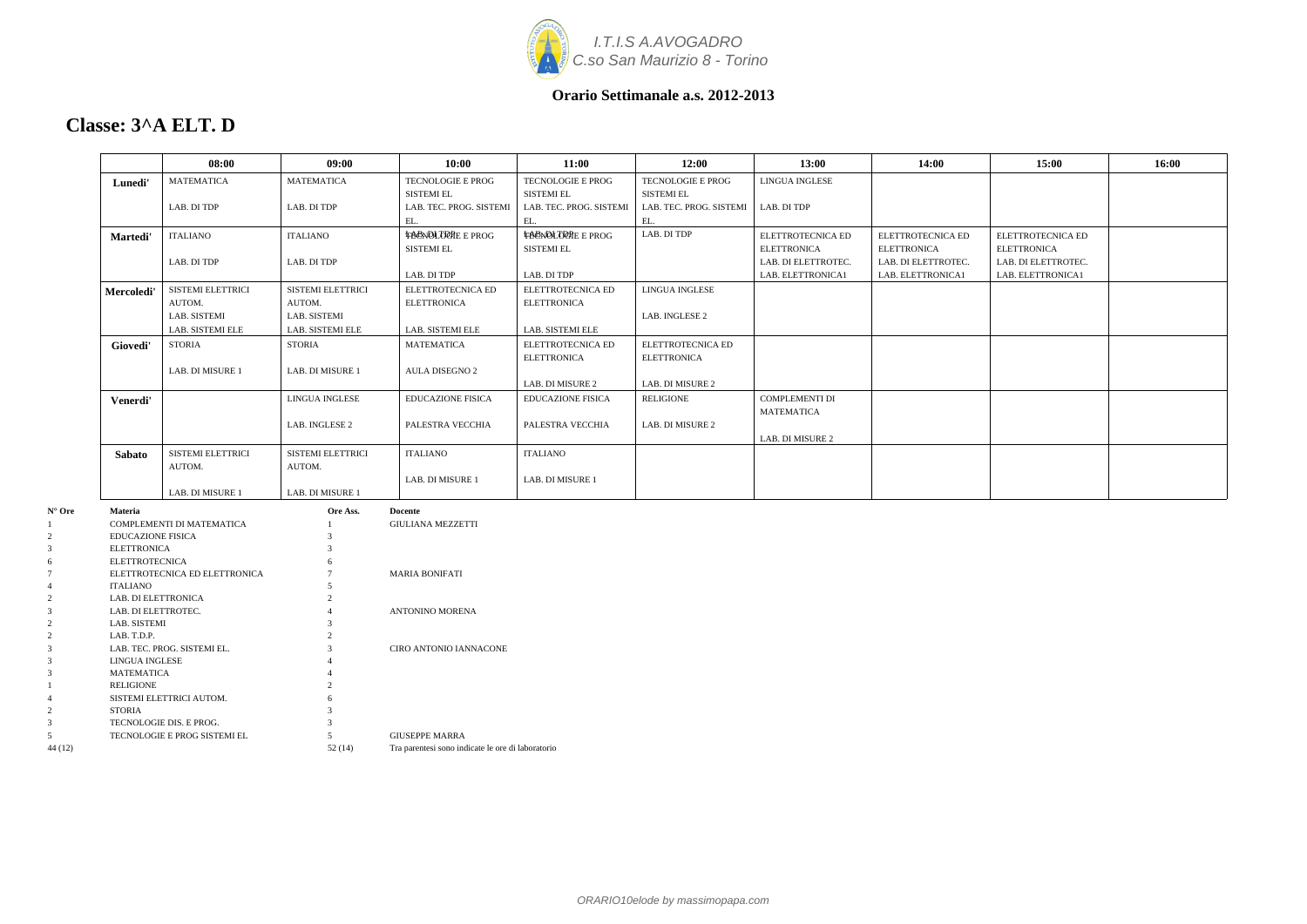

### **Classe: 3^B INF. D**

| <b>LINGUA INGLESE</b>     |                            |                           | 11:00                     | 12:00                     | 13:00                    | 14:00                                              | 15:00 | 16:00 |
|---------------------------|----------------------------|---------------------------|---------------------------|---------------------------|--------------------------|----------------------------------------------------|-------|-------|
|                           | <b>TECNOLOGIE E PROG</b>   | <b>EDUCAZIONE FISICA</b>  | <b>EDUCAZIONE FISICA</b>  |                           |                          |                                                    |       |       |
|                           | <b>SISTEMI INF</b>         |                           |                           |                           |                          |                                                    |       |       |
| LAB. INGLESE 1            |                            | PALESTRA NUOVA            | PALESTRA NUOVA            |                           |                          |                                                    |       |       |
|                           | <b>AULA 4/13</b>           |                           |                           |                           |                          |                                                    |       |       |
| <b>ITALIANO</b>           | ITALIANO                   | <b>MATEMATICA E LAB.</b>  | LINGUA INGLESE            | <b>INFORMATICA E LAB.</b> |                          |                                                    |       |       |
| LAB. TEC_DIS              | LAB. TEC_DIS               | LAB. MULTIMEDIALE         | LAB. DI MISURE 2          | LAB. DI MISURE 2          |                          |                                                    |       |       |
| <b>INFORMATICA E LAB.</b> | <b>INFORMATICA E LAB.</b>  | <b>INFORMATICA E LAB.</b> | <b>STORIA</b>             |                           | TECNOLOGIE E PROG        | TECNOLOGIE E PROG                                  |       |       |
| LAB. DI INFORMATICA       | <b>LAB. DI INFORMATICA</b> | LAB. DI INFORMATICA       |                           |                           | <b>SISTEMI INF</b>       | <b>SISTEMI INF</b>                                 |       |       |
| LAB. DI SISTEMI INF       | LAB. DI SISTEMI INF        | LAB. DI SISTEMI INF       | LAB. DI SISTEMI INF       |                           | LAB. TECNOL. INF.        |                                                    |       |       |
|                           |                            |                           |                           |                           | LAB. INFORM.             | LAB. INFORM.                                       |       |       |
| <b>ITALIANO</b>           | <b>ITALIANO</b>            | LINGUA INGLESE            | <b>RELIGIONE</b>          | <b>ELETTRONICA E TEL</b>  | <b>ELETTRONICA E TEL</b> |                                                    |       |       |
|                           |                            |                           |                           | LAB. DI ELETTRONICA       | LAB. DI ELETTRONICA      |                                                    |       |       |
| LAB. MULTIMEDIALE         | LAB. MULTIMEDIALE          | LAB. MULTIMEDIALE         | LAB. AUTOMAZIONE          | LAB. ELETTRONICA1         | LAB. ELETTRONICA1        |                                                    |       |       |
| SISTEMI INFORM            | <b>SISTEMI INFORM</b>      | <b>INFORMATICA E LAB.</b> | <b>INFORMATICA E LAB.</b> | ELETTRONICA E TEL         | <b>COMPLEMENTI DI</b>    |                                                    |       |       |
| LAB. DI SISTEMI INF.      | LAB. DI SISTEMI INF.       |                           |                           |                           | <b>MATEMATICA</b>        |                                                    |       |       |
| LAB. DI SISTEMI INF       | LAB. DI SISTEMI INF        | LAB. DI SISTEMI INF       | LAB. DI SISTEMI INF       | <b>AULA 4/13</b>          |                          |                                                    |       |       |
|                           |                            |                           |                           |                           | <b>AULA 4/13</b>         |                                                    |       |       |
| <b>SISTEMI INFORM</b>     | <b>SISTEMI INFORM</b>      | MATEMATICA E LAB.         | <b>MATEMATICA E LAB.</b>  | <b>STORIA</b>             |                          |                                                    |       |       |
| <b>AULA 2/26</b>          | <b>AULA 2/26</b>           | LAB. DI SISTEMI INF       | LAB. DI SISTEMI INF       | LAB. DI SISTEMI INF       |                          |                                                    |       |       |
|                           | Ore Ass.                   |                           |                           |                           |                          |                                                    |       |       |
| CALCOLO STAT.             |                            |                           |                           |                           |                          |                                                    |       |       |
|                           |                            |                           | <b>Docente</b>            |                           |                          | COMPLEMENTI DI MATEMATICA<br>ED A MCESCO EQSS A TI |       |       |

| 3              | CALCOLO STAT.                 | 3             |                                                   |
|----------------|-------------------------------|---------------|---------------------------------------------------|
|                | COMPLEMENTI DI MATEMATICA     |               | <b>FRANCESCO FOSSATI</b>                          |
| 1              |                               |               |                                                   |
| $\overline{2}$ | <b>EDUCAZIONE FISICA</b>      |               |                                                   |
| 3              | ELETTRONICA E TEL             |               | MICHELE CERICOLA                                  |
| 6              | <b>INFORMATICA E LAB.</b>     |               |                                                   |
| 3              | <b>ITALIANO</b>               | 4             | DORIANA NICCOLAI                                  |
|                | LAB. CALCOLO                  |               |                                                   |
| $\overline{2}$ | LAB. DI ELETTRONICA           |               |                                                   |
| 3              | LAB. DI INFORMATICA           | 4             | <b>GAETANO CAPIZZI</b>                            |
| $\overline{2}$ | LAB. DI SISTEMI INF.          | 3             |                                                   |
|                | LAB. MATEMATICA               |               |                                                   |
|                | LAB. TECNOL. INF.             |               | <b>FILOMENA DARAIO</b>                            |
| 3              | LINGUA INGLESE                |               |                                                   |
| 3              | <b>MATEMATICA E LAB.</b>      |               |                                                   |
|                | RELIGIONE                     | $\mathcal{D}$ |                                                   |
| 4              | <b>SISTEMI INFORM</b>         |               | LUISA DAL PAOS                                    |
| $\overline{2}$ | <b>STORIA</b>                 |               | DORIANA NICCOLAI                                  |
| 3              | TECNOLOGIE E PROG SISTEMI INF | 3             | INF/1                                             |
| 34 (10)        |                               | 43(13)        | Tra parentesi sono indicate le ore di laboratorio |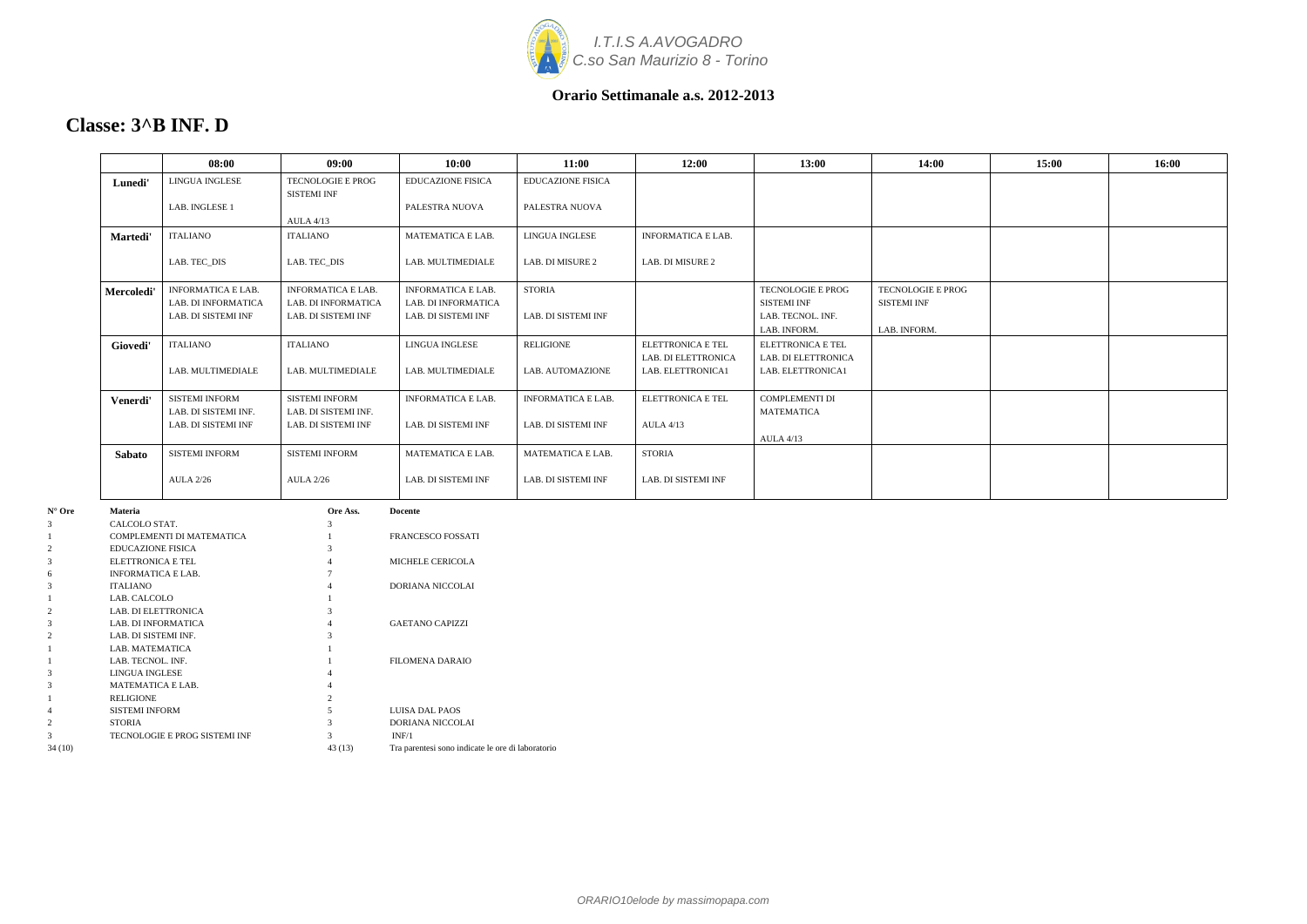

# **Classe: 3^ B LIC. D**

|            | 08:00                   | 09:00                   | 10:00                   | 11:00                    | 12:00                    | 13:00         | 14:00 | 15:00 | 16:00 |
|------------|-------------------------|-------------------------|-------------------------|--------------------------|--------------------------|---------------|-------|-------|-------|
| Lunedi'    | <b>SCIENZE NATURALI</b> | <b>SCIENZE NATURALI</b> | <b>FISICA</b>           | <b>FISICA</b>            | <b>INFORMATICA</b>       |               |       |       |       |
|            | AULA 4/9                | AULA 4/9                | AULA 4/9                | AULA 4/9                 | LAB. MULTIMEDIALE        |               |       |       |       |
| Martedi'   | <b>SCIENZE NATURALI</b> | <b>MATEMATICA</b>       | LINGUA INGLESE          | <b>EDUCAZIONE FISICA</b> | <b>EDUCAZIONE FISICA</b> |               |       |       |       |
|            | <b>AULA 4/11</b>        | <b>AULA 4/11</b>        | <b>AULA 2/21</b>        | PALESTRA VECCHIA         | PALESTRA VECCHIA         |               |       |       |       |
| Mercoledi' | <b>INFORMATICA</b>      | <b>DISEGNO</b>          | <b>ITALIANO</b>         | <b>ITALIANO</b>          | <b>SCIENZE NATURALI</b>  |               |       |       |       |
|            | LAB. INFORM.            | AULA 3/7                | AULA 3/7                | AULA 3/7                 | LAB. DI CHIMICA          |               |       |       |       |
| Giovedi'   | <b>ITALIANO</b>         | <b>ITALIANO</b>         | <b>SCIENZE NATURALI</b> | RELIGIONE                | <b>MATEMATICA</b>        |               |       |       |       |
|            | AULA 3/8                | AULA 3/8                | LAB. DI SCIENZE         | LAB. INFORM.             | LAB. INFORM.             |               |       |       |       |
| Venerdi'   | <b>FILOSOFIA</b>        | <b>FISICA</b>           | LINGUA INGLESE          | <b>LINGUA INGLESE</b>    | <b>STORIA</b>            | <b>STORIA</b> |       |       |       |
|            | AULA 3/7                | AULA 3/7                | AULA 3/7                | AULA 3/7                 | AULA 3/7                 | AULA 3/7      |       |       |       |
| Sabato     | MATEMATICA              | <b>MATEMATICA</b>       | <b>FILOSOFIA</b>        | <b>DISEGNO</b>           |                          |               |       |       |       |
|            | LAB. MATEM. B.          | LAB. MATEM. B.          | AULA 3/7                | AULA 3/7                 |                          |               |       |       |       |
| Materia    |                         | Ore Ass.                | Docente                 |                          |                          |               |       |       |       |

| $N^{\circ}$ Ore | <b>Materia</b>           | Ore Ass.       | <b>Docente</b>                                    |
|-----------------|--------------------------|----------------|---------------------------------------------------|
| 2               | <b>DISEGNO</b>           | 2              | ROBERTA PROVENZALE                                |
| 2               | <b>EDUCAZIONE FISICA</b> |                | <b>DONATELLA DANESIN</b>                          |
| 2               | <b>FILOSOFIA</b>         |                | PAOLA PORTA                                       |
| 3               | <b>FISICA</b>            |                | <b>ANGELA PIACENTE 2</b>                          |
| 2               | <b>INFORMATICA</b>       |                | <b>EMANUELA DEMICHELIS</b>                        |
| 4               | <b>ITALIANO</b>          | 4              | <b>FRANCESCA BERIA</b>                            |
| 3               | LINGUA INGLESE           |                | <b>MARCELLA GIULIO</b>                            |
| 4               | <b>MATEMATICA</b>        | 4              | <b>GIANPIETRO RAUSA</b>                           |
|                 | <b>RELIGIONE</b>         | $\overline{c}$ |                                                   |
| 5               | <b>SCIENZE NATURALI</b>  |                | <b>ANNA CONTI</b>                                 |
| 2               | <b>STORIA</b>            |                | <b>FRANCESCA BERIA</b>                            |
| 30(0)           |                          | 31(0)          | Tra parentesi sono indicate le ore di laboratorio |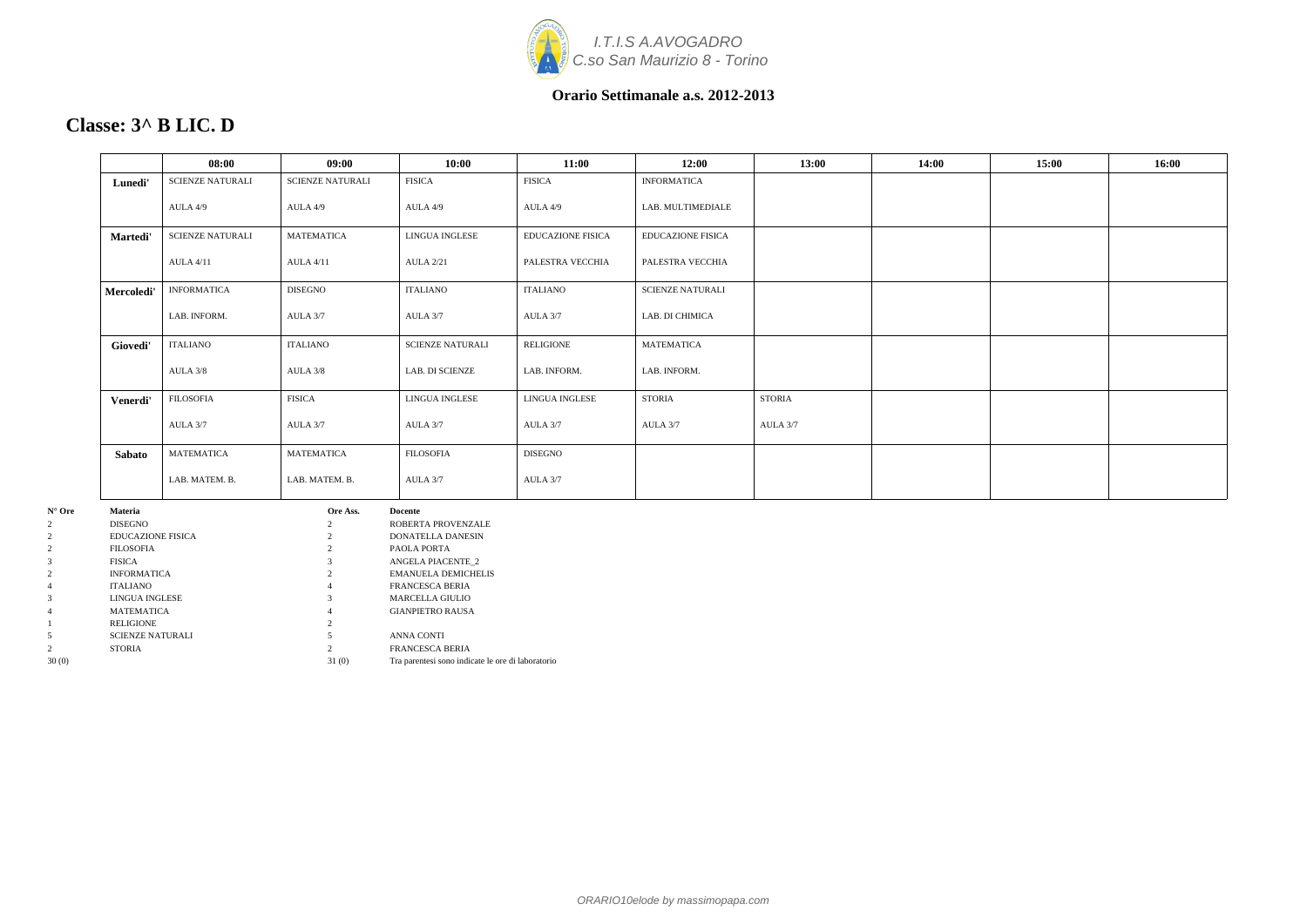

### **Classe: 3^ B ENE. D**

|                          | 08:00                           | 09:00                  | 10:00                    | 11:00                      | 12:00                      | 13:00            | 14:00            | 15:00                                | 16:00                                |
|--------------------------|---------------------------------|------------------------|--------------------------|----------------------------|----------------------------|------------------|------------------|--------------------------------------|--------------------------------------|
| Lunedi'                  | MECCANICA MACCH ED              | MECCANICA MACCH ED     | <b>MATEMATICA</b>        | TECNOLOGIE MECC            | TECNOLOGIE MECC            |                  |                  |                                      |                                      |
|                          | <b>ENERGIA</b>                  | <b>ENERGIA</b>         |                          | PROC PROD                  | PROC PROD                  |                  |                  |                                      |                                      |
|                          | LAB. MACCHINE                   | LAB. MACCHINE          | LAB. TECNOLOGICO         | LAB. DI TECNO. E REP.      | LAB. DI TECNO. E REP.      |                  |                  |                                      |                                      |
|                          | LAB. MACCH. IDRAUL.             | LAB. MACCH. IDRAUL.    |                          | LAB. TECNOLOGICO           | LAB. TECNOLOGICO           |                  |                  |                                      |                                      |
| <b>Martedi'</b>          | LINGUA INGLESE                  | <b>STORIA</b>          | <b>EDUCAZIONE FISICA</b> | <b>EDUCAZIONE FISICA</b>   |                            | <b>ITALIANO</b>  | <b>ITALIANO</b>  | MECCANICA MACCH ED<br><b>ENERGIA</b> | MECCANICA MACCH ED<br>ENERGIA        |
|                          | LAB. MACCH. IDRAUL.             | LAB. TECNOLOGICO       | PALESTRA NUOVA           | PALESTRA NUOVA             |                            | LAB. TECNOLOGICO | LAB. TECNOLOGICO | LAB. MACCHINE<br>LAB. MACCH. IDRAUL  | LAB. MACCHINE<br>LAB. MACCH. IDRAUL. |
| Mercoledi'               |                                 | LINGUA INGLESE         | <b>ITALIANO</b>          | <b>ITALIANO</b>            | <b>MATEMATICA</b>          |                  |                  |                                      |                                      |
|                          |                                 | LAB. INGLESE 2         | LAB. TECNOLOGICO         | LAB. TECNOLOGICO           | LAB. TECNOLOGICO           |                  |                  |                                      |                                      |
| Giovedi'                 | <b>RELIGIONE</b>                | TECNOLOGIE MECC        | <b>STORIA</b>            | SISTEMI ED AUTOM. IND.     | SISTEMI ED AUTOM. IND.     |                  |                  |                                      |                                      |
|                          |                                 | PROC PROD              |                          | LAB. DI AUTOMAZIONE        | LAB. DI AUTOMAZIONE        |                  |                  |                                      |                                      |
|                          | LAB. MACCH. IDRAUL.             |                        | LAB. CONTR. NUM.         | LAB. MACCH. IDRAUL.        | LAB. MACCH. IDRAUL.        |                  |                  |                                      |                                      |
|                          |                                 | LAB. CONTR. NUM.       |                          |                            |                            |                  |                  |                                      |                                      |
| Venerdi'                 | <b>IMPIANTI ENER. DIS.</b>      | <b>COMPLEMENTI DI</b>  | <b>MATEMATICA</b>        | LINGUA INGLESE             | MECCANICA MACCH ED         |                  |                  |                                      |                                      |
|                          | PROG                            | <b>MATEMATICA</b>      |                          |                            | <b>ENERGIA</b>             |                  |                  |                                      |                                      |
|                          |                                 |                        | LAB. SALDATURA           | LAB. INGLESE 2             |                            |                  |                  |                                      |                                      |
|                          | LAB. SALDATURA                  | LAB. SALDATURA         |                          |                            | AULA 3/8                   |                  |                  |                                      |                                      |
| Sabato                   | TECNOLOGIE MECC                 | SISTEMI ED AUTOM. IND. | SISTEMI ED AUTOM. IND.   | <b>IMPIANTI ENER. DIS.</b> | <b>IMPIANTI ENER. DIS.</b> |                  |                  |                                      |                                      |
|                          | PROC PROD                       |                        |                          | PROG                       | PROG                       |                  |                  |                                      |                                      |
|                          |                                 | LAB. SALDATURA         | LAB. SALDATURA           |                            |                            |                  |                  |                                      |                                      |
|                          | LAB. SALDATURA                  |                        |                          | <b>LAB. SALDATURA</b>      | LAB. SALDATURA             |                  |                  |                                      |                                      |
| <b>Materia</b>           |                                 | Ore Ass.               | Docente                  |                            |                            |                  |                  |                                      |                                      |
|                          | COMPLEMENTI DI MATEMATICA       |                        | MASSIMILIANO AGAZZANI    |                            |                            |                  |                  |                                      |                                      |
| <b>EDUCAZIONE FISICA</b> |                                 |                        | <b>ANTONIO GORGA</b>     |                            |                            |                  |                  |                                      |                                      |
|                          | <b>IMPIANTI ENER. DIS. PROG</b> |                        | <b>ROBERTO BROSSA</b>    |                            |                            |                  |                  |                                      |                                      |
| ITALIANO                 |                                 |                        |                          |                            |                            |                  |                  |                                      |                                      |

 LAB. DI AUTOMAZIONE 2 ROBERTO GALATI LAB. DI TECNO. E REP. 2 ILARIO MARZIANO LAB. MACCHINE 4 ROBERTO GALATI LINGUA INGLESE 3 CONCETTA LAPICCIRELLA MATEMATICA 3 LORENA PIROZZOLO MECCANICA MACCH ED ENERGIA 5 GESUMINO SATALINO

4 SISTEMI ED AUTOM. IND. 4 GUIDO BATTAGLINO 2 STORIA 3 FRANCESCA BERIA 2 STORIA 3 FRANCESCA BERIA 4 TECNOLOGIE MECC PROC PROD 4 ANTONIO CINQUINO

32 (8) 35 (8) Tra parentesi sono indicate le ore di laboratorio

1 RELIGIONE 2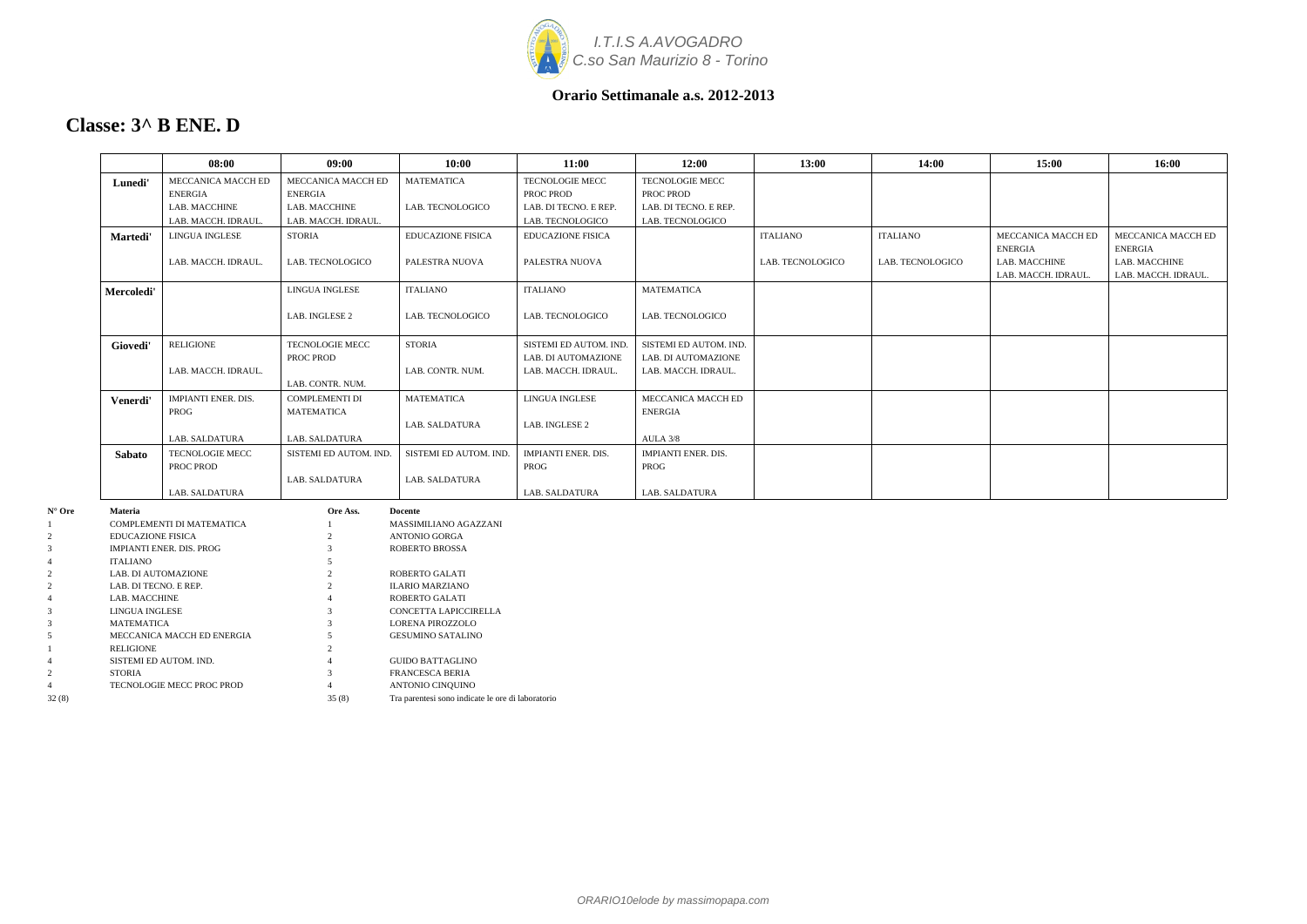

### **Classe: 3^B ELT. D**

|        |                              | 08:00                         | 09:00                    | 10:00                     | 11:00                   | 12:00                    | 13:00               | 14:00               | 15:00               | 16:00 |
|--------|------------------------------|-------------------------------|--------------------------|---------------------------|-------------------------|--------------------------|---------------------|---------------------|---------------------|-------|
|        | Lunedi'                      |                               | ELETTROTECNICA ED        | ELETTROTECNICA ED         | ELETTROTECNICA ED       | <b>MATEMATICA</b>        |                     |                     |                     |       |
|        |                              |                               | <b>ELETTRONICA</b>       | <b>ELETTRONICA</b>        | <b>ELETTRONICA</b>      |                          |                     |                     |                     |       |
|        |                              |                               |                          |                           |                         | LAB. DI MISURE 1         |                     |                     |                     |       |
|        |                              |                               | LAB. DI MISURE 1         | LAB. DI MISURE 1          | LAB. DI MISURE 1        |                          |                     |                     |                     |       |
|        | Martedi'                     | COMPLEMENTI DI                | <b>MATEMATICA</b>        | SISTEMI ELETTRICI         | SISTEMI ELETTRICI       | <b>ITALIANO</b>          |                     |                     |                     |       |
|        |                              | <b>MATEMATICA</b>             |                          | AUTOM.                    | AUTOM.                  |                          |                     |                     |                     |       |
|        |                              |                               | LAB. SISTEMI ELE         | LAB. SISTEMI              | LAB. SISTEMI            | LAB. SISTEMI ELE         |                     |                     |                     |       |
|        |                              | LAB. SISTEMI ELE              |                          | LAB. SISTEMI ELE          | LAB. SISTEMI ELE        |                          |                     |                     |                     |       |
|        | Mercoledi'                   | ITALIANO                      | <b>ITALIANO</b>          | TECNOLOGIE E PROG         | TECNOLOGIE E PROG       | TECNOLOGIE E PROG        | <b>RELIGIONE</b>    |                     |                     |       |
|        |                              |                               |                          | <b>SISTEMI EL</b>         | <b>SISTEMI EL</b>       | <b>SISTEMI EL</b>        |                     |                     |                     |       |
|        |                              | LAB. DI MISURE 2              | LAB. DI MISURE 2         | LAB. TEC. PROG. SISTEMI   | LAB. TEC. PROG. SISTEMI | LAB. TEC. PROG. SISTEMI  | <b>AULA 2/26</b>    |                     |                     |       |
|        |                              |                               |                          | EL.                       | EL.                     | EL.                      |                     |                     |                     |       |
|        | Giovedi'                     | <b>EDUCAZIONE FISICA</b>      | <b>EDUCAZIONE FISICA</b> | <b>LARGOATROLESE</b>      | <b>МАРГЕМ АРРСА</b>     | <b>TACNOLOGRE E PROG</b> | TECNOLOGIE E PROG   |                     |                     |       |
|        |                              |                               |                          |                           |                         | <b>SISTEMI EL</b>        | <b>SISTEMI EL</b>   |                     |                     |       |
|        |                              | PALESTRA VECCHIA              | PALESTRA VECCHIA         | LAB. DI MISURE 2          | LAB. MATEM. B.          |                          |                     |                     |                     |       |
|        |                              |                               |                          |                           |                         | <b>AULA 2/31</b>         | <b>AULA 2/31</b>    |                     |                     |       |
|        | Venerdi'                     | SISTEMI ELETTRICI             | SISTEMI ELETTRICI        | LINGUA INGLESE            | ITALIANO                |                          | ELETTROTECNICA ED   | ELETTROTECNICA ED   | ELETTROTECNICA ED   |       |
|        |                              | AUTOM.                        | AUTOM.                   |                           |                         |                          | <b>ELETTRONICA</b>  | <b>ELETTRONICA</b>  | <b>ELETTRONICA</b>  |       |
|        |                              |                               |                          | LAB. INGLESE 2            | LAB. DI MISURE 2        |                          | LAB. DI ELETTROTEC. | LAB. DI ELETTROTEC. | LAB. DI ELETTROTEC. |       |
|        |                              | LAB. SISTEMI ELE              | LAB. SISTEMI ELE         |                           |                         |                          | LAB. DI MISURE 1    | LAB. ELETTRONICA1   | LAB. ELETTRONICA1   |       |
|        | <b>Sabato</b>                | ELETTROTECNICA ED             | <b>STORIA</b>            | <b>STORIA</b>             | LINGUA INGLESE          |                          |                     |                     |                     |       |
|        |                              | <b>ELETTRONICA</b>            |                          |                           |                         |                          |                     |                     |                     |       |
|        |                              |                               | <b>AULA 2/20</b>         | <b>AULA 2/20</b>          | LAB. INGLESE 2          |                          |                     |                     |                     |       |
|        |                              | <b>AULA 2/20</b>              |                          |                           |                         |                          |                     |                     |                     |       |
| N° Ore | Materia                      |                               | Ore Ass.                 | Docente                   |                         |                          |                     |                     |                     |       |
|        |                              | COMPLEMENTI DI MATEMATICA     |                          | <b>DONATELLA BARBERIS</b> |                         |                          |                     |                     |                     |       |
|        | <b>EDUCAZIONE FISICA</b>     |                               |                          |                           |                         |                          |                     |                     |                     |       |
|        | <b>ELETTRONICA</b>           |                               |                          |                           |                         |                          |                     |                     |                     |       |
|        | <b>ELETTROTECNICA</b>        |                               |                          |                           |                         |                          |                     |                     |                     |       |
|        |                              | ELETTROTECNICA ED ELETTRONICA |                          | PAOLO BILEWSKI            |                         |                          |                     |                     |                     |       |
|        | ITALIANO                     |                               |                          |                           |                         |                          |                     |                     |                     |       |
|        | LAB. DI ELETTRONICA          |                               |                          |                           |                         |                          |                     |                     |                     |       |
|        | LAB. DI ELETTROTEC.          |                               |                          | CIRO ANTONIO IANNACONE    |                         |                          |                     |                     |                     |       |
|        | LAB. SISTEMI                 |                               |                          | <b>FRANCO LUSSO</b>       |                         |                          |                     |                     |                     |       |
|        | LAB. T.D.P.                  |                               |                          |                           |                         |                          |                     |                     |                     |       |
|        |                              | LAB. TEC. PROG. SISTEMI EL.   |                          | CIRO ANTONIO IANNACONE    |                         |                          |                     |                     |                     |       |
|        | LINGUA INGLESE<br>MATEMATICA |                               |                          |                           |                         |                          |                     |                     |                     |       |
|        | RELIGIONE                    |                               | $\mathcal{D}$            |                           |                         |                          |                     |                     |                     |       |
|        |                              |                               |                          |                           |                         |                          |                     |                     |                     |       |

|         | <b>LAB. SISTEMI</b>          | c      | <b>FRANCO LUSSO</b>                               |
|---------|------------------------------|--------|---------------------------------------------------|
|         | LAB. T.D.P.                  |        |                                                   |
|         | LAB. TEC. PROG. SISTEMI EL.  | 3      | CIRO ANTONIO IANNACONE                            |
|         | LINGUA INGLESE               | 4      |                                                   |
|         | <b>MATEMATICA</b>            | 4      |                                                   |
|         | <b>RELIGIONE</b>             | 2      |                                                   |
|         | SISTEMI ELETTRICI AUTOM.     | 6      |                                                   |
|         | <b>STORIA</b>                |        |                                                   |
|         | TECNOLOGIE DIS. E PROG.      |        |                                                   |
|         | TECNOLOGIE E PROG SISTEMI EL |        | PAOLO BILEWSKI                                    |
| 44 (12) |                              | 52(14) | Tra parentesi sono indicate le ore di laboratorio |
|         |                              |        |                                                   |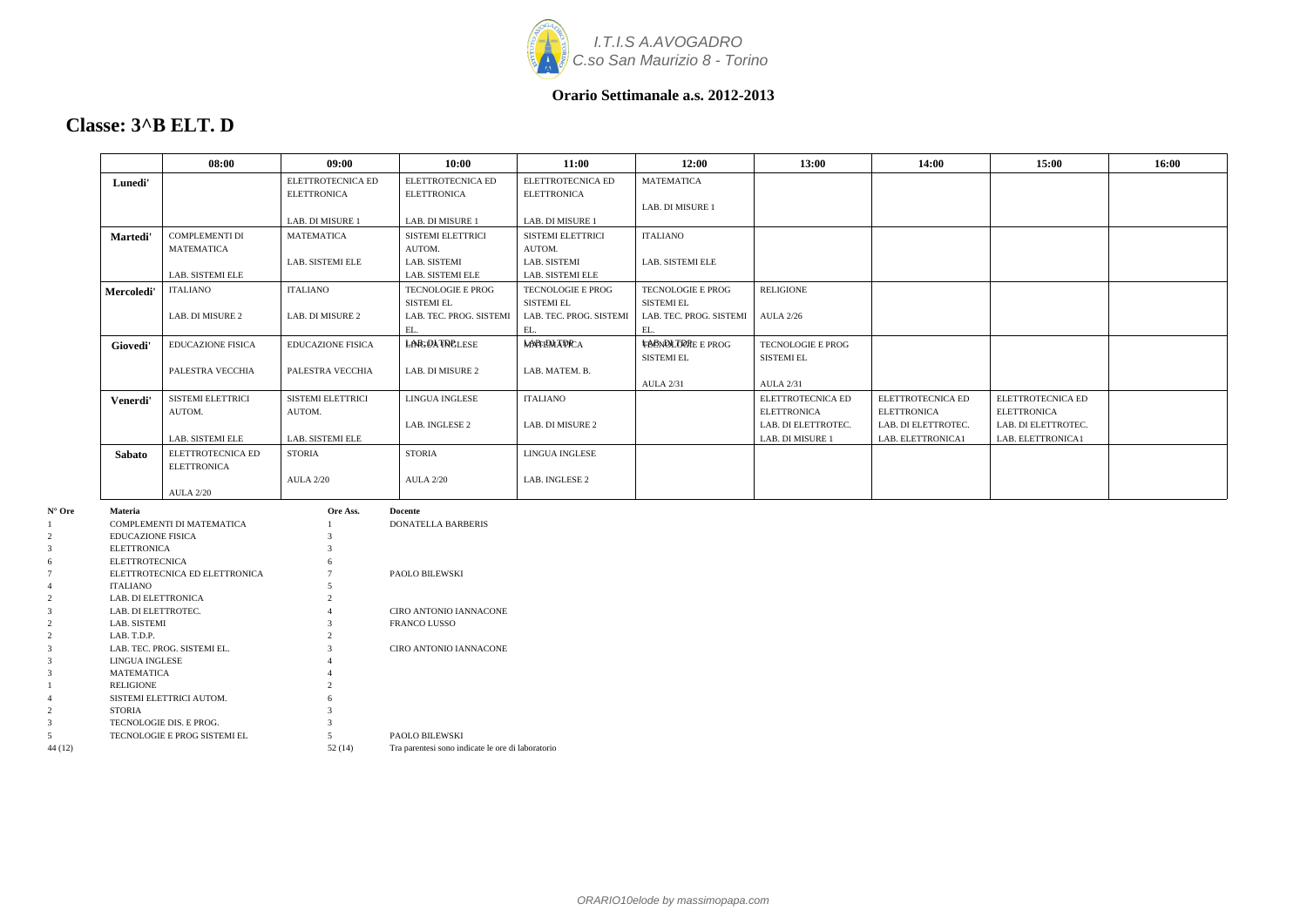

### **Classe: 3^ C AUT. D**

|                            |                                                | 08:00               | 09:00               | 10:00                                             | 11:00                    | 12:00              | 13:00                    | 14:00                   | 15:00                   | 16:00                   |
|----------------------------|------------------------------------------------|---------------------|---------------------|---------------------------------------------------|--------------------------|--------------------|--------------------------|-------------------------|-------------------------|-------------------------|
|                            | Lunedi'                                        |                     | <b>STORIA</b>       | <b>MATEMATICA</b>                                 | <b>MATEMATICA</b>        | SISTEMI ELETTRICI  | <b>SISTEMI ELETTRICI</b> |                         |                         |                         |
|                            |                                                |                     |                     |                                                   |                          | AUTOM.             | AUTOM.                   |                         |                         |                         |
|                            |                                                |                     | SALA MACCH.         | <b>AULA 2/15</b>                                  | <b>AULA 2/15</b>         | LAB. SISTEMI       | LAB. SISTEMI             |                         |                         |                         |
|                            |                                                |                     | <b>ELETTRICHE</b>   |                                                   |                          | LAB. SISTEMI ELE   | LAB. SISTEMI ELE         |                         |                         |                         |
|                            | Martedi'                                       |                     | <b>RELIGIONE</b>    | <b>ITALIANO</b>                                   | <b>ITALIANO</b>          | ELETTROTECNICA ED  | ELETTROTECNICA ED        |                         |                         |                         |
|                            |                                                |                     |                     |                                                   |                          | <b>ELETTRONICA</b> | <b>ELETTRONICA</b>       |                         |                         |                         |
|                            |                                                |                     | AULA 4/9            | AULA 4/9                                          | AULA 4/9                 |                    |                          |                         |                         |                         |
|                            |                                                |                     |                     |                                                   |                          | LAB. ELETTRONICA2  | LAB. ELETTRONICA2        |                         |                         |                         |
|                            | Mercoledi'                                     | ELETTROTECNICA ED   | ELETTROTECNICA ED   | ELETTROTECNICA ED                                 | <b>STORIA</b>            | TECNOLOGIE E PROG  |                          |                         |                         |                         |
|                            | <b>ELETTRONICA</b>                             |                     | <b>ELETTRONICA</b>  | <b>ELETTRONICA</b>                                |                          | <b>SISTEMI EL</b>  |                          |                         |                         |                         |
|                            |                                                | LAB. DI ELETTROTEC. | LAB. DI ELETTROTEC. | LAB. DI ELETTROTEC.                               | LAB. ELETTRONICA1        |                    |                          |                         |                         |                         |
|                            |                                                | LAB. ELETTRONICA1   | LAB. ELETTRONICA1   | LAB. ELETTRONICA1                                 |                          | LAB. ELETTRONICA1  |                          |                         |                         |                         |
|                            | <b>ITALIANO</b><br>Giovedi'                    |                     | <b>ITALIANO</b>     | <b>EDUCAZIONE FISICA</b>                          | <b>EDUCAZIONE FISICA</b> | <b>LINGUA</b>      |                          | TECNOLOGIE E PROG       | TECNOLOGIE E PROG       | TECNOLOGIE E PROG       |
|                            |                                                |                     |                     |                                                   |                          | STRANIERA(INGLESE) |                          | <b>SISTEMI EL</b>       | <b>SISTEMI EL</b>       | <b>SISTEMI EL</b>       |
|                            |                                                | LAB. DI MISURE 2    | LAB. DI MISURE 2    | PALESTRA VECCHIA                                  | PALESTRA VECCHIA         |                    |                          | LAB. TEC. PROG. SISTEMI | LAB. TEC. PROG. SISTEMI | LAB. TEC. PROG. SISTEMI |
|                            |                                                |                     |                     |                                                   |                          | LAB. AUTOMAZIONE   |                          | EL.                     | EL.                     | EL.                     |
|                            | Venerdi'                                       |                     | ELETTROTECNICA ED   | ELETTROTECNICA ED                                 | <b>TECNOLOGIE E PROG</b> | <b>LINGUA</b>      |                          | LAB. DI TDP             | LAB. DI TDP             | LAB. DI TDP             |
|                            |                                                |                     | <b>ELETTRONICA</b>  | <b>ELETTRONICA</b>                                | <b>SISTEMI EL</b>        | STRANIERA(INGLESE) |                          |                         |                         |                         |
|                            |                                                |                     |                     |                                                   |                          |                    |                          |                         |                         |                         |
|                            |                                                |                     | LAB. DI MISURE 1    | LAB. DI MISURE 1                                  | LAB. DI MISURE 1         | LAB. INGLESE 2     |                          |                         |                         |                         |
|                            | Sabato                                         | COMPLEMENTI DI      | <b>MATEMATICA</b>   | <b>SISTEMI ELETTRICI</b>                          | SISTEMI ELETTRICI        | LINGUA             |                          |                         |                         |                         |
|                            | MATEMATICA                                     |                     |                     | AUTOM.                                            | AUTOM.                   | STRANIERA(INGLESE) |                          |                         |                         |                         |
|                            |                                                |                     | AULA 1/1            |                                                   |                          |                    |                          |                         |                         |                         |
|                            | $AULA$ $1/1$                                   |                     |                     | LAB. SISTEMI ELE                                  | LAB. SISTEMI ELE         | LAB. DI MISURE 1   |                          |                         |                         |                         |
| $N^{\circ}$ Ore<br>Materia |                                                |                     | Ore Ass.            | <b>Docente</b>                                    |                          |                    |                          |                         |                         |                         |
|                            | COMPLEMENTI DI MATEMATICA                      |                     |                     | MASSIMILIANO AGAZZANI                             |                          |                    |                          |                         |                         |                         |
|                            | <b>EDUCAZIONE FISICA</b>                       |                     |                     | CARLOTTA CAPIRETTI                                |                          |                    |                          |                         |                         |                         |
|                            | ELETTROTECNICA ED ELETTRONICA                  |                     |                     |                                                   |                          |                    |                          |                         |                         |                         |
|                            | <b>ITALIANO</b>                                |                     |                     |                                                   |                          |                    |                          |                         |                         |                         |
|                            | LAB. DI ELETTROTEC.                            |                     |                     | MASSIMO CAMPISI                                   |                          |                    |                          |                         |                         |                         |
|                            | LAB. SISTEMI                                   |                     |                     | <b>GIUSEPPE LEUZZI</b>                            |                          |                    |                          |                         |                         |                         |
|                            | LAB. TEC. PROG. SISTEMI EL.                    |                     |                     | <b>FRANCO LUSSO</b>                               |                          |                    |                          |                         |                         |                         |
|                            | LINGUA STRANIERA(INGLESE)<br><b>MATEMATICA</b> |                     |                     | ANNA MARIA MARCHIONE<br>MASSIMILIANO AGAZZANI     |                          |                    |                          |                         |                         |                         |
|                            | <b>RELIGIONE</b>                               |                     |                     |                                                   |                          |                    |                          |                         |                         |                         |
|                            | SISTEMI ELETTRICI AUTOM.                       |                     |                     | <b>MARIA BONIFATI</b>                             |                          |                    |                          |                         |                         |                         |
| STORIA                     |                                                |                     |                     | <b>GIOVANNA CECCHI</b>                            |                          |                    |                          |                         |                         |                         |
|                            | TECNOLOGIE E PROG SISTEMI EL                   |                     | $\sim$              | MICHELE CERICOLA                                  |                          |                    |                          |                         |                         |                         |
| 32(8)                      |                                                |                     | 36(9)               | Tra parentesi sono indicate le ore di laboratorio |                          |                    |                          |                         |                         |                         |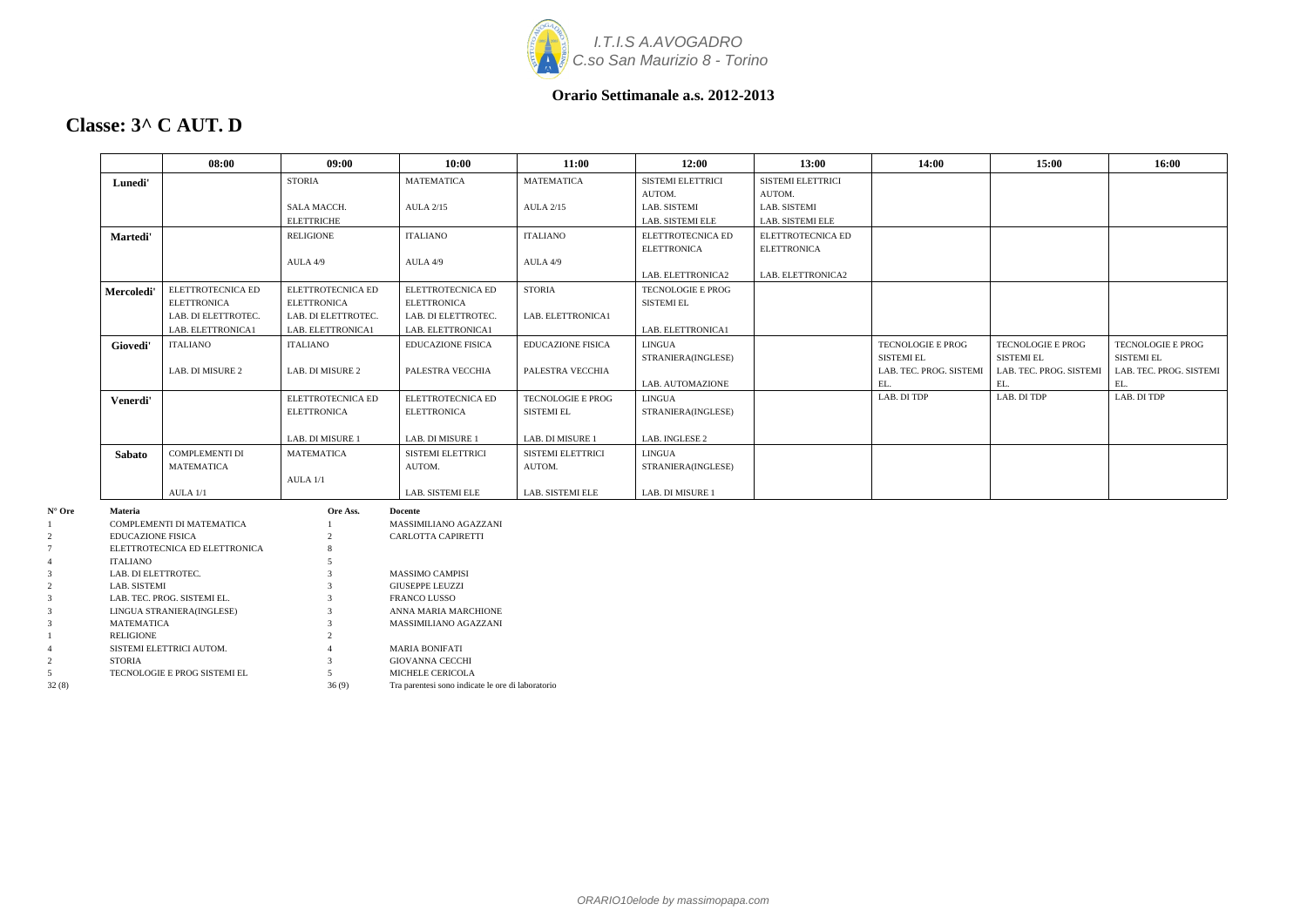

### **Classe: 4^A INF. A**

|               | 08:00                                            | 09:00                                            | 10:00                                            | 11:00                     | 12:00                                           | 13:00                                    | 14:00                    | 15:00                                         | 16:00                                         |
|---------------|--------------------------------------------------|--------------------------------------------------|--------------------------------------------------|---------------------------|-------------------------------------------------|------------------------------------------|--------------------------|-----------------------------------------------|-----------------------------------------------|
| Lunedi'       |                                                  | <b>LINGUA INGLESE</b>                            | <b>SISTEMI INFORM</b>                            | CALCOLO STAT.             | CALCOLO STAT.<br>LAB. CALCOLO                   |                                          |                          |                                               |                                               |
|               |                                                  | <b>AULA 2/21</b>                                 | LAB. INFORM.                                     | LAB. INFORM.              | LAB. INFORM.                                    |                                          |                          |                                               |                                               |
| Martedi'      | <b>INFORMATICA E LAB.</b><br>LAB. DI INFORMATICA | <b>INFORMATICA E LAB.</b><br>LAB. DI INFORMATICA | <b>INFORMATICA E LAB.</b><br>LAB. DI INFORMATICA | <b>MATEMATICA E LAB.</b>  | <b>STORIA</b>                                   | <b>STORIA</b>                            |                          |                                               |                                               |
|               | LAB. INFORM.                                     | LAB. INFORM.                                     | LAB. INFORM.                                     | LAB. MULTIMEDIALE         | LAB. MULTIMEDIALE                               | LAB. MULTIMEDIALE                        |                          |                                               |                                               |
| Mercoledi'    | ITALIANO                                         | <b>ITALIANO</b>                                  | <b>SISTEMI INFORM</b>                            | <b>SISTEMI INFORM</b>     | <b>MATEMATICA E LAB.</b><br>LAB. MATEMATICA     |                                          |                          |                                               |                                               |
|               | LAB. INFORM.2                                    | LAB. INFORM.2                                    | LAB. INFORM.2                                    | LAB. INFORM.2             | LAB. DI SISTEMI INF                             |                                          |                          |                                               |                                               |
| Giovedi'      | <b>LINGUA INGLESE</b>                            | <b>ELETTRONICA E TEL</b>                         | ELETTRONICA E TEL                                | <b>RELIGIONE</b>          |                                                 | <b>EDUCAZIONE FISICA</b>                 | <b>EDUCAZIONE FISICA</b> | <b>SISTEMI INFORM</b><br>LAB. DI SISTEMI INF. | <b>SISTEMI INFORM</b><br>LAB. DI SISTEMI INF. |
|               | LAB. INGLESE 2                                   | LAB. ELETTRONICA1                                | LAB. ELETTRONICA1                                | LAB. ELETTRONICA1         |                                                 | PALESTRA NUOVA                           | PALESTRA NUOVA           | LAB. INFORM.                                  | LAB. INFORM.                                  |
| Venerdi'      |                                                  | LINGUA INGLESE                                   | <b>INFORMATICA E LAB.</b>                        | <b>INFORMATICA E LAB.</b> | ELETTRONICA E TEL<br><b>LAB. DI ELETTRONICA</b> | ELETTRONICA E TEL<br>LAB. DI ELETTRONICA |                          |                                               |                                               |
|               |                                                  | <b>AULA 4/13</b>                                 | LAB. SISTEMI ELE                                 | LAB. SISTEMI ELE          | LAB. ELETTRONICA1                               | LAB. ELETTRONICA1                        |                          |                                               |                                               |
| <b>Sabato</b> | ITALIANO                                         | CALCOLO STAT.                                    | MATEMATICA E LAB.                                | MATEMATICA E LAB.         |                                                 |                                          |                          |                                               |                                               |
|               | LAB. INFORM.2                                    | LAB. INFORM.2                                    | LAB. INFORM.2                                    | LAB. INFORM.2             |                                                 |                                          |                          |                                               |                                               |

| $N^{\circ}$ Ore | <b>Materia</b>            | Ore Ass.       | <b>Docente</b>                                    |
|-----------------|---------------------------|----------------|---------------------------------------------------|
| 3               | CALCOLO STAT.             | 4              |                                                   |
|                 | <b>EDUCAZIONE FISICA</b>  | 3              |                                                   |
|                 | ELETTRONICA E TEL         |                | <b>GIUSEPPE CUGLIARI</b>                          |
| 5               | <b>INFORMATICA E LAB.</b> | 6              |                                                   |
| 3               | <b>ITALIANO</b>           | 4              | <b>LIDIA LERO</b>                                 |
|                 | LAB. CALCOLO              | $\overline{c}$ |                                                   |
| $\overline{c}$  | LAB. DI ELETTRONICA       |                |                                                   |
| 3               | LAB. DI INFORMATICA       | 4              | <b>FILOMENA DARAIO</b>                            |
|                 | LAB. DI SISTEMI INF.      | 3              |                                                   |
|                 | LAB. MATEMATICA           |                |                                                   |
| 3               | LINGUA INGLESE            |                |                                                   |
|                 | <b>MATEMATICA E LAB.</b>  | 5              |                                                   |
|                 | <b>RELIGIONE</b>          | 2              |                                                   |
| 5               | <b>SISTEMI INFORM</b>     | 6              | ROSA MASSA ROLANDINO                              |
| $\mathfrak{D}$  | <b>STORIA</b>             | 3              | <b>LIDIA LERO</b>                                 |
| 32(9)           |                           | 42 (14)        | Tra parentesi sono indicate le ore di laboratorio |
|                 |                           |                |                                                   |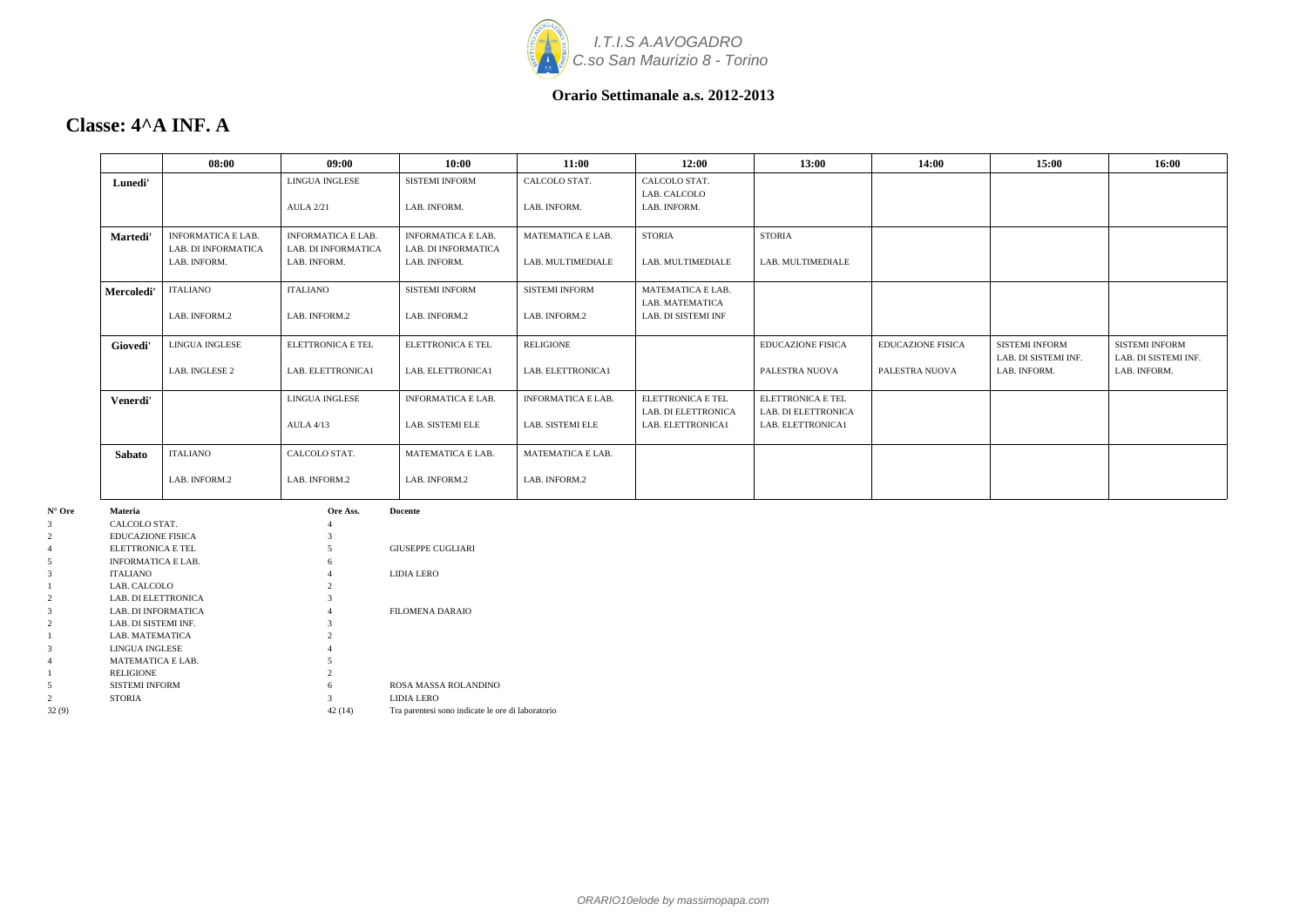

ORARIO10elode by massimopapa.com

#### **Orario Settimanale a.s. 2012-2013**

### **Classe: 4^A LIC. D**

|                 |                                | 08:00                     | 09:00                      | 10:00                      | 11:00                      | 12:00                        | 13:00             | 14:00                    | 15:00                 | 16:00                 |
|-----------------|--------------------------------|---------------------------|----------------------------|----------------------------|----------------------------|------------------------------|-------------------|--------------------------|-----------------------|-----------------------|
|                 | Lunedi'                        | LINGUA INGLESE            | <b>LINGUA INGLESE</b>      | CHIMICA E LAB.             | CHIMICA E LAB.             | <b>RELIGIONE</b>             |                   |                          |                       |                       |
|                 |                                |                           |                            | LAB. CHIMICA               | LAB. CHIMICA               |                              |                   |                          |                       |                       |
|                 |                                | <b>AULA 2/24</b>          | <b>AULA 2/24</b>           | LAB. DI CHIMICA            | LAB. DI CHIMICA            | <b>AULA 2/24</b>             |                   |                          |                       |                       |
|                 |                                |                           |                            |                            |                            |                              |                   |                          |                       |                       |
|                 | Martedi'                       | <b>MATEMATICA</b>         | <b>DISEGNO</b>             | <b>FILOSOFIA</b>           | <b>SCIENZE DELLA TERRA</b> |                              | EDUCAZIONE FISICA | <b>EDUCAZIONE FISICA</b> | INFORMATICA E SISTEMI | INFORMATICA E SISTEMI |
|                 |                                |                           |                            |                            |                            |                              |                   |                          | AUT                   | AUT                   |
|                 |                                | <b>AULA 2/31</b>          | <b>AULA 2/31</b>           | <b>AULA 2/31</b>           | AULA 3/7                   |                              | PALESTRA NUOVA    | PALESTRA NUOVA           | LAB. DI INFORMATICA   | LAB. DI INFORMATICA   |
|                 |                                |                           |                            |                            |                            |                              |                   |                          | LAB. INFORM.2         | LAB. INFORM.2         |
|                 | Mercoledi'                     | <b>BIOLOGIA E LAB.</b>    | <b>SCIENZE DELLA TERRA</b> | <b>ITALIANO</b>            | <b>ITALIANO</b>            | <b>FILOSOFIA</b>             |                   |                          |                       |                       |
|                 |                                | LAB. BIOLOGIA             |                            |                            |                            |                              |                   |                          |                       |                       |
|                 |                                | LAB. DI CHIMICA           | LAB. DI CHIMICA            | <b>AULA 2/25</b>           | <b>AULA 2/25</b>           | <b>AULA 2/25</b>             |                   |                          |                       |                       |
|                 |                                |                           |                            |                            |                            |                              |                   |                          |                       |                       |
|                 | Giovedi'                       | MATEMATICA                | FISICA E LABORATORIO       | LINGUA INGLESE             | BIOLOGIA E LAB.            | <b>STORIA</b>                | STORIA            |                          |                       |                       |
|                 |                                | LAB. MATEMATICA           |                            |                            |                            |                              |                   |                          |                       |                       |
|                 |                                | LAB. MATEM. B.            | <b>AULA 2/31</b>           | LAB. INGLESE 2             | <b>AULA 2/32</b>           | <b>AULA 2/32</b>             | <b>AULA 2/32</b>  |                          |                       |                       |
|                 |                                |                           |                            |                            |                            |                              |                   |                          |                       |                       |
|                 | Venerdi'                       | MATEMATICA                | <b>MATEMATICA</b>          | FISICA E LABORATORIO       | FISICA E LABORATORIO       | <b>INFORMATICA E SISTEMI</b> |                   |                          |                       |                       |
|                 |                                |                           |                            | LAB. DI FISICA             | LAB. DI FISICA             | AUT                          |                   |                          |                       |                       |
|                 |                                | AULA DISEGNO 2            | AULA DISEGNO 2             | LAB. DI FISICA 1           | LAB. DI FISICA 1           |                              |                   |                          |                       |                       |
|                 |                                |                           |                            |                            |                            | LAB. MATEMATICA INF.         |                   |                          |                       |                       |
|                 | Sabato                         | <b>ITALIANO</b>           | <b>ITALIANO</b>            | CHIMICA E LAB.             | <b>FILOSOFIA</b>           | <b>DISEGNO</b>               |                   |                          |                       |                       |
|                 |                                |                           |                            |                            |                            |                              |                   |                          |                       |                       |
|                 |                                | <b>AULA 2/24</b>          | <b>AULA 2/24</b>           | <b>AULA 2/24</b>           | <b>AULA 2/24</b>           | AULA 3/7                     |                   |                          |                       |                       |
|                 |                                |                           |                            |                            |                            |                              |                   |                          |                       |                       |
| $N^{\circ}$ Ore | Materia                        |                           | Ore Ass.                   | Docente                    |                            |                              |                   |                          |                       |                       |
|                 | <b>BIOLOGIA E LAB.</b>         |                           | 3                          | <b>LAURA CUGUDDA</b>       |                            |                              |                   |                          |                       |                       |
|                 | CHIMICA E LAB.                 |                           |                            |                            |                            |                              |                   |                          |                       |                       |
|                 | <b>DISEGNO</b>                 |                           | 3                          | ROBERTA PROVENZALE         |                            |                              |                   |                          |                       |                       |
|                 | EDUCAZIONE FISICA              |                           | $\mathcal{R}$              | ROMANA BELLOTTO            |                            |                              |                   |                          |                       |                       |
|                 | <b>FILOSOFIA</b>               |                           |                            |                            |                            |                              |                   |                          |                       |                       |
|                 | <b>FISICA E LABORATORIO</b>    |                           |                            |                            |                            |                              |                   |                          |                       |                       |
|                 |                                | INFORMATICA E SISTEMI AUT |                            |                            |                            |                              |                   |                          |                       |                       |
|                 | <b>ITALIANO</b>                |                           |                            | DONATELLA LORA RONCO       |                            |                              |                   |                          |                       |                       |
|                 | LAB. BIOLOGIA                  |                           | $\mathcal{L}$<br>3         | FAUSTINA TONDOLO           |                            |                              |                   |                          |                       |                       |
|                 | LAB. CHIMICA<br>LAB. DI FISICA |                           |                            |                            |                            |                              |                   |                          |                       |                       |
|                 | LAB. DI INFORMATICA            |                           | 3                          |                            |                            |                              |                   |                          |                       |                       |
|                 | LAB. MATEMATICA                |                           | $\overline{2}$             | <b>GIUSEPPE SCARPINATI</b> |                            |                              |                   |                          |                       |                       |
|                 | LINGUA INGLESE                 |                           |                            |                            |                            |                              |                   |                          |                       |                       |
|                 | <b>MATEMATICA</b>              |                           | 5 <sup>5</sup>             |                            |                            |                              |                   |                          |                       |                       |

1 RELIGIONE 2<br>2 SCIENZE DELLA TERRA 3

2 STORIA 3

2 SCIENZE DELLA TERRA 3 LAURA CUGUDDA

34 (8) 47 (13) Tra parentesi sono indicate le ore di laboratorio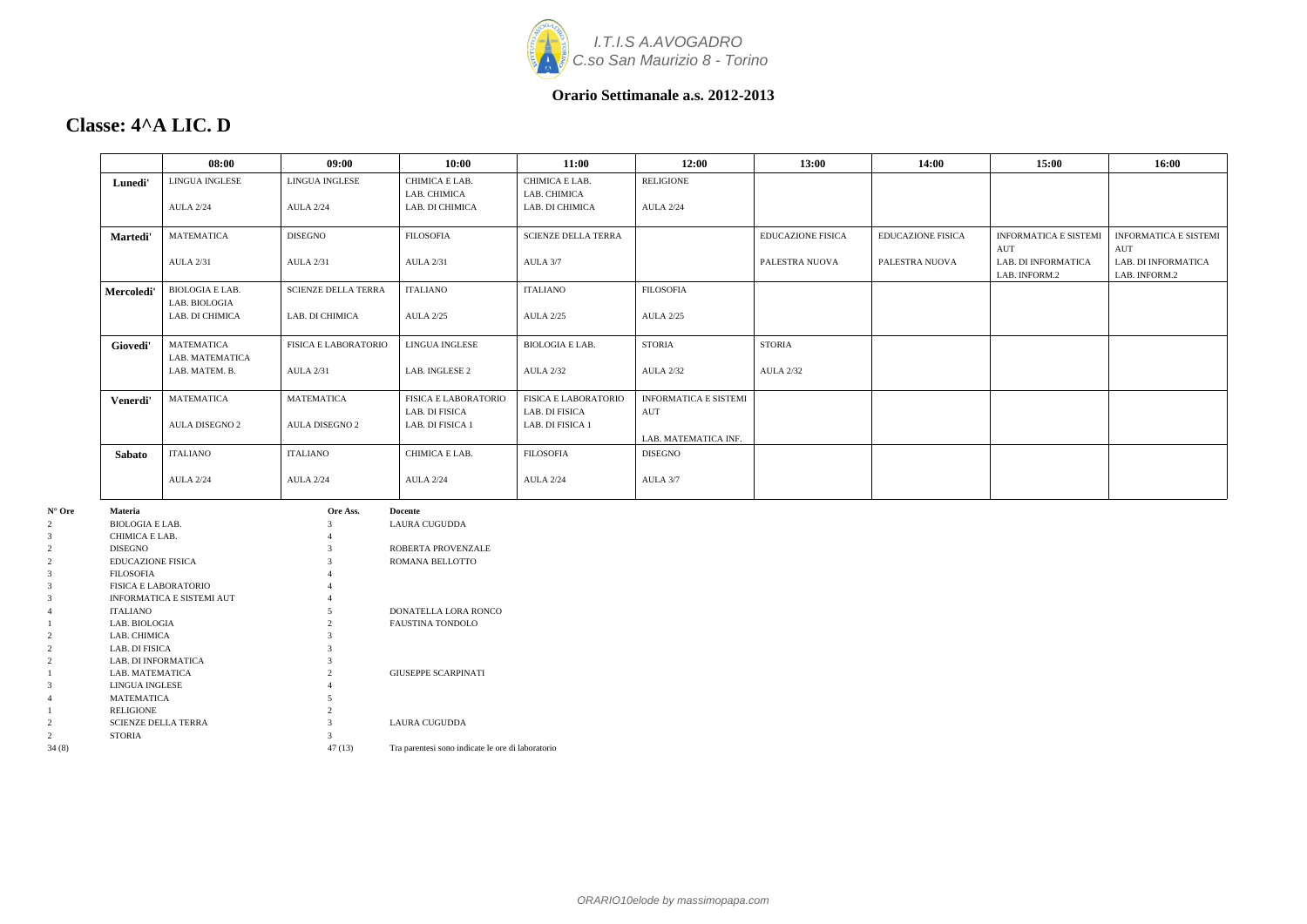

### **Classe: 4^A MEC. D**

|                 |                      | 08:00                  | 09:00                    | 10:00                    | 11:00                    | 12:00                    | 13:00                 | 14:00                 | 15:00 | 16:00 |
|-----------------|----------------------|------------------------|--------------------------|--------------------------|--------------------------|--------------------------|-----------------------|-----------------------|-------|-------|
|                 | Lunedi'              |                        | TEC.MECC.E REP.          | TEC.MECC.E REP.          | <b>ITALIANO</b>          | <b>STORIA</b>            |                       |                       |       |       |
|                 |                      |                        | LAB. DI TECNO. E REP.    | LAB. DI TECNO. E REP.    |                          |                          |                       |                       |       |       |
|                 |                      |                        | <b>MACCHINE UTENSILI</b> | <b>MACCHINE UTENSILI</b> | <b>MACCHINE UTENSILI</b> | <b>MACCHINE UTENSILI</b> |                       |                       |       |       |
|                 | Martedi'             | <b>MATEMATICA</b>      | <b>MATEMATICA</b>        | <b>STORIA</b>            | MECC.APPL.E MACC.        | MECC.APPL.E MACC.        |                       |                       |       |       |
|                 |                      |                        |                          |                          | LAB.MECC. MACCH.         | LAB.MECC. MACCH.         |                       |                       |       |       |
|                 |                      | LAB. CONTR. NUM.       | LAB. CONTR. NUM.         | LAB. CONTR. NUM.         | LAB. MACCH. IDRAUL.      | LAB. MACCH. IDRAUL.      |                       |                       |       |       |
|                 | Mercoledi            | SISTEMI ED AUTOM. IND. | SISTEMI ED AUTOM. IND.   | MECC.APPL.E MACC.        | <b>EDUCAZIONE FISICA</b> | <b>ECONOMIA IND.E</b>    | <b>LINGUA INGLESE</b> |                       |       |       |
|                 |                      |                        |                          |                          |                          | <b>DIRITTO</b>           |                       |                       |       |       |
|                 |                      | AULA 1/1               | AULA 1/1                 | AULA 1/1                 | PALESTRA VECCHIA         |                          | LAB. INGLESE 2        |                       |       |       |
|                 |                      |                        |                          |                          |                          | AULA 1/1                 |                       |                       |       |       |
|                 | Giovedi'             | <b>MATEMATICA</b>      | <b>RELIGIONE</b>         | <b>LINGUA INGLESE</b>    | ECONOMIA IND.E           |                          | DISEGNO PROG. E ORG.  | DISEGNO PROG. E ORG.  |       |       |
|                 |                      |                        |                          |                          | <b>DIRITTO</b>           |                          |                       |                       |       |       |
|                 |                      | <b>AULA 2/19</b>       | <b>AULA 2/19</b>         | <b>AULA 2/21</b>         |                          |                          | <b>AULA DISEGNO 2</b> | <b>AULA DISEGNO 2</b> |       |       |
|                 |                      |                        |                          |                          | LAB. CONTR. NUM.         |                          |                       |                       |       |       |
|                 | Venerdi'             | SISTEMI ED AUTOM. IND. | SISTEMI ED AUTOM. IND.   | TEC.MECC.E REP.          | TEC.MECC.E REP.          | DISEGNO PROG. E ORG.     | DISEGNO PROG. E ORG.  |                       |       |       |
|                 |                      | LAB. DI AUTOMAZIONE    | LAB. DI AUTOMAZIONE      | LAB. DI TECNO. E REP.    | LAB. DI TECNO. E REP.    | LAB. DI ORGANIZ. IND.    | LAB. DI ORGANIZ. IND. |                       |       |       |
|                 |                      | MACCHINE UTENSILI      | MACCHINE UTENSILI        | MACCHINE UTENSILI        | MACCHINE UTENSILI        | LAB. CONTR. NUM.         | LAB. CONTR. NUM.      |                       |       |       |
|                 | <b>Sabato</b>        | MECC.APPL.E MACC.      | TEC.MECC.E REP.          | <b>ITALIANO</b>          | <b>ITALIANO</b>          | <b>EDUCAZIONE FISICA</b> |                       |                       |       |       |
|                 |                      | <b>AULA DISEGNO 2</b>  | <b>AULA DISEGNO 2</b>    | <b>AULA DISEGNO 2</b>    | <b>AULA DISEGNO 2</b>    | PALESTRA NUOVA           |                       |                       |       |       |
| $N^{\circ}$ Ore | Materia              |                        | Ore Ass.                 | <b>Docente</b>           |                          |                          |                       |                       |       |       |
|                 | DISEGNO PROG. E ORG. |                        |                          | <b>EZIO GUIDETTI</b>     |                          |                          |                       |                       |       |       |
| 2               |                      | ECONOMIA IND.E DIRITTO |                          | PAOLO QUERCIA            |                          |                          |                       |                       |       |       |
|                 | EDUCAZIONE FISICA    |                        |                          | ELISA MARIA GATTIGLIA    |                          |                          |                       |                       |       |       |
|                 | <b>ITALIANO</b>      |                        |                          | DOMENICO CASABLANCA      |                          |                          |                       |                       |       |       |
| 2               | LAB. DI AUTOMAZIONE  |                        |                          |                          |                          |                          |                       |                       |       |       |

2 LAB. DI ORGANIZ. IND. 3 DOMENICO MARRAMAO

| 4       | LAB. DI TECNO. E REP.  |        |                                                   |
|---------|------------------------|--------|---------------------------------------------------|
|         | LAB.MECC. MACCH.       | 3      |                                                   |
|         | LINGUA INGLESE         | 3      |                                                   |
|         | <b>MATEMATICA</b>      | 4      |                                                   |
| 4       | MECC.APPL.E MACC.      |        |                                                   |
|         | <b>RELIGIONE</b>       |        |                                                   |
| 4       | SISTEMI ED AUTOM. IND. |        |                                                   |
|         | <b>STORIA</b>          | 3      |                                                   |
|         | TEC.MECC.E REP.        | 6      | ANTONIO CINQUINO                                  |
| 32 (10) |                        | 43(14) | Tra parentesi sono indicate le ore di laboratorio |
|         |                        |        |                                                   |
|         |                        |        |                                                   |
|         |                        |        |                                                   |
|         |                        |        |                                                   |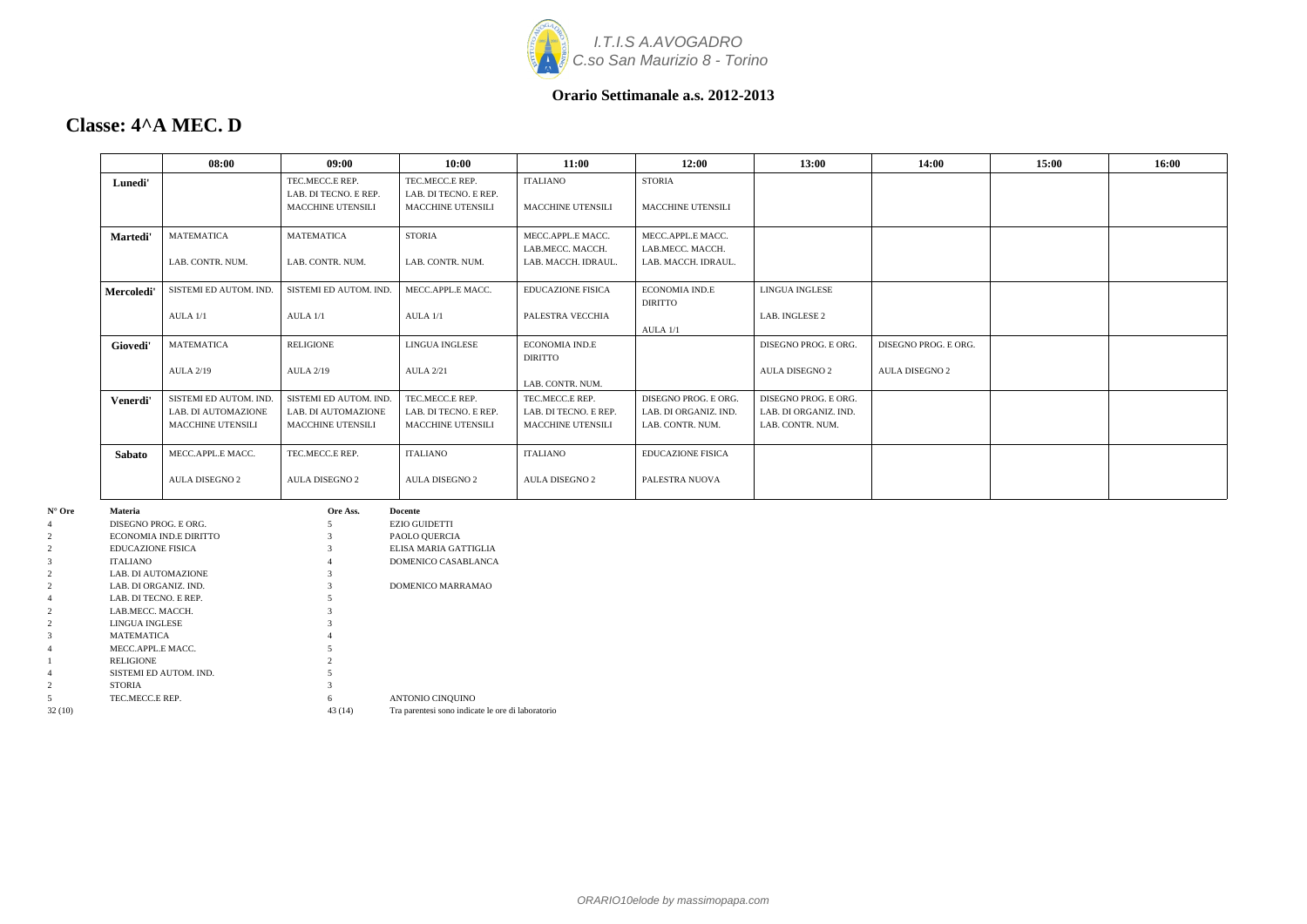

### **Classe: 4^A EL. AU**

|            | 08:00                            | 09:00                 | 10:00                    | 11:00                 | 12:00                     | 13:00                     | 14:00             | 15:00             | 16:00 |
|------------|----------------------------------|-----------------------|--------------------------|-----------------------|---------------------------|---------------------------|-------------------|-------------------|-------|
| Lunedi'    | <b>ELETTRONICA</b>               | <b>ELETTRONICA</b>    | <b>ECONOMIA IND.E</b>    | <b>ITALIANO</b>       | <b>ITALIANO</b>           | TECNOLOGIE DIS. E         |                   |                   |       |
|            |                                  |                       | <b>DIRITTO</b>           |                       |                           | PROG.                     |                   |                   |       |
|            | LAB. ELETTRONICA1                | LAB. ELETTRONICA1     |                          | SALA MACCH.           | <b>SALA MACCH.</b>        |                           |                   |                   |       |
|            |                                  |                       | <b>SALA MACCH.</b>       | <b>ELETTRICHE</b>     | <b>ELETTRICHE</b>         | SALA MACCH.               |                   |                   |       |
| Martedi'   |                                  | <b>ELETTROTECNICA</b> | <b>ELETTROTECNICA</b>    | LINGUA INGLESE        | TECNOLOGIE DIS. E         | <b>ELETTRONICA</b>        |                   |                   |       |
|            |                                  |                       |                          |                       | PROG.                     |                           |                   |                   |       |
|            |                                  | LAB. DI MISURE 2      | LAB. DI MISURE 2         | <b>AULA 2/21</b>      |                           | LAB. DI TDP               |                   |                   |       |
|            |                                  |                       |                          |                       | LAB. DI TDP               |                           |                   |                   |       |
| Mercoledi' |                                  | <b>ECONOMIA IND.E</b> | <b>LINGUA INGLESE</b>    | <b>RELIGIONE</b>      |                           | <b>IMPIANTI ELETTRICI</b> | <b>MATEMATICA</b> | <b>MATEMATICA</b> |       |
|            |                                  | <b>DIRITTO</b>        |                          |                       |                           |                           |                   |                   |       |
|            |                                  |                       | LAB. INGLESE 2           | <b>AULA 2/20</b>      |                           | <b>AULA 2/20</b>          | <b>AULA 2/20</b>  | <b>AULA 2/20</b>  |       |
|            |                                  | <b>AULA 2/20</b>      |                          |                       |                           |                           |                   |                   |       |
| Giovedi'   | <b>SISTEMI ELETTRICI</b>         | SISTEMI ELETTRICI     | <b>SISTEMI ELETTRICI</b> | <b>MATEMATICA</b>     | <b>EDUCAZIONE FISICA</b>  | <b>EDUCAZIONE FISICA</b>  |                   |                   |       |
|            | AUTOM.                           | AUTOM.                | AUTOM.                   |                       |                           |                           |                   |                   |       |
|            | LAB. SISTEMI                     | LAB. SISTEMI          |                          | LAB. SISTEMI ELE      | PALESTRA VECCHIA          | PALESTRA VECCHIA          |                   |                   |       |
|            | <b>LAB. SISTEMI ELE</b>          | LAB. SISTEMI ELE      | LAB. SISTEMI ELE         |                       |                           |                           |                   |                   |       |
| Venerdi'   | <b>ITALIANO</b>                  | <b>STORIA</b>         | TECNOLOGIE DIS. E        | TECNOLOGIE DIS. E     | <b>TECNOLOGIE DIS. E</b>  |                           |                   |                   |       |
|            |                                  |                       | PROG.                    | PROG.                 | PROG.                     |                           |                   |                   |       |
|            | <b>AULA 2/18</b>                 | <b>AULA 2/18</b>      | LAB. T.D.P.              | LAB. T.D.P.           | LAB. T.D.P.               |                           |                   |                   |       |
|            |                                  |                       | LAB. DI TDP              | LAB. DI TDP           | LAB. DI TDP               |                           |                   |                   |       |
| Sabato     |                                  | <b>STORIA</b>         | <b>ELETTROTECNICA</b>    | <b>ELETTROTECNICA</b> | <b>IMPIANTI ELETTRICI</b> |                           |                   |                   |       |
|            |                                  |                       | LAB. DI ELETTROTEC.      | LAB. DI ELETTROTEC.   |                           |                           |                   |                   |       |
|            |                                  | LAB. DI MISURE 2      | <b>SALA MACCH.</b>       | SALA MACCH.           | LAB. SISTEMI ELE          |                           |                   |                   |       |
|            |                                  |                       | <b>ELETTRICHE</b>        | <b>ELETTRICHE</b>     |                           |                           |                   |                   |       |
| Materia    |                                  | Ore Ass.              | <b>Docente</b>           |                       |                           |                           |                   |                   |       |
|            | $E$ <i>CONOMIA IND E DIBITTO</i> |                       |                          |                       |                           |                           |                   |                   |       |

| $N^{\circ}$ Ore | <b>Materia</b>            | Ore Ass. | <b>Docente</b>                                    |
|-----------------|---------------------------|----------|---------------------------------------------------|
| $\overline{c}$  | ECONOMIA IND.E DIRITTO    | 3        |                                                   |
| 2               | <b>EDUCAZIONE FISICA</b>  |          |                                                   |
| 3               | <b>ELETTRONICA</b>        |          | <b>BENEDETTO MANNA</b>                            |
| 4               | <b>ELETTROTECNICA</b>     |          | <b>GIUSEPPE FRENI</b>                             |
| 2               | <b>IMPIANTI ELETTRICI</b> |          | <b>PAOLO BILEWSKI</b>                             |
| 3               | <b>ITALIANO</b>           |          |                                                   |
| 2               | LAB. DI ELETTROTEC.       |          | <b>FILIPPO RICCIUTO</b>                           |
| $\overline{c}$  | LAB. SISTEMI              |          | <b>FILIPPO RICCIUTO</b>                           |
| 3               | LAB. T.D.P.               |          | <b>GIUSEPPE LEUZZI</b>                            |
| $\overline{c}$  | LINGUA INGLESE            |          |                                                   |
| 3               | <b>MATEMATICA</b>         |          |                                                   |
|                 | <b>RELIGIONE</b>          |          |                                                   |
| 3               | SISTEMI ELETTRICI AUTOM.  |          |                                                   |
| $\overline{c}$  | <b>STORIA</b>             | 3        |                                                   |
| 5               | TECNOLOGIE DIS. E PROG.   | 6        |                                                   |
| 32(7)           |                           | 44(10)   | Tra parentesi sono indicate le ore di laboratorio |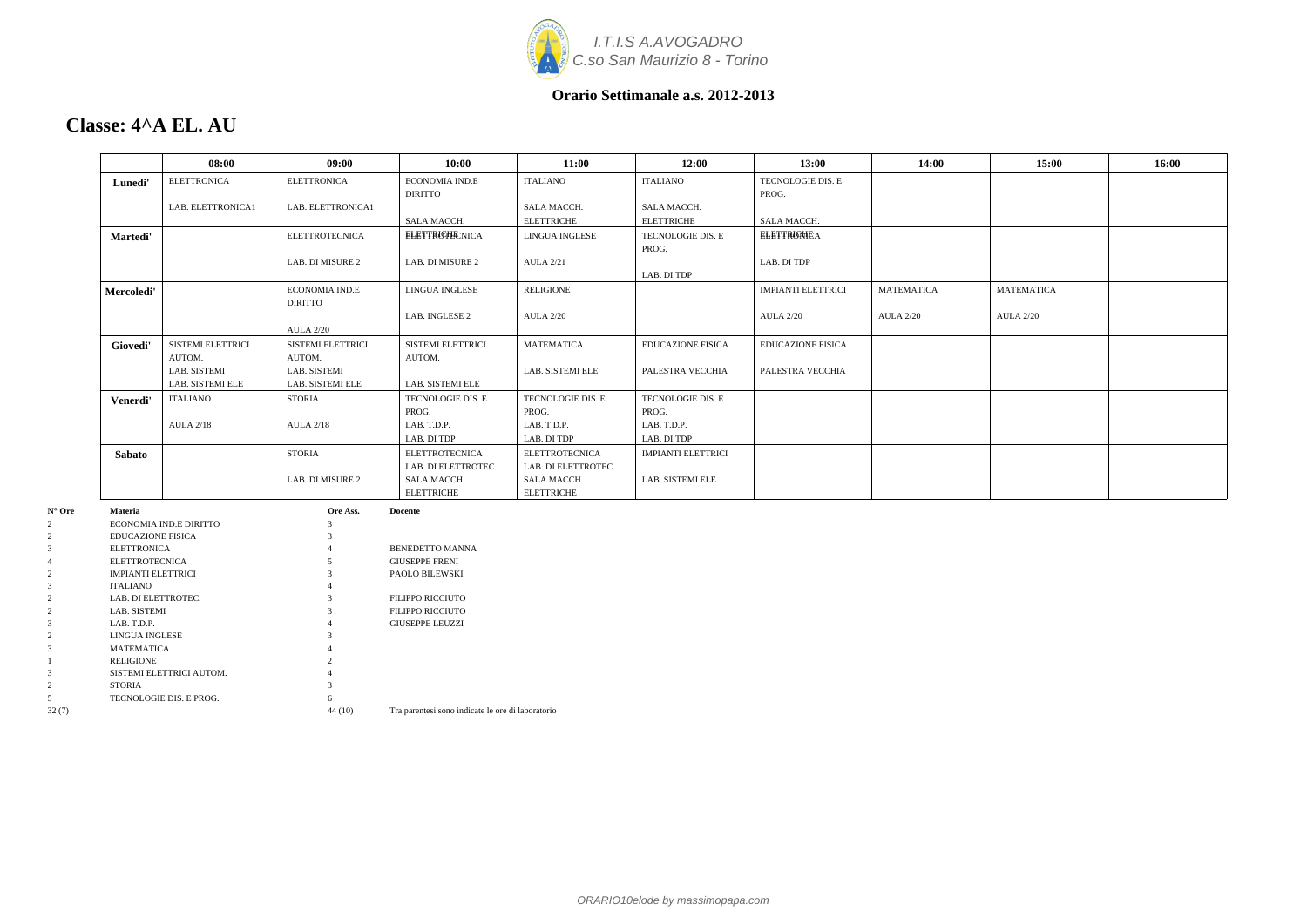

### **Classe: 4^B INF. A**

|               | 08:00                 | 09:00                     | 10:00                                      | 11:00                                      | 12:00                    | 13:00                 | 14:00               | 15:00               | 16:00 |
|---------------|-----------------------|---------------------------|--------------------------------------------|--------------------------------------------|--------------------------|-----------------------|---------------------|---------------------|-------|
| Lunedi'       |                       | <b>INFORMATICA E LAB.</b> | <b>INFORMATICA E LAB.</b>                  | <b>INFORMATICA E LAB.</b>                  | <b>EDUCAZIONE FISICA</b> |                       | ELETTRONICA E TEL   | ELETTRONICA E TEL   |       |
|               |                       |                           |                                            | LAB. DI INFORMATICA                        |                          |                       | LAB. DI ELETTRONICA | LAB. DI ELETTRONICA |       |
|               |                       | LAB. MATEMATICA INF.      | LAB. MATEMATICA INF.                       | LAB. MATEMATICA INF.                       | PALESTRA NUOVA           |                       | LAB. ELETTRONICA1   | LAB. ELETTRONICA1   |       |
| Martedi'      | <b>LINGUA INGLESE</b> | CALCOLO STAT.             | <b>SISTEMI INFORM</b>                      | <b>RELIGIONE</b>                           | <b>ITALIANO</b>          | <b>ITALIANO</b>       |                     |                     |       |
|               | LAB. INGLESE 2        | LAB. DI SISTEMI INF       | LAB. DI SISTEMI INF                        | <b>AULA 2/16</b>                           | LAB. DI SISTEMI INF      | LAB. DI SISTEMI INF   |                     |                     |       |
| Mercoledi'    | MATEMATICA E LAB.     | LINGUA INGLESE            | <b>STORIA</b>                              | <b>ELETTRONICA E TEL</b>                   | <b>ELETTRONICA E TEL</b> |                       |                     |                     |       |
|               | <b>AULA 2/24</b>      | <b>AULA 2/21</b>          | <b>AULA 2/21</b>                           | LAB. MULTIMEDIALE                          | LAB. MULTIMEDIALE        |                       |                     |                     |       |
| Giovedi'      | <b>SISTEMI INFORM</b> | <b>SISTEMI INFORM</b>     | <b>INFORMATICA E LAB.</b>                  | <b>INFORMATICA E LAB.</b>                  | LINGUA INGLESE           |                       |                     |                     |       |
|               | LAB. INFORM.2         | LAB. INFORM.2             | LAB. DI INFORMATICA<br>LAB. DI SISTEMI INF | LAB. DI INFORMATICA<br>LAB. DI SISTEMI INF | <b>AULA 2/21</b>         |                       |                     |                     |       |
| Venerdi'      | CALCOLO STAT.         | CALCOLO STAT.             | <b>EDUCAZIONE FISICA</b>                   | MATEMATICA E LAB.                          | <b>SISTEMI INFORM</b>    | <b>SISTEMI INFORM</b> |                     |                     |       |
|               | LAB. CALCOLO          |                           |                                            |                                            | LAB. DI SISTEMI INF.     | LAB. DI SISTEMI INF.  |                     |                     |       |
|               | LAB. DI TDP           | LAB. DI TDP               | PALESTRA NUOVA                             | LAB. INFORM.2                              | LAB. DI SISTEMI INF      | LAB. DI SISTEMI INF   |                     |                     |       |
| Sabato        | MATEMATICA E LAB.     | <b>MATEMATICA E LAB.</b>  | <b>ITALIANO</b>                            | <b>STORIA</b>                              |                          |                       |                     |                     |       |
|               |                       | LAB. MATEMATICA           |                                            |                                            |                          |                       |                     |                     |       |
|               | LAB. DI SISTEMI INF   | LAB. DI SISTEMI INF       | <b>AULA 2/28</b>                           | <b>AULA 2/28</b>                           |                          |                       |                     |                     |       |
| Materia       |                       | Ore Ass.                  | <b>Docente</b>                             |                                            |                          |                       |                     |                     |       |
| CALCOLO STAT. |                       |                           |                                            |                                            |                          |                       |                     |                     |       |

| $N^{\circ}$ Ore | <b>Materia</b>            | Ore Ass.       | <b>Docente</b>                                    |
|-----------------|---------------------------|----------------|---------------------------------------------------|
| 3               | CALCOLO STAT.             | 4              |                                                   |
| $\overline{c}$  | <b>EDUCAZIONE FISICA</b>  | 3              |                                                   |
| 4               | ELETTRONICA E TEL         |                | <b>GIUSEPPE CUGLIARI</b>                          |
| 5               | <b>INFORMATICA E LAB.</b> | 6              |                                                   |
| 3               | <b>ITALIANO</b>           |                | <b>DORIANA NICCOLAI</b>                           |
|                 | LAB. CALCOLO              | $\mathfrak{D}$ |                                                   |
| $\overline{c}$  | LAB. DI ELETTRONICA       | 3              |                                                   |
| 3               | LAB. DI INFORMATICA       |                | <b>MASSIMO PAPA</b>                               |
| $\overline{c}$  | LAB. DI SISTEMI INF.      | 3              |                                                   |
|                 | LAB. MATEMATICA           | $\mathfrak{D}$ |                                                   |
| 3               | LINGUA INGLESE            |                |                                                   |
| 4               | <b>MATEMATICA E LAB.</b>  |                |                                                   |
|                 | <b>RELIGIONE</b>          | $\mathfrak{D}$ |                                                   |
| 5               | <b>SISTEMI INFORM</b>     | 6              | <b>EMANUELA MORMILE</b>                           |
| $\overline{c}$  | <b>STORIA</b>             | 3              | DORIANA NICCOLAI                                  |
| 32(9)           |                           | 42 (14)        | Tra parentesi sono indicate le ore di laboratorio |
|                 |                           |                |                                                   |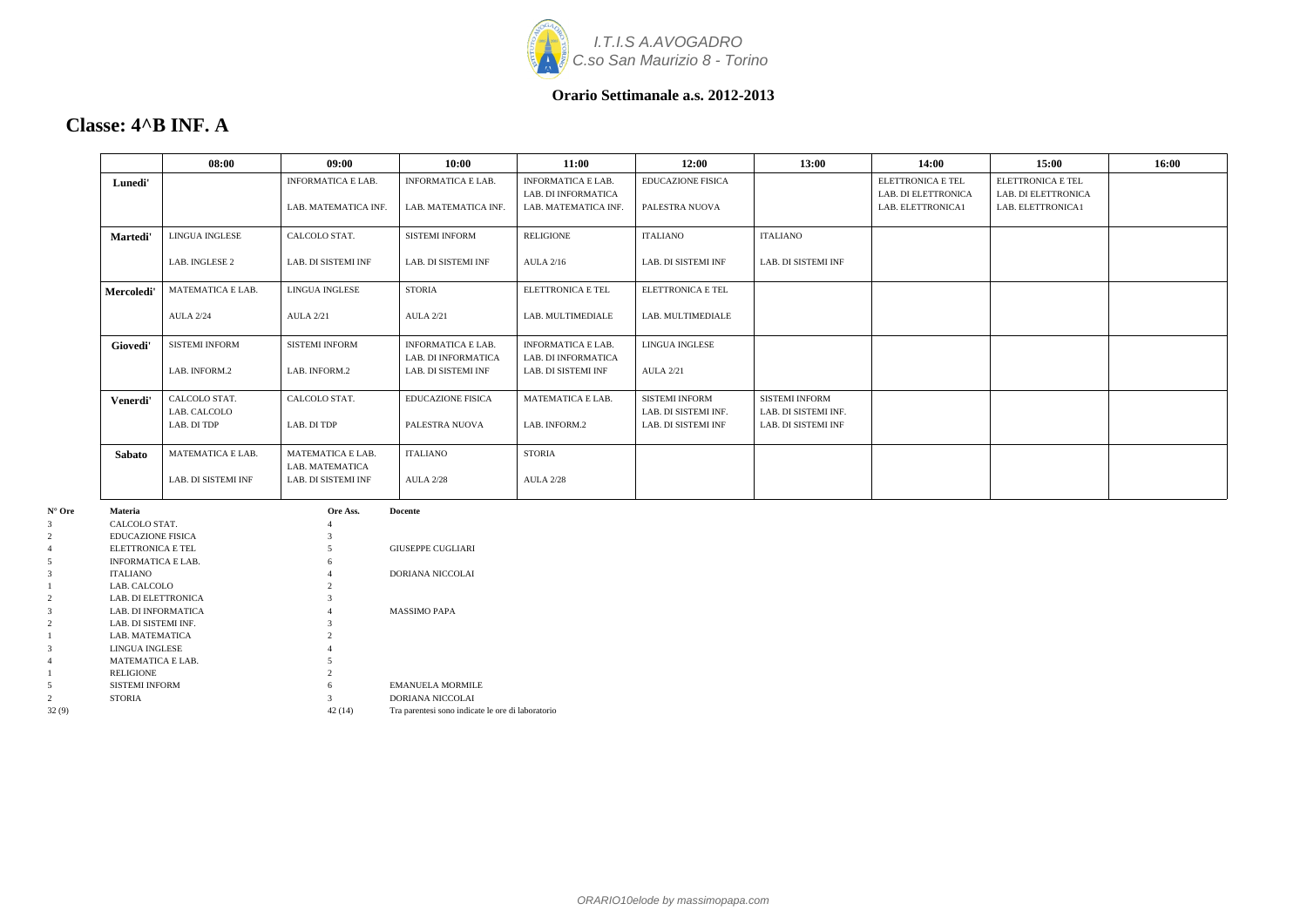

**Classe: 4^B LIC. D**

| 15:00                    | 16:00                    |
|--------------------------|--------------------------|
|                          |                          |
|                          |                          |
| <b>EDUCAZIONE FISICA</b> | <b>EDUCAZIONE FISICA</b> |
| PALESTRA NUOVA           | PALESTRA NUOVA           |
|                          |                          |
|                          |                          |
|                          |                          |
|                          |                          |
|                          |                          |
|                          |                          |
|                          |                          |
|                          |                          |

#### **08:00 09:00 10:00 11:00 12:00 13:00 14:00 15:00 16:00 Lunedi'** CHIMICA E LAB. LAB. CHIMICA LAB. DI CHIMICA CHIMICA E LAB. LAB. CHIMICA LAB. DI CHIMICA SCIENZE DELLA TERRA AULA 2/26 MATEMATICA AULA 2/26 MATEMATICA AULA 2/26 **Martedi'** STORIA AULA 2/20 FILOSOFIA AULA 2/20 MATEMATICA AULA 2/20 DISEGNO AULA 2/20 INFORMATICA E SISTEMI AUT LAB. DI INFORMATICA LAB. INFORM.2 INFORMATICA E SISTEMI AUT LAB. DI INFORMATICA LAB. INFORM.2 **Mercoledi'** FILOSOFIA AULA 2/18 BIOLOGIA E LAB. LAB. BIOLOGIA LAB. DI SCIENZE LINGUA INGLESE AULA 2/19 LINGUA INGLESE AULA 2/19 STORIA AULA 2/19 **Giovedi'** FISICA E LABORATORIO LAB. DI FISICA LAB. DI FISICA 1 FISICA E LABORATORIO LAB. DI FISICA LAB. DI FISICA 1 MATEMATICA LAB. MATEMATICA LAB. MATEM. B. BIOLOGIA E LAB. LAB. DI SCIENZE RELIGIONE AULA 2/19 **Venerdi'** LINGUA INGLESE LAB. INGLESE 2 SCIENZE DELLA TERRA AULA 2/32 ITALIANO AULA 2/32 ITALIANO AULA 2/32 FISICA E LABORATORIO LAB. DI FISICA 1 INFORMATICA E SISTEMI AUT LAB. INFORM. **Sabato** FILOSOFIA AULA 2/29 DISEGNO AULA 2/29 ITALIANO AULA 2/29 ITALIANO AULA 2/29 CHIMICA E LAB. LAB. DI CHIMICA **N° Ore Materia Ore Ass. Docente**

| $\overline{c}$ | <b>BIOLOGIA E LAB.</b>           | $\mathcal{R}$ | <b>ANNA CONTI</b>                                 |
|----------------|----------------------------------|---------------|---------------------------------------------------|
| 3              | CHIMICA E LAB.                   |               |                                                   |
| 2              | <b>DISEGNO</b>                   | $\mathcal{R}$ | ROBERTA PROVENZALE                                |
| 2              | <b>EDUCAZIONE FISICA</b>         |               | ROMANA BELLOTTO                                   |
| 3              | <b>FILOSOFIA</b>                 |               |                                                   |
| 3              | <b>FISICA E LABORATORIO</b>      |               |                                                   |
| 3              | <b>INFORMATICA E SISTEMI AUT</b> |               |                                                   |
| 4              | <b>ITALIANO</b>                  |               | <b>FRANCESCA BERIA</b>                            |
|                | LAB. BIOLOGIA                    | 2             | <b>FAUSTINA TONDOLO</b>                           |
| 2              | LAB. CHIMICA                     |               |                                                   |
| 2              | LAB. DI FISICA                   |               |                                                   |
| 2              | LAB. DI INFORMATICA              |               |                                                   |
|                | LAB. MATEMATICA                  | 2.            | <b>GIUSEPPE SCARPINATI</b>                        |
| 3              | LINGUA INGLESE                   |               |                                                   |
| 4              | <b>MATEMATICA</b>                |               |                                                   |
|                | <b>RELIGIONE</b>                 |               |                                                   |
| 2              | <b>SCIENZE DELLA TERRA</b>       |               | <b>ANNA CONTI</b>                                 |
| 2              | <b>STORIA</b>                    | 3             |                                                   |
| 34(8)          |                                  | 47 (13)       | Tra parentesi sono indicate le ore di laboratorio |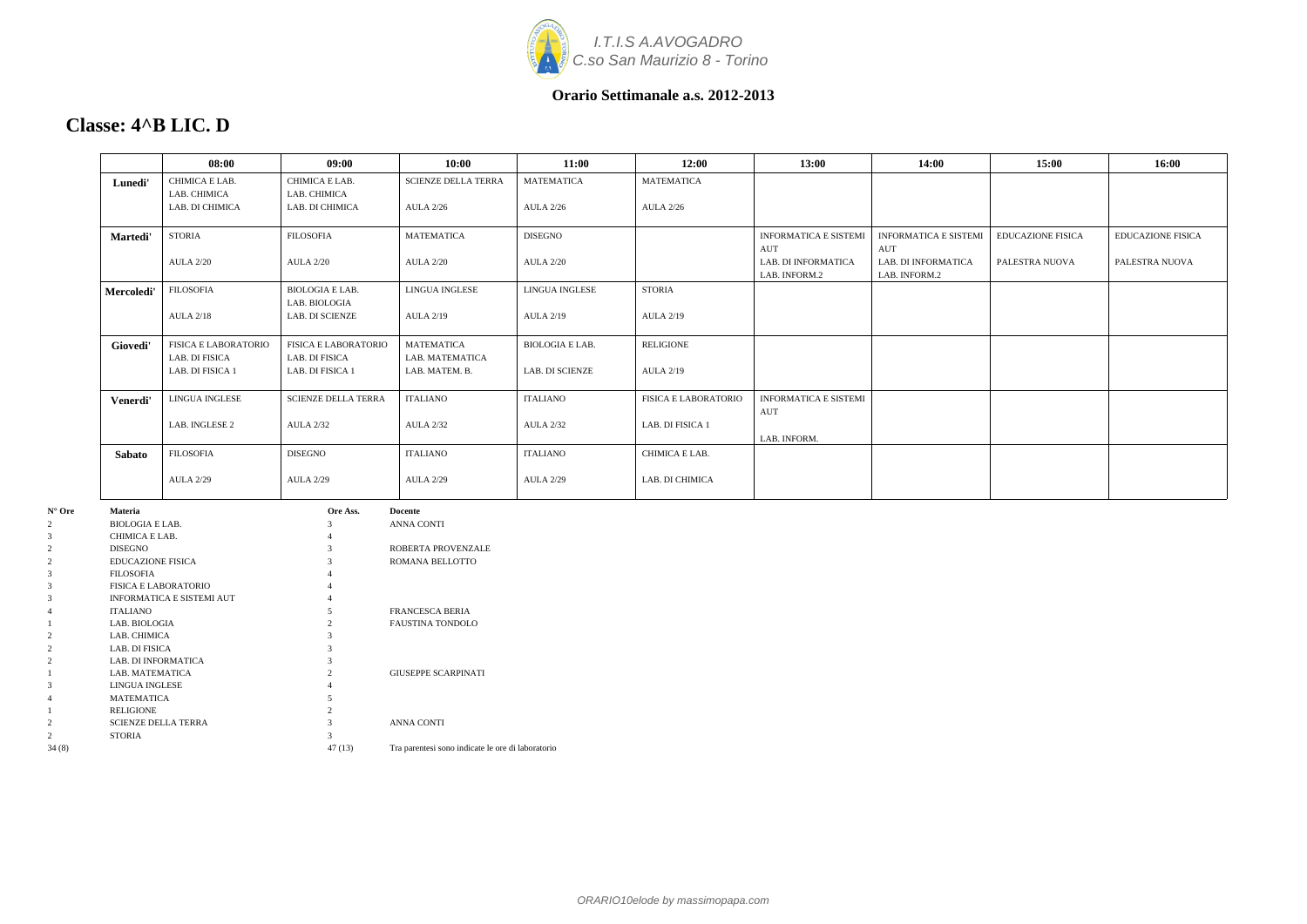

### **Classe: 4^B MEC. D**

|        |                                        | 08:00                                   | 09:00                                   | 10:00                                     | 11:00                                     | 12:00                    | 13:00                                      | 14:00                                      | 15:00            | 16:00            |
|--------|----------------------------------------|-----------------------------------------|-----------------------------------------|-------------------------------------------|-------------------------------------------|--------------------------|--------------------------------------------|--------------------------------------------|------------------|------------------|
|        | Lunedi'                                |                                         | LINGUA INGLESE                          | SISTEMI ED AUTOM. IND.                    | SISTEMI ED AUTOM. IND.                    | DISEGNO PROG. E ORG.     | DISEGNO PROG. E ORG.                       |                                            |                  |                  |
|        |                                        |                                         |                                         | LAB. DI AUTOMAZIONE                       | LAB. DI AUTOMAZIONE                       |                          |                                            |                                            |                  |                  |
|        |                                        |                                         | LAB. INGLESE 2                          | LAB. MACCH. IDRAUL.                       | LAB. MACCH. IDRAUL.                       | LAB. CONTR. NUM.         | LAB. CONTR. NUM.                           |                                            |                  |                  |
|        |                                        |                                         |                                         |                                           |                                           |                          |                                            |                                            |                  |                  |
|        | <b>Martedi'</b>                        | ECONOMIA IND.E                          | LINGUA INGLESE                          | <b>MATEMATICA</b>                         | <b>MATEMATICA</b>                         |                          | TEC.MECC.E REP.                            | TEC.MECC.E REP.                            | <b>ITALIANO</b>  | <b>ITALIANO</b>  |
|        |                                        | <b>DIRITTO</b>                          | <b>AULA 2/21</b>                        | MACCHINE UTENSILI                         | MACCHINE UTENSILI                         |                          | LAB. DI TECNO. E REP.<br>MACCHINE UTENSILI | LAB. DI TECNO. E REP.<br>MACCHINE UTENSILI | LAB. TECNOLOGICO | LAB. TECNOLOGICO |
|        |                                        | <b>MACCHINE UTENSILI</b>                |                                         |                                           |                                           |                          |                                            |                                            |                  |                  |
|        |                                        |                                         | MECC.APPL.E MACC.                       |                                           | DISEGNO PROG. E ORG.                      | <b>STORIA</b>            |                                            |                                            |                  |                  |
|        | Mercoledi'                             | MECC.APPL.E MACC.                       |                                         | DISEGNO PROG. E ORG.                      |                                           |                          |                                            |                                            |                  |                  |
|        |                                        | LAB.MECC. MACCH.<br>LAB. MACCH. IDRAUL. | LAB.MECC. MACCH.<br>LAB. MACCH. IDRAUL. | LAB. DI ORGANIZ. IND.<br>LAB. CONTR. NUM. | LAB. DI ORGANIZ. IND.<br>LAB. CONTR. NUM. | LAB. CONTR. NUM.         |                                            |                                            |                  |                  |
|        |                                        |                                         |                                         |                                           |                                           |                          |                                            |                                            |                  |                  |
|        | Giovedi'                               | SISTEMI ED AUTOM. IND.                  | SISTEMI ED AUTOM. IND.                  | <b>ITALIANO</b>                           | <b>STORIA</b>                             | RELIGIONE                |                                            |                                            |                  |                  |
|        |                                        |                                         |                                         |                                           |                                           |                          |                                            |                                            |                  |                  |
|        |                                        | LAB. TECNOLOGICO                        | LAB. TECNOLOGICO                        | LAB. TECNOLOGICO                          | LAB. TECNOLOGICO                          | LAB. CONTR. NUM.         |                                            |                                            |                  |                  |
|        |                                        |                                         |                                         |                                           |                                           |                          |                                            |                                            |                  |                  |
|        | Venerdi'                               | ECONOMIA IND.E                          | TEC.MECC.E REP.                         | MECC.APPL.E MACC.                         | MECC.APPL.E MACC.                         | <b>MATEMATICA</b>        |                                            |                                            |                  |                  |
|        |                                        | <b>DIRITTO</b>                          |                                         |                                           |                                           |                          |                                            |                                            |                  |                  |
|        |                                        |                                         | LAB. TECNOLOGICO                        | LAB. AUTOMAZIONE                          | LAB. AUTOMAZIONE                          | <b>MACCHINE UTENSILI</b> |                                            |                                            |                  |                  |
|        |                                        | LAB. TECNOLOGICO                        |                                         |                                           |                                           |                          |                                            |                                            |                  |                  |
|        | <b>Sabato</b>                          | TEC.MECC.E REP.                         | TEC.MECC.E REP.                         | <b>EDUCAZIONE FISICA</b>                  | <b>EDUCAZIONE FISICA</b>                  |                          |                                            |                                            |                  |                  |
|        |                                        | LAB. DI TECNO. E REP.                   | LAB. DI TECNO. E REP.                   |                                           |                                           |                          |                                            |                                            |                  |                  |
|        |                                        | <b>MACCHINE UTENSILI</b>                | MACCHINE UTENSILI                       | PALESTRA VECCHIA                          | PALESTRA VECCHIA                          |                          |                                            |                                            |                  |                  |
| N° Ore | Materia                                |                                         | Ore Ass.                                | Docente                                   |                                           |                          |                                            |                                            |                  |                  |
|        | DISEGNO PROG. E ORG.                   |                                         |                                         | <b>EZIO GUIDETTI</b>                      |                                           |                          |                                            |                                            |                  |                  |
|        |                                        | ECONOMIA IND.E DIRITTO                  |                                         | PAOLO QUERCIA                             |                                           |                          |                                            |                                            |                  |                  |
|        | <b>EDUCAZIONE FISICA</b>               |                                         | $\mathcal{R}$                           | <b>CLAUDIA GIACCHERO</b>                  |                                           |                          |                                            |                                            |                  |                  |
|        | <b>ITALIANO</b>                        |                                         |                                         | ALDO GIANLUIGI SALASSA                    |                                           |                          |                                            |                                            |                  |                  |
|        | LAB. DI AUTOMAZIONE                    |                                         | $\mathcal{R}$                           |                                           |                                           |                          |                                            |                                            |                  |                  |
|        | LAB. DI ORGANIZ. IND.                  |                                         | 3                                       | DOMENICO MARRAMAO                         |                                           |                          |                                            |                                            |                  |                  |
|        | LAB. DI TECNO. E REP.                  |                                         | 5                                       |                                           |                                           |                          |                                            |                                            |                  |                  |
|        | LAB.MECC. MACCH.                       |                                         |                                         |                                           |                                           |                          |                                            |                                            |                  |                  |
|        | LINGUA INGLESE                         |                                         |                                         |                                           |                                           |                          |                                            |                                            |                  |                  |
|        | <b>MATEMATICA</b><br>MECC.APPL.E MACC. |                                         |                                         |                                           |                                           |                          |                                            |                                            |                  |                  |
|        | <b>RELIGIONE</b>                       |                                         |                                         |                                           |                                           |                          |                                            |                                            |                  |                  |
|        |                                        | SISTEMI ED AUTOM. IND.                  |                                         |                                           |                                           |                          |                                            |                                            |                  |                  |
|        | <b>STORIA</b>                          |                                         |                                         |                                           |                                           |                          |                                            |                                            |                  |                  |
|        | TEC.MECC.E REP.                        |                                         | 6                                       | <b>SERGIO FERRIO</b>                      |                                           |                          |                                            |                                            |                  |                  |

32 (10) 43 (14) Tra parentesi sono indicate le ore di laboratorio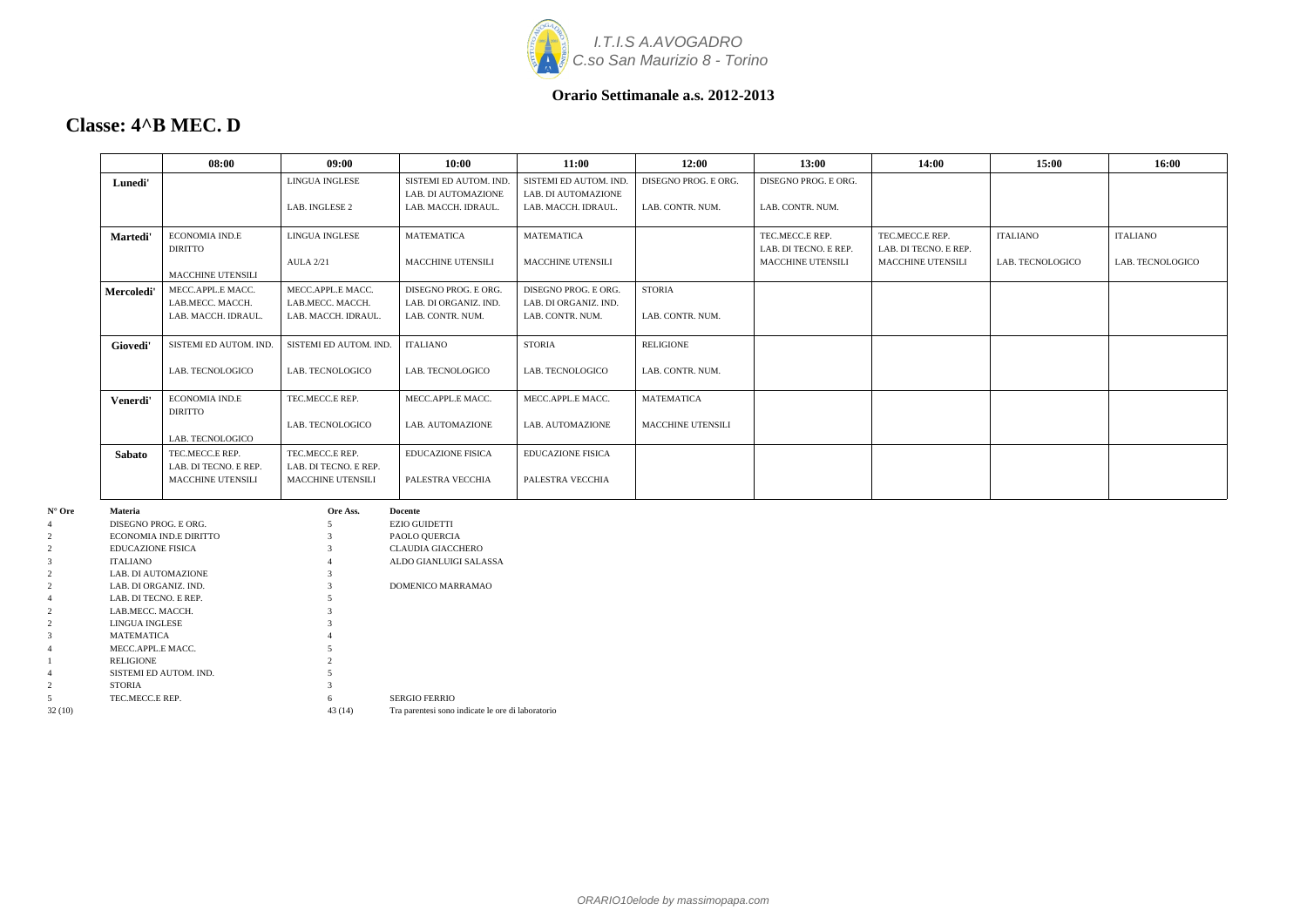

### **Classe: 4^B EL. AU**

|                   |                                              | 08:00                    | 09:00                     | 10:00                                             | 11:00                    | 12:00                    | 13:00             | 14:00             | 15:00             | 16:00             |
|-------------------|----------------------------------------------|--------------------------|---------------------------|---------------------------------------------------|--------------------------|--------------------------|-------------------|-------------------|-------------------|-------------------|
|                   | Lunedi'                                      | MATEMATICA               | <b>MATEMATICA</b>         | <b>ELETTRONICA</b>                                | <b>ELETTRONICA</b>       | ECONOMIA IND.E           | <b>RELIGIONE</b>  |                   |                   |                   |
|                   |                                              |                          |                           |                                                   |                          | <b>DIRITTO</b>           |                   |                   |                   |                   |
|                   |                                              | LAB. DI MISURE 2         | LAB. DI MISURE 2          | LAB. ELETTRONICA1                                 | LAB. ELETTRONICA1        |                          | LAB. ELETTRONICA1 |                   |                   |                   |
|                   |                                              |                          |                           |                                                   |                          | LAB. ELETTRONICA1        |                   |                   |                   |                   |
|                   | Martedi'                                     | <b>ELETTROTECNICA</b>    | ECONOMIA IND.E            | <b>ITALIANO</b>                                   | <b>ITALIANO</b>          | LINGUA INGLESE           |                   | TECNOLOGIE DIS. E | TECNOLOGIE DIS. E | TECNOLOGIE DIS. E |
|                   |                                              |                          | DIRITTO                   |                                                   |                          |                          |                   | PROG.             | PROG.             | PROG.             |
|                   |                                              | LAB. ELETTRONICA2        |                           | LAB. ELETTRONICA2                                 | LAB. ELETTRONICA2        | LAB. INGLESE 2           |                   | LAB. T.D.P.       | LAB. T.D.P.       | LAB. T.D.P.       |
|                   |                                              |                          | LAB. ELETTRONICA2         |                                                   |                          |                          |                   | LAB. DI TDP       | LAB. DI TDP       | LAB. DI TDP       |
|                   | Mercoledi'                                   |                          | TECNOLOGIE DIS. E         | <b>MATEMATICA</b>                                 | LINGUA INGLESE           | <b>ITALIANO</b>          |                   |                   |                   |                   |
|                   |                                              |                          | PROG.                     |                                                   |                          |                          |                   |                   |                   |                   |
|                   |                                              |                          |                           | LAB. DI MISURE 2                                  | LAB. DI MISURE 2         | LAB. DI MISURE 2         |                   |                   |                   |                   |
|                   |                                              |                          | LAB. DI TDP               |                                                   |                          |                          |                   |                   |                   |                   |
|                   | Giovedi'                                     | SISTEMI ELETTRICI        | <b>ELETTROTECNICA</b>     | <b>ELETTROTECNICA</b>                             | <b>ELETTROTECNICA</b>    | <b>ELETTRONICA</b>       |                   |                   |                   |                   |
|                   |                                              | AUTOM.                   |                           | LAB. DI ELETTROTEC.                               | LAB. DI ELETTROTEC.      |                          |                   |                   |                   |                   |
|                   |                                              |                          | SALA MACCH.               | SALA MACCH.                                       | SALA MACCH.              | SALA MACCH.              |                   |                   |                   |                   |
|                   |                                              | SALA MACCH.              | <b>ELETTRICHE</b>         | <b>ELETTRICHE</b>                                 | <b>ELETTRICHE</b>        | <b>ELETTRICHE</b>        |                   |                   |                   |                   |
|                   | Venerdi'                                     | <b>EMPTARICHEETTRICI</b> | <b>IMPIANTI ELETTRICI</b> | <b>STORIA</b>                                     | <b>EDUCAZIONE FISICA</b> | <b>EDUCAZIONE FISICA</b> |                   |                   |                   |                   |
|                   |                                              |                          |                           | LAB. DI MISURE 2                                  |                          |                          |                   |                   |                   |                   |
|                   |                                              | LAB. DI MISURE 2         | LAB. DI MISURE 2          |                                                   | PALESTRA NUOVA           | PALESTRA NUOVA           |                   |                   |                   |                   |
|                   | Sabato                                       | SISTEMI ELETTRICI        | SISTEMI ELETTRICI         | <b>STORIA</b>                                     | TECNOLOGIE DIS. E        |                          |                   |                   |                   |                   |
|                   |                                              | AUTOM.                   | AUTOM.                    |                                                   | PROG.                    |                          |                   |                   |                   |                   |
|                   |                                              | LAB. SISTEMI             | LAB. SISTEMI              | <b>AULA 2/30</b>                                  |                          |                          |                   |                   |                   |                   |
|                   |                                              | LAB. SISTEMI ELE         | LAB. SISTEMI ELE          |                                                   | <b>AULA 2/30</b>         |                          |                   |                   |                   |                   |
| $N^{\circ}$ Ore   | Materia                                      |                          | Ore Ass.                  | <b>Docente</b>                                    |                          |                          |                   |                   |                   |                   |
| 2                 |                                              | ECONOMIA IND.E DIRITTO   |                           |                                                   |                          |                          |                   |                   |                   |                   |
| 2                 | <b>EDUCAZIONE FISICA</b>                     |                          |                           |                                                   |                          |                          |                   |                   |                   |                   |
| $\mathbf{3}$      | <b>ELETTRONICA</b>                           |                          |                           | BENEDETTO MANNA                                   |                          |                          |                   |                   |                   |                   |
| $\overline{4}$    | <b>ELETTROTECNICA</b>                        |                          | $\sim$                    | <b>GIUSEPPE FRENI</b>                             |                          |                          |                   |                   |                   |                   |
| 2<br>$\mathbf{3}$ | <b>IMPIANTI ELETTRICI</b><br><b>ITALIANO</b> |                          |                           | ROCCO DEL GIUDICE                                 |                          |                          |                   |                   |                   |                   |
| 2                 | LAB. DI ELETTROTEC.                          |                          | $\mathcal{R}$             | <b>FILIPPO RICCIUTO</b>                           |                          |                          |                   |                   |                   |                   |
| 2                 | LAB. SISTEMI                                 |                          |                           | GIUSEPPE LEUZZI                                   |                          |                          |                   |                   |                   |                   |
| $\mathbf{3}$      | LAB. T.D.P.                                  |                          |                           | <b>GIUSEPPE LEUZZI</b>                            |                          |                          |                   |                   |                   |                   |
| 2                 | LINGUA INGLESE                               |                          |                           |                                                   |                          |                          |                   |                   |                   |                   |
| $\mathbf{3}$      | <b>MATEMATICA</b>                            |                          |                           |                                                   |                          |                          |                   |                   |                   |                   |
|                   | <b>RELIGIONE</b>                             |                          |                           |                                                   |                          |                          |                   |                   |                   |                   |
| $\mathbf{3}$      |                                              | SISTEMI ELETTRICI AUTOM. |                           |                                                   |                          |                          |                   |                   |                   |                   |
| 2                 | STORIA                                       |                          |                           |                                                   |                          |                          |                   |                   |                   |                   |
| 5 <sup>5</sup>    |                                              | TECNOLOGIE DIS. E PROG.  |                           |                                                   |                          |                          |                   |                   |                   |                   |
| 32(7)             |                                              |                          | 44 (10)                   | Tra parentesi sono indicate le ore di laboratorio |                          |                          |                   |                   |                   |                   |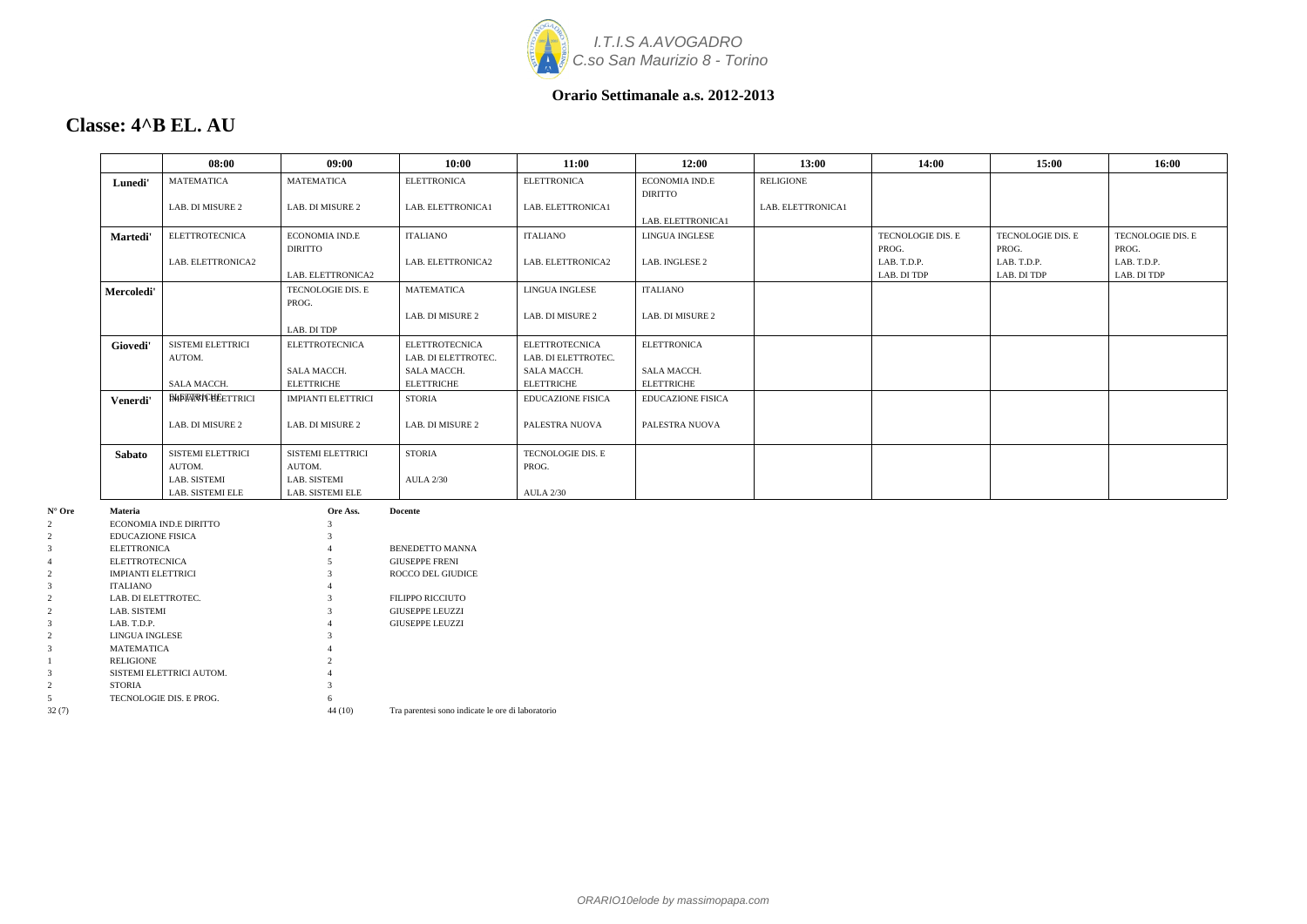

### **Classe: 5^A INF. A**

|               | 08:00                                           | 09:00                                    | 10:00                                    | 11:00                                         | 12:00                                         | 13:00                                            | 14:00                                                   | 15:00                                            | 16:00 |
|---------------|-------------------------------------------------|------------------------------------------|------------------------------------------|-----------------------------------------------|-----------------------------------------------|--------------------------------------------------|---------------------------------------------------------|--------------------------------------------------|-------|
| Lunedi'       | CALCOLO STAT.<br>LAB. CALCOLO                   | <b>ITALIANO</b>                          | <b>ITALIANO</b>                          | <b>LINGUA INGLESE</b>                         |                                               | <b>INFORMATICA E LAB.</b><br>LAB. DI INFORMATICA | <b>INFORMATICA E LAB.</b><br><b>LAB. DI INFORMATICA</b> | <b>INFORMATICA E LAB.</b><br>LAB. DI INFORMATICA |       |
|               | LAB. MULTIMEDIALE                               | LAB. MULTIMEDIALE                        | LAB. MULTIMEDIALE                        | LAB. INGLESE 2                                |                                               | LAB. INFORM.                                     | LAB. INFORM.                                            | LAB. INFORM.                                     |       |
| Martedi'      | CALCOLO STAT.                                   | LINGUA INGLESE                           | MATEMATICA E LAB.<br>LAB. MATEMATICA     | <b>SISTEMI INFORM</b><br>LAB. DI SISTEMI INF. | <b>SISTEMI INFORM</b>                         |                                                  |                                                         |                                                  |       |
|               | LAB. MATEMATICA INF.                            | LAB. MATEMATICA INF.                     | LAB. MATEMATICA INF                      | LAB. MATEMATICA INF.                          | LAB. MATEMATICA INF.                          |                                                  |                                                         |                                                  |       |
| Mercoledi'    | <b>EDUCAZIONE FISICA</b>                        | <b>EDUCAZIONE FISICA</b>                 | <b>STORIA</b>                            | <b>INFORMATICA E LAB.</b>                     | <b>INFORMATICA E LAB.</b>                     |                                                  |                                                         |                                                  |       |
|               | PALESTRA NUOVA                                  | PALESTRA NUOVA                           | LAB. MATEMATICA INF.                     | LAB. MATEMATICA INF.                          | LAB. MATEMATICA INF.                          |                                                  |                                                         |                                                  |       |
| Giovedi'      | CALCOLO STAT.                                   | LINGUA INGLESE                           | <b>RELIGIONE</b>                         | <b>ITALIANO</b>                               | <b>STORIA</b>                                 |                                                  |                                                         |                                                  |       |
|               | LAB. MATEMATICA INF.                            | LAB. MATEMATICA INF.                     | LAB. INFORM.                             | LAB. MULTIMEDIALE                             | LAB. MULTIMEDIALE                             |                                                  |                                                         |                                                  |       |
| Venerdi'      | <b>ELETTRONICA E TEL</b><br>LAB. DI ELETTRONICA | ELETTRONICA E TEL<br>LAB. DI ELETTRONICA | ELETTRONICA E TEL<br>LAB. DI ELETTRONICA | <b>SISTEMI INFORM</b><br>LAB. DI SISTEMI INF. | <b>SISTEMI INFORM</b><br>LAB. DI SISTEMI INF. |                                                  |                                                         |                                                  |       |
|               | LAB. ELETTRONICA1                               | LAB. ELETTRONICA1                        | LAB. ELETTRONICA1                        | LAB. INFORM.                                  | LAB. INFORM.                                  |                                                  |                                                         |                                                  |       |
| <b>Sabato</b> | MATEMATICA E LAB.<br>LAB. MATEMATICA            | MATEMATICA E LAB.                        | ELETTRONICA E TEL                        | <b>ELETTRONICA E TEL</b>                      | <b>SISTEMI INFORM</b>                         |                                                  |                                                         |                                                  |       |
|               | LAB. MATEMATICA INF.                            | LAB. MATEMATICA INF.                     | LAB. ELETTRONICA1                        | LAB. ELETTRONICA1                             | LAB. ELETTRONICA1                             |                                                  |                                                         |                                                  |       |

| $N^{\circ}$ Ore | <b>Materia</b>            | Ore Ass.       | <b>Docente</b>                                    |
|-----------------|---------------------------|----------------|---------------------------------------------------|
| 3               | CALCOLO STAT.             | 4              |                                                   |
| 2               | <b>EDUCAZIONE FISICA</b>  | 3              |                                                   |
| 5               | ELETTRONICA E TEL         | 6              | MICHELE CERICOLA                                  |
| 5               | <b>INFORMATICA E LAB.</b> | 6              |                                                   |
| 3               | <b>ITALIANO</b>           |                | <b>MARINA FRANCESA GHERRA</b>                     |
|                 | LAB. CALCOLO              | $\mathfrak{D}$ |                                                   |
| 3               | LAB. DI ELETTRONICA       |                |                                                   |
| 3               | LAB. DI INFORMATICA       | 4              | <b>FILOMENA DARAIO</b>                            |
| 3               | LAB. DI SISTEMI INF.      | 4              |                                                   |
| $\overline{c}$  | LAB. MATEMATICA           | 3              |                                                   |
| 3               | LINGUA INGLESE            |                |                                                   |
| 3               | <b>MATEMATICA E LAB.</b>  |                |                                                   |
|                 | <b>RELIGIONE</b>          | 2              |                                                   |
| 5               | <b>SISTEMI INFORM</b>     | 6              | LUISA DAL PAOS                                    |
|                 | <b>STORIA</b>             | $\mathcal{R}$  | <b>MARINA FRANCESA GHERRA</b>                     |
| 32(12)          |                           | 42(17)         | Tra parentesi sono indicate le ore di laboratorio |
|                 |                           |                |                                                   |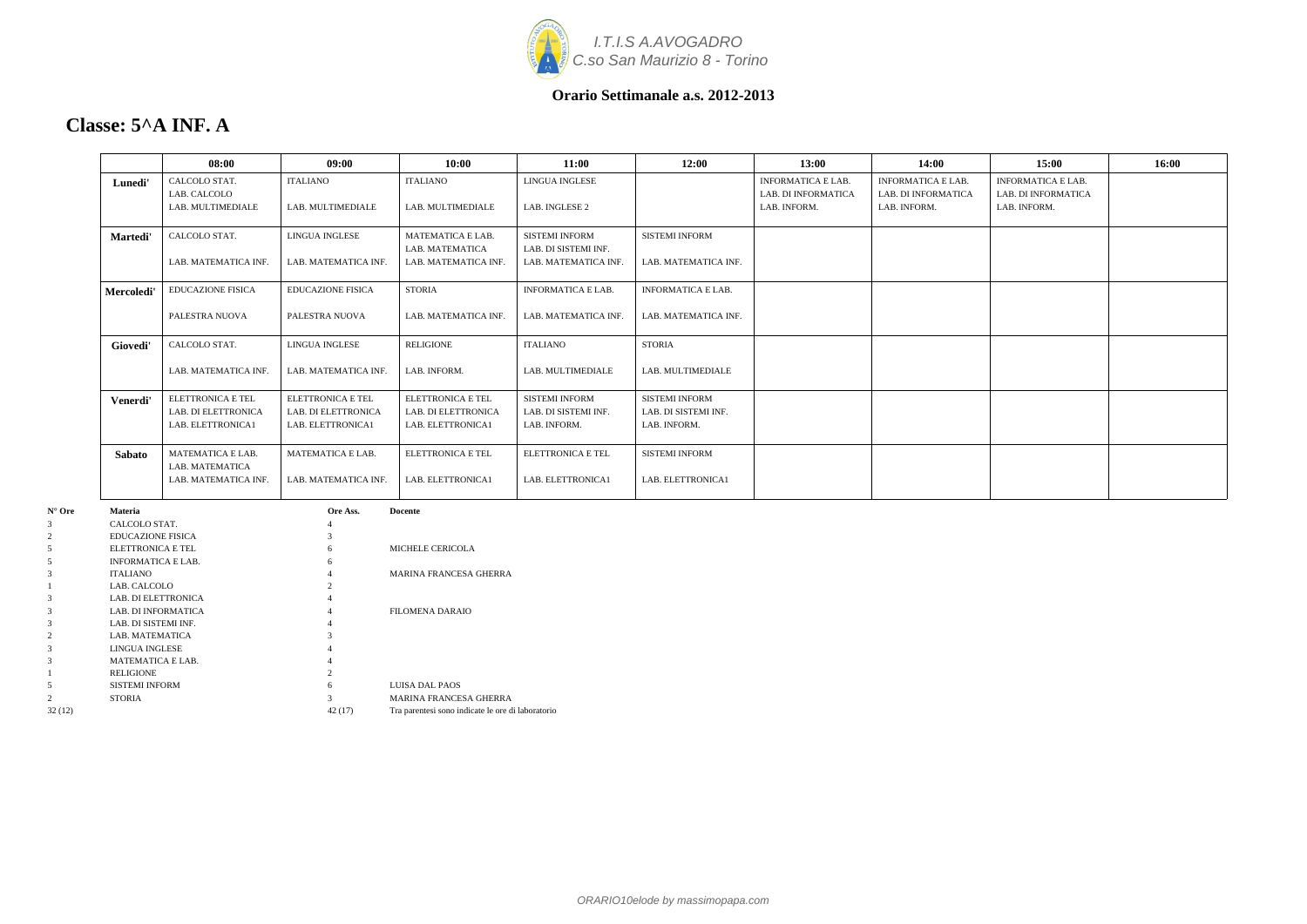

## **Classe: 5^A LIC. D**

|                                                     | 08:00                    | 09:00                                | 10:00                                   | 11:00             | 12:00                                  | 13:00                                         | 14:00                                      | 15:00                           | 16:00                           |
|-----------------------------------------------------|--------------------------|--------------------------------------|-----------------------------------------|-------------------|----------------------------------------|-----------------------------------------------|--------------------------------------------|---------------------------------|---------------------------------|
| Lunedi'                                             | <b>EDUCAZIONE FISICA</b> | <b>EDUCAZIONE FISICA</b>             | <b>RELIGIONE</b>                        | <b>ITALIANO</b>   | <b>ITALIANO</b>                        |                                               |                                            |                                 |                                 |
|                                                     | PALESTRA NUOVA           | PALESTRA NUOVA                       | <b>AULA 4/10</b>                        | <b>AULA 4/10</b>  | <b>AULA 4/10</b>                       |                                               |                                            |                                 |                                 |
| Martedi'                                            | <b>FILOSOFIA</b>         | <b>MATEMATICA</b>                    | <b>SCIENZE DELLA TERRA</b>              | LINGUA INGLESE    |                                        | <b>INFORMATICA E SISTEMI</b>                  | <b>INFORMATICA E SISTEMI</b>               | CHIMICA E LAB.                  | CHIMICA E LAB.                  |
|                                                     | <b>AULA 2/32</b>         | <b>AULA 2/32</b>                     | <b>AULA 2/32</b>                        | LAB. INGLESE 2    |                                        | AUT<br>LAB. DI INFORMATICA<br>LAB. INFORM.    | AUT<br>LAB. DI INFORMATICA<br>LAB. INFORM. | LAB. CHIMICA<br>LAB. DI CHIMICA | LAB. CHIMICA<br>LAB. DI CHIMICA |
| Mercoledi'                                          | ITALIANO                 | <b>ITALIANO</b>                      | <b>BIOLOGIA E LAB.</b><br>LAB. BIOLOGIA | <b>FILOSOFIA</b>  | LINGUA INGLESE                         | LINGUA INGLESE                                |                                            |                                 |                                 |
|                                                     | <b>AULA 2/25</b>         | <b>AULA 2/25</b>                     | <b>LAB. DI SCIENZE</b>                  | <b>AULA 2/21</b>  | <b>AULA 2/21</b>                       | <b>AULA 2/21</b>                              |                                            |                                 |                                 |
| Giovedi'                                            |                          | <b>MATEMATICA</b><br>LAB. MATEMATICA | <b>INFORMATICA E SISTEMI</b><br>AUT     | <b>STORIA</b>     | FISICA E LABORATORIO<br>LAB. DI FISICA | <b>FISICA E LABORATORIO</b><br>LAB. DI FISICA |                                            |                                 |                                 |
|                                                     |                          | LAB. MATEM. B.                       | <b>AULA 2/31</b>                        | <b>AULA 2/31</b>  | LAB. DI FISICA 1                       | LAB. DI FISICA 1                              |                                            |                                 |                                 |
| Venerdi'                                            | <b>STORIA</b>            | <b>STORIA</b>                        | <b>FILOSOFIA</b>                        | <b>MATEMATICA</b> | <b>MATEMATICA</b>                      | <b>BIOLOGIA E LAB.</b>                        |                                            |                                 |                                 |
|                                                     | <b>AULA 2/30</b>         | <b>AULA 2/30</b>                     | <b>AULA 2/30</b>                        | <b>AULA 2/30</b>  | <b>AULA 2/30</b>                       | <b>AULA 2/30</b>                              |                                            |                                 |                                 |
| Sabato                                              | FISICA E LABORATORIO     | FISICA E LABORATORIO                 | <b>SCIENZE DELLA TERRA</b>              | CHIMICA E LAB.    |                                        |                                               |                                            |                                 |                                 |
|                                                     | LAB. DI FISICA 2         | LAB. DI FISICA 2                     | <b>AULA 2/26</b>                        | LAB. DI SCIENZE   |                                        |                                               |                                            |                                 |                                 |
| Materia<br><b>BIOLOGIA E LAB.</b><br>CHIMICA E LAB. |                          | Ore Ass.                             | Docente<br>LAURA CUGUDDA                |                   |                                        |                                               |                                            |                                 |                                 |

| $N^{\circ}$ Ore | <b>Materia</b>                   | Ore Ass.       | <b>Docente</b>                                    |
|-----------------|----------------------------------|----------------|---------------------------------------------------|
| $\overline{2}$  | <b>BIOLOGIA E LAB.</b>           | 3              | LAURA CUGUDDA                                     |
| 3               | CHIMICA E LAB.                   | 4              |                                                   |
| $\overline{2}$  | <b>EDUCAZIONE FISICA</b>         | 3              | ROMANA BELLOTTO                                   |
| 3               | <b>FILOSOFIA</b>                 |                |                                                   |
| 4               | <b>FISICA E LABORATORIO</b>      |                |                                                   |
| 3               | <b>INFORMATICA E SISTEMI AUT</b> |                |                                                   |
| 4               | <b>ITALIANO</b>                  | 5              | ALDO GIANLUIGI SALASSA                            |
|                 | LAB. BIOLOGIA                    |                | <b>FAUSTINA TONDOLO</b>                           |
| $\overline{2}$  | LAB. CHIMICA                     |                |                                                   |
| $\overline{2}$  | LAB. DI FISICA                   |                |                                                   |
| $\overline{2}$  | <b>LAB. DI INFORMATICA</b>       |                |                                                   |
|                 | LAB. MATEMATICA                  | $\mathfrak{D}$ | <b>GIUSEPPE SCARPINATI</b>                        |
| 3               | LINGUA INGLESE                   |                |                                                   |
| 4               | <b>MATEMATICA</b>                |                |                                                   |
|                 | <b>RELIGIONE</b>                 | $\mathfrak{D}$ |                                                   |
| $\overline{2}$  | <b>SCIENZE DELLA TERRA</b>       |                | <b>LAURA CUGUDDA</b>                              |
| 3               | <b>STORIA</b>                    |                |                                                   |
| 34(8)           |                                  | 46(13)         | Tra parentesi sono indicate le ore di laboratorio |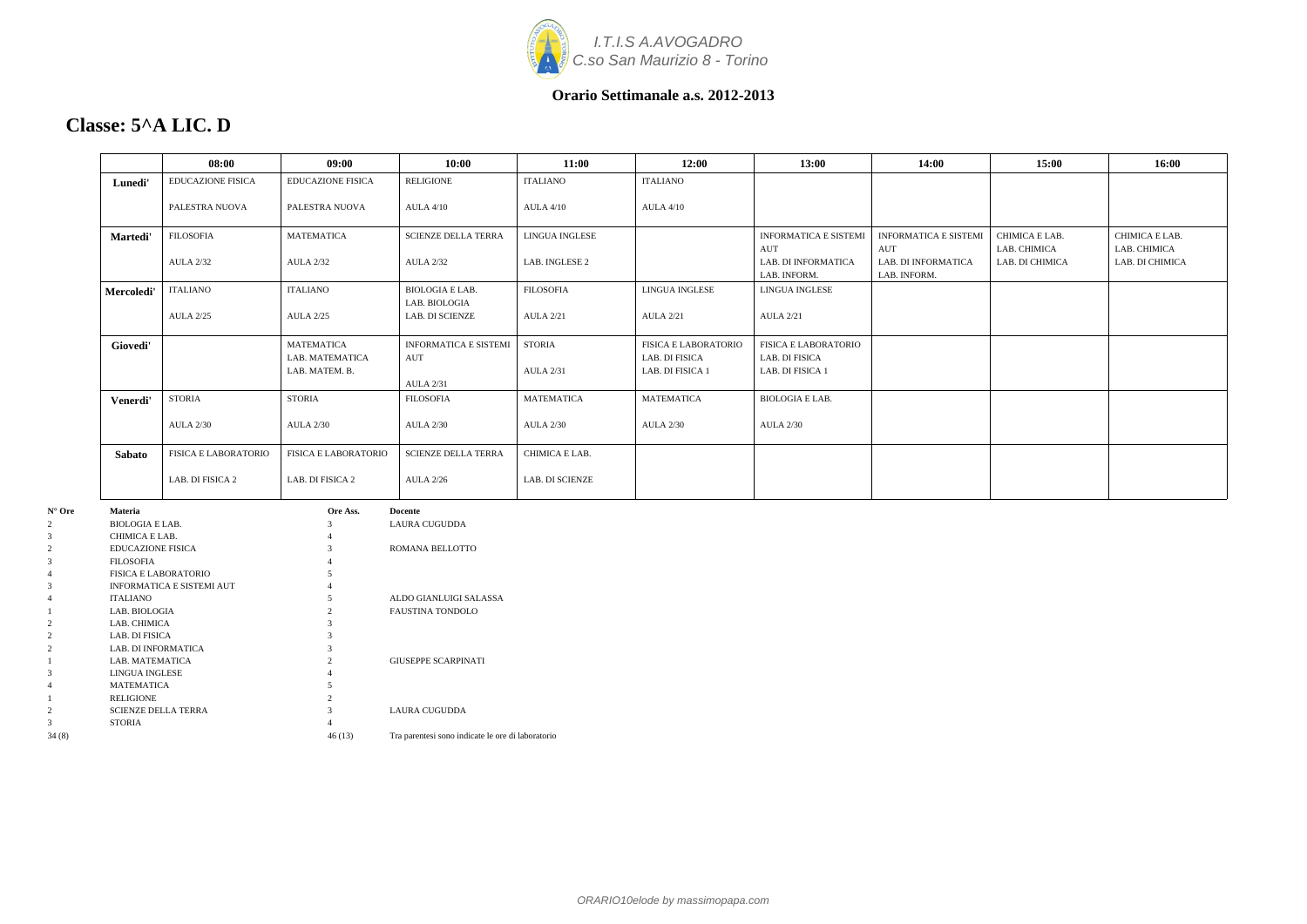

### **Classe: 5^A MEC. D**

|                  |                          | 08:00                  | 09:00                 | 10:00                    | 11:00                    | 12:00                  | 13:00                  | 14:00                 | 15:00                 | 16:00                 |
|------------------|--------------------------|------------------------|-----------------------|--------------------------|--------------------------|------------------------|------------------------|-----------------------|-----------------------|-----------------------|
|                  | Lunedi'                  | <b>STORIA</b>          | DISEGNO PROG. E ORG.  | DISEGNO PROG. E ORG.     | ECONOMIA IND.E           | LINGUA INGLESE         |                        |                       |                       |                       |
|                  |                          |                        |                       |                          | <b>DIRITTO</b>           |                        |                        |                       |                       |                       |
|                  |                          | LAB. CONTR. NUM.       | LAB. CONTR. NUM.      | LAB. CONTR. NUM.         |                          | LAB. INGLESE 2         |                        |                       |                       |                       |
|                  |                          |                        |                       |                          | LAB. CONTR. NUM.         |                        |                        |                       |                       |                       |
|                  | Martedi'                 | RELIGIONE              | MECC.APPL.E MACC.     | MECC.APPL.E MACC.        | <b>STORIA</b>            | TEC.MECC.E REP.        |                        |                       |                       |                       |
|                  |                          |                        |                       |                          |                          | LAB. DI TECNO. E REP.  |                        |                       |                       |                       |
|                  |                          | LAB. TECNOLOGICO       | LAB. MACCH. IDRAUL.   | LAB. MACCH. IDRAUL.      | LAB. CONTR. NUM.         | LAB. TECNOLOGICO       |                        |                       |                       |                       |
|                  | Mercoledi'               | DISEGNO PROG. E ORG.   | <b>MATEMATICA</b>     | <b>ECONOMIA IND.E</b>    | MECC.APPL.E MACC.        | <b>ITALIANO</b>        |                        |                       |                       |                       |
|                  |                          |                        |                       | <b>DIRITTO</b>           |                          |                        |                        |                       |                       |                       |
|                  |                          | LAB. CONTR. NUM.       | LAB. CONTR. NUM.      |                          | MACCHINE UTENSILI        | AULA DISEGNO 2         |                        |                       |                       |                       |
|                  |                          |                        |                       | MACCHINE UTENSILI        |                          |                        |                        |                       |                       |                       |
|                  | Giovedi'                 |                        | LINGUA INGLESE        | <b>MATEMATICA</b>        | <b>MATEMATICA</b>        |                        | TEC.MECC.E REP.        | TEC.MECC.E REP.       | DISEGNO PROG. E ORG.  | DISEGNO PROG. E ORG.  |
|                  |                          |                        |                       |                          |                          |                        | LAB. DI TECNO. E REP.  | LAB. DI TECNO. E REP. | LAB. DI ORGANIZ. IND. | LAB. DI ORGANIZ. IND. |
|                  |                          |                        | AULA DISEGNO 2        | <b>AULA 2/30</b>         | <b>AULA 2/30</b>         |                        | LAB. CONTR. NUM.       | LAB. CONTR. NUM.      | LAB. CONTR. NUM.      | LAB. CONTR. NUM.      |
|                  | Venerdi'                 | TEC.MECC.E REP.        | TEC.MECC.E REP.       | MECC.APPL.E MACC.        | SISTEMI ED AUTOM. IND.   | SISTEMI ED AUTOM. IND. | SISTEMI ED AUTOM. IND. |                       |                       |                       |
|                  |                          | LAB. DI TECNO. E REP.  | LAB. DI TECNO. E REP. |                          | LAB. DI AUTOMAZIONE      | LAB. DI AUTOMAZIONE    |                        |                       |                       |                       |
|                  |                          | LAB. CONTR. NUM.       | LAB. CONTR. NUM.      | LAB. MACCH. IDRAUL.      | LAB. MACCH. IDRAUL.      | LAB. MACCH. IDRAUL.    | LAB. MACCH. IDRAUL.    |                       |                       |                       |
|                  | Sabato                   | <b>ITALIANO</b>        | <b>ITALIANO</b>       | <b>EDUCAZIONE FISICA</b> | <b>EDUCAZIONE FISICA</b> |                        |                        |                       |                       |                       |
|                  |                          | LAB. CONTR. NUM.       | LAB. CONTR. NUM.      | PALESTRA NUOVA           | PALESTRA NUOVA           |                        |                        |                       |                       |                       |
| $N^{\circ}$ Ore  | Materia                  |                        | Ore Ass.              | <b>Docente</b>           |                          |                        |                        |                       |                       |                       |
| 5                | DISEGNO PROG. E ORG.     |                        |                       | <b>EZIO GUIDETTI</b>     |                          |                        |                        |                       |                       |                       |
| $\boldsymbol{2}$ |                          | ECONOMIA IND.E DIRITTO |                       | PAOLO QUERCIA            |                          |                        |                        |                       |                       |                       |
| $\mathfrak{2}$   | <b>EDUCAZIONE FISICA</b> |                        |                       | ELISA MARIA GATTIGLIA    |                          |                        |                        |                       |                       |                       |
| 3                | <b>ITALIANO</b>          |                        |                       | DOMENICO CASABLANCA      |                          |                        |                        |                       |                       |                       |
| $\mathfrak{2}$   | LAB. DI AUTOMAZIONE      |                        |                       |                          |                          |                        |                        |                       |                       |                       |
| $\overline{2}$   | LAB. DI ORGANIZ. IND.    |                        |                       | MARIO ARDENGO            |                          |                        |                        |                       |                       |                       |
| 5                | LAB. DI TECNO. E REP.    |                        |                       |                          |                          |                        |                        |                       |                       |                       |
| $\overline{c}$   | LINGUA INGLESE           |                        |                       |                          |                          |                        |                        |                       |                       |                       |
| 3                | MATEMATICA               |                        |                       |                          |                          |                        |                        |                       |                       |                       |
| 4                | MECC.APPL.E MACC.        |                        |                       |                          |                          |                        |                        |                       |                       |                       |
|                  | RELIGIONE                |                        |                       |                          |                          |                        |                        |                       |                       |                       |
| $\mathcal{R}$    | SISTEMI ED AUTOM. IND.   |                        |                       |                          |                          |                        |                        |                       |                       |                       |

2 STORIA 3

5 TEC.MECC.E REP. 6 ANTONIO CINQUINO 32 (9) 43 (12) Tra parentesi sono indicate le ore di laboratorio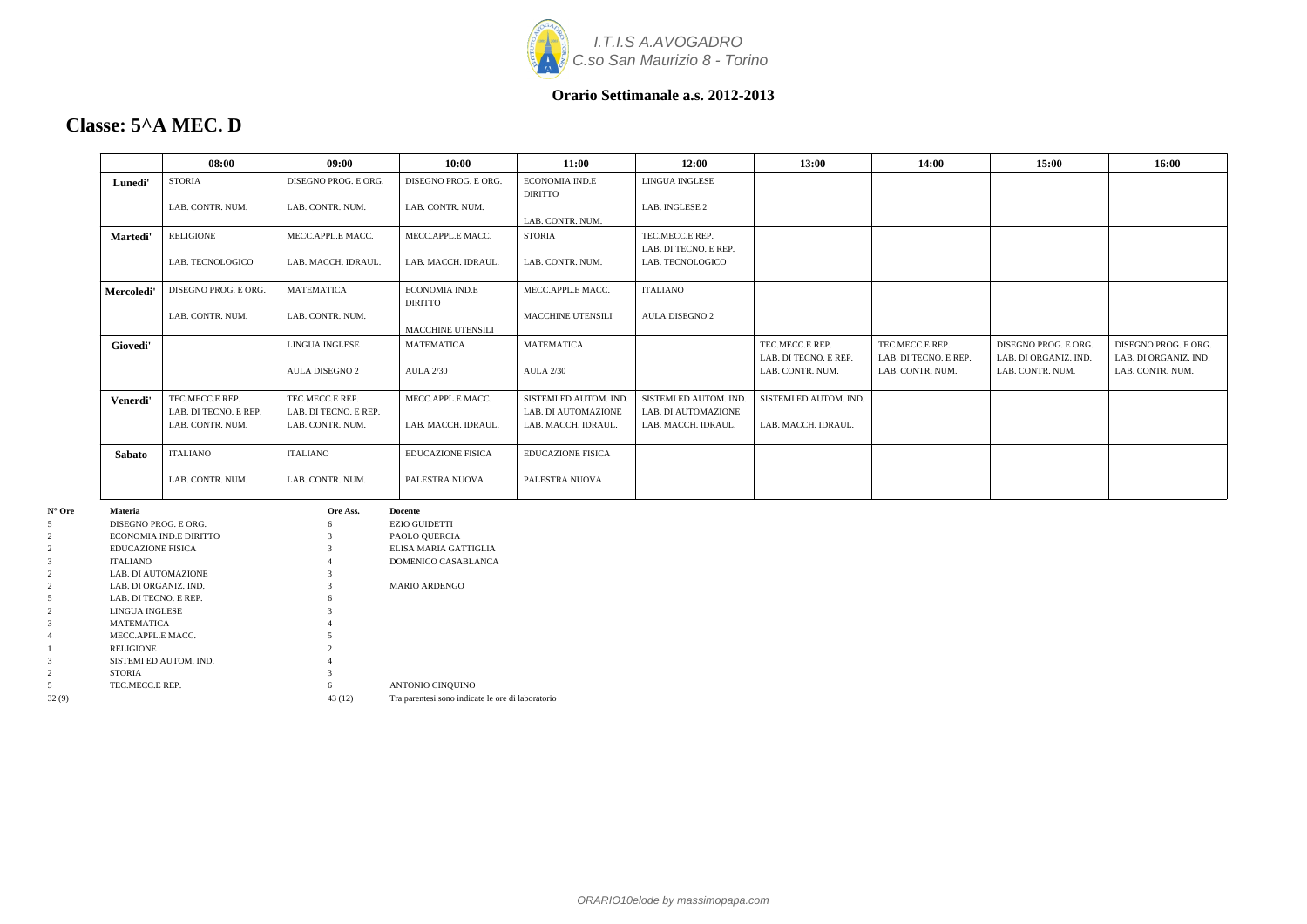

### **Classe: 5^A EL. AU**

3 MATEMATICA 4 1 RELIGIONE 2<br>4 SISTEMI ELETTRICI AUTOM. 5

2 STORIA 3 4 TECNOLOGIE DIS. E PROG. 5

|         |                           | 08:00                    | 09:00                     | 10:00                     | 11:00                 | 12:00                 | 13:00                    | 14:00                    | 15:00 | 16:00 |
|---------|---------------------------|--------------------------|---------------------------|---------------------------|-----------------------|-----------------------|--------------------------|--------------------------|-------|-------|
|         | Lunedi'                   | <b>SISTEMI ELETTRICI</b> | <b>SISTEMI ELETTRICI</b>  | <b>STORIA</b>             | <b>LINGUA INGLESE</b> |                       |                          |                          |       |       |
|         |                           | AUTOM.                   | AUTOM.                    |                           |                       |                       |                          |                          |       |       |
|         |                           |                          | LAB. SISTEMI              | LAB. DI MISURE 2          | <b>AULA 2/21</b>      |                       |                          |                          |       |       |
|         |                           | LAB. SISTEMI ELE         | LAB. SISTEMI ELE          |                           |                       |                       |                          |                          |       |       |
|         | Martedi'                  | SISTEMI ELETTRICI        | <b>IMPIANTI ELETTRICI</b> | <b>IMPIANTI ELETTRICI</b> | <b>ITALIANO</b>       | <b>ITALIANO</b>       | TECNOLOGIE DIS. E        |                          |       |       |
|         |                           | AUTOM.                   |                           |                           |                       |                       | PROG.                    |                          |       |       |
|         |                           |                          | LAB. DI MISURE 1          | LAB. DI MISURE 1          | LAB. DI MISURE 1      | LAB. DI MISURE 1      |                          |                          |       |       |
|         |                           | LAB. DI MISURE 1         |                           |                           |                       |                       | LAB. DI MISURE 2         |                          |       |       |
|         | Mercoledi'                | SISTEMI ELETTRICI        | <b>IMPIANTI ELETTRICI</b> | <b>IMPIANTI ELETTRICI</b> | <b>ELETTROTECNICA</b> | <b>ELETTROTECNICA</b> | <b>ELETTROTECNICA</b>    |                          |       |       |
|         |                           | AUTOM.                   |                           |                           | LAB. DI ELETTROTEC.   | LAB. DI ELETTROTEC.   | LAB. DI ELETTROTEC.      |                          |       |       |
|         |                           |                          | LAB. DI MISURE 1          | LAB. DI MISURE 1          | SALA MACCH.           | SALA MACCH.           | SALA MACCH.              |                          |       |       |
|         |                           | LAB. DI MISURE 1         |                           |                           | <b>ELETTRICHE</b>     | <b>ELETTRICHE</b>     | <b>ELETTRICHE</b>        |                          |       |       |
|         | Giovedi'                  | <b>ECONOMIA IND.E</b>    | LINGUA INGLESE            | ITALIANO                  | <b>STORIA</b>         | MATEMATICA            |                          |                          |       |       |
|         |                           | <b>DIRITTO</b>           |                           |                           |                       |                       |                          |                          |       |       |
|         |                           |                          | LAB. INGLESE 2            | LAB. DI MISURE 1          | LAB. DI MISURE 1      | LAB. SISTEMI ELE      |                          |                          |       |       |
|         |                           | AULA DISEGNO 2           |                           |                           |                       |                       |                          |                          |       |       |
|         |                           | <b>MATEMATICA</b>        | <b>MATEMATICA</b>         | ECONOMIA IND.E            | <b>RELIGIONE</b>      |                       | <b>EDUCAZIONE FISICA</b> | <b>EDUCAZIONE FISICA</b> |       |       |
|         | Venerdi'                  |                          |                           | <b>DIRITTO</b>            |                       |                       |                          |                          |       |       |
|         |                           | <b>AULA 2/28</b>         | <b>AULA 2/28</b>          |                           | AULA DISEGNO 2        |                       | PALESTRA NUOVA           | PALESTRA NUOVA           |       |       |
|         |                           |                          |                           | AULA DISEGNO 2            |                       |                       |                          |                          |       |       |
|         | <b>Sabato</b>             | <b>ELETTROTECNICA</b>    | <b>ELETTROTECNICA</b>     | TECNOLOGIE DIS. E         | TECNOLOGIE DIS. E     | TECNOLOGIE DIS. E     |                          |                          |       |       |
|         |                           |                          |                           | PROG.                     | PROG.                 | PROG.                 |                          |                          |       |       |
|         |                           | SALA MACCH.              | SALA MACCH.               | LAB. T.D.P.               | LAB. T.D.P.           | LAB. T.D.P.           |                          |                          |       |       |
|         |                           | <b>ELETTRICHE</b>        | <b>ELETTRICHE</b>         | LAB. DI TDP               | LAB. DI TDP           | LAB. DI TDP           |                          |                          |       |       |
| Materia |                           |                          | Ore Ass.                  | <b>Docente</b>            |                       |                       |                          |                          |       |       |
|         |                           | ECONOMIA IND.E DIRITTO   | 3                         |                           |                       |                       |                          |                          |       |       |
|         | <b>EDUCAZIONE FISICA</b>  |                          |                           |                           |                       |                       |                          |                          |       |       |
|         | <b>ELETTROTECNICA</b>     |                          |                           | <b>GIUSEPPE FRENI</b>     |                       |                       |                          |                          |       |       |
|         | <b>IMPIANTI ELETTRICI</b> |                          | $\sim$                    | <b>ROCCO DEL GIUDICE</b>  |                       |                       |                          |                          |       |       |
|         | <b>ITALIANO</b>           |                          |                           |                           |                       |                       |                          |                          |       |       |
|         | LAB. DI ELETTROTEC.       |                          |                           | ANTONINO MORENA           |                       |                       |                          |                          |       |       |
|         | LAB. SISTEMI              |                          |                           | <b>GIUSEPPE LEUZZI</b>    |                       |                       |                          |                          |       |       |
|         | LAB. T.D.P.               |                          |                           | <b>GIUSEPPE LEUZZI</b>    |                       |                       |                          |                          |       |       |
|         | LINGUA INGLESE            |                          |                           |                           |                       |                       |                          |                          |       |       |
|         | <b>MATEMATICA</b>         |                          | $\overline{4}$            |                           |                       |                       |                          |                          |       |       |

4 SISTEMI ELETTRICI AUTOM. 5

32 (8) 43 (11) Tra parentesi sono indicate le ore di laboratorio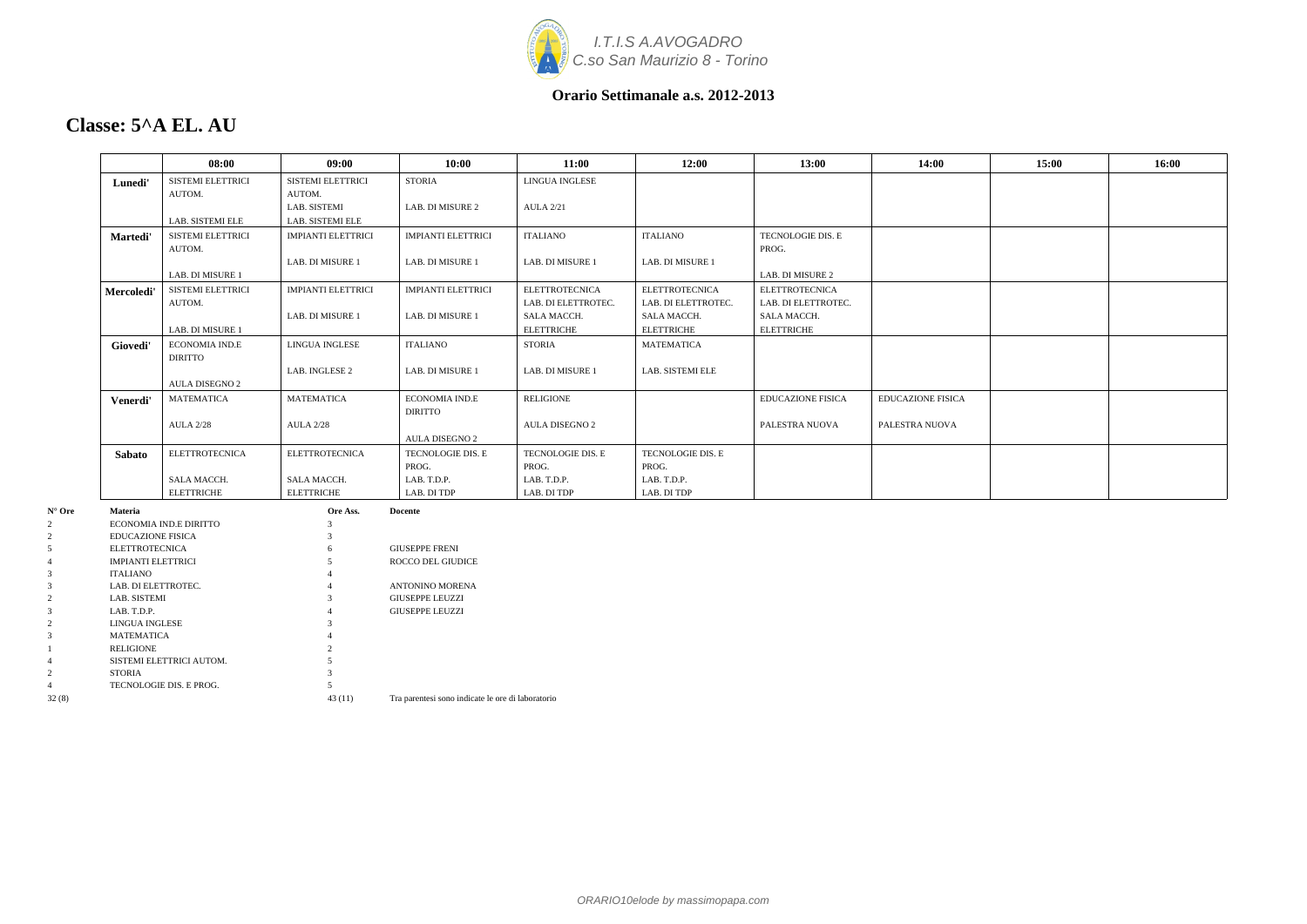

### **Classe: 5^B INF. A**

|                | 08:00                    | 09:00                                         | 10:00                                            | 11:00                                            | 12:00                                            | 13:00                                    | 14:00                                                  | 15:00                                                  | 16:00 |
|----------------|--------------------------|-----------------------------------------------|--------------------------------------------------|--------------------------------------------------|--------------------------------------------------|------------------------------------------|--------------------------------------------------------|--------------------------------------------------------|-------|
| Lunedi'        |                          | <b>SISTEMI INFORM</b><br>LAB. DI SISTEMI INF. | <b>SISTEMI INFORM</b><br>LAB. DI SISTEMI INF.    | <b>SISTEMI INFORM</b>                            | LINGUA INGLESE                                   | <b>STORIA</b>                            |                                                        |                                                        |       |
|                |                          | LAB. DI SISTEMI INF                           | LAB. DI SISTEMI INF                              | LAB. DI SISTEMI INF                              | <b>AULA 2/21</b>                                 | LAB. DI SISTEMI INF                      |                                                        |                                                        |       |
| Martedi'       | <b>ITALIANO</b>          | <b>ITALIANO</b>                               | LINGUA INGLESE                                   | <b>INFORMATICA E LAB.</b>                        | <b>INFORMATICA E LAB.</b><br>LAB. DI INFORMATICA | <b>RELIGIONE</b>                         |                                                        |                                                        |       |
|                | <b>AULA DISEGNO 2</b>    | <b>AULA DISEGNO 2</b>                         | <b>AULA DISEGNO 2</b>                            | LAB. INFORM.                                     | LAB. INFORM.                                     | <b>AULA 2/18</b>                         |                                                        |                                                        |       |
| Mercoledi'     |                          | <b>MATEMATICA E LAB.</b>                      | <b>EDUCAZIONE FISICA</b>                         | <b>EDUCAZIONE FISICA</b>                         |                                                  | ELETTRONICA E TEL<br>LAB. DI ELETTRONICA | <b>ELETTRONICA E TEL</b><br><b>LAB. DI ELETTRONICA</b> | <b>ELETTRONICA E TEL</b><br><b>LAB. DI ELETTRONICA</b> |       |
|                |                          | LAB. MULTIMEDIALE                             | PALESTRA NUOVA                                   | PALESTRA NUOVA                                   |                                                  | LAB. ELETTRONICA1                        | LAB. ELETTRONICA1                                      | LAB. ELETTRONICA1                                      |       |
| Giovedi'       | <b>ITALIANO</b>          | <b>STORIA</b>                                 | CALCOLO STAT.                                    | <b>SISTEMI INFORM</b>                            | <b>SISTEMI INFORM</b><br>LAB. DI SISTEMI INF.    | LINGUA INGLESE                           |                                                        |                                                        |       |
|                | LAB. DI SISTEMI INF      | LAB. DI SISTEMI INF                           | LAB. INFORM.2                                    | LAB. INFORM.2                                    | LAB. INFORM.2                                    | LAB. INGLESE 2                           |                                                        |                                                        |       |
| Venerdi'       |                          | <b>INFORMATICA E LAB.</b>                     | <b>INFORMATICA E LAB.</b><br>LAB. DI INFORMATICA | <b>INFORMATICA E LAB.</b><br>LAB. DI INFORMATICA | <b>MATEMATICA E LAB.</b><br>LAB. MATEMATICA      | MATEMATICA E LAB.<br>LAB. MATEMATICA     |                                                        |                                                        |       |
|                |                          | LAB. MATEMATICA INF.                          | LAB. MATEMATICA INF.                             | LAB. MATEMATICA INF.                             | LAB. INFORM.2                                    | LAB. INFORM.2                            |                                                        |                                                        |       |
| Sabato         | <b>ELETTRONICA E TEL</b> | <b>ELETTRONICA E TEL</b>                      | CALCOLO STAT.<br>LAB. CALCOLO                    | CALCOLO STAT.                                    |                                                  |                                          |                                                        |                                                        |       |
|                | LAB. ELETTRONICA1        | LAB. ELETTRONICA1                             | LAB. MATEMATICA INF.                             | LAB. MATEMATICA INF.                             |                                                  |                                          |                                                        |                                                        |       |
| <b>Materia</b> |                          | Ore Ass.                                      | <b>Docente</b>                                   |                                                  |                                                  |                                          |                                                        |                                                        |       |

| $N^{\circ}$ Ore | <b>Materia</b>             | Ore Ass.       | <b>Docente</b>                                    |
|-----------------|----------------------------|----------------|---------------------------------------------------|
| 3               | CALCOLO STAT.              | 4              |                                                   |
| 2               | <b>EDUCAZIONE FISICA</b>   | 3              |                                                   |
| 5               | ELETTRONICA E TEL          | 6              | MICHELE CERICOLA                                  |
| 5               | <b>INFORMATICA E LAB.</b>  | 6              |                                                   |
| 3               | <b>ITALIANO</b>            | 4              | <b>BIANCA MARIA PIGATI</b>                        |
|                 | LAB. CALCOLO               | $\mathfrak{D}$ |                                                   |
| 3               | LAB. DI ELETTRONICA        | 4              |                                                   |
| 3               | <b>LAB. DI INFORMATICA</b> | 4              | <b>MASSIMO PAPA</b>                               |
| 3               | LAB. DI SISTEMI INF.       | 4              |                                                   |
| 2               | LAB. MATEMATICA            | 3              |                                                   |
| 3               | LINGUA INGLESE             | 4              |                                                   |
| 3               | <b>MATEMATICA E LAB.</b>   | 4              |                                                   |
|                 | <b>RELIGIONE</b>           | $\mathfrak{D}$ |                                                   |
| 5               | <b>SISTEMI INFORM</b>      | 6              | <b>LUISA DAL PAOS</b>                             |
| 2               | <b>STORIA</b>              | 3              | <b>BIANCA MARIA PIGATI</b>                        |
| 32(12)          |                            | 42 (17)        | Tra parentesi sono indicate le ore di laboratorio |
|                 |                            |                |                                                   |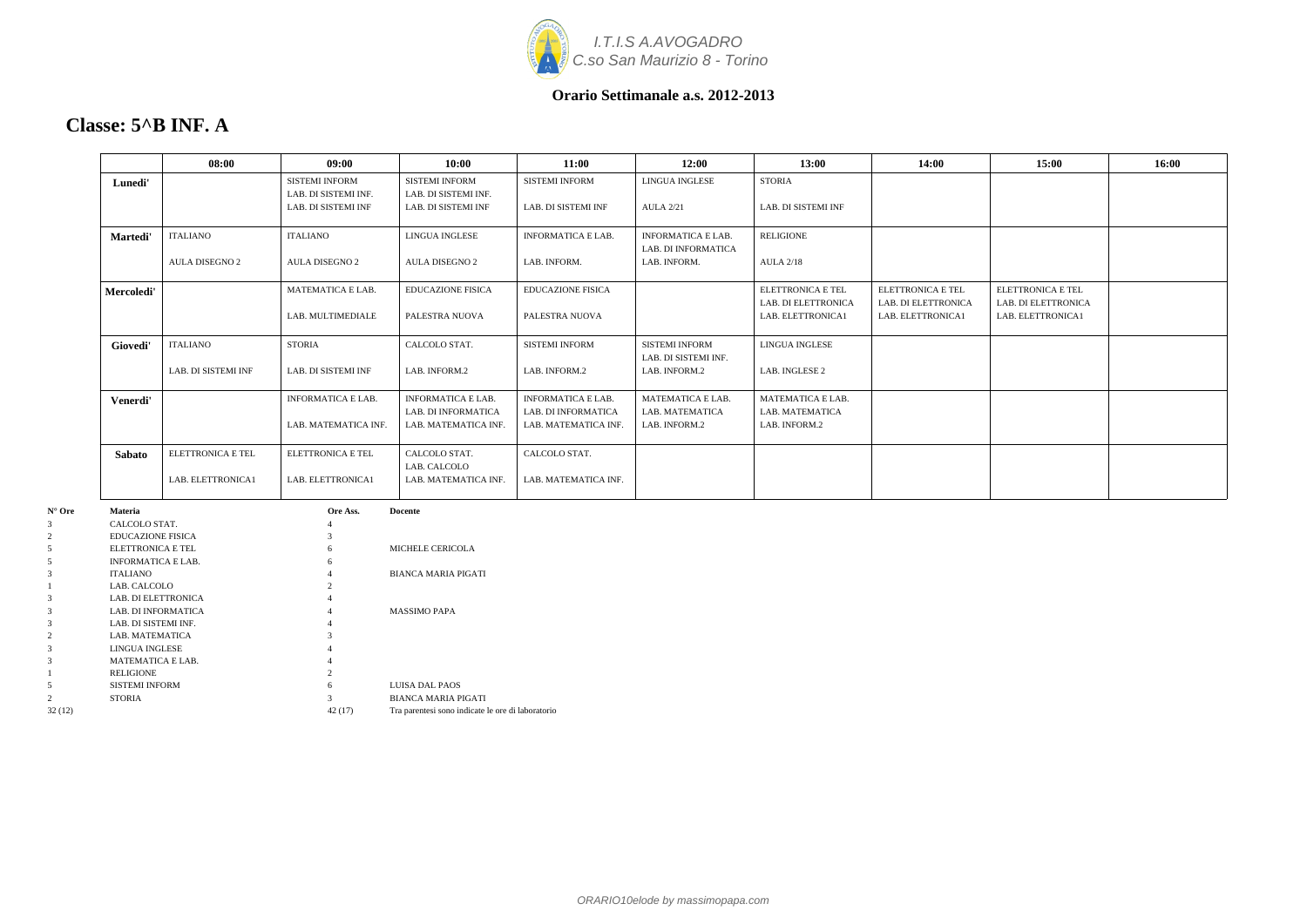

### **Classe: 5^B LIC. D**

|                                |                                              | 08:00                      | 09:00                                                             | 10:00                                                      | 11:00                                | 12:00                        | 13:00                                             | 14:00                                             | 15:00                                                                      | 16:00                                                                      |
|--------------------------------|----------------------------------------------|----------------------------|-------------------------------------------------------------------|------------------------------------------------------------|--------------------------------------|------------------------------|---------------------------------------------------|---------------------------------------------------|----------------------------------------------------------------------------|----------------------------------------------------------------------------|
|                                | Lunedi'                                      | <b>MATEMATICA</b>          | <b>MATEMATICA</b>                                                 | LINGUA INGLESE                                             | <b>BIOLOGIA E LAB.</b>               | <b>SCIENZE DELLA TERRA</b>   |                                                   |                                                   |                                                                            |                                                                            |
|                                |                                              | <b>AULA 4/12</b>           | <b>AULA 4/12</b>                                                  | LAB. INGLESE 2                                             | LAB. DI SCIENZE                      | LAB. DI SCIENZE              |                                                   |                                                   |                                                                            |                                                                            |
|                                | Martedi'                                     |                            | <b>FISICA E LABORATORIO</b><br>LAB. DI FISICA<br>LAB. DI FISICA 1 | FISICA E LABORATORIO<br>LAB. DI FISICA<br>LAB. DI FISICA 1 | <b>FILOSOFIA</b><br><b>AULA 2/15</b> |                              | CHIMICA E LAB.<br>LAB. CHIMICA<br>LAB. DI CHIMICA | CHIMICA E LAB.<br>LAB. CHIMICA<br>LAB. DI CHIMICA | <b>INFORMATICA E SISTEMI</b><br>AUT<br>LAB. DI INFORMATICA<br>LAB. INFORM. | <b>INFORMATICA E SISTEMI</b><br>AUT<br>LAB. DI INFORMATICA<br>LAB. INFORM. |
|                                | Mercoledi'                                   | <b>ITALIANO</b>            | <b>ITALIANO</b>                                                   | RELIGIONE                                                  | <b>BIOLOGIA E LAB.</b>               | <b>INFORMATICA E SISTEMI</b> |                                                   |                                                   |                                                                            |                                                                            |
|                                |                                              | <b>AULA 2/19</b>           | <b>AULA 2/19</b>                                                  | <b>AULA 2/20</b>                                           | LAB. BIOLOGIA<br>LAB. DI SCIENZE     | AUT<br>LAB. INFORM.          |                                                   |                                                   |                                                                            |                                                                            |
|                                | Giovedi'                                     | <b>STORIA</b>              | <b>STORIA</b>                                                     | <b>FILOSOFIA</b>                                           | EDUCAZIONE FISICA                    | <b>EDUCAZIONE FISICA</b>     | <b>MATEMATICA</b>                                 |                                                   |                                                                            |                                                                            |
|                                |                                              | LAB. ELETTRONICA2          | LAB. ELETTRONICA2                                                 | LAB. ELETTRONICA2                                          | PALESTRA NUOVA                       | PALESTRA NUOVA               | LAB. MATEMATICA<br>LAB. MULTIMEDIALE              |                                                   |                                                                            |                                                                            |
|                                | Venerdi'                                     | <b>SCIENZE DELLA TERRA</b> | <b>FILOSOFIA</b>                                                  | <b>STORIA</b>                                              | CHIMICA E LAB.                       | LINGUA INGLESE               | LINGUA INGLESE                                    |                                                   |                                                                            |                                                                            |
|                                |                                              | <b>AULA 2/31</b>           | <b>AULA 2/31</b>                                                  | <b>AULA 2/31</b>                                           | <b>AULA 2/31</b>                     | <b>AULA 2/31</b>             | <b>AULA 2/31</b>                                  |                                                   |                                                                            |                                                                            |
|                                | Sabato                                       | <b>ITALIANO</b>            | <b>ITALIANO</b>                                                   | <b>MATEMATICA</b>                                          | FISICA E LABORATORIO                 | <b>FISICA E LABORATORIO</b>  |                                                   |                                                   |                                                                            |                                                                            |
|                                |                                              | <b>AULA 2/25</b>           | <b>AULA 2/25</b>                                                  | <b>AULA 2/25</b>                                           | <b>AULA 2/25</b>                     | <b>AULA 2/25</b>             |                                                   |                                                   |                                                                            |                                                                            |
| $N^{\circ}$ Ore                | Materia                                      |                            | Ore Ass.                                                          | <b>Docente</b>                                             |                                      |                              |                                                   |                                                   |                                                                            |                                                                            |
|                                | <b>BIOLOGIA E LAB.</b>                       |                            |                                                                   | ANNA CONTI                                                 |                                      |                              |                                                   |                                                   |                                                                            |                                                                            |
| 3                              | CHIMICA E LAB.                               |                            |                                                                   |                                                            |                                      |                              |                                                   |                                                   |                                                                            |                                                                            |
| $\overline{2}$<br>$\mathbf{3}$ | <b>EDUCAZIONE FISICA</b><br><b>FILOSOFIA</b> |                            |                                                                   | ROMANA BELLOTTO                                            |                                      |                              |                                                   |                                                   |                                                                            |                                                                            |
|                                |                                              | FISICA E LABORATORIO       |                                                                   |                                                            |                                      |                              |                                                   |                                                   |                                                                            |                                                                            |
| $\mathbf{3}$                   |                                              | INFORMATICA E SISTEMI AUT  |                                                                   |                                                            |                                      |                              |                                                   |                                                   |                                                                            |                                                                            |
|                                | ITALIANO                                     |                            | $\overline{5}$                                                    | <b>FRANCESCA BERIA</b>                                     |                                      |                              |                                                   |                                                   |                                                                            |                                                                            |

4 MATEMATICA 5 1 RELIGIONE 2

1 LAB. BIOLOGIA 2 FAUSTINA TONDOLO

2 LAB. CHIMICA 3 2 LAB. DI FISICA 3 2 LAB. DI INFORMATICA 3

1 LAB. MATEMATICA 2 GIUSEPPE SCARPINATI

2 SCIENZE DELLA TERRA 3 ANNA CONTI

3 STORIA 4

3 LINGUA INGLESE

34 (8) 46 (13) Tra parentesi sono indicate le ore di laboratorio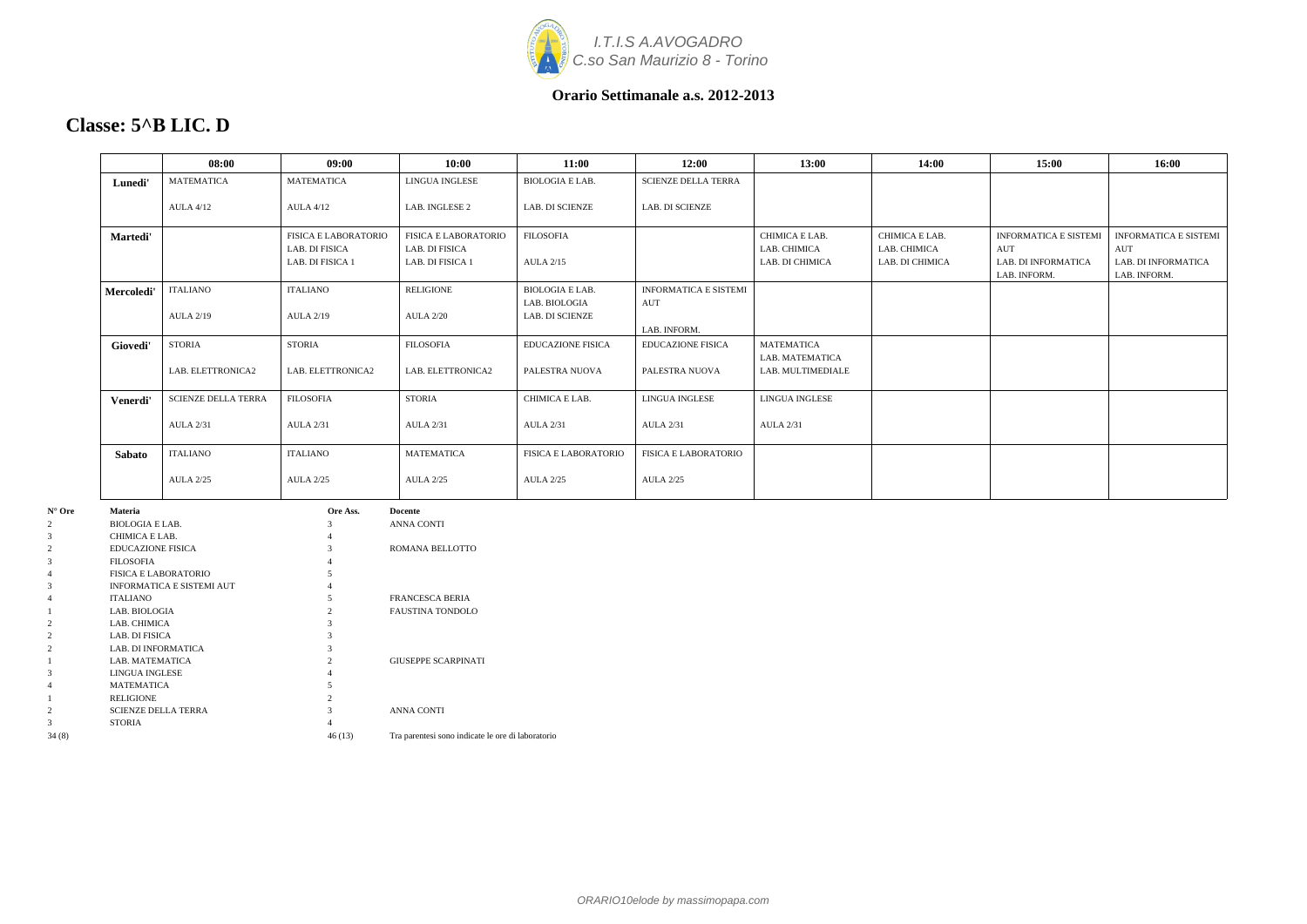

### **Classe: 5^B MEC. D**

|                        |                          | 08:00                    | 09:00                    | 10:00                  | 11:00                  | 12:00                    | 13:00                    | 14:00                | 15:00                 | 16:00                 |
|------------------------|--------------------------|--------------------------|--------------------------|------------------------|------------------------|--------------------------|--------------------------|----------------------|-----------------------|-----------------------|
|                        | Lunedi'                  |                          | <b>ITALIANO</b>          | <b>ITALIANO</b>        | DISEGNO PROG. E ORG.   | RELIGIONE                |                          |                      |                       |                       |
|                        |                          |                          |                          |                        |                        |                          |                          |                      |                       |                       |
|                        |                          |                          | <b>AULA 2/32</b>         | <b>AULA 2/32</b>       | <b>AULA 2/32</b>       | <b>AULA 2/32</b>         |                          |                      |                       |                       |
|                        |                          |                          | <b>MATEMATICA</b>        | LINGUA INGLESE         | <b>ECONOMIA IND.E</b>  |                          | DISEGNO PROG. E ORG.     | DISEGNO PROG. E ORG. | TEC.MECC.E REP.       | TEC.MECC.E REP.       |
|                        | Martedi'                 |                          |                          |                        | <b>DIRITTO</b>         |                          |                          |                      | LAB. DI TECNO. E REP. | LAB. DI TECNO. E REP. |
|                        |                          |                          | MACCHINE UTENSILI        | LAB. INGLESE 2         |                        |                          | LAB. CONTR. NUM.         | LAB. CONTR. NUM.     | LAB. CONTR. NUM.      | LAB. CONTR. NUM.      |
|                        |                          |                          |                          |                        | <b>AULA 2/31</b>       |                          |                          |                      |                       |                       |
|                        | Mercoledi'               | MATEMATICA               | <b>MATEMATICA</b>        | SISTEMI ED AUTOM. IND. | SISTEMI ED AUTOM. IND. | SISTEMI ED AUTOM. IND.   |                          |                      |                       |                       |
|                        |                          |                          |                          |                        | LAB. DI AUTOMAZIONE    | LAB. DI AUTOMAZIONE      |                          |                      |                       |                       |
|                        |                          | <b>MACCHINE UTENSILI</b> | <b>MACCHINE UTENSILI</b> | LAB. MACCH. IDRAUL.    | LAB. MACCH. IDRAUL.    | LAB. MACCH. IDRAUL.      |                          |                      |                       |                       |
|                        |                          |                          |                          |                        |                        |                          |                          |                      |                       |                       |
|                        | Giovedi'                 | LINGUA INGLESE           | <b>ECONOMIA IND.E</b>    | MECC.APPL.E MACC.      | MECC.APPL.E MACC.      | <b>ITALIANO</b>          | <b>STORIA</b>            |                      |                       |                       |
|                        |                          |                          | DIRITTO                  |                        |                        |                          |                          |                      |                       |                       |
|                        |                          | MACCHINE UTENSILI        |                          | MACCHINE UTENSILI      | MACCHINE UTENSILI      | <b>MACCHINE UTENSILI</b> | <b>MACCHINE UTENSILI</b> |                      |                       |                       |
|                        |                          |                          | <b>MACCHINE UTENSILI</b> |                        |                        |                          |                          |                      |                       |                       |
|                        | Venerdi'                 | MECC.APPL.E MACC.        | MECC.APPL.E MACC.        | DISEGNO PROG. E ORG.   | DISEGNO PROG. E ORG.   | <b>STORIA</b>            | TEC.MECC.E REP.          |                      |                       |                       |
|                        |                          |                          |                          | LAB. DI ORGANIZ. IND.  | LAB. DI ORGANIZ. IND.  |                          | LAB. DI TECNO. E REP.    |                      |                       |                       |
|                        |                          | LAB. MACCH. IDRAUL.      | LAB. MACCH. IDRAUL.      | LAB. CONTR. NUM.       | LAB. CONTR. NUM.       | LAB. TECNOLOGICO         | LAB. TECNOLOGICO         |                      |                       |                       |
|                        |                          |                          |                          |                        |                        |                          |                          |                      |                       |                       |
|                        | <b>Sabato</b>            | <b>EDUCAZIONE FISICA</b> | <b>EDUCAZIONE FISICA</b> | TEC.MECC.E REP.        | TEC.MECC.E REP.        |                          |                          |                      |                       |                       |
|                        |                          |                          |                          | LAB. DI TECNO. E REP.  | LAB. DI TECNO. E REP.  |                          |                          |                      |                       |                       |
|                        |                          | PALESTRA NUOVA           | PALESTRA NUOVA           | LAB. CONTR. NUM.       | LAB. CONTR. NUM.       |                          |                          |                      |                       |                       |
| $\mathbf{N}^\circ$ Ore | Materia                  |                          | Ore Ass.                 | Docente                |                        |                          |                          |                      |                       |                       |
| 5                      | DISEGNO PROG. E ORG.     |                          |                          | <b>EZIO GUIDETTI</b>   |                        |                          |                          |                      |                       |                       |
| $\boldsymbol{2}$       |                          | ECONOMIA IND.E DIRITTO   |                          | PAOLO QUERCIA          |                        |                          |                          |                      |                       |                       |
| $\sqrt{2}$             | <b>EDUCAZIONE FISICA</b> |                          |                          | ELISA MARIA GATTIGLIA  |                        |                          |                          |                      |                       |                       |
| 3                      | ITALIANO                 |                          |                          | ALDO GIANLUIGI SALASSA |                        |                          |                          |                      |                       |                       |
| $\overline{2}$         | LAB. DI AUTOMAZIONE      |                          |                          |                        |                        |                          |                          |                      |                       |                       |
| $\overline{2}$         | LAB. DI ORGANIZ. IND.    |                          |                          | MARIO ARDENGO          |                        |                          |                          |                      |                       |                       |
| 5                      | LAB. DI TECNO. E REP.    |                          |                          |                        |                        |                          |                          |                      |                       |                       |
| $\overline{2}$         | LINGUA INGLESE           |                          |                          |                        |                        |                          |                          |                      |                       |                       |
| 3                      | MATEMATICA               |                          |                          |                        |                        |                          |                          |                      |                       |                       |
| 4                      | MECC.APPL.E MACC.        |                          |                          |                        |                        |                          |                          |                      |                       |                       |
|                        | RELIGIONE                |                          |                          |                        |                        |                          |                          |                      |                       |                       |
| $\mathcal{R}$          |                          | SISTEMI ED AUTOM. IND.   |                          |                        |                        |                          |                          |                      |                       |                       |

2 STORIA 3

5 TEC.MECC.E REP. 6 SERGIO FERRIO 32 (9) 43 (12) Tra parentesi sono indicate le ore di laboratorio